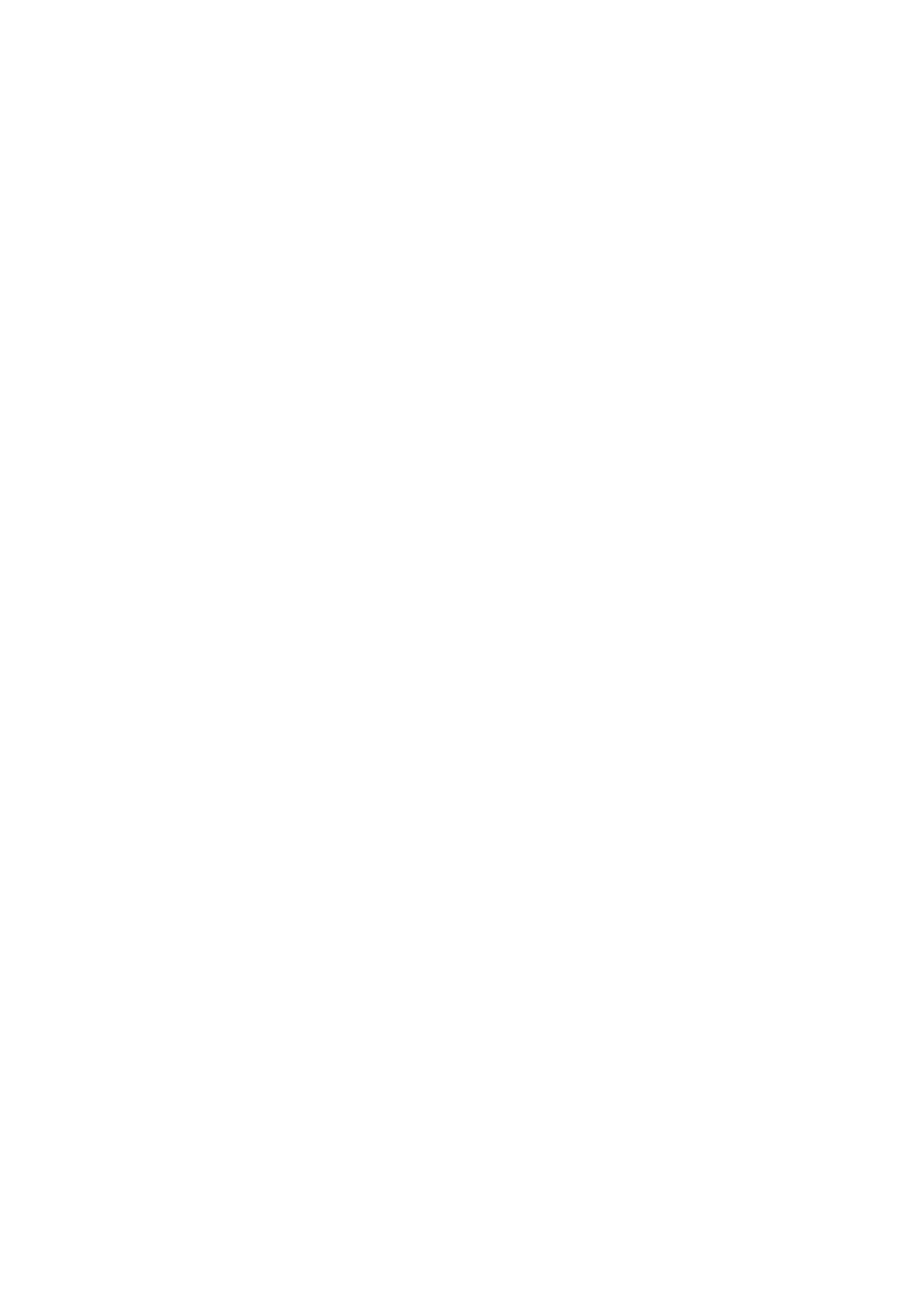## **Contents**

|                  |          |                                                                                                  | PAGE                    |
|------------------|----------|--------------------------------------------------------------------------------------------------|-------------------------|
| <b>Chapter 1</b> | Economy' | Careers, skills and access to opportunities in 'The Knowledge                                    | 1                       |
|                  | 1.1      | The context and the issues                                                                       | 1                       |
|                  | 1.2      | Women, qualifications and equal opportunities in the UK                                          | $\overline{2}$          |
|                  | 1.3      | Education, skills and economic restructuring                                                     | 3                       |
|                  | 1.4      | The questions addressed by this research                                                         | $\overline{\mathbf{4}}$ |
|                  | 1.5      | Resources drawn upon and research methods used in the<br>investigation                           | $\overline{4}$          |
|                  | 1.6      | Outline of the report                                                                            | 5                       |
| <b>Chapter 2</b> |          | The rise in educational participation: social class, gender and<br>family formation              | 9                       |
|                  | 2.1      | Introduction                                                                                     | 9                       |
|                  | 2.2      | Occupational change and graduate employment                                                      | 9                       |
|                  | 2.3      | Social class, gender, graduate employment and family<br>formation                                | 14                      |
|                  | 2.4      | The Census Longitudinal Study                                                                    | 16                      |
|                  | 2.5      | Changes in the social class structure of 12-16 year olds<br>between 1981 and 1991                | 18                      |
|                  | 2.6      | Gender, occupations and higher education                                                         | 23                      |
|                  | 2.7      | Higher education, occupations and motherhood                                                     | 24                      |
|                  | 2.8      | Summary                                                                                          | 27                      |
| <b>Chapter 3</b> |          | <b>Measuring equality</b>                                                                        | 31                      |
|                  | 3.1      | Introduction                                                                                     | 31                      |
|                  | 3.2      | An 'Index of Access' to Employment Opportunities                                                 | 31                      |
|                  | 3.3      | Job quality and employment outcomes                                                              | 34                      |
|                  | 3.4      | Career trajectories and subjective assessment of career<br>development                           | 41                      |
|                  | 3.5      | Summary                                                                                          | 45                      |
| <b>Chapter 4</b> |          | Unequal or just different? Looking more closely at the jobs<br>done by male and female graduates |                         |
|                  | 4.1      | Introduction                                                                                     | 47                      |
|                  | 4.2      | Job characteristics                                                                              | 47                      |
|                  | 4.3      | Requirements for jobs                                                                            | 53                      |
|                  | 4.4      | Gender and public/private sector employment                                                      | 57                      |
|                  | 4.5      | Summary                                                                                          | 64                      |
|                  |          |                                                                                                  |                         |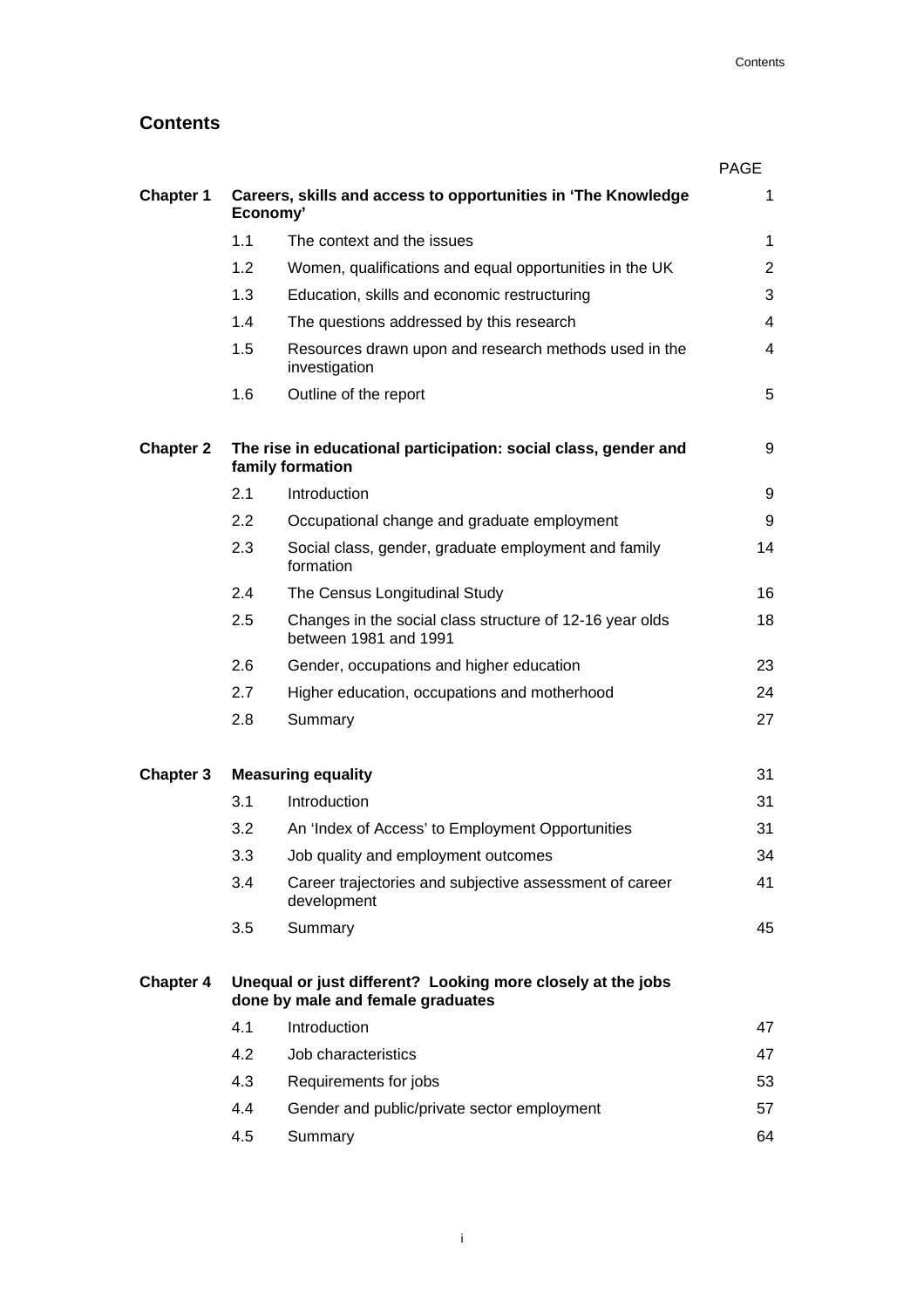| <b>Chapter 5</b> |     | Gendered jobs and gendered contexts                                                              | 67  |
|------------------|-----|--------------------------------------------------------------------------------------------------|-----|
|                  | 5.1 | Introduction                                                                                     | 67  |
|                  | 5.2 | Gendered jobs?                                                                                   | 67  |
|                  | 5.3 | Do women with quantitative skills do better in the graduate<br>labour market than those without? | 73  |
|                  | 5.4 | Summary                                                                                          | 75  |
| <b>Chapter 6</b> |     | Choices, preferences and constraints in career development                                       | 77  |
|                  | 6.1 | Introduction                                                                                     | 77  |
|                  | 6.2 | Background                                                                                       | 78  |
|                  | 6.3 | Gender, values and attitudes                                                                     | 79  |
|                  | 6.4 | 'Giving something back': socially-useful work and life<br>stage                                  | 87  |
|                  | 6.5 | Summary                                                                                          | 90  |
| <b>Chapter 7</b> |     | The impact of partnership and family-building on career<br>development                           | 93  |
|                  | 7.1 | Introduction                                                                                     | 93  |
|                  | 7.2 | Partnership                                                                                      | 93  |
|                  | 7.3 | Partnership 'status' and attitudes                                                               | 98  |
|                  | 7.4 | Family-building and the impact of parenthood                                                     | 100 |
|                  | 7.5 | Summary                                                                                          | 105 |
| <b>Chapter 8</b> |     | Equal opportunities, career development and context: good<br>and bad practice                    | 107 |
|                  | 8.1 | Introduction                                                                                     | 107 |
|                  | 8.2 | Family-friendly employment?                                                                      | 107 |
|                  | 8.3 | Summary                                                                                          | 117 |
| <b>Chapter 9</b> |     | Re-conceptualising the policy agenda                                                             | 119 |
|                  | 9.1 | Assessing the evidence                                                                           | 119 |
|                  | 9.2 | Similarities and differences in the career outcomes of<br>comparable male and female graduates   | 120 |
|                  | 9.3 | Key findings from the Ten Years On study                                                         | 121 |
|                  | 9.4 | Policy implications                                                                              | 122 |
|                  |     | References                                                                                       | 125 |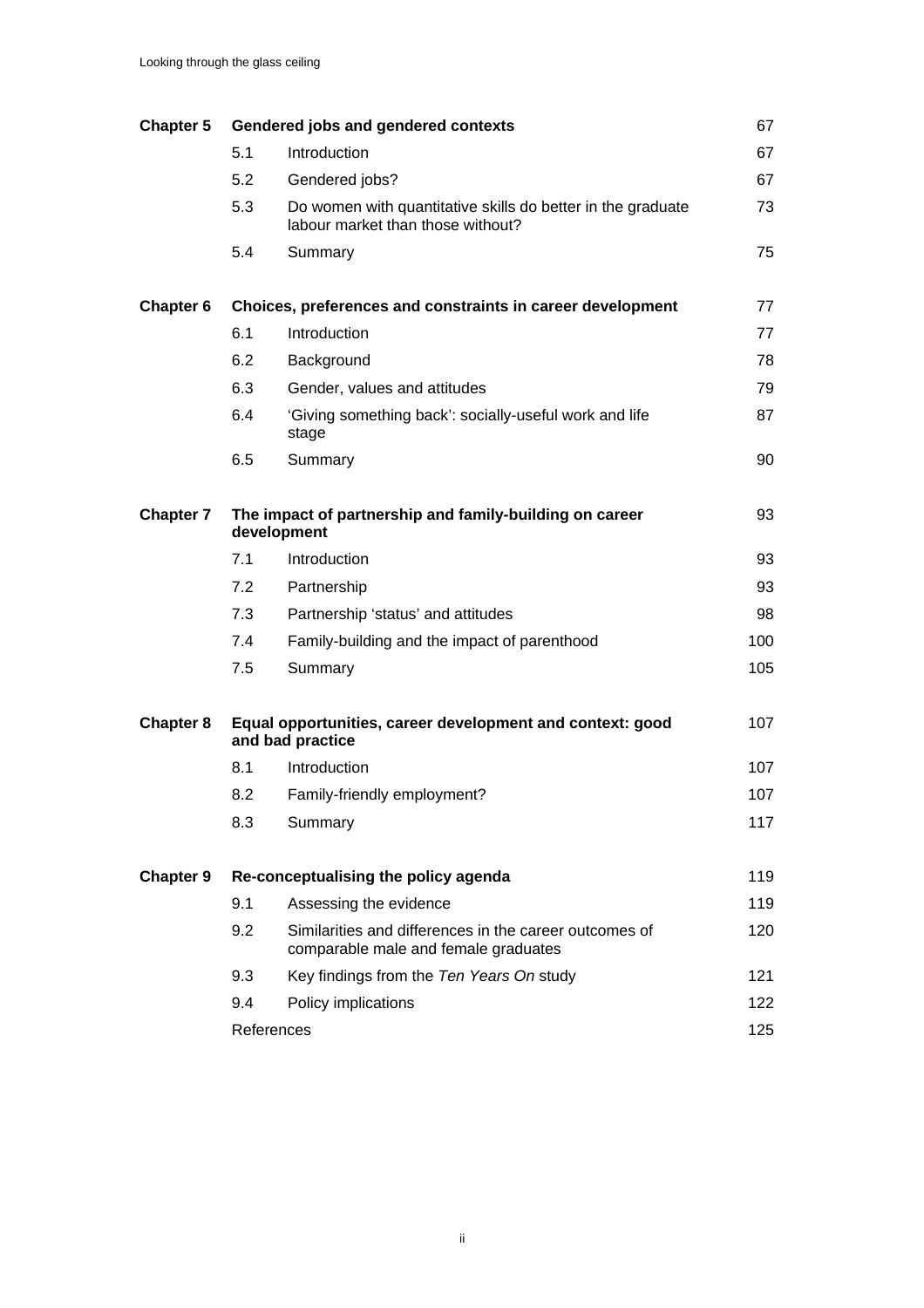## **Tables**

|             |                                                                                                                                                                   | <b>PAGE</b> |
|-------------|-------------------------------------------------------------------------------------------------------------------------------------------------------------------|-------------|
| Table 2.1   | A classification of graduate occupations based upon the 2000<br>Standard Classification of Occupations - SOC(HE)                                                  | 11          |
| Table 2.2   | Changes in employment in the UK by gender and full-time/part-time<br>status, 1975-2000                                                                            | 12          |
| Table 3.1   | Prior educational attainment by gender, young graduates only                                                                                                      | 32          |
| Table 3.2   | Degree class by gender, young graduates only                                                                                                                      | 32          |
| Table 3.3   | Type of institution attended by gender, young graduates only                                                                                                      | 33          |
| Table 3.4   | Scoring system for index of access                                                                                                                                | 33          |
| Table 3.5   | Distribution of 1999 and 1995 graduates according to 'Index of<br>Access', young graduates only                                                                   | 34          |
| Table 3.6   | Mean earnings according to index of access and gender (Full-time<br>employed, 'young' graduates only)                                                             | 34          |
| Table 3.7   | Sector of employment of graduates according to index of access and<br>gender (All 'young' graduates in employment)                                                | 37          |
| Table 3.8   | Industry sector distribution of 1995 graduates according to index of<br>access and gender (All 'young' graduates in employment)                                   | 37          |
| Table 3.9   | SOC2000 Major Group of 1995 graduates according to index of<br>access and gender (All 'young' graduates in employment)                                            | 38          |
| Table 3.10  | NSSEC classification of current job, according to index of access<br>and gender (All 'young' 1995 graduates in employment)                                        | 38          |
| Table 3.11  | SOC(HE) classification according to index of access and gender (All<br>'young' 1995 graduates in employment                                                       | 39          |
| Table 3.12  | SOC(HE) classification according to index of access, gender and<br>sector of employment (All 'young' 1995 graduates in employment)                                | 40          |
| Table 3.13a | Proportion satisfied with selected aspects of current job*, according<br>to index of access and gender (All 'young' 1995 graduates in<br>employment)              | 42          |
| Table 3.13b | Proportion dissatisfied with selected aspects of current job*,<br>according to index of access and gender (All 'young' graduates in<br>employment)                | 43          |
| Table 3.14  | Overall job satisfaction according to index of access and gender (All<br>'young' graduates in employment                                                          | 43          |
| Table 3.15  | Appropriateness of job, according to index of access and gender (All<br>'young' graduates in employment)                                                          | 45          |
| Table 4.1   | Proportion of 1995 graduates reporting that their job provided the<br>following: according to index of access and gender (All 'young'<br>graduates in employment) | 48          |
| Table 4.2   | Most important characteristic of job, according to index of access<br>and gender (All 'young' 1995 graduates in employment)                                       | 48          |
| Table 4.3   | Scores on the Index of Job Quality, according to index of access and<br>gender (All 'young' 1995 graduates in employment)                                         | 49          |
| Table 4.4   | Promotion Prospects in current job, according to index of access<br>and gender (All 'young' 1995 graduates in employment)                                         | 49          |
| Table 4.5   | Gender structure of organisational context: Response to statement<br>'In my workplace, my type of job is done , according to index of                             | 50          |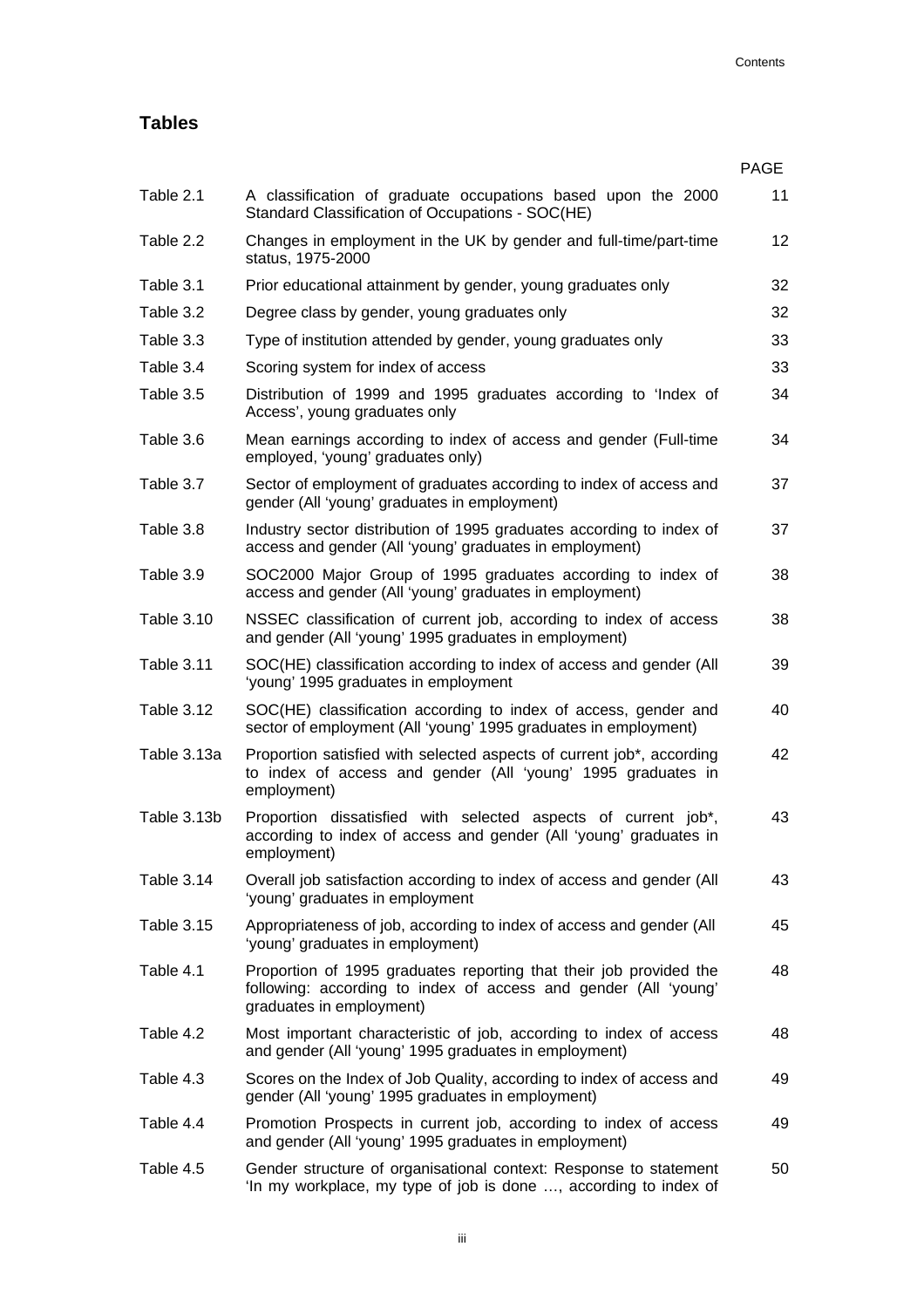access and gender (All 'young' 1995 graduates in employment)

| Table 4.6         | Mean earnings of all young, full-time employed 1995 graduates<br>according to the extent to which their jobs are 'gendered' (High and<br>mid-access graduates)                                                                                                                                         | 50 |
|-------------------|--------------------------------------------------------------------------------------------------------------------------------------------------------------------------------------------------------------------------------------------------------------------------------------------------------|----|
| Table 4.7         | Use of computers in current job, according to index of access and<br>gender (All 'young' 1995 graduates in employment)                                                                                                                                                                                 | 52 |
| Table 4.8         | Work contexts, according to index of access and gender (All 'young'<br>1995 graduates in employment)                                                                                                                                                                                                   | 52 |
| Table 4.9         | Work patterns - Proportion of respondents reporting 'I mostly'<br>according to index of access and gender (All 'young' 1995 graduates<br>in employment)                                                                                                                                                | 53 |
| Table 4.10        | How long to learn to do job reasonably well, according to index of<br>access and gender (All 'young' 1995 graduates in employment)                                                                                                                                                                     | 53 |
| Table 4.11        | Positive responses to the questions: Was a degree required for you<br>current job? Do you use the subject/discipline knowledge you<br>acquired on your degree? Do you use the skills developed on you<br>degree? According to index of access and gender (All 'young' 1995<br>graduates in employment) | 54 |
| Table 4.12        | Positive response to the question: Were the following relevant in<br>enabling you to obtain your current job? According to index of<br>access and gender (All 'young' 1995 graduates in employment)                                                                                                    | 56 |
| <b>Table 4.13</b> | Working hours, according to index of access and gender (All 'young'<br>1995 graduates in full-time employment)                                                                                                                                                                                         | 56 |
| Table 4.14        | Mean earnings, according to working hours and gender ('Young'<br>high access 1995 graduates in full-time employment)                                                                                                                                                                                   | 57 |
| Table 4.15        | SOC2000, by sector of employment and gender (High Access 1995<br>graduates in employment only)                                                                                                                                                                                                         | 57 |
| Table 4.16        | Characteristics present in current job, by gender (High Access<br>Graduates in Employment only)                                                                                                                                                                                                        | 58 |
| Table 4.17        | Scores on the Index of Job Quality, by sector of employment and<br>gender (High Access Graduates in Employment only)                                                                                                                                                                                   | 58 |
| Table 4.18        | Mean earnings of all young, full-time employed 'high access'<br>respondents according to the extent to which their jobs are<br>'gendered', public versus private sector                                                                                                                                | 60 |
| Table 4.19        | Mean earnings of all young, full-time employed 'mid-access'<br>respondents according to the extent to which their jobs are<br>'gendered', public versus private sector                                                                                                                                 | 60 |
| Table 4.20        | Promotion Prospects in current job, according to index of access<br>and gender (All 'young' high access graduates in employment)                                                                                                                                                                       | 61 |
| Table 4.21        | Job change activity, according to index of access and gender (All<br>'young' high access graduates in employment)                                                                                                                                                                                      | 61 |
| Table 4.22        | Job Satisfaction, according to index of access and gender (All<br>'young' high access graduates in employment)                                                                                                                                                                                         | 62 |
| Table 4.23        | Satisfaction with aspects of current job (5 or more on scale of 1-7),<br>according to index of access and gender (All 'young' high access<br>graduates in employment)                                                                                                                                  | 62 |
| Table 4.24        | Appropriateness of current job (on a scale of 1-7), according to index<br>of access and gender (All 'young' high access graduates in<br>employment)                                                                                                                                                    | 64 |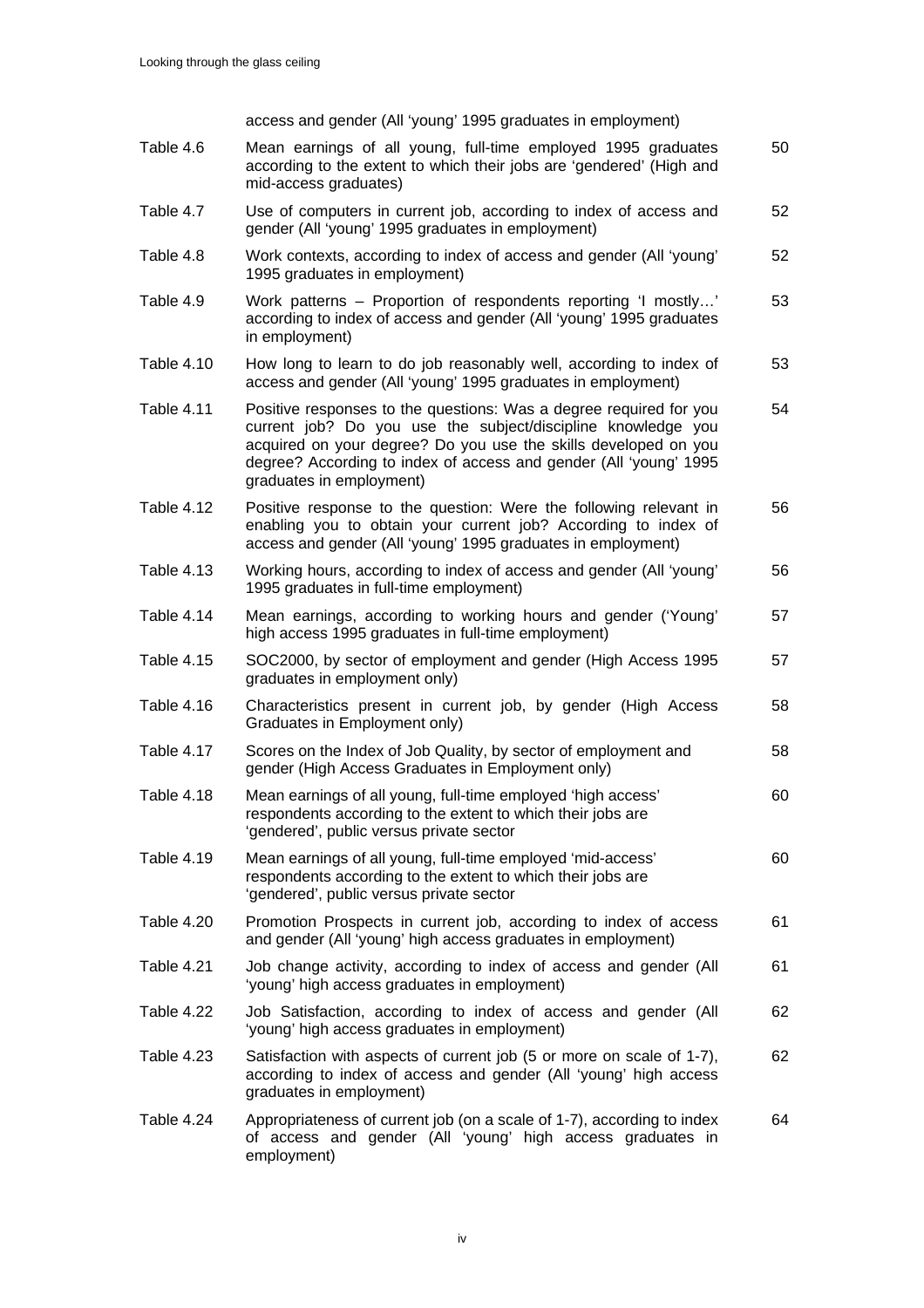| Table 5.1 | Mean earnings in first main job after graduation and in job at time of<br>survey, by gender and occupation (young, full-time employed<br>graduates only)                          | 69 |
|-----------|-----------------------------------------------------------------------------------------------------------------------------------------------------------------------------------|----|
| Table 5.2 | Proportion of 'young' graduates who had 'A' level/SCE Higher<br>mathematics, all 1995 graduates                                                                                   | 73 |
| Table 5.3 | Mean job satisfaction, comparing those respondents who studied or<br>did not study maths at A level/SCE Higher, by gender and index of<br>access (young, employed graduates only) | 74 |
| Table 5.4 | Mean job quality, comparing those respondents who studied or did<br>not study maths at A level/SCE Higher, by gender and index of<br>access                                       | 75 |
| Table 6.1 | Agreement with key attitude and expectation statements, by gender<br>(young graduates only)                                                                                       | 80 |
| Table 6.2 | Responses to the question: 'How important to your sense of the<br>identity are the following?' Proportion of young graduates<br>indicating very important or important            | 81 |

# **Figures**

| Figure 2.1  | Changing composition of employment, 1975-2000                                                                                                                | 13              |
|-------------|--------------------------------------------------------------------------------------------------------------------------------------------------------------|-----------------|
| Figure 2.2  | Participation by young people in Higher Education, Age Participation<br>Index (API) Great Britain, 1961 to 2001                                              | 14              |
| Figure 2.3  | Changes in the social class background of young people: a<br>comparison of 12-16 year old in England and Wales in 1981 and<br>1991, by gender                | 17 <sub>2</sub> |
| Figure 2.4  | Participation rates in higher education: by social class, Great Britain                                                                                      | 19              |
| Figure 2.5  | Tracking two youth cohorts (12-16 year olds in 1981 and 12-16 year<br>olds in 1991): percentage with a degree ten years later, by social<br>class and gender | 20              |
| Figure 2.6  | Mature students – the increase in degree holding between 1991 and<br>2001 for 12-16 year olds in 1981, by social class and gender                            | 22              |
| Figure 2.7  | 12-16 year olds in 1981, by gender and whether or not has a degree<br>and occupation held in 2001                                                            | 23              |
| Figure 2.8  | The transition to motherhood: 22-26 year old women in 1981 by<br>whether or not have had own children by 1991, by degree and<br>occupation                   | 25              |
| Figure 2.9  | The transition to motherhood: 12-16 year old women in 1981 by<br>whether or not have had own children by 2001, by degree and<br>occupation                   | 26              |
| Figure 2.10 | The completion of motherhood: 22-26 year old women in 1981 by<br>whether or not have had own children by 2001, by degree and<br>occupation                   | 27              |
| Figure 3.1a | Distribution of earnings of 'high access' 1995 graduates at the time<br>of survey in 2002, comparing males and females                                       | 35              |
| Figure 3.1b | Distribution of earnings of 'mid-access' 1995 graduates at the time of<br>survey in 2002, comparing males and females                                        | 36              |
| Figure 3.2  | Average annual earnings, by SOC(HE) and gender (all full-time<br>employed 'young graduates)                                                                  | 41              |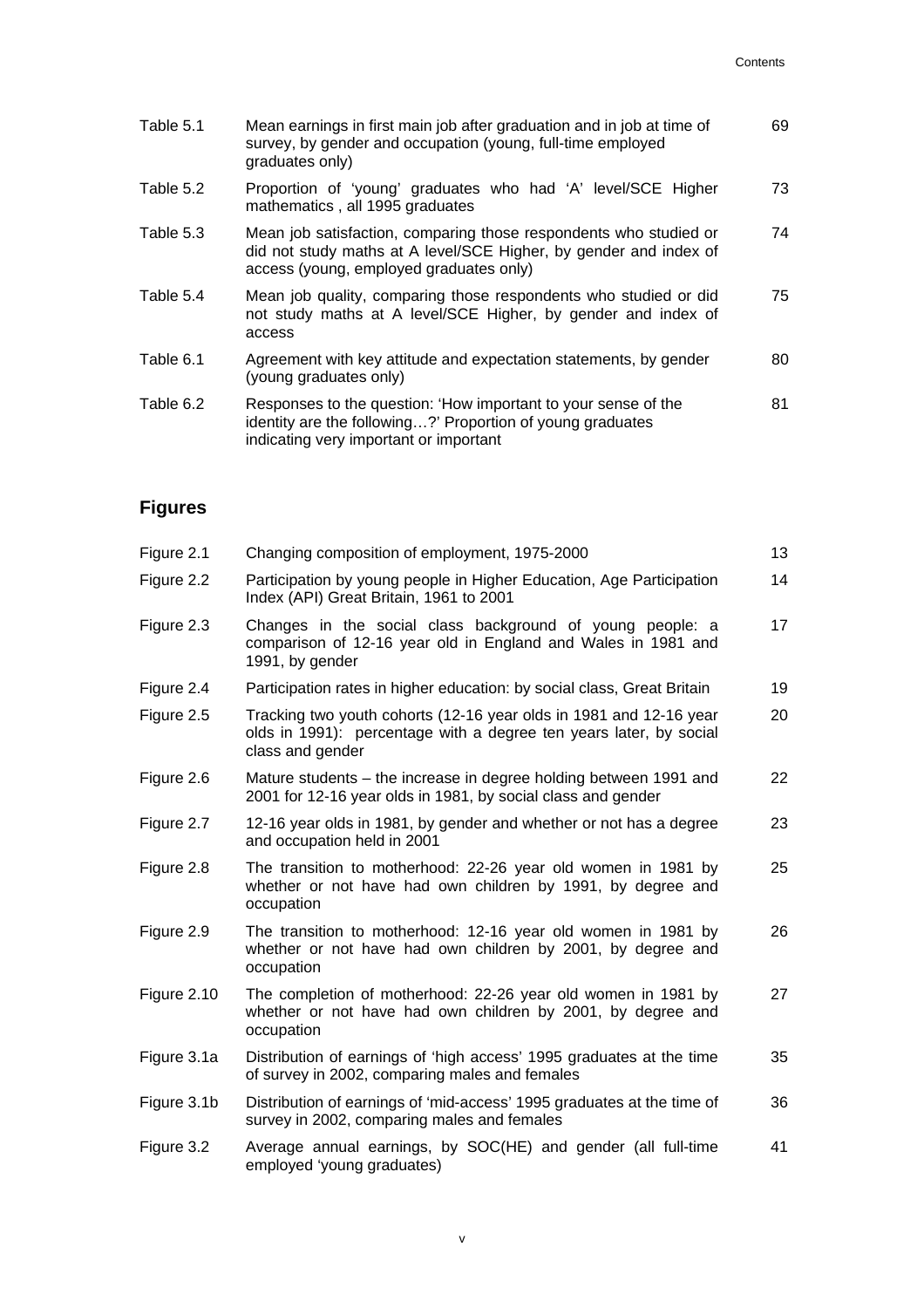| Figure 3.3  | Movement out of non-graduate jobs, according to gender and 'index<br>of access', young, employed 1995 graduates only                                                                                                      | 42 |
|-------------|---------------------------------------------------------------------------------------------------------------------------------------------------------------------------------------------------------------------------|----|
| Figure 4.1  | Movement into employment, a) where degree was required, b)<br>degree-acquired<br>skills<br>used,<br>where<br>C)<br>where<br>dearee<br>subject/discipline knowledge used, High Access 1995 graduates in<br>employment only | 55 |
| Figure 4.2a | Distribution of earnings for private sector employees, high access<br>graduates in full-time employment only                                                                                                              | 59 |
| Figure 4.2b | Distribution of earnings for public sector employees, high access<br>graduates in full-time employment only                                                                                                               | 59 |
| Figure 5.1  | Responses to the question: 'In my place of work, my job is done'<br>according to gender and occupation                                                                                                                    | 68 |
| Figure 5.2  | Promotion prospects, by gender and occupation (young, employed<br>graduates only)                                                                                                                                         | 70 |
| Figure 5.3  | Mean job quality, by gender and occupation (young, employed<br>graduates only)                                                                                                                                            | 70 |
| Figure 5.4  | Mean job satisfaction, by gender and occupation (young, employed<br>graduates only)                                                                                                                                       | 71 |
| Figure 5.5  | Mean earnings, comparing those respondents who studied or did not<br>study maths at A level/SCE Higher, by gender and index of access<br>(young, full-time employed graduates only)                                       | 74 |
| Figure 7.1  | Whether respondents expected to achieve a higher position within<br>the next five years, by gender and whether or not had a partner                                                                                       | 94 |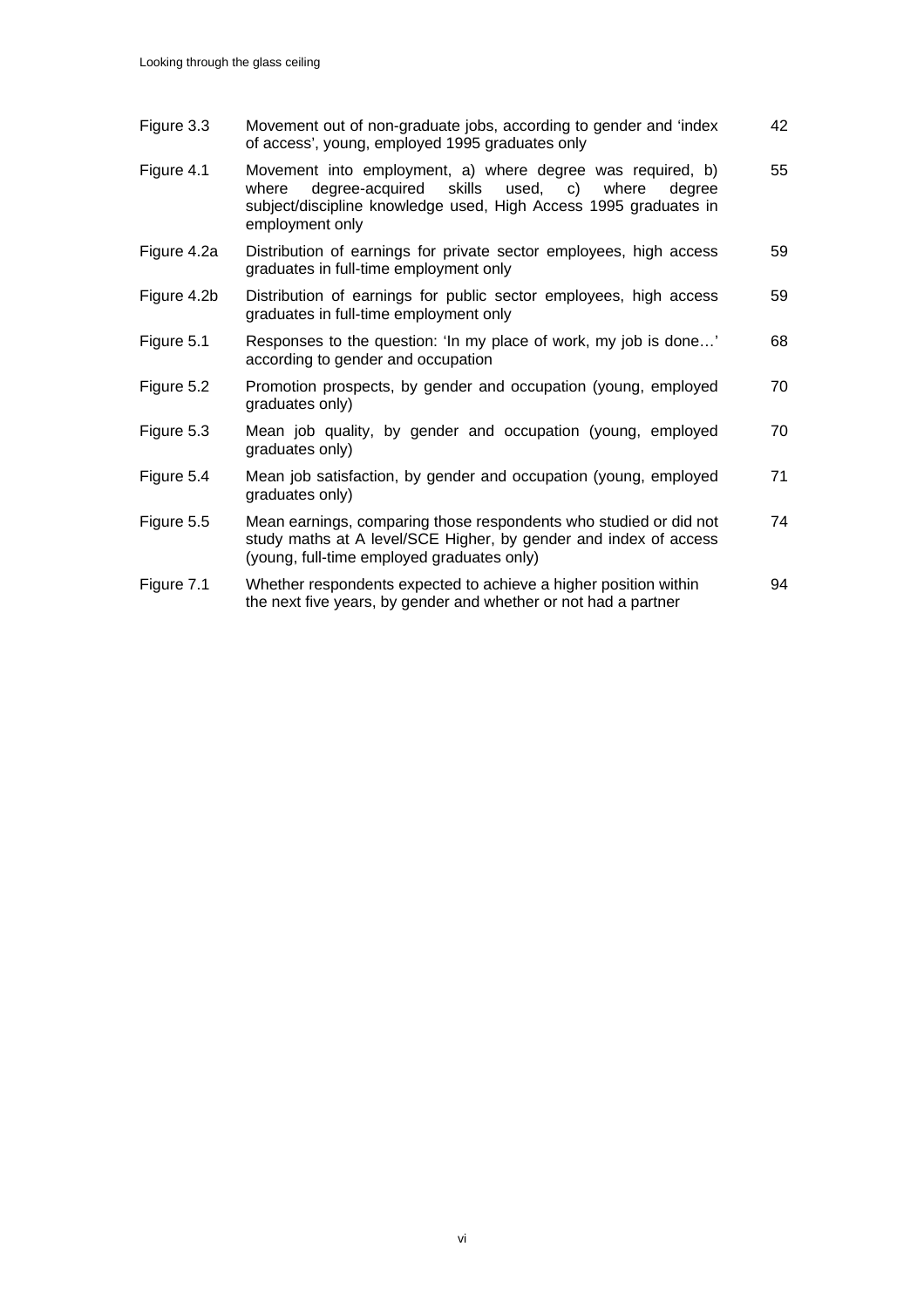### **Chapter 1**

#### **Careers, skills and access to opportunities in 'The Knowledge Economy'**

#### *1.1 The context and the issues*

In the UK, equal pay and sex discrimination legislation have been in place since the mid 1970s. New entrants to the labour market in the mid-1990s grew up in a society which encouraged them to take equal opportunities for granted. Social and economic policy in Britain, as throughout the European Union (EU), is geared towards the extension of equal opportunities in education and employment and the alleviation of poverty via increased female economic activity rates. In March 2000, the EU set itself a new strategic goal for the current decade: 'to become the most competitive and dynamic knowledge-based economy in the world capable of sustainable economic growth with more and better jobs and greater social cohesion'. This strategy set ambitious targets for member states, in terms of the growth of their labour forces, the modernisation of education and training systems and their expenditure on research and development. There are explicit and largely unquestioned assumptions made throughout policy documents and instruments that the expansion of higher education and the increased participation of women in the labour market will be critical for the success of this process, with successful equal opportunities policies axiomatic (Roderigues 2003, Goetschy 1999).

Educational policy and investment in most developed countries, particularly with reference to higher education, is predicated upon the explicit assumption that increased skill and educational achievement levels hold the key to economic prosperity within an increasingly competitive global economy. A central pillar of this is the conviction that in the  $21<sup>st</sup>$  century, successful economies will rely more upon knowledge rather than material resources*,* and that location will be less important than technological sophistication*.* This is not a new idea. It was perhaps most influentially expounded by Daniel Bell (1973) in *The Coming of Post Industrial Society,* which set the foundation for much of the debate on emerging social structures, employment and the future of work organisations and has been developed by subsequent theorists (Drucker 1993, Reich 1991).

The UK now has one of the highest rates of participation and completion of higher education courses in Europe (OECD 2006) and women's participation rates, in particular, have risen substantially in the last quarter of the  $20<sup>th</sup>$  century. However, little is known about the complex interplay between the career aspirations of graduates, the availability of suitable jobs and the gendered choices and constraints facing men and women as they move out of higher education and into the labour market.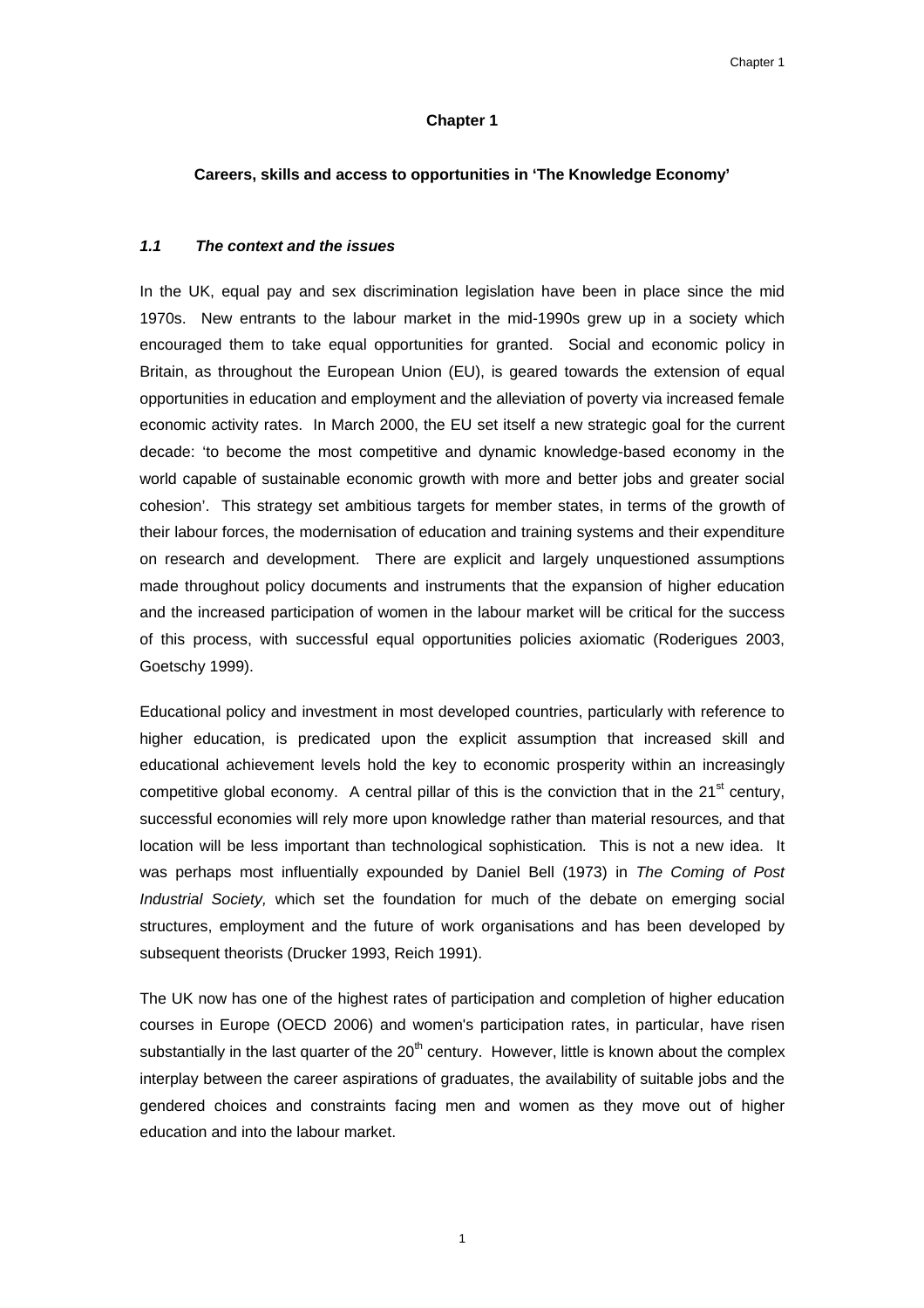## *1.2 Women, qualifications and equal opportunities in the UK*

In education, girls and women in the UK have caught up with, and in many areas exceeded, the achievement levels of their male peers. However, despite equal opportunities legislation, effective contraception and cultural change in the norms and values associated with gender roles in both the public and private spheres, the employment profiles of the male and female populations continue to show marked differences, which increase with age and career development. This is particularly evident among graduates, where gender remains a salient issue in accessing opportunities and career development (Purcell and Elias forthcoming, Elias and Purcell 2004).

As women continue to achieve equal opportunities in education and male and female lifetime employment participation rates continue to converge, the success of gender mainstreaming and accompanying policies to facilitate higher rates of economic participation compatible with social and family welfare become increasingly critical. Successful policies are based upon sound and reliable evidence. This project was designed to build upon ongoing research on the relationship between education and career opportunities, to provide evidence to inform policies designed to reduce and eliminate differences that arise due to direct and indirect gender discrimination by employers. It addresses directly the priorities of the European Social Fund (ESF) Equal Opportunities Mainstreaming Action Plan, by identifying barriers to participation and success in particular sectors and occupations. In engaging with specific cases, examples of good and bad practice have been identified in particular contexts; findings that can be used as examples in promoting policies aimed at gender mainstreaming.

Throughout the twentieth century and into the present time, highly qualified women have been more likely to than less qualified women to remain in paid work throughout their adult lives or to have a shorter gap at the family-building phase, to work full-time and to have successful careers (Joshi and Paci 2001, Martin and Roberts 1984). However, gendered occupational segmentation and a significant gender pay gap remain, even among the most highly qualified groups. Increasing proportions of younger women, especially those with degrees, appear to have been opting not to have children or to postpone reproduction until they have established a career. Particularly in traditionally 'male' jobs such as private sector management, there is evidence that women perceive themselves as having to choose between career development and family-building. It is not clear how far and under what circumstances this reflects freely taken or constrained choices, but in addition to equal opportunities in employment, it also has profound implications for pension rights and longer-term welfare.

In order to refine and implement labour market and higher education investment policies, there is a clear need for further information to assess the extent to which, relative to similarly qualified men, highly-qualified women's skills are under-utilised and/or undervalued by employers and how far differences in the career profiles and experiences of equally highlyqualified women and men in the important early stages of career development may be due to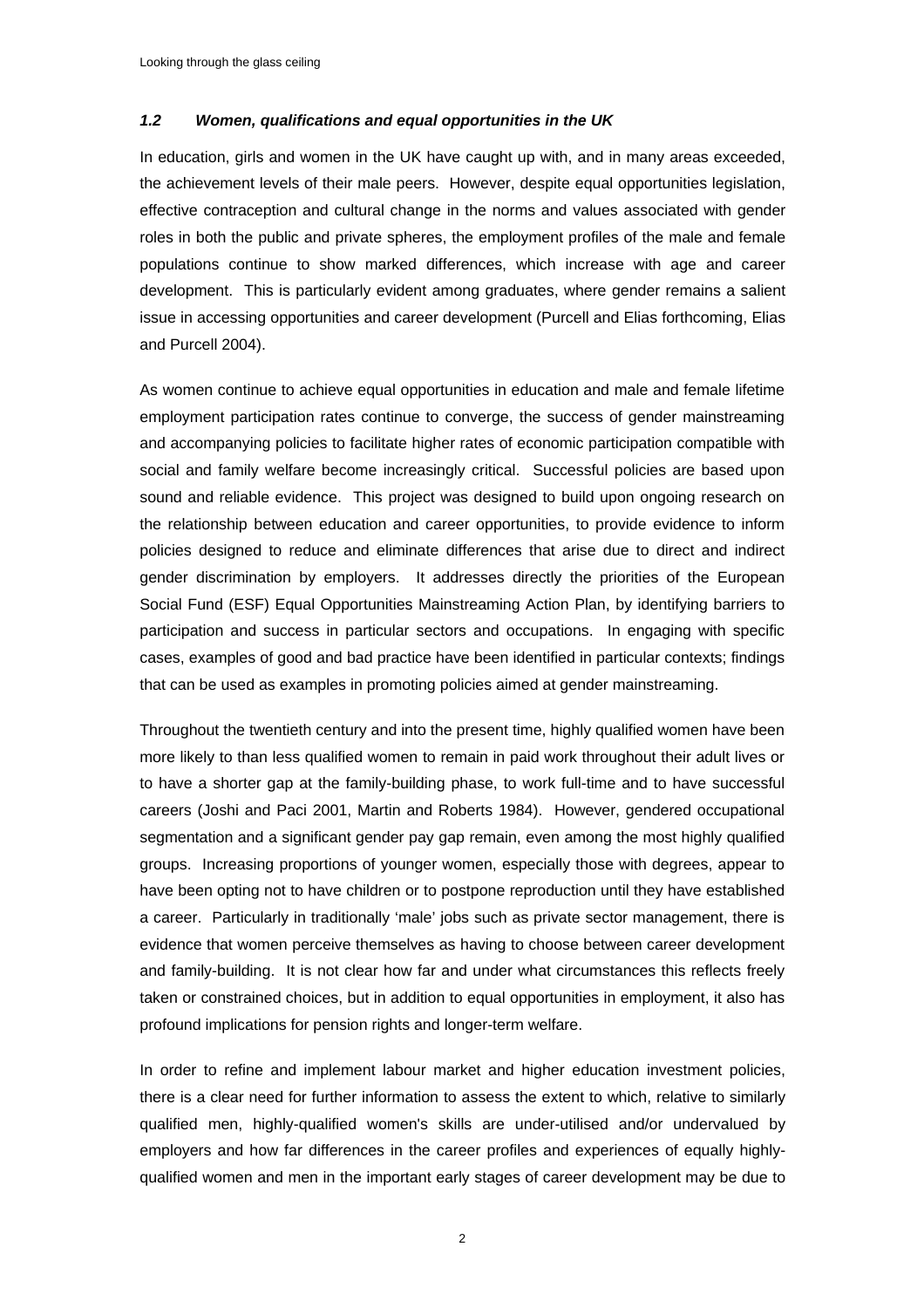employers' discriminatory practices, gendered preferences, gender divisions of labour in partnerships or women's underachievement. Current practices within the higher education sector (e.g. promoting business studies degrees for women) and labour market policies (e.g. legislative reforms seeking greater equality of opportunity for women and targeted at employers) have failed to address this key issue. This detailed study of recent trends, experiences and attitudes among graduates of British higher education institutions provides robust evidence on the causes of the observed gender differences in careers - evidence that also has implications EU higher education policy in general and for UK employment policymakers and employers in particular.

### *1.3 Education, skills and economic restructuring1*

Successive UK governments since the late 1980s, in line with EU strategic objectives and in common with those of virtually all developed and most developing countries (OECD 2004), have developed policies designed to widen access and increase participation in higher education, in the belief that the resulting increased output of graduates will contribute to greater economic and social prosperity, nationally and individually (DfEE 1998, Thurow 1994, Crouch *et al.* 1999). The longer term implications of UK policies have been questioned, particularly with reference to the social impact of extension of 'the learning society' (Keep and Mayhew 1999, 1996) and the allegation that, far from an increased demand for high level skills, there is an oversupply of graduates competing for too few 'knowledge-based' jobs, leaving the majority in employment where their knowledge and skills are not required (Brown and Hesketh 2004, Brown 2003, Brynin 2002). Research has nonetheless continued to indicate that obtaining a degree increases the propensity of individuals to obtain better jobs and higher earnings both in the short and long term (Elias and Purcell 2004, Brennan *et al* 2001, 2002, Dearden *et al*. 2000, Elias *et al*. 1999a). The real test of how degrees contribute to employment access and economic prosperity requires systematic exploration and analysis of the variables associated with employment outcomes. What kinds of work do graduates do? Who gets which jobs, and why – and who fails to achieve the employment they aspire to? What evidence is there that the relatively recent graduates who acquired their qualifications in the new UK mass higher education system are accessing jobs that utilise their skills, knowledge and qualifications?

Research that we had embarked upon at the end of the  $20<sup>th</sup>$  century, investigating the early careers of those who had completed undergraduate degrees in the mid-1990s (Elias *et al. ibid*, Purcell *et al.* 1999) indicated that, as in the wider labour market, the graduate labour market had remained persistently gendered. The career outcomes and rewards to which a degree provided access appeared different for women and men, to the apparent disadvantage of the former. Traditionally, women's lower earnings and lower occupational

 $\overline{a}$ 1 The research was supported by the Economic and Social research Council (Award ref: R000239589) and the Higher Education Careers Services Unit.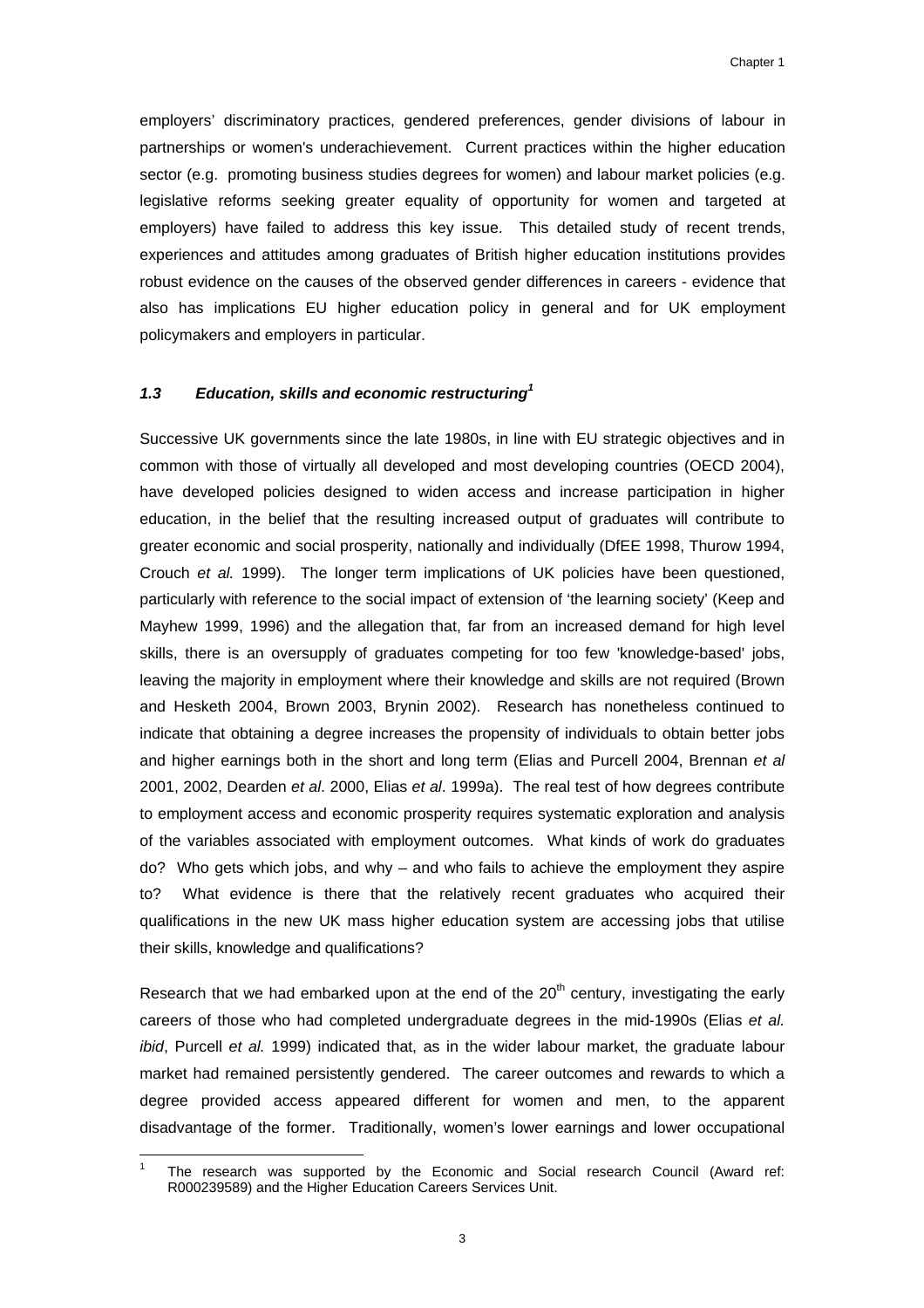achievements have been explained by their lesser investment in human capital development, their propensity to have discontinuous employment throughout their family-building life stages, lower prioritisation of career development and, to a greater or lesser degree, gendered custom and practice in households and workplaces that in some contexts, constituted institutionalised sexism. In so far as equal opportunities and equal pay legislation have succeeded in eliminating discrimination on the basis of gender and promoted culture change leading to equality of aspirations among women and men and their equal treatment by employers, it might be expected that we would find these highly-qualified labour market entrants, near to the start of their careers and mainly having been employed continuously in full-time employment to the same extent as their male peers, to be particularly well-equipped to take advantage of the changes. Why did we still find a gender pay gap and evidence that women had experienced greater obstacles in obtaining employment that made use of and rewarded their higher education skills and knowledge?

#### *1.4 The questions addressed by this research*

New research undertaken for this project has enabled us to reassess the prospects for equality for women who have acquired the credentials to compete for opportunities in the 'knowledge economy', characterised by rapid growth in employment opportunities in general, with the growth of female employment exceeding that for males, as will be discussed in the chapters that follow. Analysis of labour market trends reveals that in some sectors of the economy and across a variety of occupational areas, gender inequalities in employment are less apparent than in others, reflecting the advancement of equal opportunities legislation, the recognition that productivity is independent of gender and changing expectations among employees and employers. However, for graduates working in management and related jobs in private sector organisations, while the proportion of women moving into such jobs has been steadily increasing, the gender gap in pay and occupational status has been worsening. Access to career development and to high rewards appears to be restricted by invisible mechanisms, which constitute a 'glass ceiling', permeated by only a small minority of women.

The aim of this project has been to move beyond analyses of general trends to explore the diversity of career opportunities in different industrial, occupational and organisational contexts, to provide robust evidence about the operation and extent of the mechanisms that challenge or reinforce gender stereotypes and gendered inequalities. The objective is to quantify the direct and indirect discriminatory employment practices, in order to inform policies and activities targeted at the promotion of gender.

### *1.5 Resources drawn upon and research methods used in the investigation*

To make sense of gender differences in career paths, we were able to draw upon high quality longitudinal data that are (a) representative of the wide spectrum of experiences faced by comparable men and women, (b) cover a sufficient period to enable us observe the evolution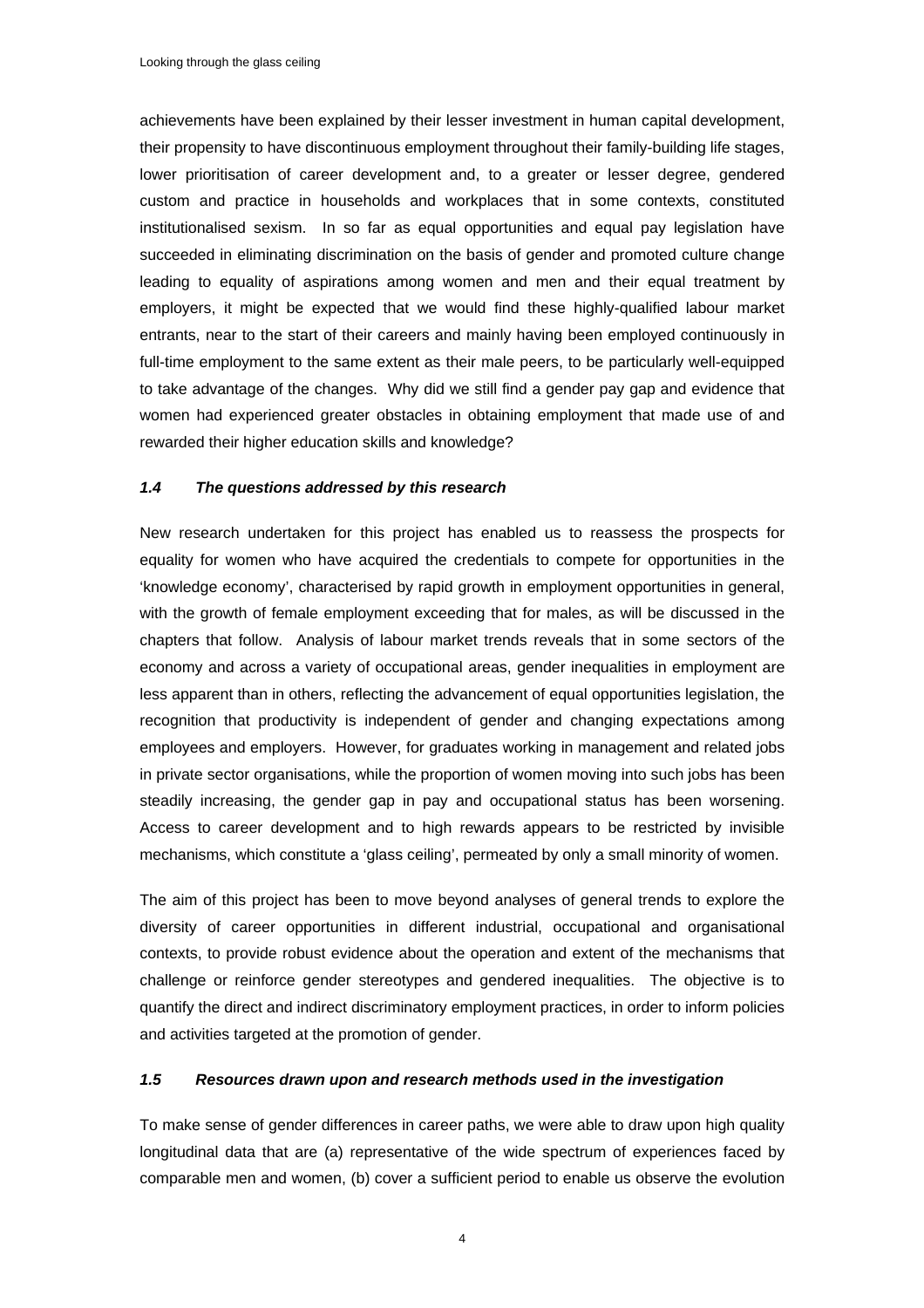of gender differences, and (c) are completely up-to-date in terms of their ability to inform policy. It is a rare occurrence to meet all three requirements, yet this is exactly what we have been able to do. The integrated methodology we used achieved this by (i) taking advantage of surveys which are currently in the field (large national surveys of people who graduated in 1995 and 1999); (ii) through the development of privileged access to major and new national longitudinal data (the Census Longitudinal Study) and (iii) via the access permissions we have developed with survey respondents (who, in agreeing to be part of the longitudinal research programme, had provided names, addresses, telephone and email contact details. These enabled us to select and conduct the interviews which formed the core of the qualitative component of this project. All interviews have been coded and fully transcribed, and analysis was undertaken with the help of NVivo software. This combined qualitative and quantitative methodology was used for two previous projects: the second-sweep investigation of this 1995 cohort of graduates, *Graduate careers seven years on*, funded by the Economic and Social Research Council (ESRC) and the Higher Education Careers Services Unit (HECSU) and *the Class of '99* study of 1999 UK graduates, funded by the Department of Education and Skills (DfES).

Using and building on these resources, we conducted three main research exercises:

- 1. A national framework study, comprising of comprehensive analysis of existing national longitudinal data on employment trends among graduates, examining the relationship between gender, qualifications, occupations, regional location, family formation and household activity patterns. This activity will make use of privileged access to the England and Wales Census Longitudinal study - linked census of population data from the 81,'91 and 2001 censuses.
- 2. A detailed exploration and comparison of the work histories of men and women who graduated in 1995 and 1999 graduate, involving meticulous investigation and analyses of the development of gender differences in various types of employment.
- 3. Case study analysis of a selected sub-sample of 200 graduates (and in some cases, their partners) to explore the dynamics of career development within the context of partnership formation and family-building activities and plans.

We draw upon the resulting quantitative and qualitative data and analyses to produce the report that follows.

#### *1.6 Outline of the report*

In Chapter 2 we present findings based upon the Census Longitudinal Study. Using this source, which consists of the linked census records for 1971, 1981, 1991 and 2001 from 1 per cent of the population of England and Wales, we are able to investigate the role that social class and gender have played in the rise in participation in higher education that has taken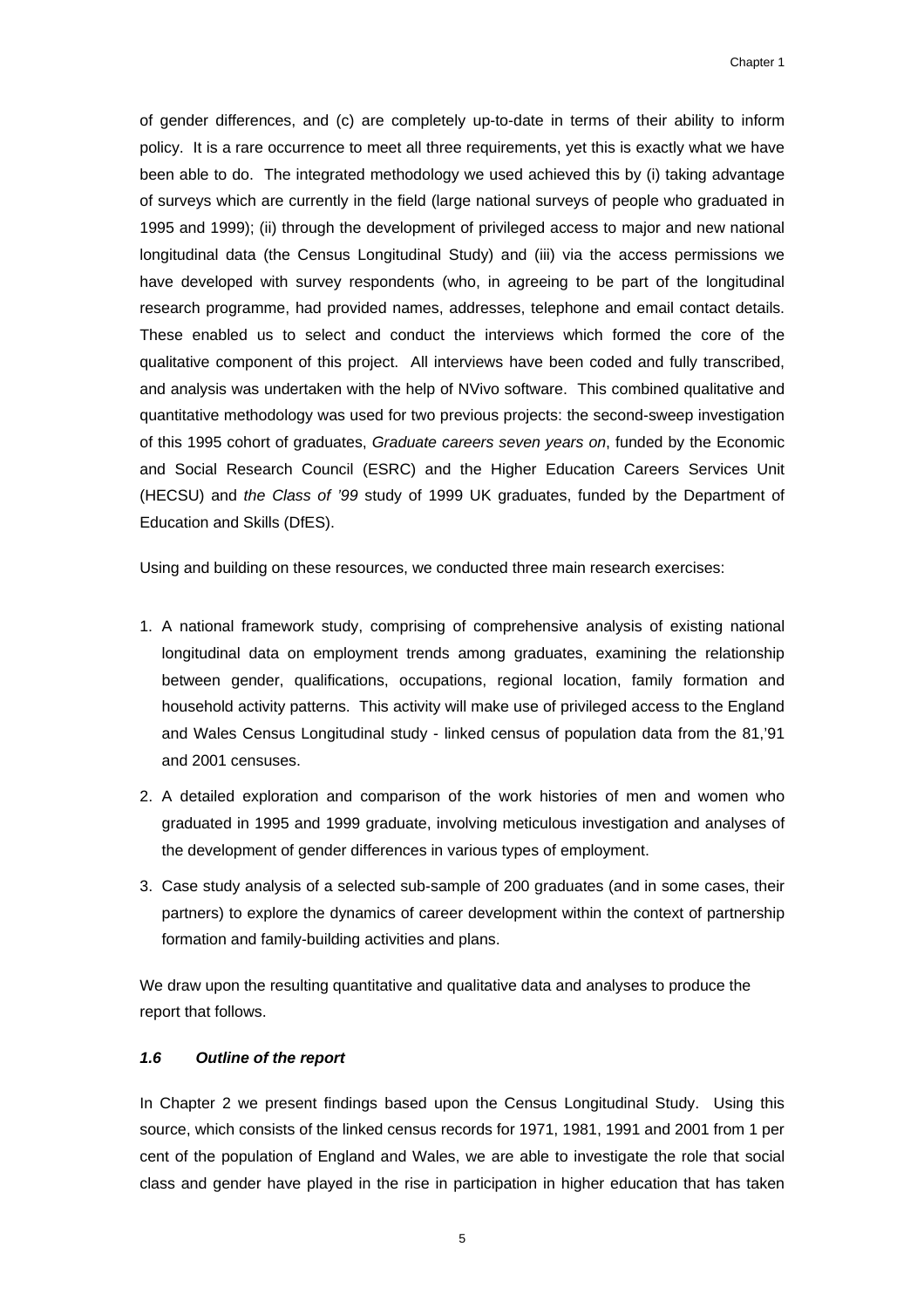place over the past two decades. Apart from setting the scene for the later chapters, this chapter also presents remarkable new evidence on the relationship between the types of jobs graduates hold and their family formation decisions.

In Chapter 3, we investigate the impact of different educational and demographic variables on career outcomes, focusing particularly on those graduates who are most obviously equipped to break through the glass ceiling – those with excellent qualifications who exhibit the abilities and achievements that employers claim to seek in their pursuit of managerial and professional talent.

In Chapter 4, we look at these highly-qualified women's experiences in employment - the jobs they did and the sectors they were employed in. Comparing males and females, we examine the quality and characteristics of their current jobs and work patterns, the aspects of them they valued, their perceptions of job quality, appropriateness of their jobs in relation to their qualifications and the skills and knowledge developed during their higher education and their perceptions of their promotion prospects. We look in particular at differences in job characteristics, terms and conditions of employment and career opportunities of those employed in public and private sector employment. We have established in the research upon which this project has been building that female graduates are more likely than males to work in public sector employment - and that this appears to have an earnings penalty. But how far do other aspects of public sector employment compensate for relatively low graduate earnings - and what are the wider costs and benefits of graduate employment in these two sectors?

Chapter 5 focuses still more closely on the issue of occupational segregation, examining the earnings and other outcomes reported by graduates in both traditionally 'gendered jobs' engineers and teachers - and occupations where both male and female graduates tend to compete in relatively equal numbers - mangers and lawyers. We examine the characteristics, qualifications and experiences associated with successful career outcomes and probe further into the issue of how far gender occupational and career differences in outcomes essentially reflect different characteristics and skills - or how far they can only be explained by more subjective or intangible criteria - the preferences of graduates themselves or those of the employers who make decisions about recruiting them and setting the parameters of the career opportunities to which they have access.

Chapter 6, drawing on attitudinal survey data and accounts provided in the interviews, looks at the similarities and differences in female and male graduates' attitudes and values about work, employment and the place of career development in their lives more generally. We explore the finding that emerged in the *Seven Years On* interviews that, approaching their late twenties, many respondents of both sexes were questioning how they wanted to live and anticipating changes - sometimes involving the realisation that they would need to prioritise career-development and ambition more highly if they wished to achieve the success and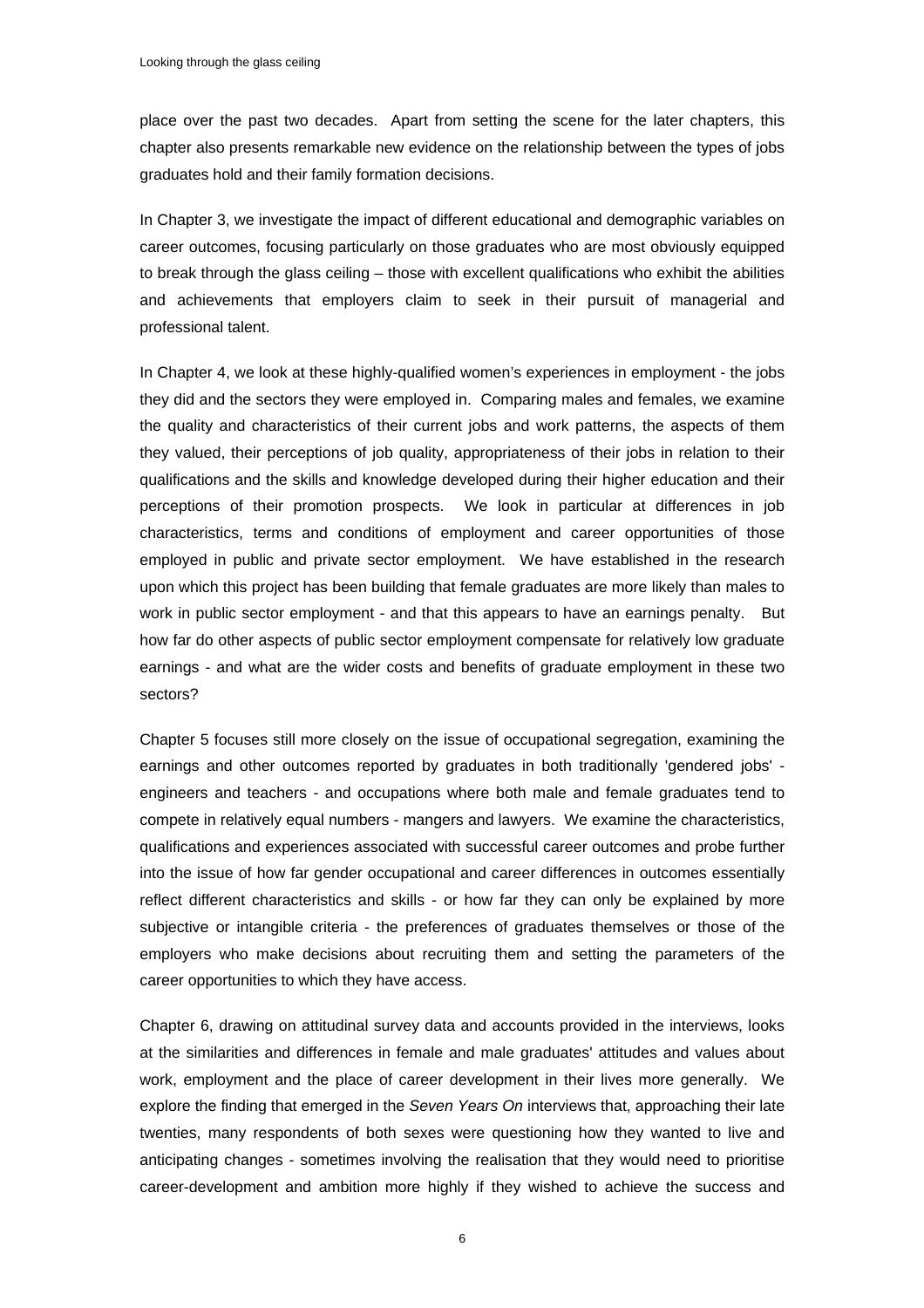lifestyles that they aspired to - but more often, questioning the work/life balance of the 'high flying' jobs that they found themselves in, and wondering how their current lifestyles and the expectations of current employers could be compatible with the family-building phase that they were beginning to consider. We discuss the importance of wider values in career decision making, particularly among women, that was increasingly articulated in the interviews undertaken ten years on - not so much about the *balance* of work and non-work (particularly family-related) activities - but about the *nature* of work and career themselves and their meaning to the individual within their social and moral context.

Chapter 7 looks particularly at the significance of partnership and family-building for the 1995 cohort of graduates. Ten years after graduation, they were in their early 30s and were increasingly settling into lifetime partnerships and embarking upon parenthood. We had found in analysis of the graduate cohorts studied that partnership had a significant influence on career and accommodation decisions, even 3-4 years after graduation, for both women and men - which led us to question the extent to which, for most people, careers are indeed 'individual'. Ten years on, the majority of respondents were living with a partner. Furthermore, ten years on, those in the most demanding and successful jobs were faced with the greatest challenges in managing personal relationships and their work/life balance. We find that partnership modified women's career plans and perceptions to an extent that was not the case for men - and we explore the relationship between the views that individual respondents had about the relative importance of their own career development and that of their partner, relative to individual and household earnings. However, the obstacle to women's ability to develop and maintain successful careers (particularly in management occupation s within the private sector) was the difficulty of combining parenthood - or, rather, childbirth and motherhood - with career continuity. The research provided valuable and revealing evidence from graduate respondents of the impact of careers on family-building and of family-building on careers.

The data collected in this research indicate very clearly that both workplaces and households remain gendered. There is considerable evidence of how equal opportunities and sex discrimination legislation have facilitated high career achievements among women who have been able to take advantage of educational and occupational opportunities - and that graduate women generally perceive career development as a significant aspect of their identity and a theme that will continue throughout adult life. There is also evidence that many graduate women and men continue to value divisions of labour in partnerships that, during the family-building phase at least, reflect the traditional male main breadwinner/woman primary parent and main home-maker. The finding of greatest policy relevance, however, is that a significant proportion of the highly-qualified women surveyed and interviewed in this study key had embarked upon partnerships and family-building where they aspired to continue to develop the satisfying and successful careers that they enjoyed, alongside becoming parents and having a fulfilling personal life. They recognised that this presented challenges and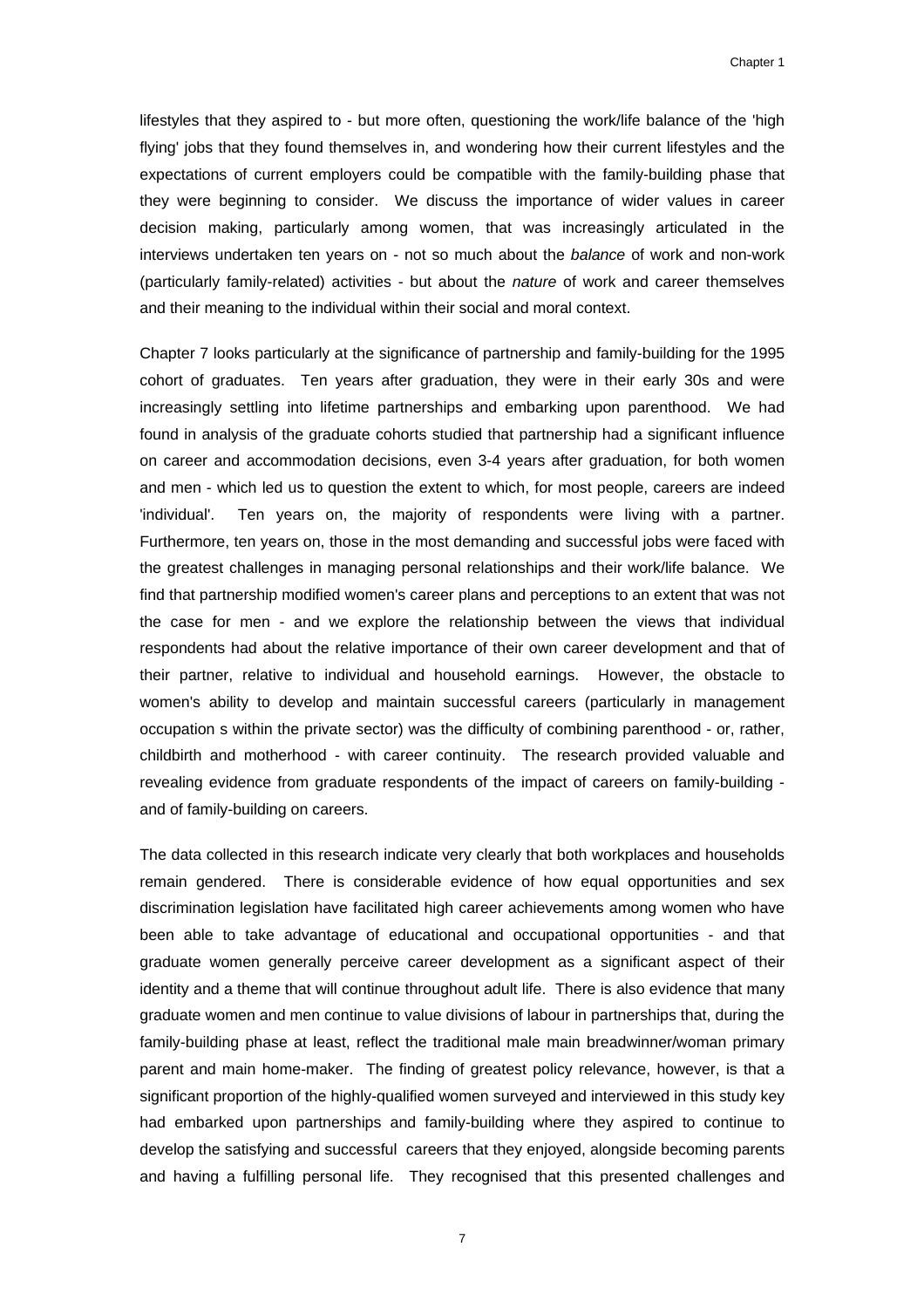Looking through the glass ceiling

required hard work and careful management, but for them and their partners, the ability to have a satisfactory work/life balance that did not involve career-damaging compromises or unacceptable costs to relationships and time available in their private lives was a paramount consideration. At the stage when the *Ten Years On* interviews were conducted, many respondents were negotiating a route through this key career stage, where life-plan decisionmaking and family-building, as well as career development, were very much on the agenda. Decisions about divisions of labour within households, and the extent to which employers were committed to equal opportunities practice, and to facilitating career development that was compatible with parenthood, were of crucial importance in enabling - or obstructing career maintenance. In chapter 8, we present evidence from the respondents' accounts of good and bad practices that illustrate the importance of organisational policies and practices in determining whether highly-qualified young women were able to continue to take advantage of equal opportunities as they moved towards jobs in the 'glass ceiling' zone that marks off early career posts from senior management and professional roles.

Finally, in Chapter 9, we summarise the key findings of the project, discuss their implications and argue for a conceptualisation of the policy agenda that moves on from general ethical and pragmatic injunctions to a strategic approach that targets the residual obstacles to progress and concentrates effort in the areas where it is most urgently required and more likely to be effective. We draw attention to the personal, organisational and wider social implications of policies and practices that facilitate or inhibit progress towards equal career development opportunities that recognise and take account of work-life balance considerations.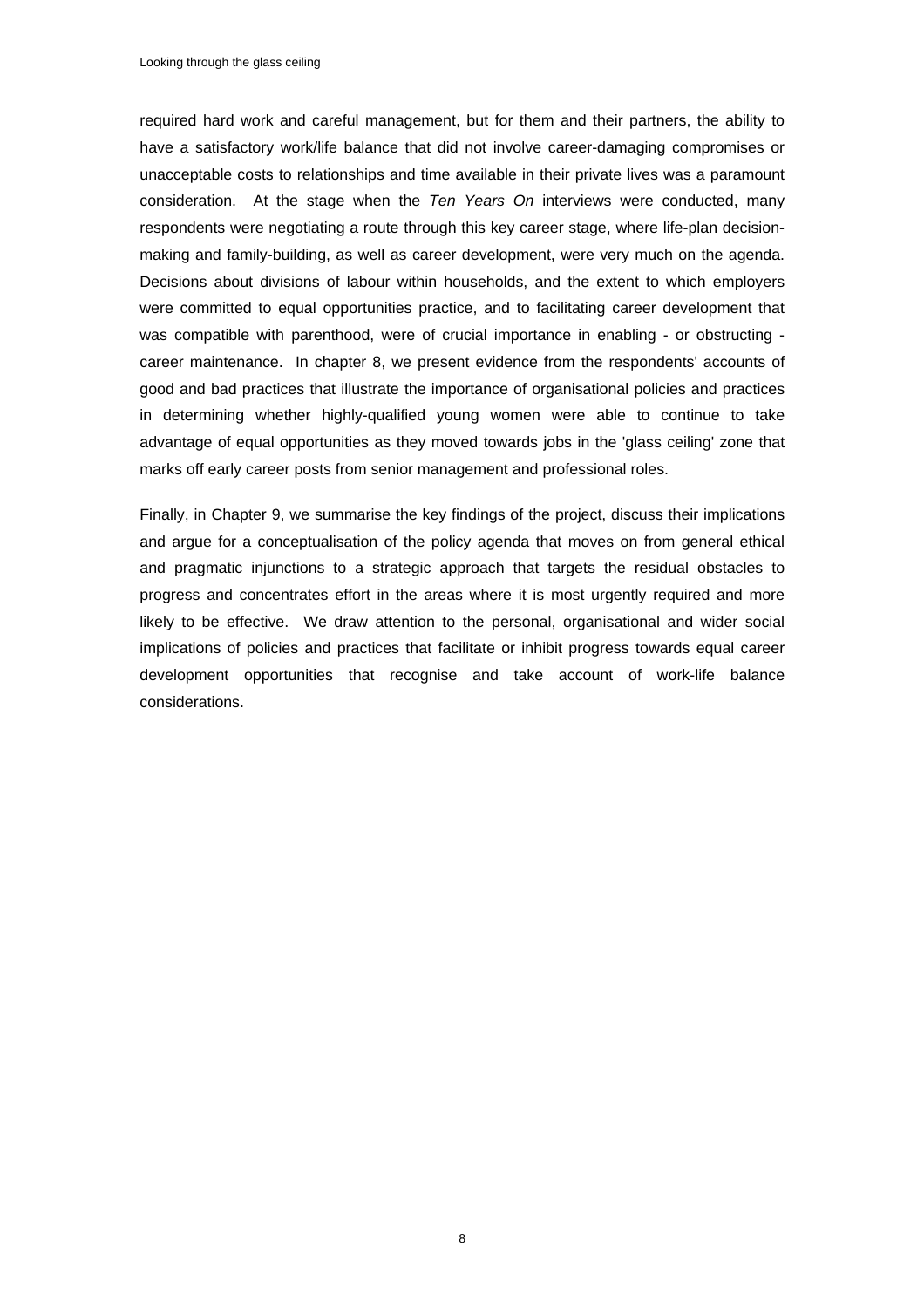#### **Chapter 2**

#### **The rise in educational participation: social class, gender and family formation**

#### *2.1 Introduction*

In the preceding chapter we made reference to the rise in educational participation, particularly higher education, and the extent of economic restructuring that has taken place over the last two decades. These changes have impacted particularly on young people, whose social and economic position has been transformed over the past twenty years. More young people than ever before now complete a higher education qualification. Women appear to have been the major beneficiaries of this expansion, yet our knowledge about the nature of these changes and their profound implications for the sexes, and for longer-term gendered labour market access and participation, is limited.

Throughout this report we address this gap in knowledge in a variety of ways. In later chapters we make use of detailed longitudinal studies of recent graduates, examining the career paths they have followed, the jobs they have held and exploring gender differences in their early labour market experiences. We followed many of these graduates as they approach a critical period of family formation, interviewing them some ten years after graduation to gain a better understanding of their career choices and family formation decisions. In this chapter though, we step back a little. First, we show how the labour market has been changing since the 1970s, using a new classification of graduate jobs for this purpose. Second, we utilise a large national source of longitudinal information to shed light on the role of social class and gender as important factors determining the decision to participate in higher education and to investigate the possible relationship between these trends and the postponement in childbearing which has become so apparent in recent years. In revealing these trends in the labour market and by exploring family formation in relationship to higher education, we set the scene for the detailed research presented in later chapters.

## *2.2 Occupational change and graduate employment*

A good understanding of the career paths of graduates requires a classification of the kind of work that graduates do – a classification that reflects both the demand for their graduate skills and qualifications and the extent to which these are used within their jobs. In previous research on the graduate labour market (Elias *et al.* 1999), a three-fold classification of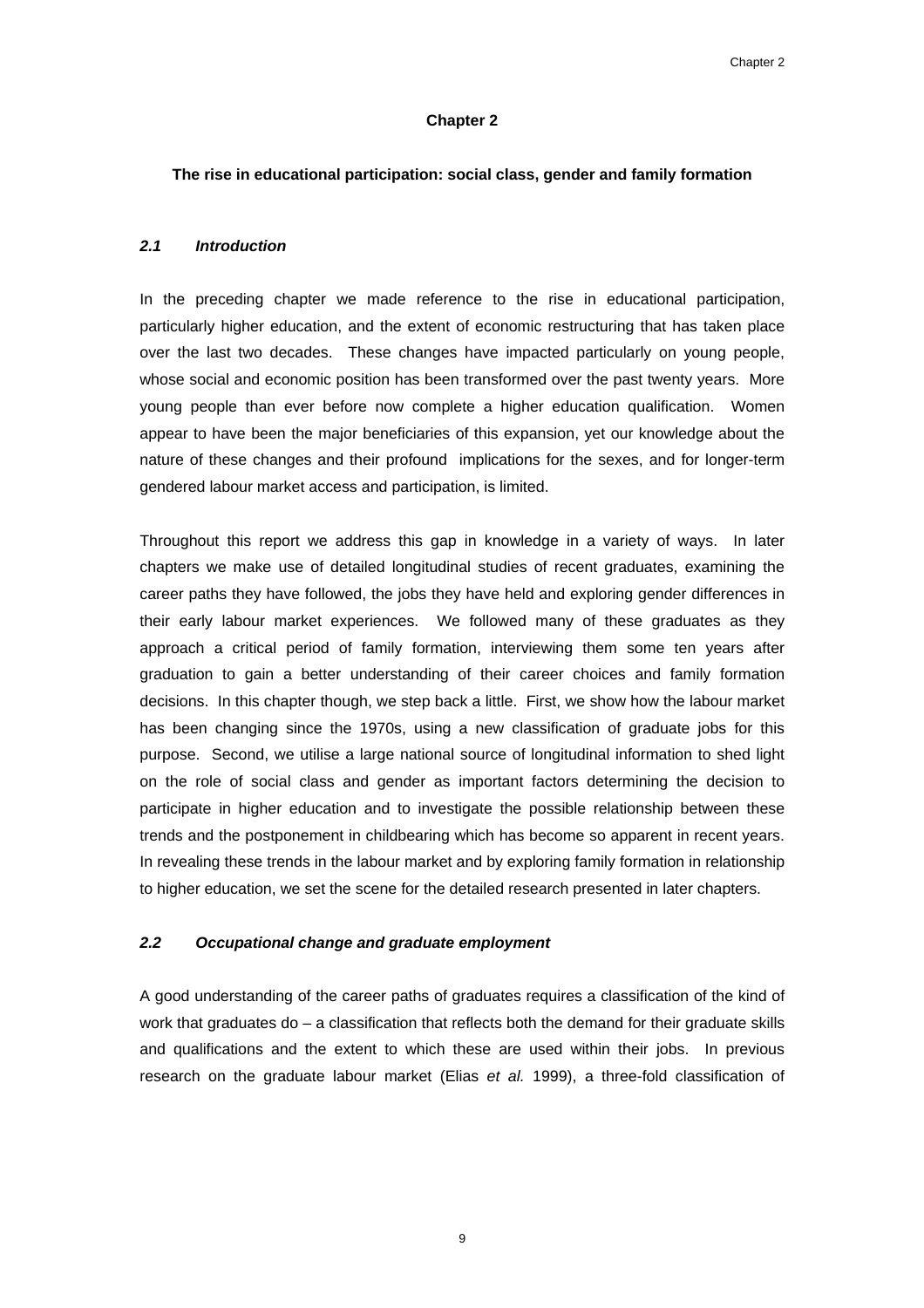occupations was used for this purpose<sup>2</sup>. On reflection it was decided that this did not yield sufficient information about the nature of graduate employment. A new classification was required.

Creating a broad classification of occupations to reflect the utilisation of graduate skills is not a straightforward task. Clearly a 'graduate job', defined with reference to the criteria mentioned above, is more than simply a job in which a graduate works. Equally, occupational classifications are, in places, fairly heterogeneous. Graduates and employers may use job titles for graduate jobs that do not reflect changes in the nature and organisation of the associated tasks and the utilisation of graduate skills within them. We needed access to detailed information about the kind of work graduates do in their jobs, the extent to which they use their degrees and to identify the areas in which changes in work organisation are creating new opportunities for graduates.

To tackle this issue a variety of extensive information sources were processed. First, for employees observed within the UK Labour Force Survey between 2000 and 2003 and aged 25-34 or 45-54, a detailed tabulation was prepared showing the proportion of employees holding degrees within these two age groups, for each occupation unit group of the 2000 Standard Occupational Classification. This source yielded information from over 300 thousand individuals on the change in the proportion within each occupational and age group holding a degree. A second source was the text descriptions of the nature of their work and the qualifications required to undertake such work as recorded by respondents to the Winter quarter of the 1996/97 Labour Force Survey. In total, more than 65,000 job titles and job descriptions were available from this source. A third source came from the respondents to our survey of 1995 graduates, each of whom gave information about every job they had held since graduating; detailing whether they had been required to have a degree for the job, and whether or not the job required them to use the knowledge and skills acquired on their 1995 degree course. Through a careful and detailed analysis of these three sources of information and for the wide variety of jobs in which graduates work, a five-fold classification of occupations was developed<sup>3</sup>. Table 2.1 describes these categories and gives some typical examples of the kinds of jobs that fit into each.

 $\frac{1}{2}$  The classification used in earlier research had three categories: 'graduate' occupations, 'graduate track' occupations and 'non-graduate' occupations. These distinctions were made within unit groups of the 1990 Standard Occupational Classification, allocating unit groups according to the proportions within the Labour Force Survey who reported that they held a degree.

For further details, see Elias and Purcell (2004).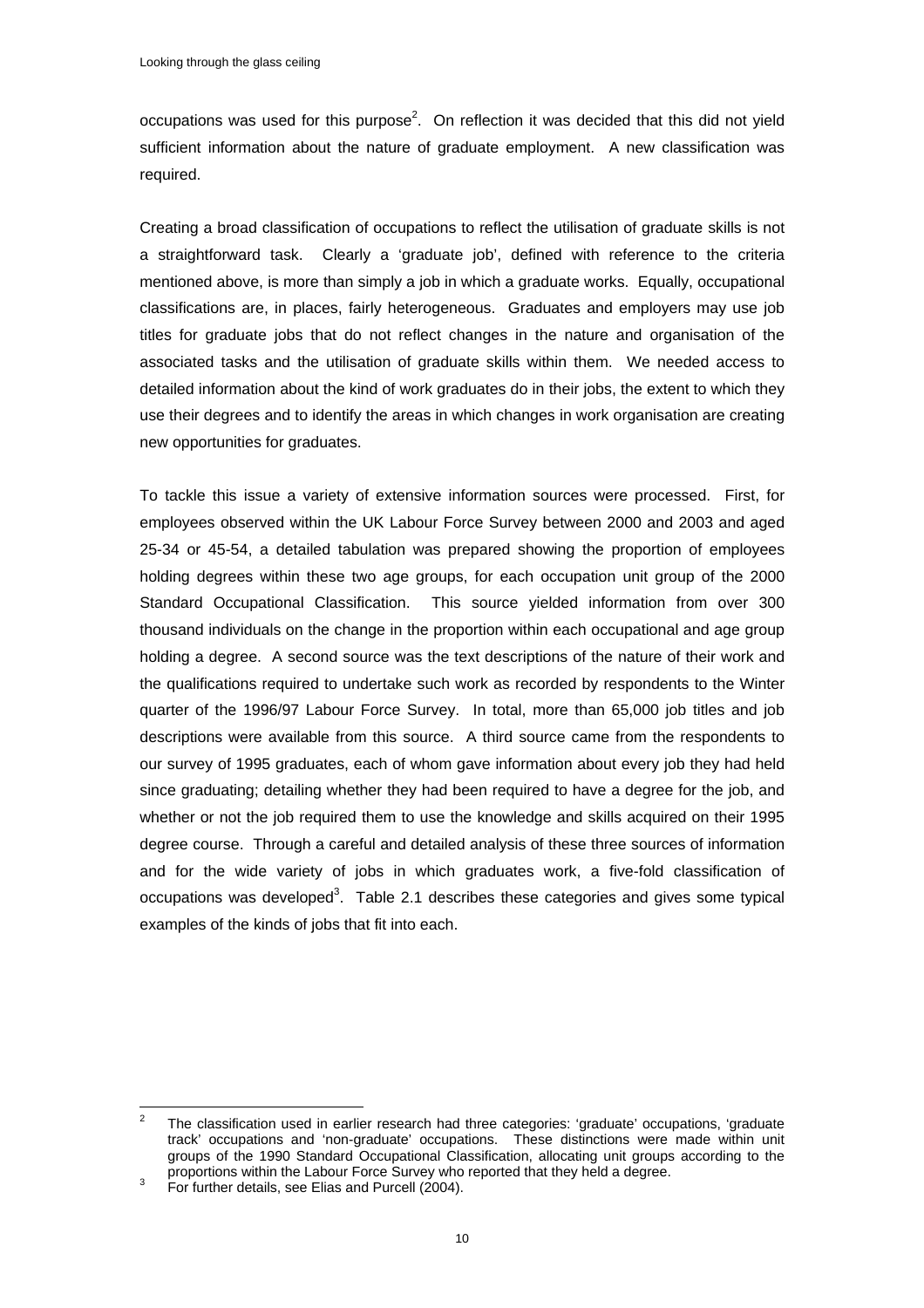| SOC (HE Category) |                                               | <b>Description</b>                                                                                                                                                                                      | <b>Examples</b>                                                                                                                                                                                                                                                                                          |  |
|-------------------|-----------------------------------------------|---------------------------------------------------------------------------------------------------------------------------------------------------------------------------------------------------------|----------------------------------------------------------------------------------------------------------------------------------------------------------------------------------------------------------------------------------------------------------------------------------------------------------|--|
| 1.                | <b>Traditional</b><br>graduate<br>occupations | The established professions,<br>for which, historically, the<br>normal route has been via an<br>undergraduate degree<br>programme                                                                       | Solicitors<br>$\blacksquare$<br><b>Medical practitioners</b><br>×,<br>HE and secondary education<br>٠<br>teachers<br>Biological scientists/ biochemists<br>$\blacksquare$<br>Pharmacists and pharmacologists<br>×,                                                                                       |  |
| 2.                | <b>Modern</b><br>graduate<br>occupations      | The newer professions,<br>particularly in management,<br>IT and creative vocational<br>areas, which graduates have<br>been entering since<br>educational expansion in the<br>1960s.                     | Social workers<br>$\blacksquare$<br>Design and development<br>×,<br>engineers<br>Primary school teachers<br>$\blacksquare$<br>Authors/writers/journalists<br>×,<br>Senior officials in national<br>$\blacksquare$<br>government                                                                          |  |
| 3.                | New graduate<br>occupations                   | Areas of employment, many<br>in new or expanding areas,<br>where the route into the<br>professional area has<br>recently changed such that it<br>is now via an undergraduate<br>degree programme        | $\blacksquare$<br>Marketing and sales managers<br>$\blacksquare$<br>Physiotherapists, occupational<br>therapists<br>Management accountants<br>×,<br>$\blacksquare$<br>Welfare, housing, probation<br>officers<br>Countryside/park rangers<br>$\blacksquare$                                              |  |
| 4.                | Niche graduate<br>occupations                 | Occupations where the<br>majority of incumbents are<br>not graduates, but within<br>which there are stable or<br>growing specialist niches<br>which require higher<br>education skills and<br>knowledge | ×,<br>Leisure and sports managers<br>Hotel, accommodation managers<br>$\blacksquare$<br>Nurses, midwives<br>٠<br>Retail managers<br>٠<br>Actors, entertainers<br>×,<br>Graphic designers<br>$\blacksquare$                                                                                               |  |
| 5.                | Non-graduate<br>jobs                          | Occupations which do not<br>require higher education<br>skills and knowledge and<br>generally do not recruit or<br>reward incumbents on the<br>basis of educational<br>qualifications                   | $\blacksquare$<br>Personal assistants and other<br>secretaries<br>Travel and tour guides<br>$\blacksquare$<br>Routine laboratory testers<br>$\blacksquare$<br>Call centre agents and operators<br>$\blacksquare$<br>Sales-related occupations<br>$\blacksquare$<br>Waiters, waitresses<br>$\blacksquare$ |  |

## **Table 2.1: A classification of graduate occupations based upon the 2000 Standard Classification of Occupations - SOC(HE)**

*Source*: Elias and Purcell 2004a

The first four groups represent areas of work in which there is a strong probability that a graduate employed in these areas will be making use of their degree skills and knowledge. We use this new classification to show how the structure of employment has changed over the last 25 years. For this purpose we needed a source of occupational information that maps these changes at the national level for a long and continuous period. Only one source could provide such detail for the whole time period, the New Earnings Survey (NES). We transformed the occupational information it contains for the period from 1975 to 1989 in to a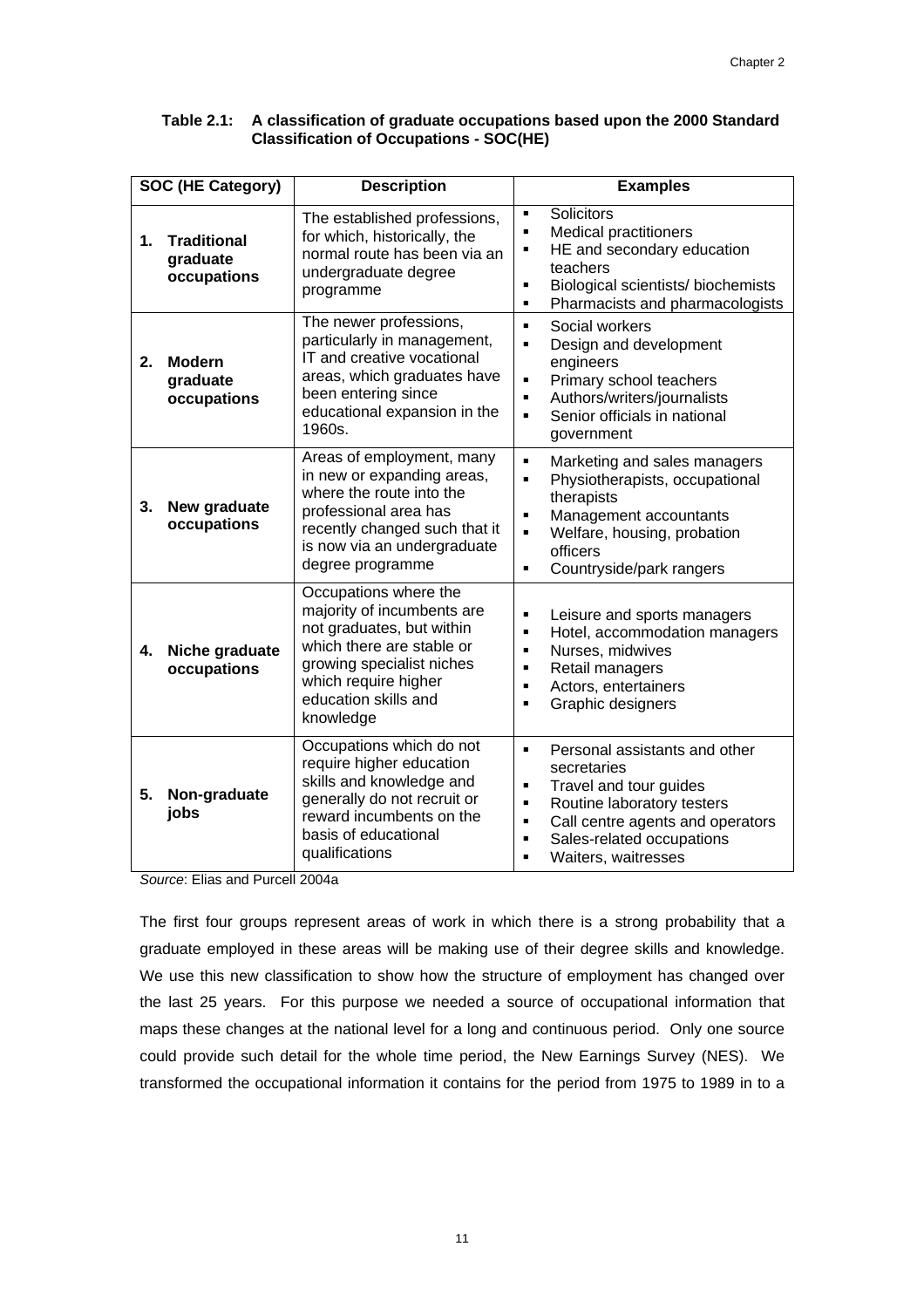form consistent with the definition of the above classification of graduate occupations<sup>4</sup>.

|                        | 1975            | 2000             | growth<br>p.a. % |
|------------------------|-----------------|------------------|------------------|
|                        | (thousands)     |                  |                  |
| Men<br>Women           | 13,239<br>8,973 | 12,466<br>12,175 | $-0.2%$<br>1.2%  |
| Full-time<br>Part-time | 17,964<br>4,248 | 17,164<br>7,477  | $-0.2%$<br>2.3%  |
| Total                  | 22,212          | 24,641           | $0.4\%$          |

## **Table 2.2: Changes in employment in the UK by gender and full-time/part-time status, 1975-2000**

Sources: DE Historical Abstract of Labour Statistics, Labour Market Trends October 2001.

Before investigating how the structure of employment has changed, we show in Table 2.2 how employment levels have shifted between 1975 and 2000. Full-time jobs have declined slightly over this period from 18 million to 17.2 million, but this decline has been more than offset by the growth of part-time employment from 4.2 million to 7.5 million. This growth in part-time employment is associated with the general rise in the number of jobs held by women, showing a growth rate in excess of 1 per cent per annum. In summary, therefore, the total *volume* of employment has expanded significantly over this period, possibly by almost one million equivalent full-time jobs. Bearing this expansion in mind, Figure 2.1 shows the changing occupational composition of employment in the five groups of occupations we are utilising for our analysis of the graduate labour market. Interestingly, for both men and women the proportion of jobs that we classify as *traditional graduate* occupations has remained virtually constant over the period 1975-2000. *Modern graduate* occupations have displayed some growth, but the major part of the general rise in the proportion of total employment accounted for by our four 'graduate' categories of occupations stems from the increasing proportion of *new and niche graduate* occupations. These are the jobs that have absorbed the major part of the growing output of graduates from higher education. For women, the proportion of employee jobs across the whole economy, which we classify as areas that can accommodate graduates and are likely to make use of their skills and qualifications, has risen from one fifth of all jobs held by women to one third. For men the rise is from 25 per cent to 36 per cent. Given that the total volume of employment has grown by almost one million full-time equivalent jobs, these figures indicate that the number of jobs in the UK economy that we classify within our four graduate categories has increased by well

 $\frac{1}{4}$  The NES is approximately a one per cent sample of employees, covering the United Kingdom and available for each year since 1975. From 1975 to 1990 the New Earnings Survey utilised a classification of occupations known as the Key List of Occupations for Statistical Purpose (KOS). In 1990, occupations were coded to both KOS and the 1990 Standard Occupational Classification (SOC 90). Using this cross-classification, earlier years were reclassified to unit groups of SOC90. These unit groups map to our graduate occupational classification.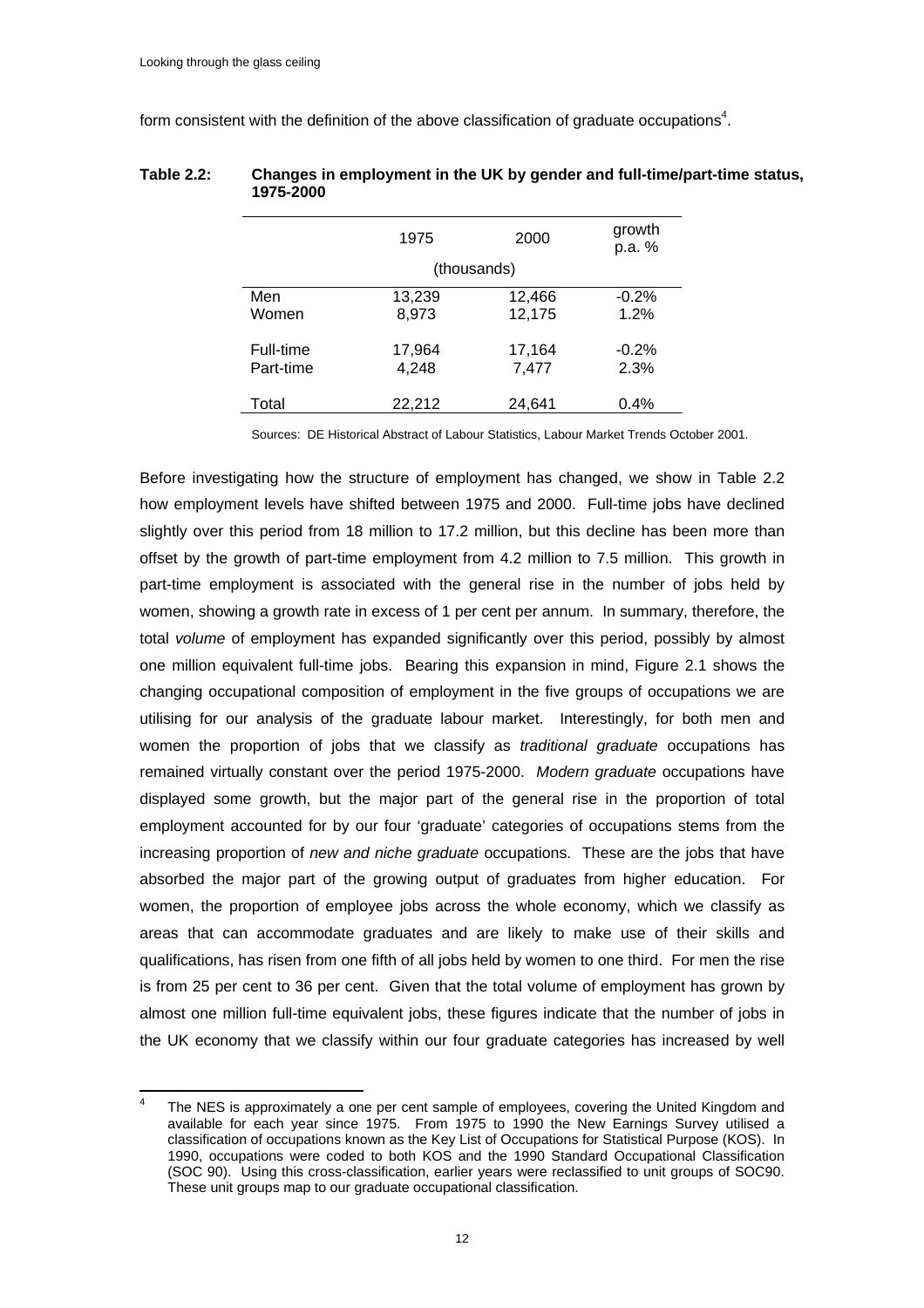over 3 million between 1975 and 2000. This indicates the sheer scale of the process of restructuring work and reskilling within the UK labour market.



**Figure 2.1: Changing composition of employment, 1975-2000**  Female employment

Male employment

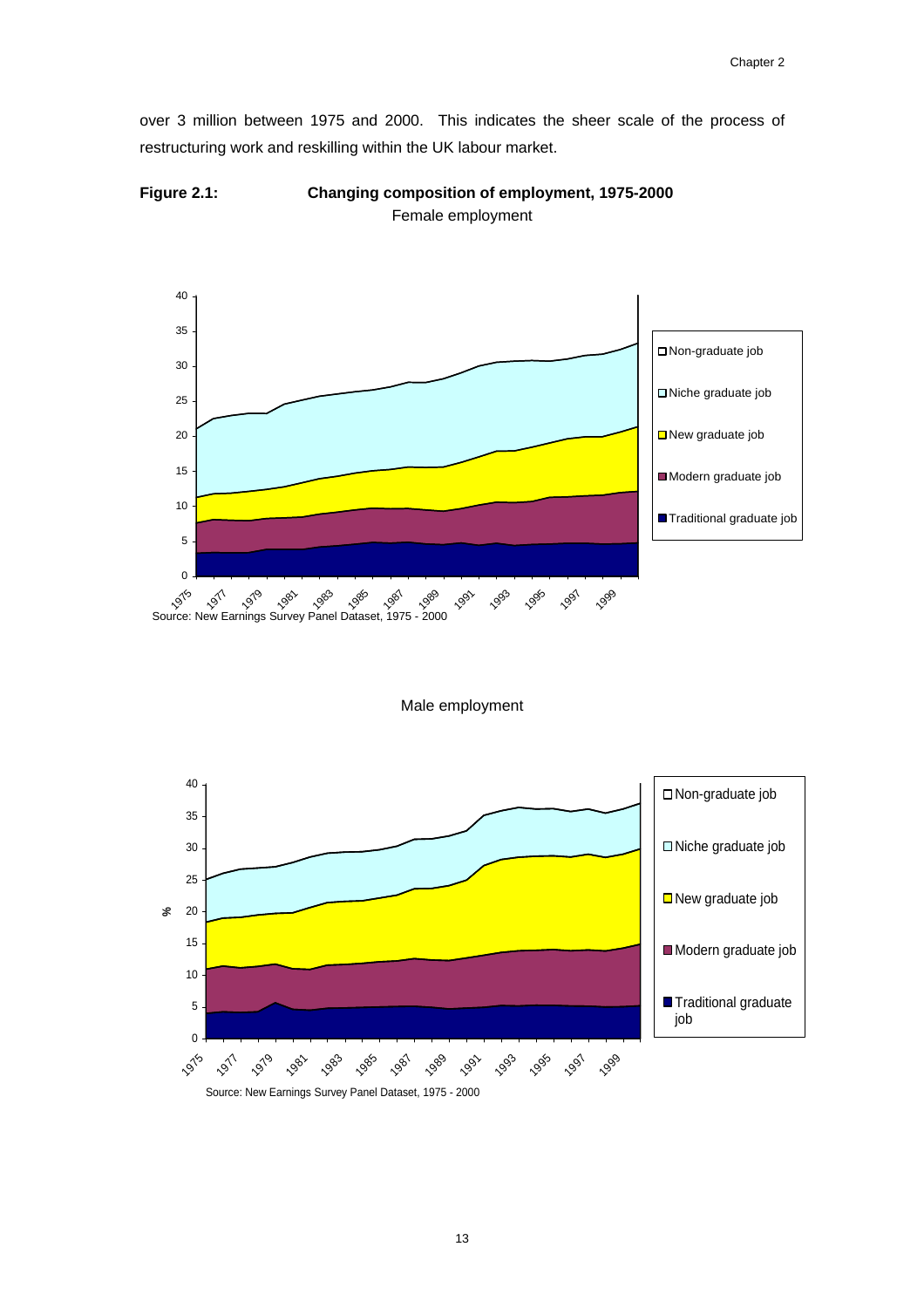#### *2.3 Social class, gender, graduate employment and family formation*

The remarkable changes that are recorded in the occupational structure over the past 25 years have two important consequences. First, and most obviously, they provide new and expanded opportunities for those who gain a higher education qualification. Conversely, the labour market prospects for those without access to higher education may have become more limited. There is another more subtle mechanism at work though, that mediates the choices young men and women make to enter higher education – the role of social class. Restructuring of the economy - away from heavy manufacturing towards services - and a long period of economic growth, with an associated rise in disposable incomes, have shifted the social structure markedly. The resulting shift towards a more 'middle-class' society may also have accelerated the demand for higher education, a demand that was fuelled by the expansion of higher education places throughout the late 1980s and the early 1990s. Figure 2.2 reveals the scale of the increase in participation by young people, showing the major rise that took place through the 1990s.

**Figure 2.2: Participation by young people in Higher Education, Age Participation Index5 (API) Great Britain, 1961 to 2001** 



Sources: Department for Education and Skills, Trends in Education and Skills (www.dfes.gov.uk/trends), Wilson (2000).

<sup>-&</sup>lt;br>5 The Age Participation Index (API) measures the number of home domiciled young (aged under 21) initial entrants to full-time and sandwich undergraduate courses, expressed as a proportion of the average 18 to 19 year old Great Britain population. This measure has now been superseded by the Higher Education Initial Participation Rate, which measures the initial participation of 17-30 year olds in Higher Education (where such participation is on courses expected to last at least 6 months and the actual participation exceeds 6 months), recording a continued rise in participation from 41 per cent in 1999/2000 to a provisional rate of 44 per cent in 2002/03.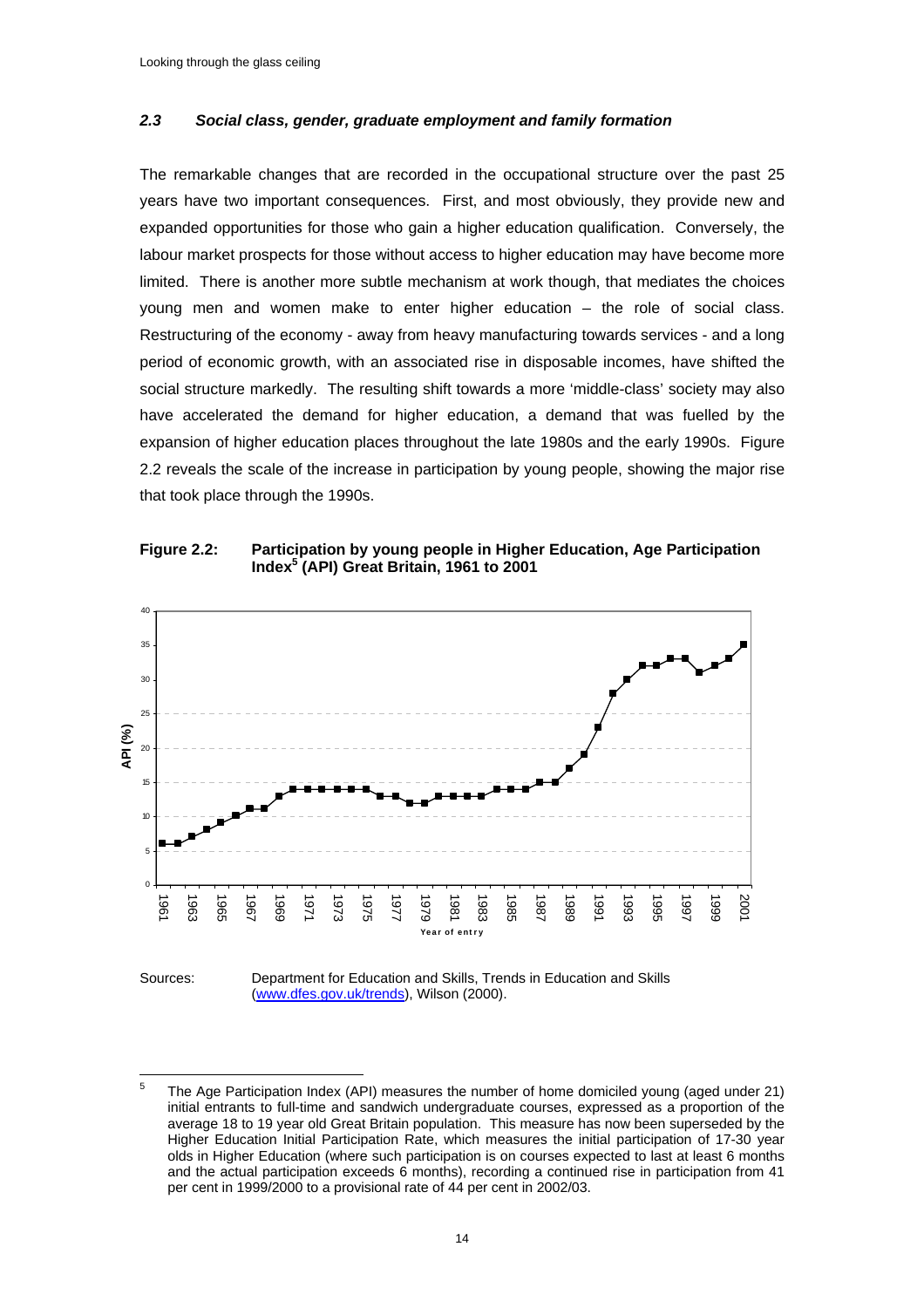Given the magnitude of this increase, some have argued that the labour market has been 'saturated' with graduates, that graduates now take non-graduate jobs and that graduate earnings, relative to those of non-graduates, are now in rapid decline (Brown and Hesketh 2004). Our earlier work showed that this was not the case. Graduate earnings have declined relative to those of non-graduates, but the graduate earnings premium is, on average, still high by international standards (Blöndal *et al.* 2002). For those leaving higher education, the process of finding and moving in to suitable employment may be slow, but there is little evidence to support the view that the labour market has been swamped with graduates as a result of this expansion (Elias and Purcell 2004). Economic growth, technological change and organisational restructuring have provided opportunities for the highly educated to move into jobs which make use of their high level skills and knowledge (Purcell *et al.* 2005). For this reason and despite the increased costs to the individual and his/her family, the route into higher education is increasingly popular, with almost 40 per cent of those under the age of thirty now opting for a high level qualification. Simultaneously, fertility rates declined rapidly in the 1960s and 1970s, stabilising at about 1.75 children per woman since the 1980s. In part, this reflects the increased participation in higher education as highly educated couples postpone family formation or choose to remain childless. Recent estimates of the average age at first birth for women with a degree indicate that this is now well into her mid thirties<sup>6</sup> – the years when female fertility potential begins to decline. A picture is emerging in which most women and men will benefit from tertiary education and will lead prosperous lives with fewer children than was the case for earlier generations.

This could well be a misleading scenario. Higher education is still the preserve of the minority. The majority of young people, particularly those from lower social class backgrounds, do not follow this route<sup>7</sup>. For them, the choices include employment following secondary education, partnership and, for many, an early start to a period of family formation. Fertility rates have always been higher and childbearing starts at a younger age for those from lower social backgrounds, but the postponement of family formation by those with a degree could be widening the gap between the classes. Despite attempts to encourage access, it appears to be the case that higher education remains the preserve of the middle classes. As a consequence, concerns have been expressed that the expansion of higher education will broaden the gulf between rich and poor (Blanden *et al.* 2005). Those who have the resources, via their parental background, will move through higher education, get well paid jobs, and postpone family plans until they are well into their thirties, building their financial and cultural capital significantly prior to family formation. Those who do not follow

<sup>-&</sup>lt;br>6 While the overall pattern of their first births remains to be determined, Rendall *et al.* (2005) show that the mean age at first birth for a cohort of women in England and Wales with a university level

education and born between 1964 and 1968 could well be in the range 34 to 36 years.<br>Estimates prepared by the Department for Education and Skills show that participation rates in higher education rose for 35 per cent to 50 per cent for young people from social classes I, II and IIIM (the non-manual classes) between 1991/2 and 2001/2. For young people from a manual class background the increase over this same period was from 11 per cent to 19 per cent (Summerfield and Babb 2004).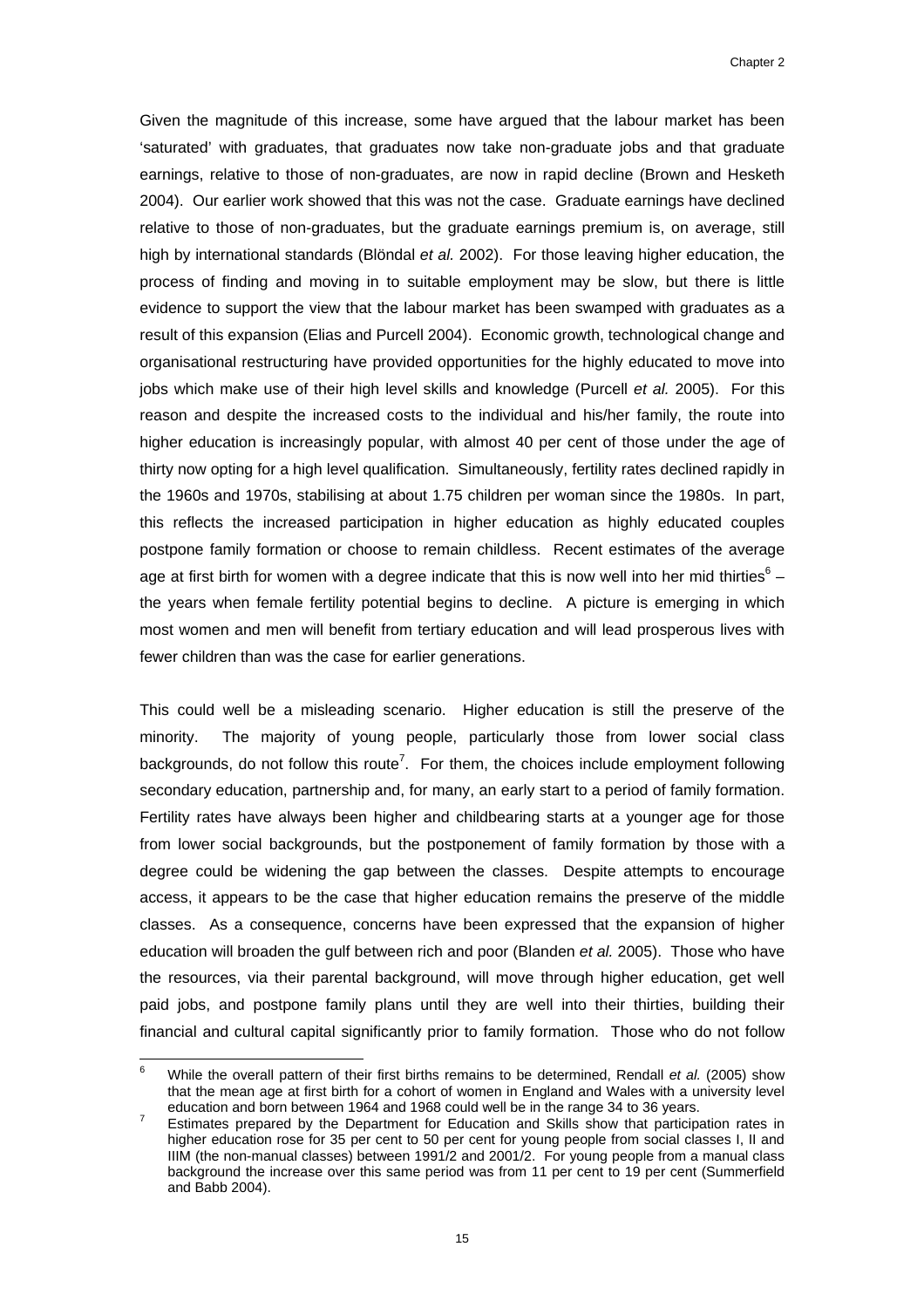this route will find themselves relegated to lower status jobs as graduates 'crowd out' the middle ground within the labour market, will commence family formation with insufficient private resources to fund their children's education, potentially polarising the impact of higher education within the social class structure.

In the following section we attempt to shed light on these trends. How has the class structure shifted in response to the restructuring of the UK labour market over the past twenty years? Is the expansion of higher education is a middle class phenomenon, or has expansion facilitated the entry of the working class into the ranks of the highly qualified? How have these trends facilitated women's participation in higher education? To what extent is a woman's decision to enter higher education related to the postponement of family formation plans, or is this more closely linked with the type of jobs young women hold rather than their education? Are fertility rates among women without degrees significantly higher than for those with degrees, and how have these rates been changing through time? Detailed information on these trends is sparse, not simply because the phenomena under consideration are recent, but because of the need to obtain information that is both longitudinal in nature and facilitates cross cohort comparisons. For this reason we make use of a large national longitudinal study covering residents of England and Wales.

#### *2.4 The Census Longitudinal Study*

The England and Wales Census Longitudinal Study (LS) spans the period from 1971 to 2001. It consists of the linked census records of all persons born on four specific birthdays spread throughout the year (known as 'LS members'). Through this source we are able to explore the changes that have taken place in the social background, education, labour market status and family-building patterns shown by young people over the past twenty years. Linkage has been achieved for the national population censuses held in England and Wales in 1971, 1981, 1991 and 2001. The linked data are supplemented with information on births, marriages and deaths occurring in the periods between the censuses. Information for all other persons living in the LS members' household is also held within the database. As such, it is an approximate one per cent sample of the population, covering approximately 800,000 people.

For the purpose of this study, a number of age cohorts were defined. Data for 1971 were not used due to problems of comparability of social class and education. For 1981 and 1991, two age cohorts were selected. These were: all LS members aged 12-16 years in 1981 and all LS members aged 12-16 years in 1991. Each group is further restricted to those who are living in the parental household at the time of the census and for whom at least one parent was present. For the former group, their status in 1991 (aged 22-26) and 2001 (aged 32-36) was available from the LS database. For comparative purposes a further cohort studied consists of those aged 22-26 in 1981. Within this database a wide range of variables is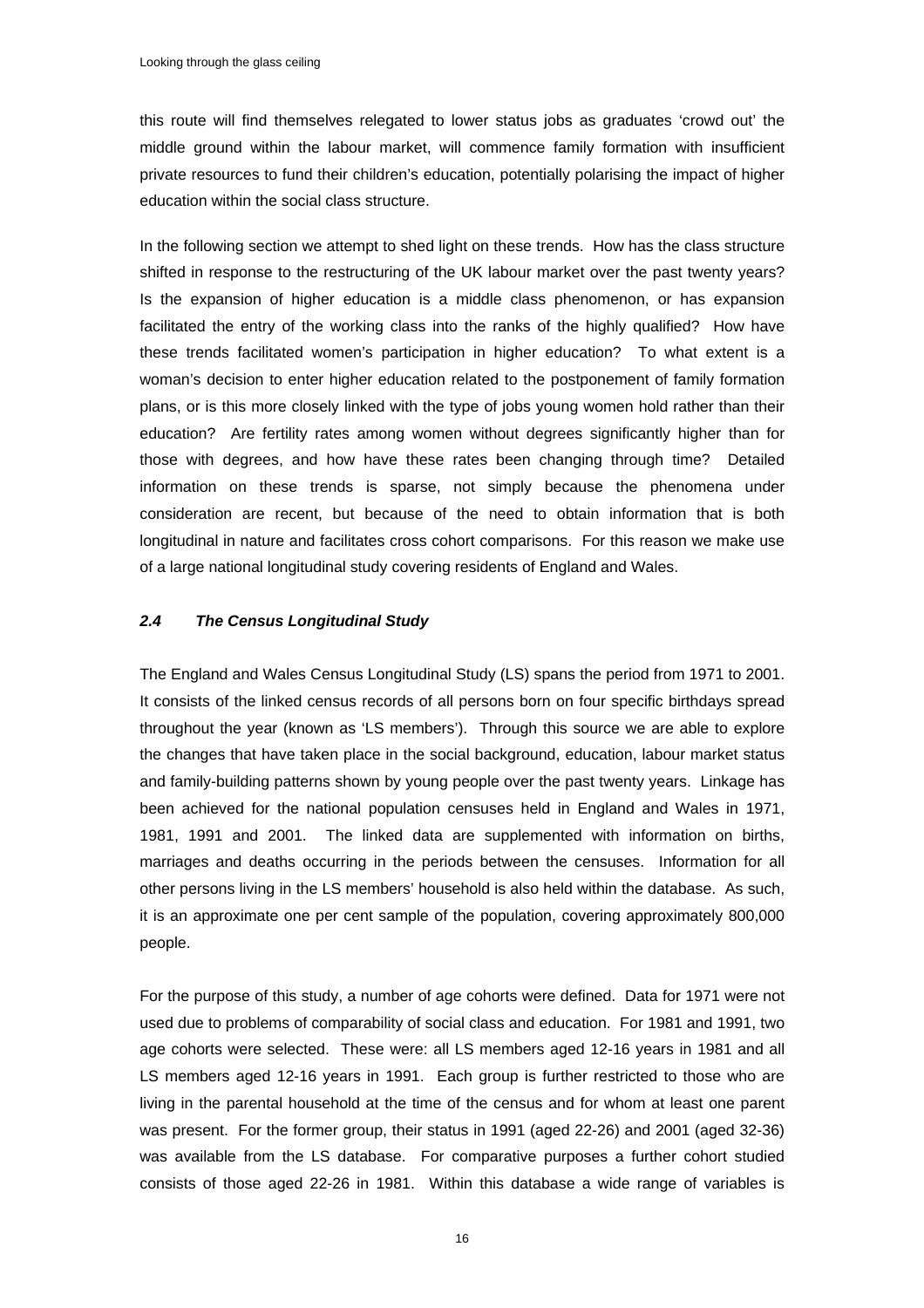available, both directly from census questions and variables derived from this information. Social class falls into the latter category, being constructed from information in the census on occupation, status in employment and establishment size. 'Social background' is defined as the social class of the father of a child aged 12-16 years. If no father is present, the mother's social class is attributed to the child. We make use of the Registrar General's definition of social class, given that this is available for the period 1981 to 2001<sup>8</sup>.





**Error! Not a valid link.**

 $\frac{1}{8}$  The newer National Statistics Socio-economic Classification is only available for 1991 and 2001 Census information in the LS.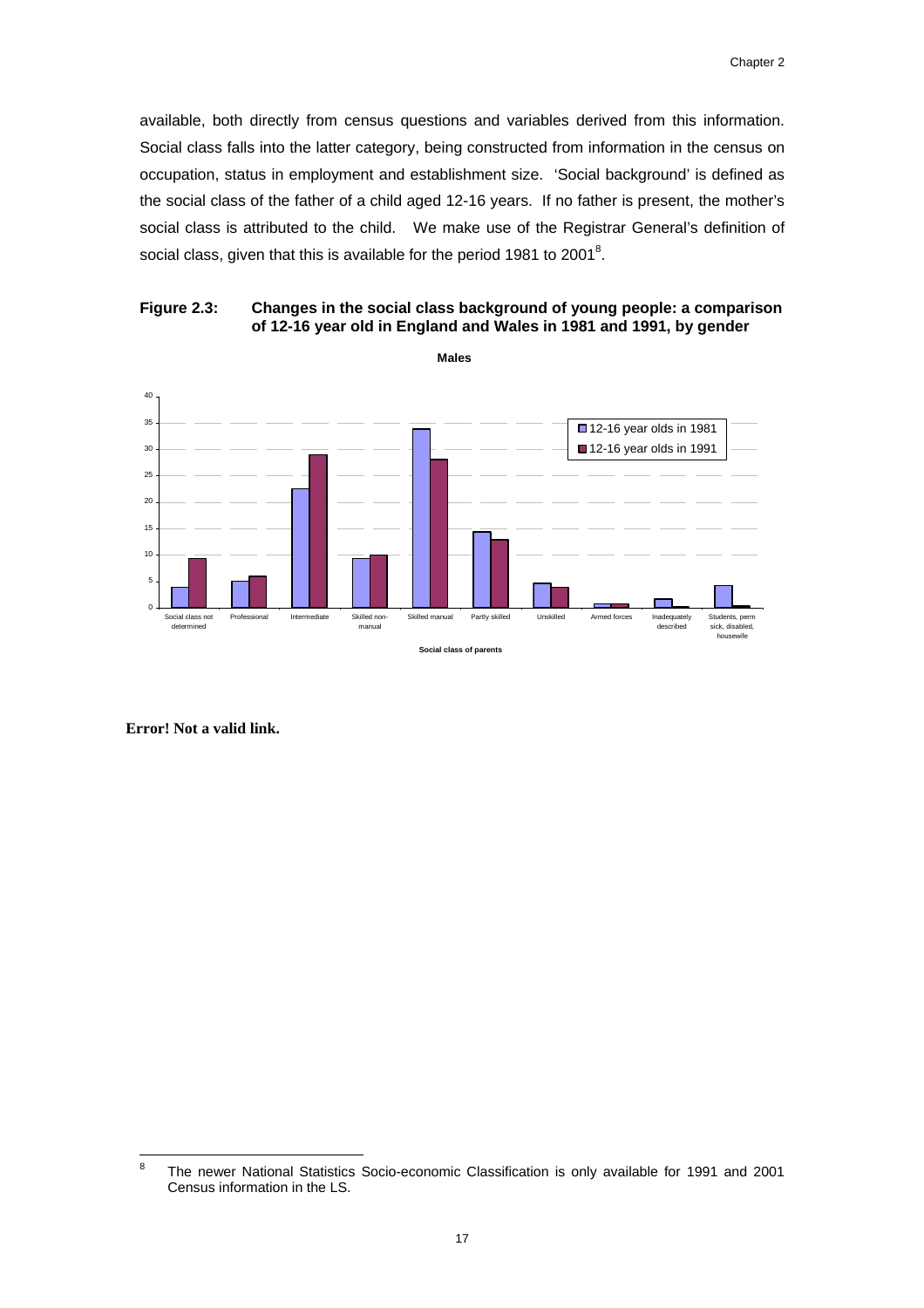### **2.5** *Changes in the social class structure of 12-16 year olds between 1981 and 1991*

Figure 2.3 reveals the changes that have taken place in the social class structure of these young people over the decade from 1981 to 1991. While comparisons are made difficult by the greater number of young people for whom their social class background could not be determined in 1991, it is evident that major growth in the 'intermediate' class has occurred as the employment of parents in the skilled manual and partly skilled manual classes declined over this decade. Surprisingly, little growth is seen in the professional class between 1981 and 1991. For both boys and girls, their social class background moved markedly towards the middle classes over this ten year period, with the proportion in Social Classes I, II and IIIM rising by about 7 to 8 percentage points over the decade. Despite this movement, 45 per cent of these young people in England and Wales had a social class background which can be characterised as manual working class in 1991 $^9$ .

While the shift in social class structure is likely to have increased the demand for higher education (HE), given that participation in higher education is strongly associated with parental education and social class, the scale of the increase in HE provision is such that it is likely to have been involved all social groups. Figure 2.4, which makes use of information about social background provided by applicants to higher education on their application forms, together with estimates of the population of young people, shows that from 1991/2 to 2001/2, this was indeed the case. The strong trend growth in HE participation is evident, yet the rate of growth has been much slower among the manual classes than the non-manual  $classes<sup>10</sup>$ .

<sup>-&</sup>lt;br>9 Connor *et al.* (2005) report that the proportion of the total UK working population in social classes IIIM, IV and V is 39 per cent, considerably lower than the 45 per cent shown in Figure 1 for both males and females. This is because the social background of young people reflects higher fertility rates among mothers in social groups IIIM. IV and V, together with the continuing decline in the size of these social class groups between 1991 and 2000 – the date Connor *et al.* measure the social structure of the UK working population.<br><sup>10</sup> RG Social class categories I, II and IIIN are referred to as the 'non-manual' class groups; categories

IIIM, IV and V are the 'manual' classes.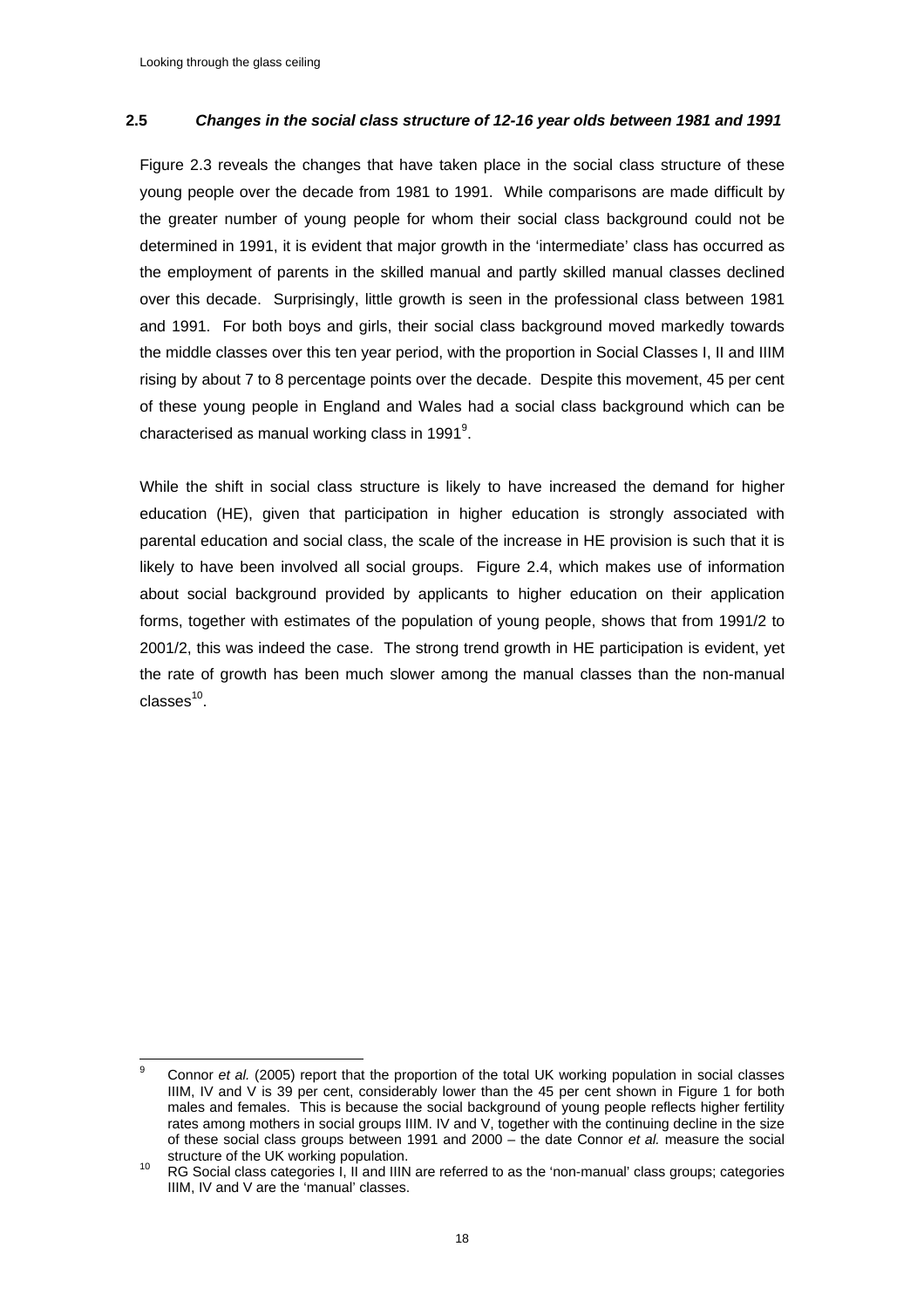

#### **Figure 2.4: Participation rates in higher education: by social class, Great Britain**



Note: For students aged under 25, social class is determined by their parent's occupation. For

But what is the gender composition of these trends? Figure 2.5 steps back a decade, using the LS cohorts to explore the rise in participation in higher education for the social class groups that took place in the late 1980s and the early 1990s, separately for men and women. Two cohorts of young people are tracked as they move out of the 12-16 age group and in to the 22 to 26 age group. The first of these is the cohort of young people captured in the 1981 Census and again in the 1991 Census, the second is the similar age group captured first in the 1991 Census and again in 2001. Here we show, for men and women, the proportion of each social class group (as measured via their parent's occupations when they were aged 12 to 16 years) that has acquired a degree ten years later when aged 22 to 26.

Examining first the older cohort that obtained their degrees in the period from 1985 to 1991 (those aged 12-16 years in 1981), a sharp distinction is evident across the social classes. Those from professional backgrounds were much more likely to hold a degree by the time they have reached their early twenties than for other social classes. The two other nonmanual class groups had progressively lower rates of participation in higher education. The gap between the manual and non-manual classes is extreme. Young men and women from social classes IIIM, IV and V had only a one in twenty five chance of holding a degree compared with a one in four chance for those from the non-manual classes.

The growth in participation in higher education that took place over this decade is very clear from comparison across the two cohorts. In the space of ten years it can be seen that all social groups have experienced a rise in participation, compared with their counterparts from ten years earlier. Young women in particular show the impact of their increased participation, as they surpass the participation rates of men in *all* social groups, but this growth is concentrated among the higher social groups. The largest increase was among those with a professional background – with their participation in higher education rising by as much as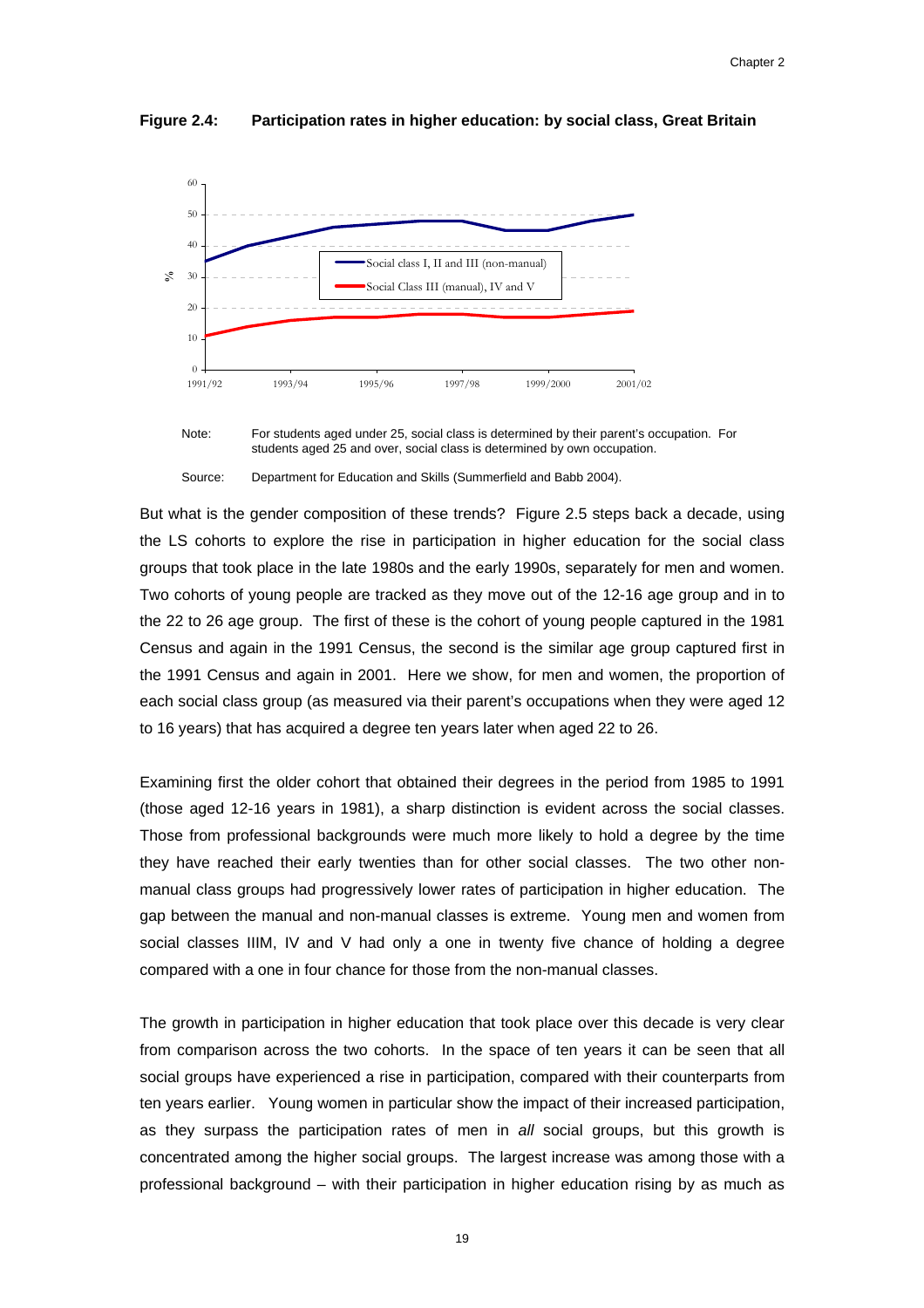twenty percentage points for young men and almost thirty percentage points for young women compared with the same age groups of men and women ten years earlier.

#### **Figure 2.5: Tracking two youth cohorts (12-16 year olds in 1981 and 12-16 year olds in 1991): percentage with a degree ten years later, by social class and gender**



#### **Females**



However, the growth in participation in higher education has not been restricted to those taking the traditional route - entry into higher education immediately upon completion of secondary education at age 18 or 19. Many people now enter higher education after a period spent working or travelling. Some participate whilst in employment, on secondment from a job. Information on admissions to university reveals that the participation of 'mature students' (those aged over 21 on first entry to university), has increased rapidly over the past decade.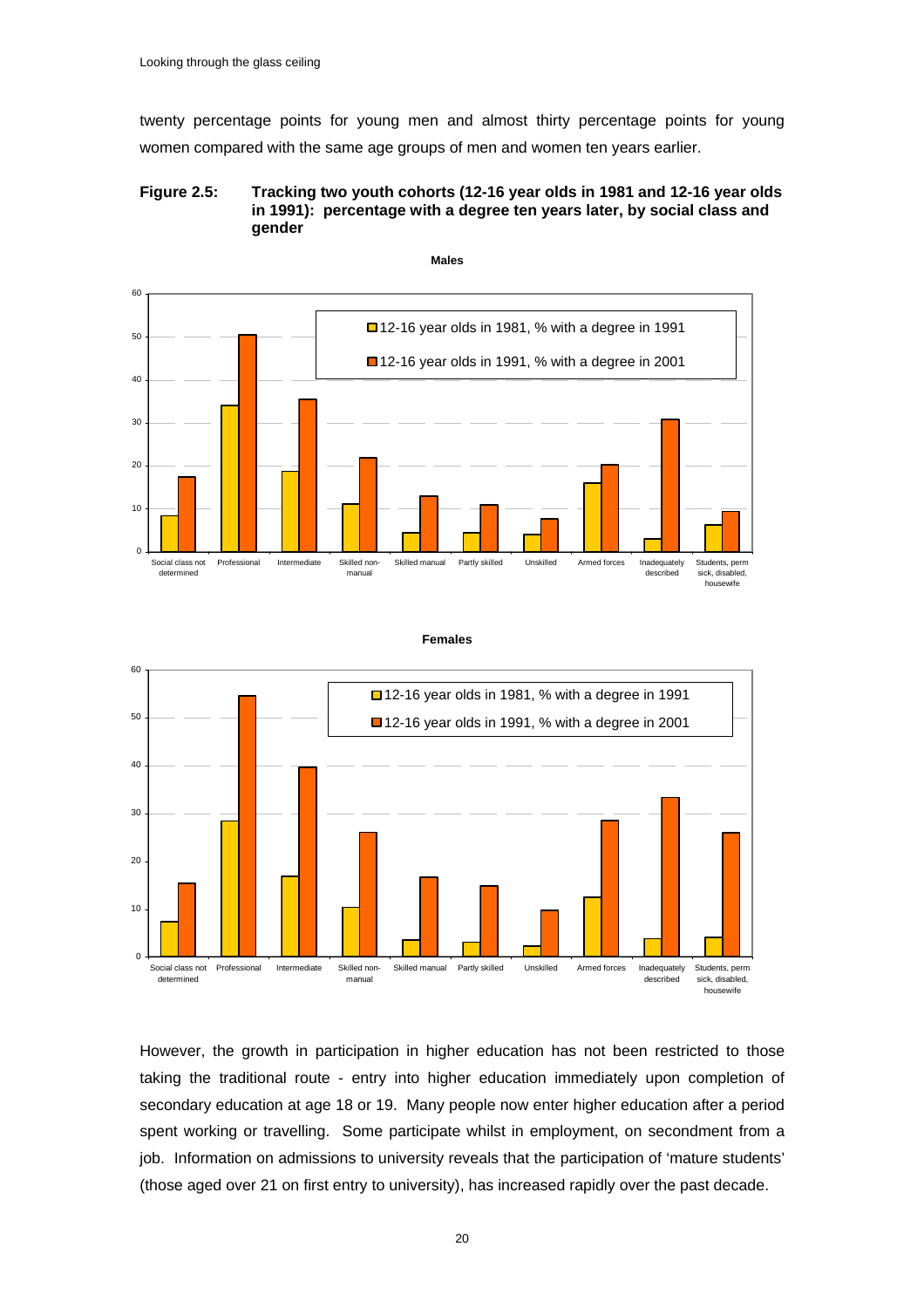Chapter 2

Evidence of the extent of this later entry into higher education can be seen from an examination of Figure 2.6, which continues to track the progress of the cohort of 12-16 year olds in 1981 as measured by their educational qualifications at the time of the 1991 census (as was shown in Figure 2.5) and, ten years later again, at the 2001 census. The further increase in the proportion holding a degree in 2001, compared with 1991, is significant. As the cohort ages from 22-26 years in 1991 to 32-36 years in 2001, the increase in the proportion who gained a degree after the date of the1991 census is similar to the increase shown across the age cohorts in Figure 2.5, between ages 12-16 and 22-26 years. Looking first at men, it is apparent that it is in the non-manual classes again that the increase in degree holding among this older age group is concentrated. The proportion holding a degree among those from professional backgrounds had risen to almost a half. There is little evidence here to support the notion that those from the lower social backgrounds catch up with the non-manual classes through later participation in higher education. For women, a similar picture is apparent, with the higher social groups adding an extra 10 to 15 per cent to the proportion holding degrees by the time they are aged 32-36 years.

These data show that the impact of social class on participation in higher education has been and probably continues to be marked. In terms of gender, social class appears neutral in this respect, in so far as both men and women from the higher social groups have benefited disproportionately from the expansion of higher education. While women have increased their participation in higher education at a faster rate than men, and this has taken place across all social groups, the extent of the increase among the higher social groups is pronounced.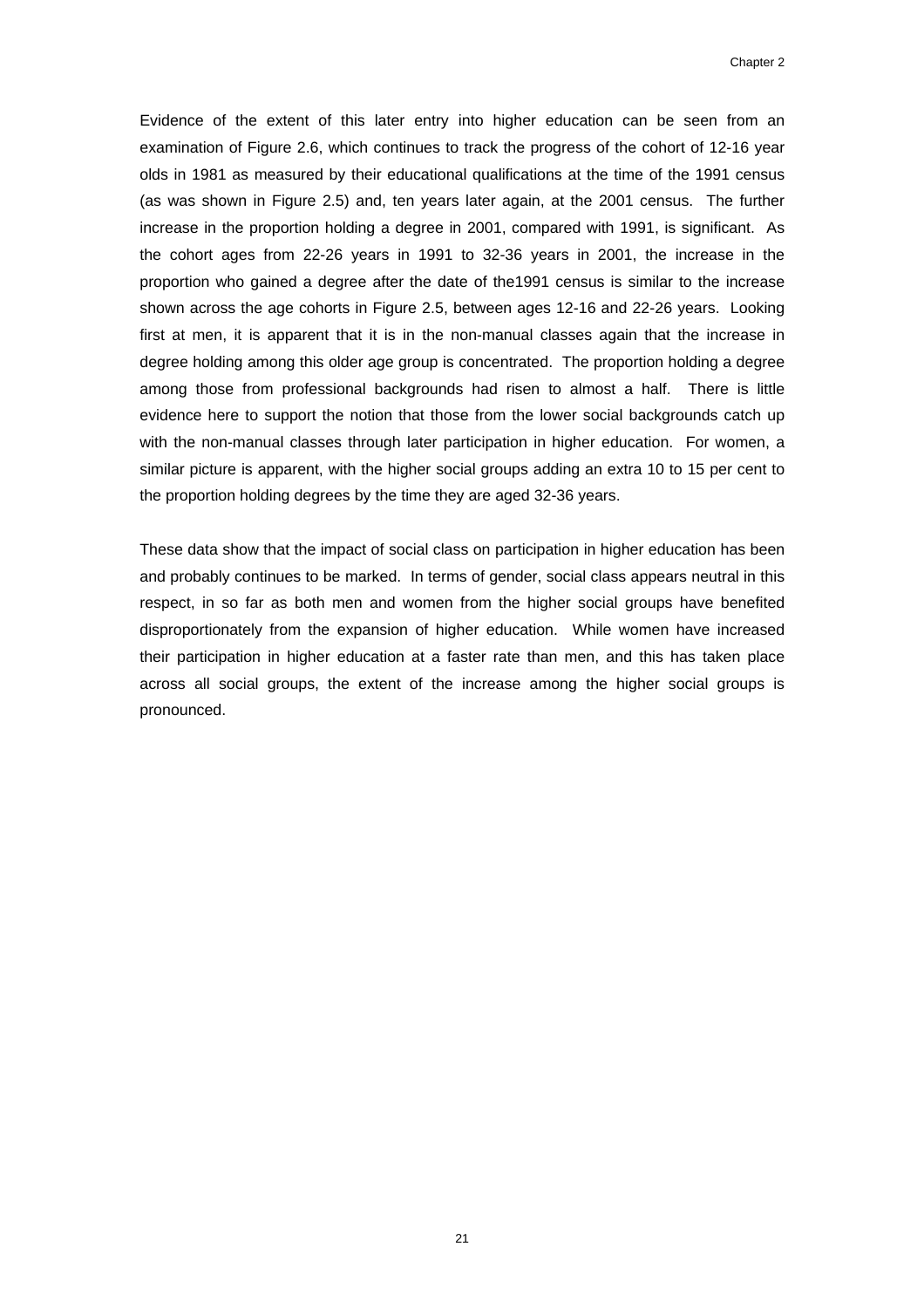## **Figure 2.6: Mature students – the increase in degree holding between 1991 and 2001 for 12-16 year olds in 1981, by social class and gender**



#### **Females**



**Males**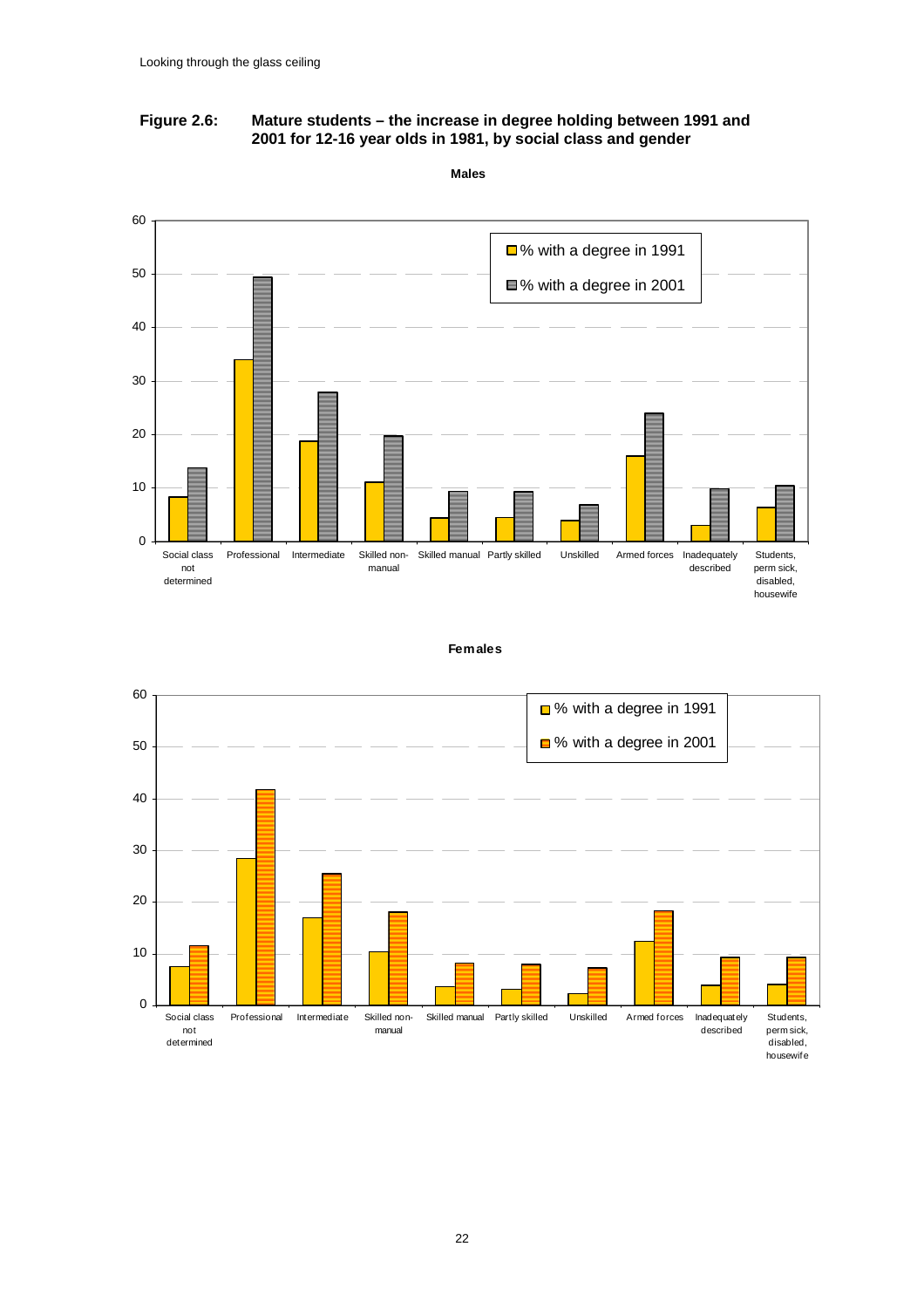## *2.6 Gender, occupations and higher education*

We turn now to an examination of the types of jobs held by those who had gained a degree by 2001. For this purpose we focus upon the cohort of 12-16 year olds in 1981 - many of whom had, as shown in Figure 2.4, participated in higher education throughout the period from 1981 to 2001. We classify the jobs they reported holding in 2001 into the four 'graduate job' categories of SOC(HE), the classification of graduate occupations described in section 2.2.

For this age group (32-36 years by 2001), 15 per cent of the women and 17 per cent of the men had a degree by 2001. For the graduates, their distribution across the four graduate categories of SOC(HE) is interesting. Traditional and modern graduate jobs were held by over 40 per cent of these graduates, with almost 20 per cent in non-graduate jobs, a somewhat higher proportion than that recorded in recent surveys of graduate careers conducted in 1998/9 and 2003/04 (Elias *et al.* 1999, Purcell *et al*. 2004). Niche graduate occupations accounedt for up 22 per cent of the jobs held, slightly higher than the proportion of those without a degree found in this same occupational category. The picture for men is similar, except for the fact that more male non-graduates in this age group found themselves in jobs classified as graduate jobs in 2001 and fewer male graduates were recorded as having non-graduate jobs.

## **Figure 2.7 12-16 year olds in 1981, by gender and whether or not has a degree and occupation held in 2001**

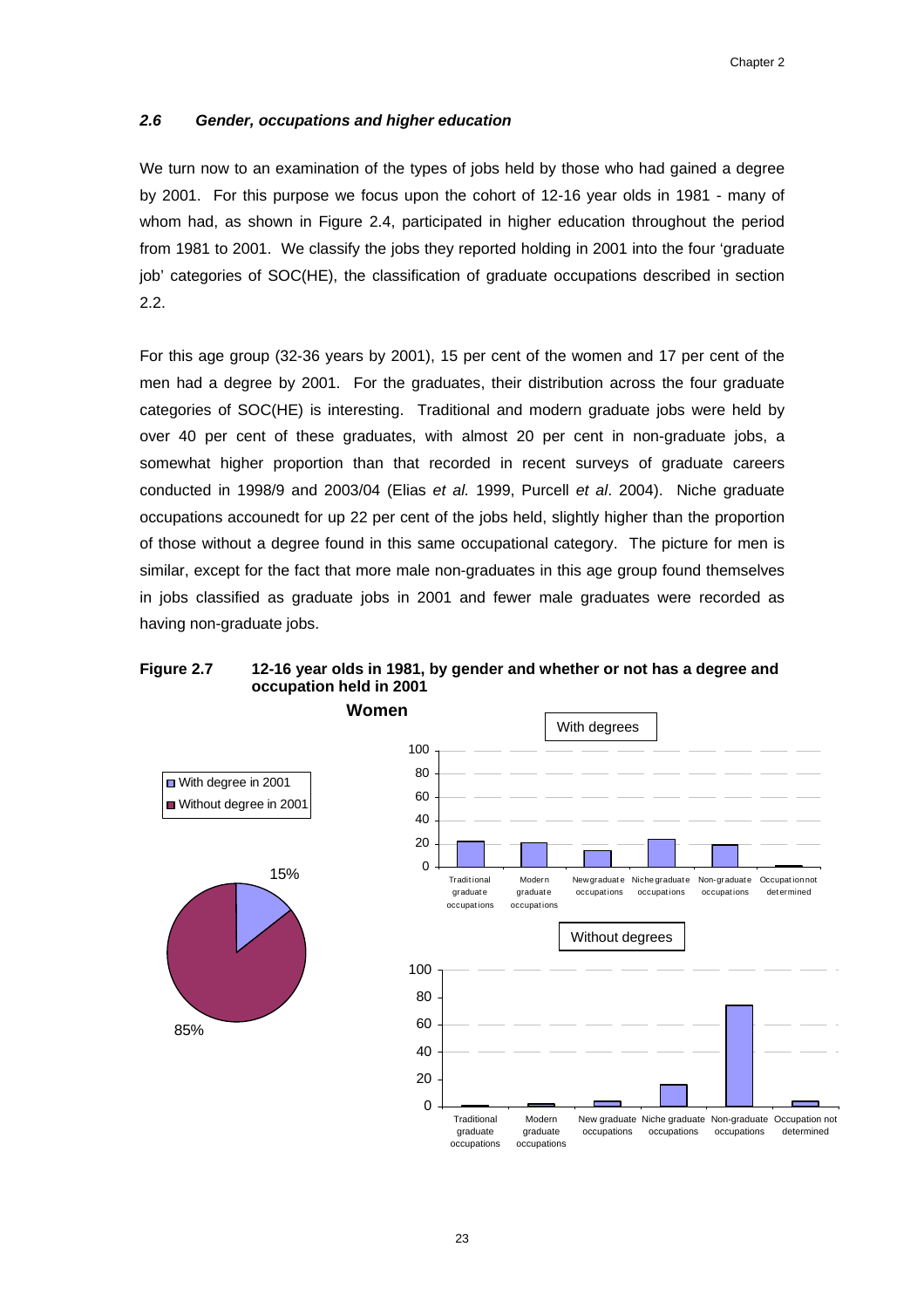

#### *2.7 Higher education, occupations and motherhood*

In terms of the broad trends in access to higher education and subsequent entry into the labour market, the evidence revealed from the Census Longitudinal Study does not indicate that there are major differences in these patterns between men and women. Both men and women have shared in the increase in participation in higher education, particularly for the higher social groups, and by far the majority of both men and women graduates have gained access to graduate level jobs. However, there is a further important aspect to these longitudinal data that we can draw upon – the transition to motherhood for women<sup>11</sup>. Figure 2.8 shows the transition to motherhood for the cohort of 22-26 year olds in 1981, revealing the proportions that have had a child (or children) by 1991, when they are aged 32 to 36. Within this cohort, and for those who held a job at the time of the 1991 census, a distinction is made between those who have degrees and those who do not, and by type of occupation (SOC(HE)) held in 1991. Similar information is shown in Figure 2.9 for the same age group

 $11$ 11 The Census Longitudinal Study records whether or not there are children present in the household at each census date. However, this is not a precise indicator of fertility, given that some children may live outside the parental home, and some may be adopted or fostered. A better indication is obtained from the records of births that are matched to the LS for all births to women LS members. This information was used to create a variable indicating whether or not a female LS member had had a live birth.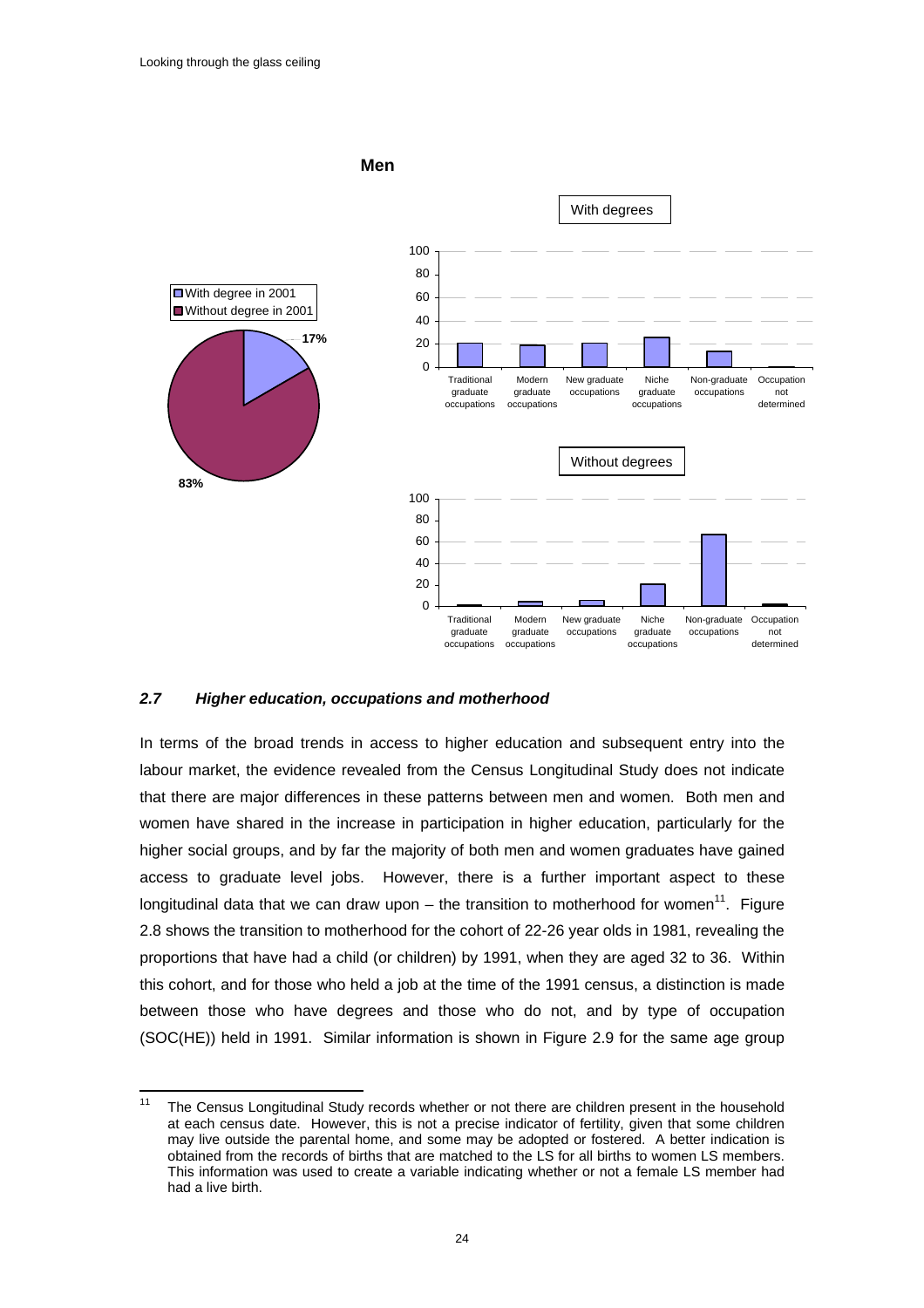some ten years later – women aged 12-16 years in 1981, again showing whether or not they have had children by the time they are aged 32-36 years in 2001.

The most apparent feature revealed by this analysis is the lower rate of childbearing among women with degrees, typically some five to fifteen percentage points lower for women who have gained a degree than for those without. The lower rate of childbearing among graduates becomes more pronounced in the later cohort, those who were aged 32-36 in 2001. The proportion of graduates aged 32-36 years and without a birth has fallen considerably in this ten year period, by as much as 10 percentage points. The occupational distribution is also of interest, in that family formation rates are lowest among those women who are working in the 'new' graduate occupations. The highest rate of childbearing is among women who are working in non-graduate occupations and do not have degrees. For 32-36 year olds in 1991 and for this same age group in 2001, the rate remains the same at 80 per cent. Interestingly, for women who have a degree who are working in non-graduate occupations, family formation rates are 25 percentage points lower in 2001 than for women who do not have degrees.

**Figure 2.8: The transition to motherhood: 22-26 year old women in 1981 by whether or not have had own children by 1991, by degree and occupation** 

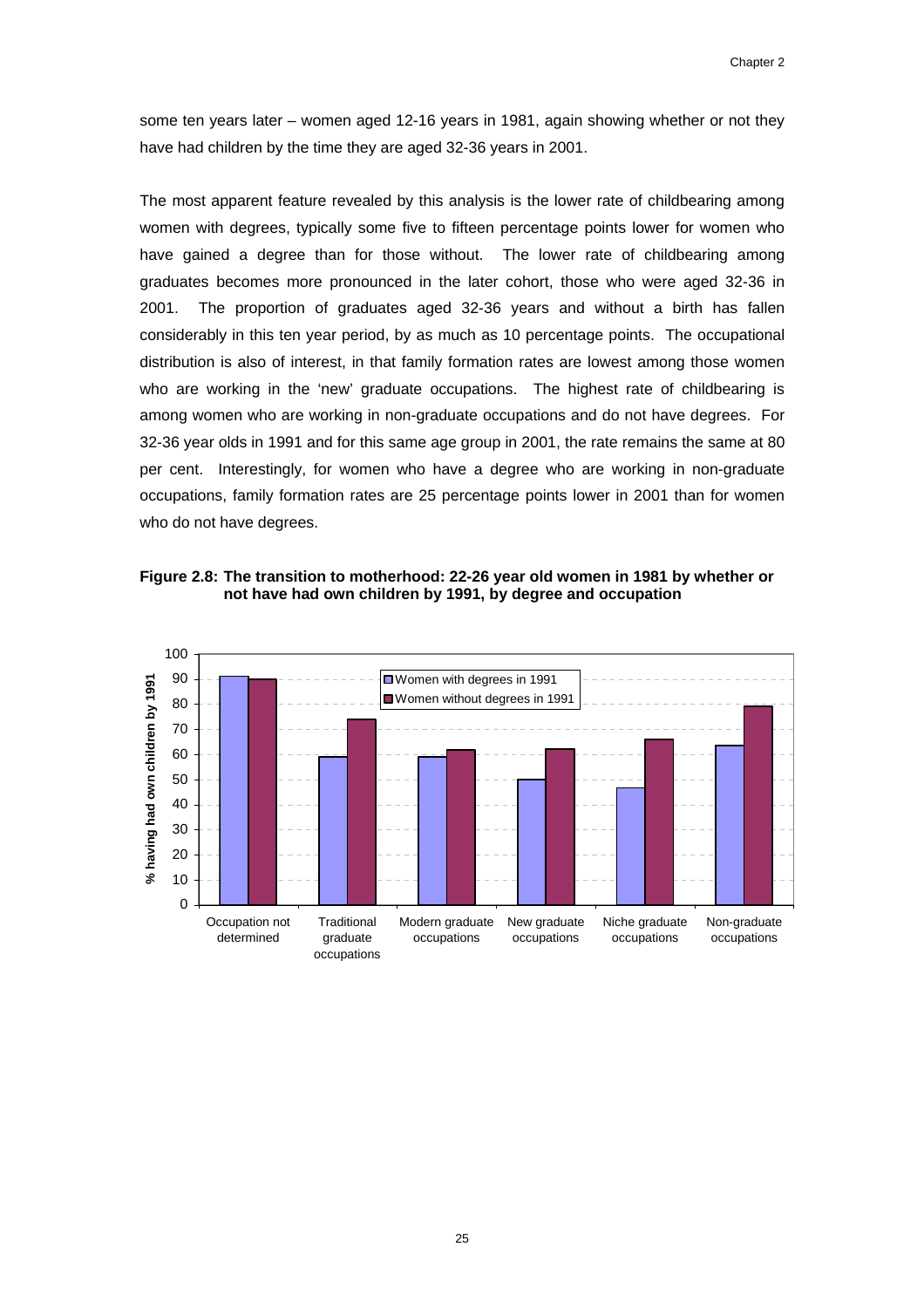



Finally, we investigate the issue of whether or not the observed lower rates of family formation among graduates are a consequence of postponing family formation to a later age, with a rapid period of family-building coming later in the fertile years. To shed light on this, we analyse information on the completion of motherhood for the cohort for whom this is a reasonable assumption – those who have reached 42-46 years by 2001. This is the cohort of women shown in Figure 2.8, observed ten years later at the time of the 2001 census. Recent research (Simpson 2006) indicates that, for all women in the UK currently reaching the end of their reproductive years (those born in 1958), around one in five remains childless, compared to one in ten of women born in the mid-1940s. Analysis of the Census Longitudinal Study for the cohort of women tracked in this study since they were first observed aged 12-16 years in 1981 (those born in the period 1965 to 1969) indicates that 25 per cent of those with a degree had not had children of their own. The comparable rate for non graduates was 16 per cent. However, we observe significant variations in this rate according to the type of job the woman reported that she held at the time of the census in 2001, as shown in Figure 2.10. For those who were not working at the time of the 2001 census (labelled as 'occupation not determined' in Figure 2.10), the rate of childlessness among 42-46 year old women in 2001 was 20 per cent for those without degrees, but is lower than this for those with degrees, indicating that there is some 'catching up' among older graduates in terms of fertility. However, this is a very small group, representing only 2.5 per cent of all women graduates in this age group in 2001. The rates of childlessness among those graduates who were working at the time of the 2001 Census remains surprisingly high, especially for those working in 'new' and '*niche*' graduate occupations - jobs which form the bulk of the increase in graduate occupations. It is remarkable that one third of women graduates working in these jobs have not had children by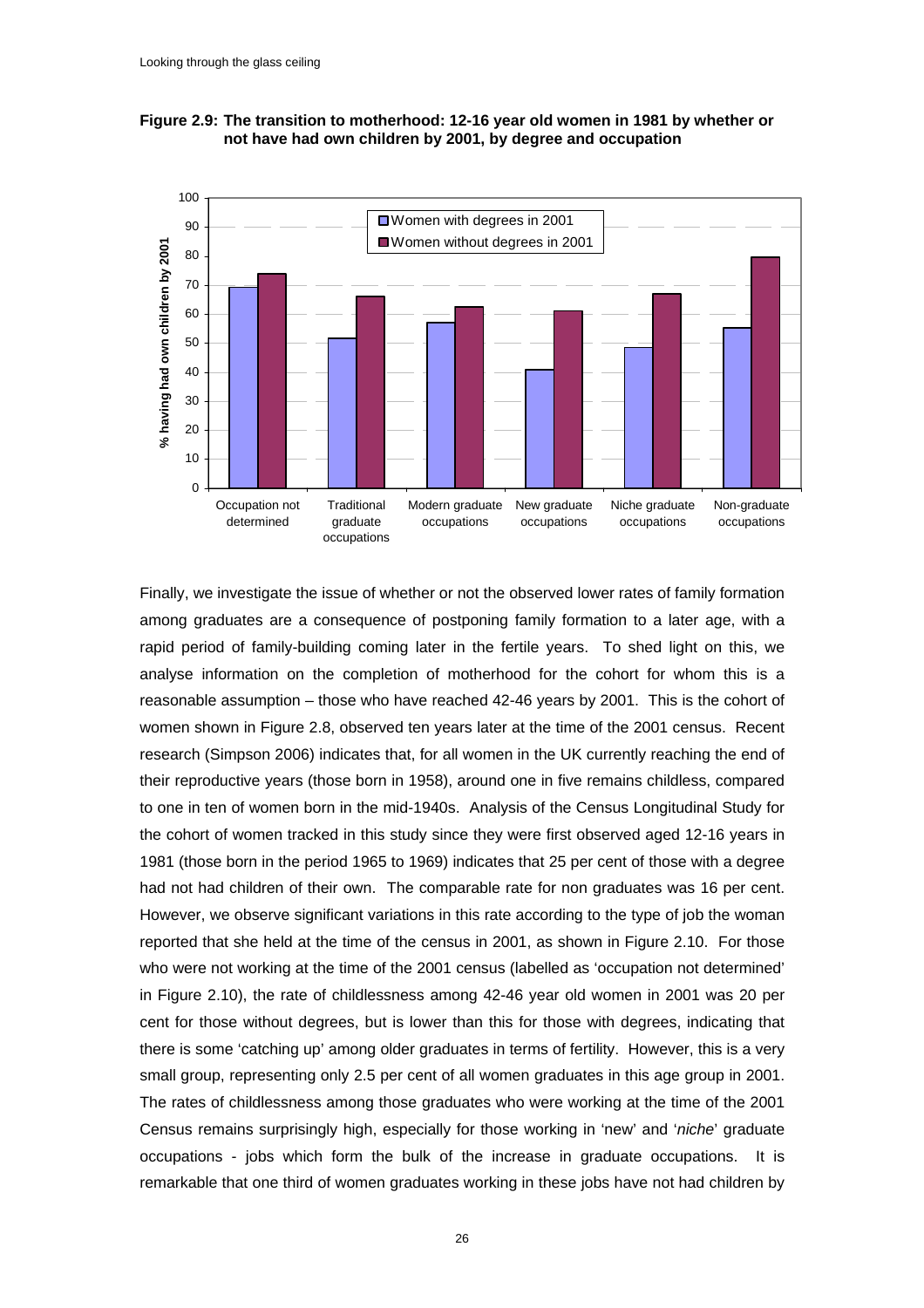the time they are aged 42-46 years. The other occupational group showing a high rate of childlessness consists of those graduates working in *niche* graduate occupations, with 29 per cent not having had children of their own by the time they reached this age range. Taken together, 37 per cent of women graduates aged 42-46 years were working in these two occupational areas in 2001 and just over 30 per cent were without children of their own. Interestingly, the variations in childlessness across the different occupation groups are almost as wide as the variation between graduates and non-graduates. It appears to be the case, therefore, that the decision to undertake a higher education and to gain a degree undoubtedly leads to a general reduction in fertility. The more important observation made here though is that the type of work one does, and the nature of the employer, have almost as big an impact on fertility decisions as does the decision to participate in higher education  $-$  and the qualitative data discussed later in this report provides some clues as to why this might be the case.





#### *2.8 Summary*

This chapter sets the scene for subsequent research findings presented in this report. It indicates the extent of the rise in participation in higher education and the strong social class influence on such increased participation. Economic restructuring has two significant impacts over the past 20 years. First, it has led to a major increase in the number of jobs for which a high level education is an advantage. The expansion of the higher education system in the 1990s coincided with this significant shift in the structure of employment, away for manual jobs in heavy manufacturing to jobs in sectors which make use of graduate skills and knowledge, or build upon the qualities that graduates can bring to the labour market. Second,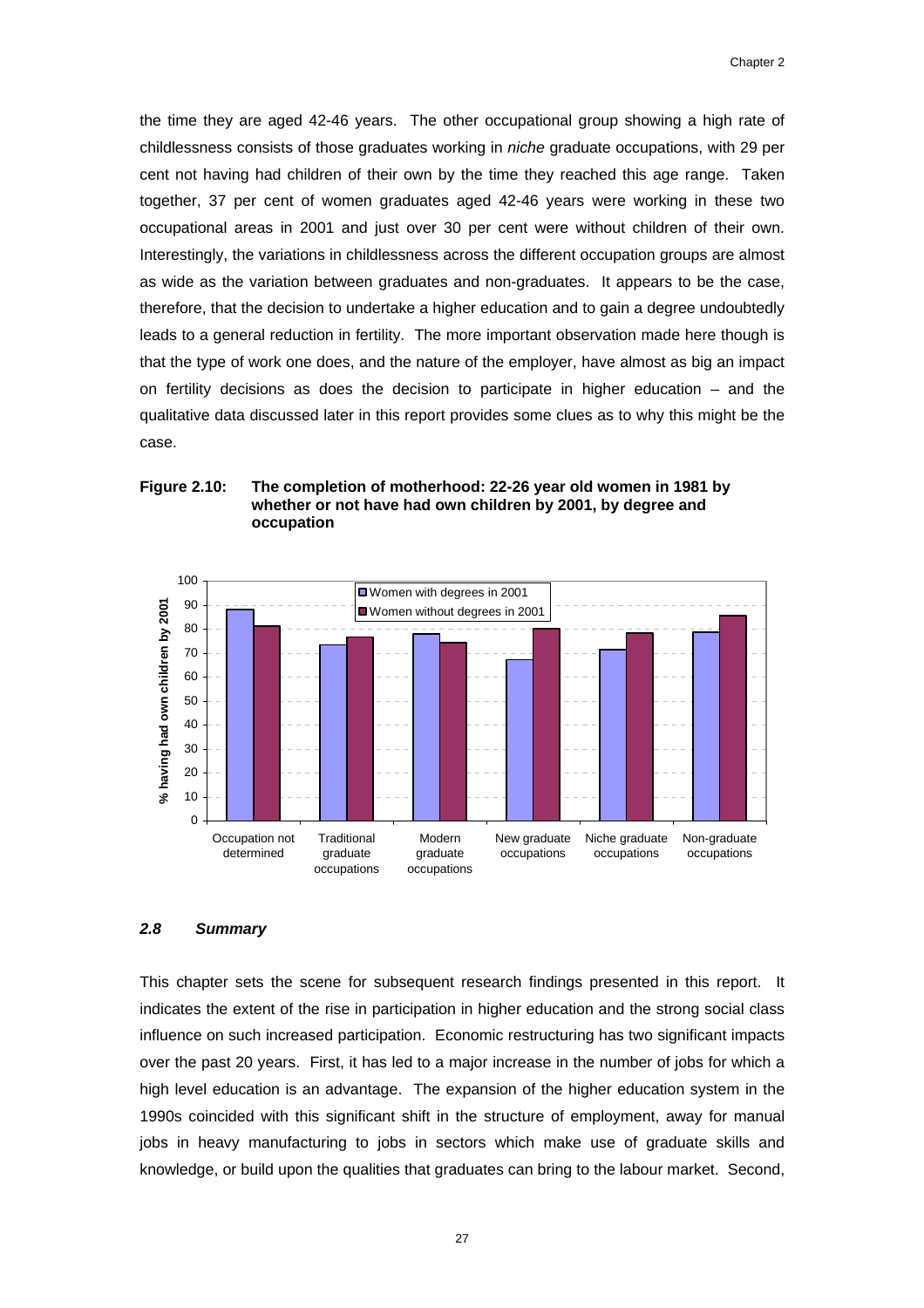it has shifted the social class structure away from the manual classes, thereby creating a greater pool of potential entrants to higher education. However, it would be incorrect to typify these changes as beneficial in terms of equitable access to higher education. The shift away from the manual class, while significant, still leaves more than half the population in the manual class categories. We do not observe any major differences between the sexes in these trends, apart from the more rapid rate of increase of women in higher education, to the point that they now outnumber men entering higher education.

The restructuring of the labour market has greatly facilitated the increased employment of women. Female employment in both full-time and part-time jobs rose rapidly throughout the period from 1980 to 2000. We show how the occupational structure has shifted over the last 25 years, with a strong growth in those occupational areas which can absorb the increased numbers of graduates. The main area of growth for women has been in the group of occupations we term 'new' graduate jobs – jobs which previously recruited non-graduates but which now require graduate skills and knowledge, not simply because of the greater supply of graduates, but because of the way in which the work involved in these jobs requires the variety of skills and expertise that graduates bring to the labour market. Many such jobs exist in both the public and private sectors, (e.g. social workers, sales managers)

The rise in participation in higher education has benefited women. Female participation in higher education now outstrips that of men. In the early stage of the rise in educational participation that took place in the late 1980s and early 1990s, this was in part a process of women 'catching up' with men given their historically low rate of participation. But they now exceed men in terms of the proportions of the age cohort deciding to gain a university-level education, with little sign that this process will slow down.

The growth of participation in higher education has been concentrated within the higher social groups. Both men and women from the non-manual classes have benefited disproportionately from the growth of participation in higher education. While those from the lower social class backgrounds have seen some rise in the proportion of their children choosing to go to university, the increase has nowhere near approximated that observed among the higher social class groups.

While the evidence we now have on social class and educational participation is worrying, the finding was widely anticipated and will come as no surprise to those responsible for the admission of entrants to higher education. Where we do have new and striking evidence from the Census Longitudinal Study relates to the link between fertility and higher education. With declining fertility generally, recent research has estimated that approximately 20 per cent of women will remain childless. For those who gain a degree, we show evidence of the postponement of family formation but, more importantly, we show that the proportion who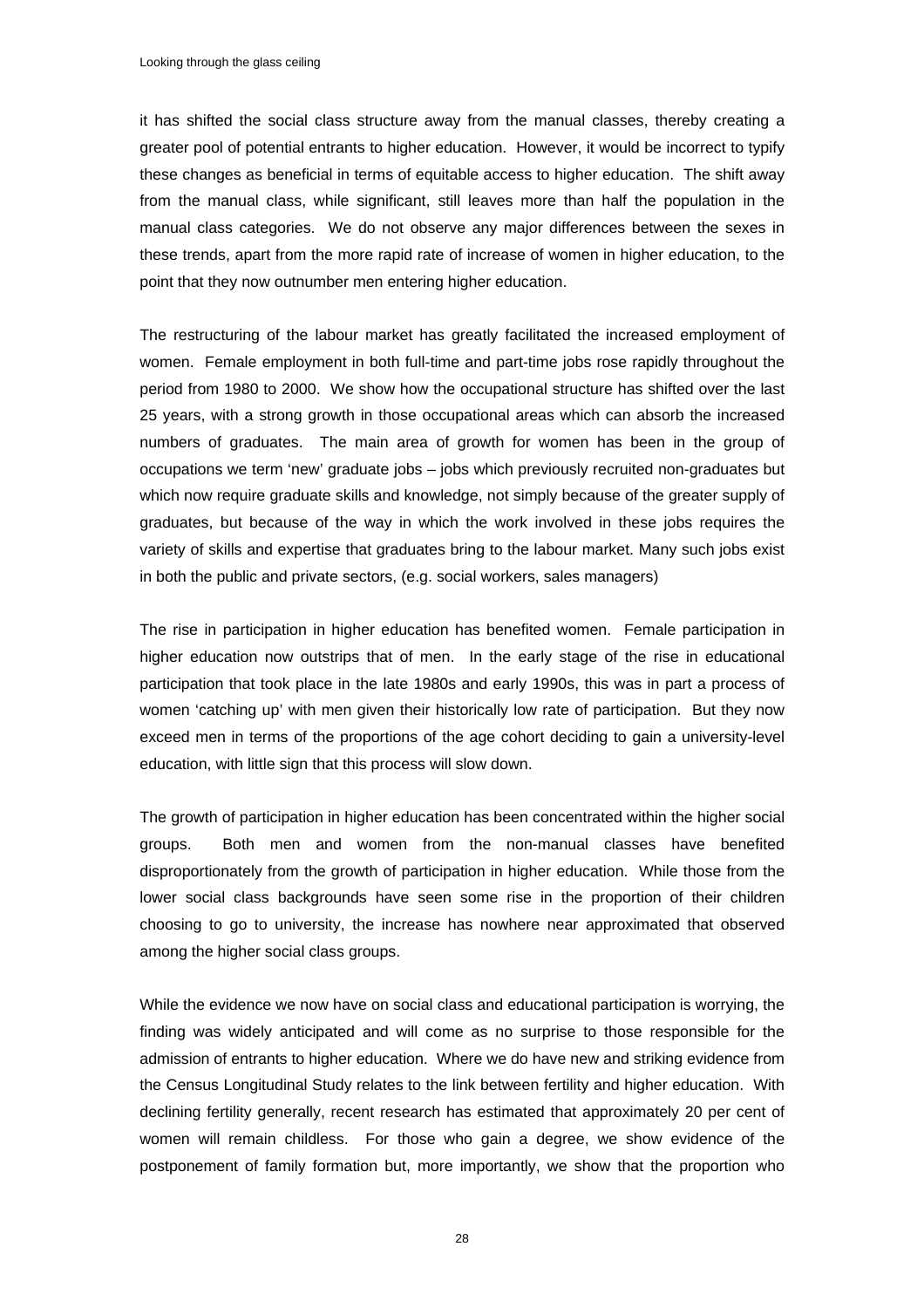were still without children when aged 42-46 years in 2001 was 25 per cent, compared with 16 per cent for non graduates. For those without a degree and working in the 'new' graduate occupations – the main source of jobs for many female graduates, the proportion was as high as 33 per cent. This is a remarkable finding, which brings into question the link between graduate skills and knowledge, the demands that particular types of work place on graduates and the problem of reconciling work and family life. For more than 30 per cent of women graduates who had just passed through their child-bearing period and who were working in new and *niche* graduate jobs (well over a third of all female graduates in this age range in 2001), the outcome was obvious and final. The question we must seek to answer in the later chapters of this report relates to the extent to which this was a preferred course of action, or a response to a situation that they could only avoid by remaining childless.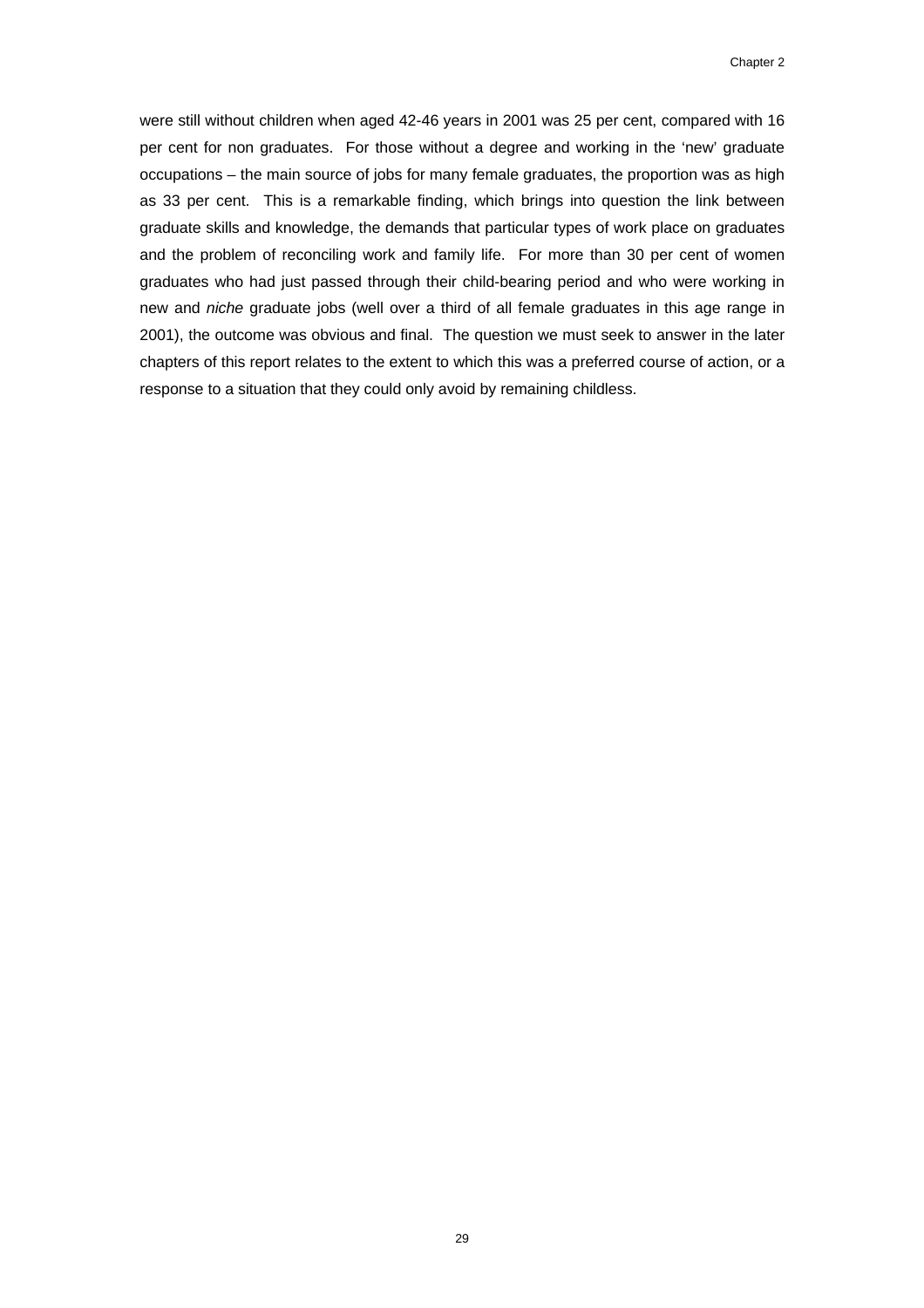Looking through the glass ceiling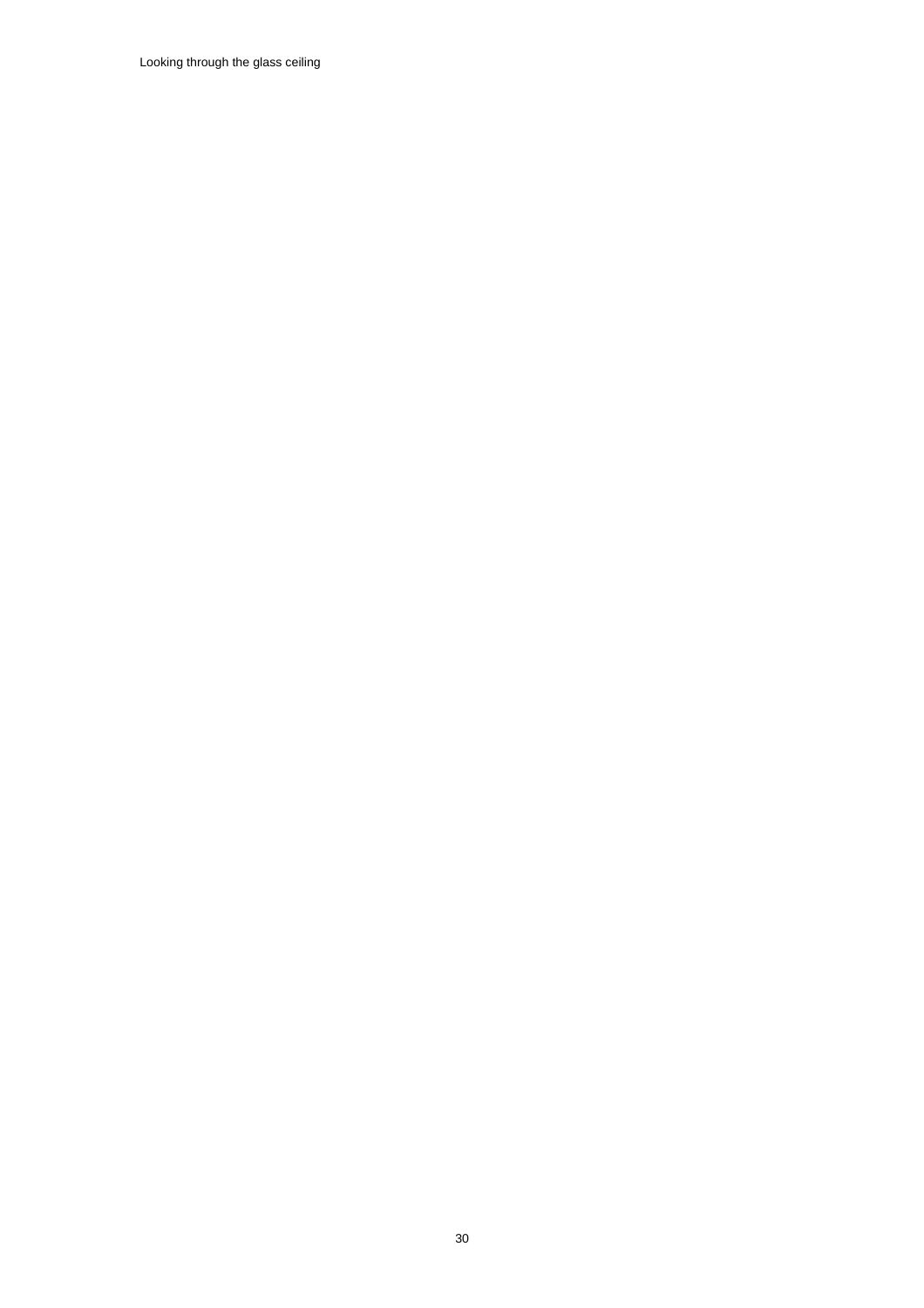#### **Chapter 3**

#### **Measuring equality**

### *3.1 Introduction*

This chapter provides a detailed examination of the career outcomes of the graduates of 1995 and 1999, in particular focusing on the characteristics of jobs that respondents from these cohorts were doing at the time of the respective surveys. We examine outcomes for the cohorts as a whole but specifically present new data that evaluates outcomes for different groups within the cohort that make male/female comparisons more salient. For example, we examine the impact on outcomes according to different educational attainment, public or private sector employment, and look at differences among those entering a range of different professions.

### *3.2 An 'index of access' to employment opportunities*

There is a range of mediating factors that influence employment outcome: some relatively objective, such as educational attainment and other formal qualifications; others more subjective, such as the value of work-related experience and social skills; and other even less tangible, such as gender itself and social class background. Individuals will have differing levels of access to employment opportunities based on the complex interplay of such factors. Since the focus of this report is to examine issues relating to career development into and beyond middle-level professional and managerial roles (sometimes characterised posts where the route to them is obstructed by a 'glass ceiling' which 'non-traditional' applicants such as women find hard to pass through. It is necessary to compare men and women with similar degrees of access to these 'top' jobs, or at least those who, in theory, have the formal prerequisites to be considered as potential applicants for them. To compare career and job attributes amongst highly-qualified men and women, we identified those graduates who had a wide range of career options and opportunities; to isolate those graduates who were attractive to a wide range of employers according to their credentials. We compare these graduates with those who fared less well in education and subsequently, were likely to have had fewer options on entering the labour market, in order to map access to different parts of the segmented graduate labour market. To better understand the labour market for men and women who achieved high levels of educational success and who, by this measure, have access to the widest range of employment opportunities post-graduation we have devised an 'index of access'.

At the point of graduation, educational experiences and credentials constitute the explicit capital that graduates take into the labour market. As a shorthand for one aspect of educational capital, that of tangible outcomes, we have combined the educational

31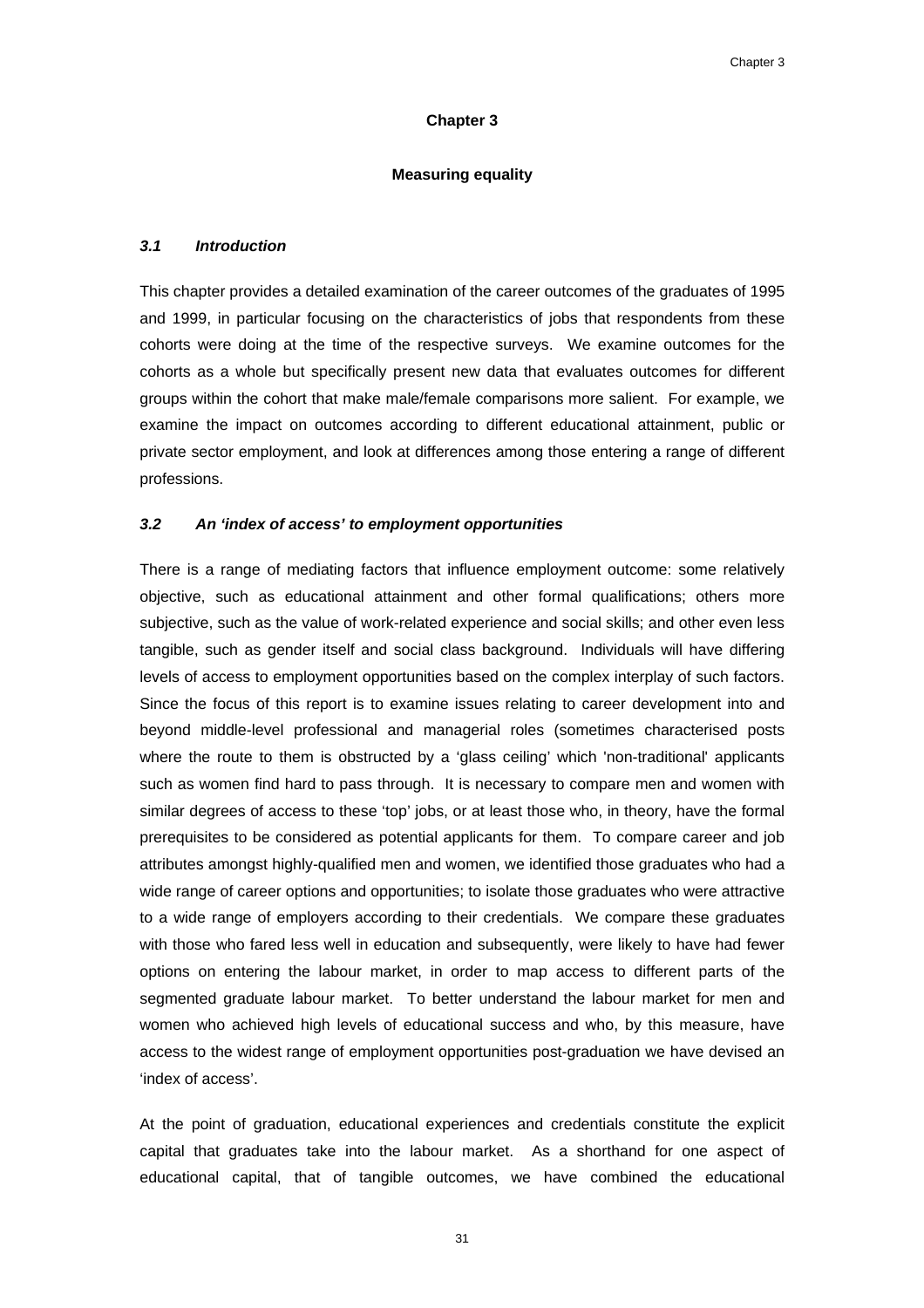achievement of the graduates in our sample, their degree class – known to be influential in employers' evaluation of degree quality – and the type of higher education institution (HEI) where the qualification was gained. Their achievement has been calculated using the tariff point system used by the Universities and Colleges Admissions Service (UCAS) and HEIs to assess the relative achievements and potential of course applicants. Although the current scoring formula was not in operation when the classes of '99 and '95 completed their secondary education, the relative value of their qualifications can be scored - and this usefully enables us to compare GCE 'A' level and SCE Higher results on a single scale. For our purpose, 'non-standard' entry qualifications, such as BTEC, HND or foundation degrees have not been incorporated into this 'tariff' classification because those graduates who gained entry into higher education via the attainment of these qualifications tend to be a qualitatively different group from those that who a more traditional route, in terms of characteristics such as age, and also in terms of the opportunities they had and the significance of the decision to enter HE, usually as a mature student. This group is therefore defined simply as 'nonstandard'. The 'unclassifiable' group are, in general, those graduates who gained entry to their 1995 or 1999 undergraduate courses on the basis of more exceptional routes such as prior attainment of an undergraduate degree. The gender distribution of prior educational attainment according to our classification is presented in Table 1.

# Table 3.1: Prior educational attainment by gender, young graduates only<sup>12</sup>

|                                |                | 1999 Graduates | 1995 Graduates |        |  |
|--------------------------------|----------------|----------------|----------------|--------|--|
|                                | Male<br>Female |                | Male           | Female |  |
| 285 UCAS tariff points or more | 41.3           | 42.6           | 37.2           | 36.5   |  |
| 201 to 284 UCAS tariff points  | 21.0           | 23.4           | 20.3           | 28.9   |  |
| 200 UCAS tariff points or less | 19.1           | 17.7           | 29.8           | 27.5   |  |
| Non-standard entry to HE       | 15.7           | 12.2           | 12.8           | 7.2    |  |
| Unclassified                   | 2.9            | 4.1            | N/A            | N/A    |  |

1999 Graduates - N=65272 (weighted); 1995 graduates - N=60395 (weighted)

Table 3.2 shows the distribution of degree class obtained, the second element used to calculate the index of access to employment opportunity.

#### **Table 3.2: Degree class by gender, young graduates only**

|                     |      | 1999 Graduates |      | 1995 Graduates |
|---------------------|------|----------------|------|----------------|
|                     | Male | Female         |      | Female         |
| First class honours | 10.7 | 9.1            | 10.1 | 8.1            |
| Upper second        | 46.0 | 56.4           | 47.1 | 53.6           |
| Lower second        | 33.0 | 28.3           | 32.5 | 32             |
| Third or lower      | 10.3 | 6.2            | 10.3 | 6.4            |

1999 Graduates - N=63460 (weighted); 1995 graduates - N=50849 (weighted)

 $12<sup>12</sup>$ This chapter focuses only on those graduates from each cohort who graduated before the age of  $24 -$  for older graduates there are likely to be more mediating factors associated with employment success such as prior work experience and family circumstances, which are likely to distort any analysis of differential employment outcomes by gender.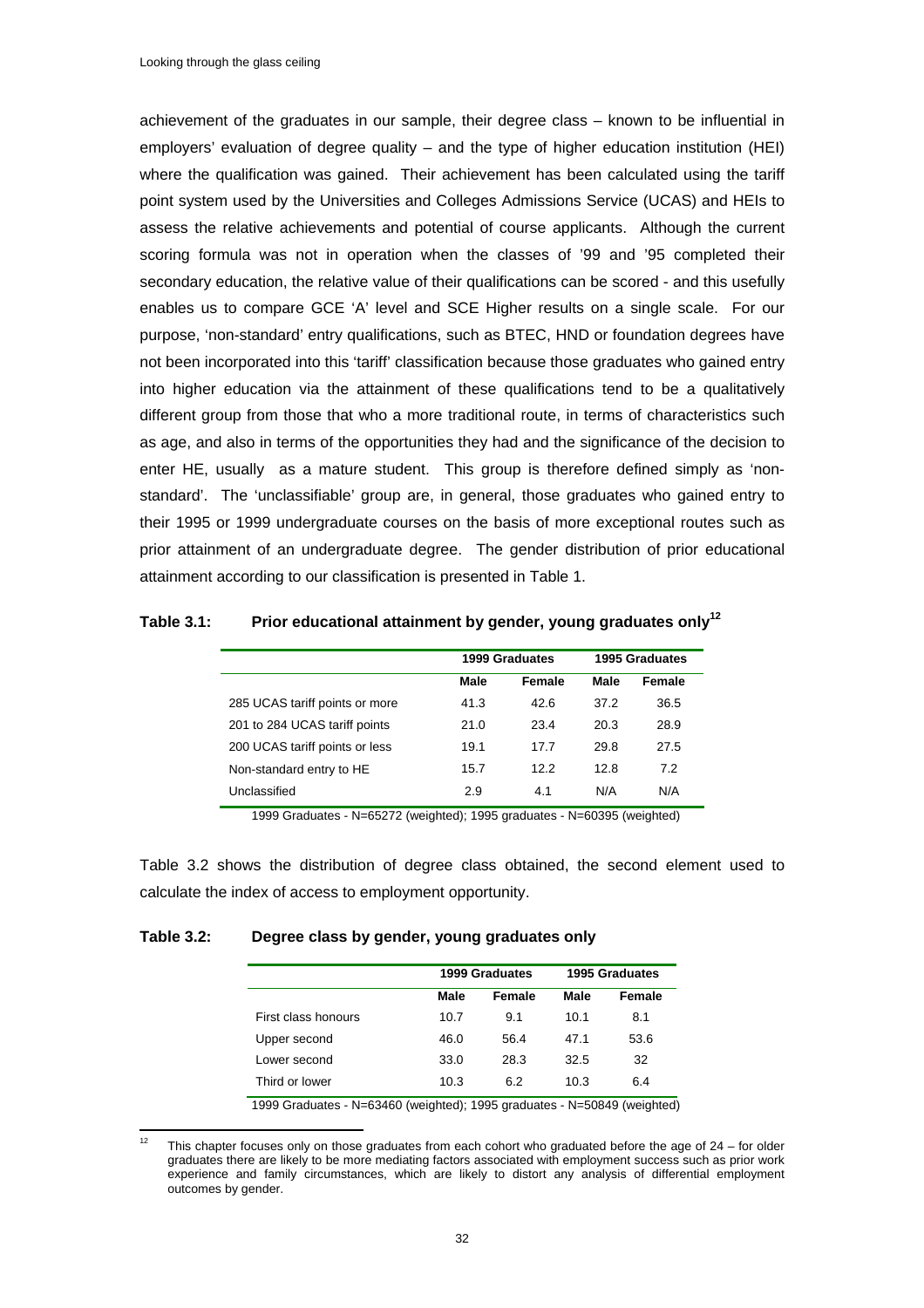As a final means of differentiating between groups of differing levels of access to employment opportunities we consider the type of higher education institution attended. Previous analysis of these datasets and other research indicates that type of institution attended is likely to have a significant effect on employment outcomes (e.g. Elias *et al.* 2005). Table 3.3 shows the distribution of men and women in each cohort by type of institution, distinguishing between the most elite 'Russell Group' universities which tend to require higher entry grades, other 'old' universities establishes prior to the 1990s, the 'new' 1992 universities that were mainly established polytechnics and, finally, higher education colleges without (at the time of the survey) the ability to award their own degrees. Some of these last group have subsequently been awarded university status, but at the time of both the surveys discussed in this report, they had not done so.

|                            |                | 1999 Graduates |      | <b>1995 Graduates</b> |
|----------------------------|----------------|----------------|------|-----------------------|
|                            | Male<br>Female |                | Male | Female                |
| 'Russell Group' University | 32.1           | 29.3           | 28.7 | 28.1                  |
| Other 'Old' University     | 22.9           | 23.3           | 20.6 | 21.5                  |
| Post-1992 University       | 42.1           | 41.3           | 47.0 | 44.0                  |
| <b>HE College</b>          | 2.9            | 6.2            | 3.7  | 6.4                   |

### **Table 3.3: Type of institution attended by gender, young graduates only**

1999 Graduates - N=65273 (weighted); 1995 graduates - N=60394 (weighted)

By combining these three measures simply by awarding points according to each aspect of educational attainment (as shown in Table 3.4), graduates who achieved 10 points or more on a combined score<sup>13</sup> were classed as 'high access', the group with the widest range of employment options and the types of graduates actively sought by employers; those with 7-9 points were 'mid-access' labour market entrants and those with 6 points or less are defined as 'low access'.

 $\overline{a}$ 

| <b>POINTS</b> | <b>Prior educational attainment</b> | <b>HE attainment (Degree class)</b> | <b>Type of HEI attended</b>     |
|---------------|-------------------------------------|-------------------------------------|---------------------------------|
| 4             | 285 UCAS tariff points or more      | First                               | <b>Russell Group University</b> |
| 3             | 201 to 284 UCAS tariff points       | 2:1                                 | Other 'Old' University          |
| $\mathbf{2}$  | 200 UCAS tariff points or less      | 2:2                                 | Post-1992 University            |
|               | Non-standard entry to HE            | Third or lower                      | <b>HE College</b>               |

There is a close relationship among these three variables, but although high points in one tend to be associated with high points in the others, there is a complex relationship between the three and none is, in itself, an infallible indicator of ability or outcomes at any stage. For example, the boundaries between 'Russell group, 'old' and new universities and HE colleges is far from caste-like, and depends considerably on subject of study - with some new

<sup>13</sup> For example, a graduate with over 285 UCAS points graduating from a Russell Group university with a first class honours degree would score 12 points.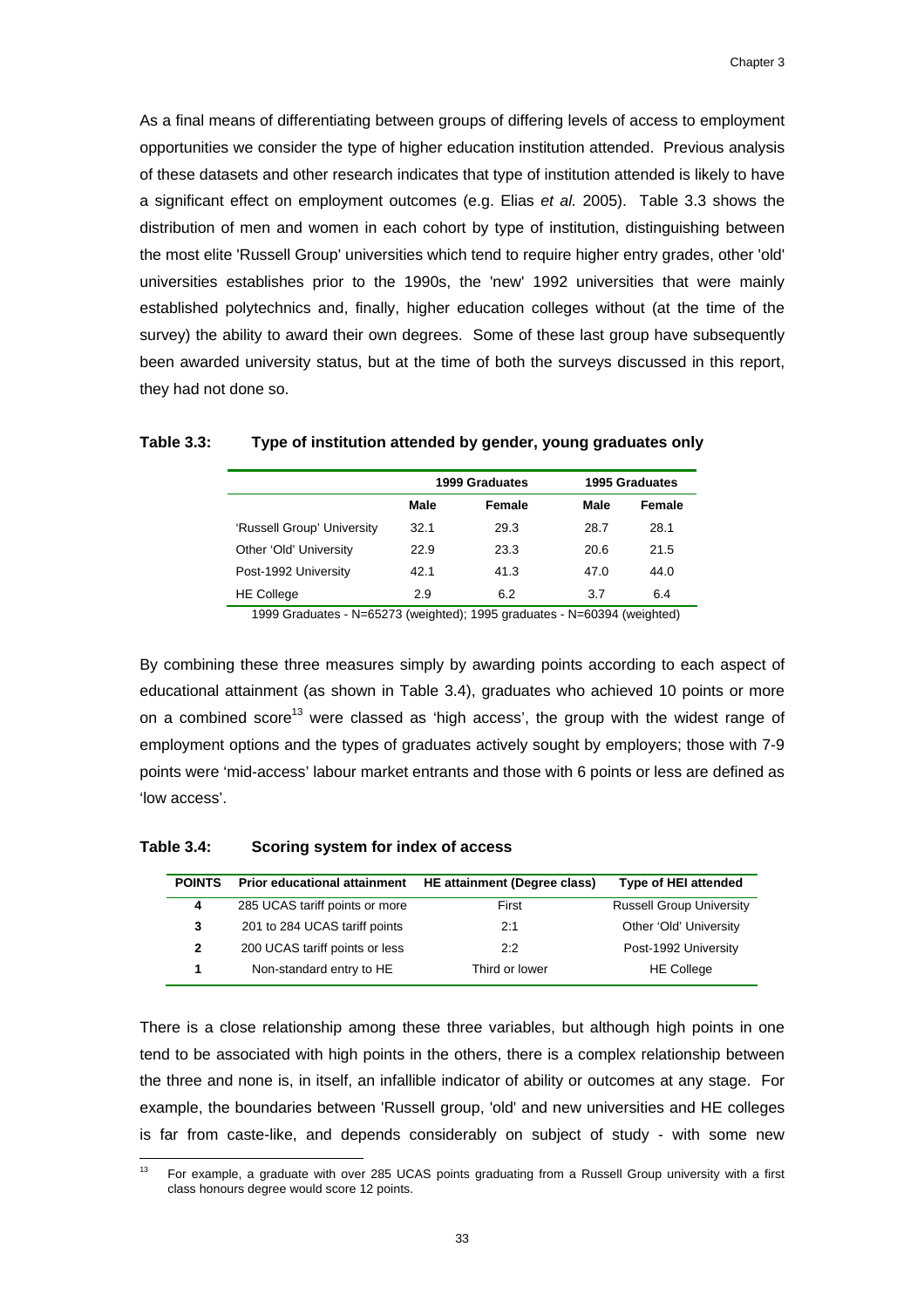university courses over-subscribed and requiring similar grades to those at the most prestigious HEIs.

The distribution of graduates according to this index for both cohorts is shown in Table 3.5.

|                    |      | 1999 Graduates | 1995 Graduates |        |  |
|--------------------|------|----------------|----------------|--------|--|
|                    | Male | Female         | Male           | Female |  |
| <b>High Access</b> | 32.9 | 33.5           | 29.9           | 31.2   |  |
| Mid Access         | 27.8 | 30.7           | 43.9           | 49     |  |

Low Access 39.3 35.8 26.3 19.9

## **Table 3.5: Distribution of 1999 and 1995 graduates according to 'index of access', young graduates only**

1999 Graduates - N=63460 (weighted); 1995 graduates - N=56921 (weighted)

The next section of this chapter is an analysis of the two cohorts by gender utilising this measure of employment opportunity according to education attainment. We focus principally on the 1995 cohort but where appropriate, compare their experiences with those from 1999. In particular, we use the data collected from the equivalent 1999 cohort to investigate whether patterns of inequality change as graduates move further into their careers.

## *3.3 Job quality and employment outcomes*

We begin by comparing the job characteristics of male and female graduates from the 1995 cohort, specifically according to the 'index of access' outlined above. We are mainly concerned with those graduates who we deem to be 'high access; those for whom the widest range of potential employment opportunities are available according to their educational capital. Where appropriate we compare this group with the 'mid-access' group to explore the impact of different levels of educational achievement on men and women.

Table 3.6 shows the mean earnings of men and women, from both the 1999 and 1995 cohorts, approximately four and seven years after graduation respectively, according to their level of educational attainment. This demonstrates the significant gender pay gap between men and women reported elsewhere (e.g. Elias *et al.* 2005, Purcell and Elias 2004) evident at all levels of educational attainment.

### **Table 3.6: Mean earnings according to index of access and gender (Full-time employed, 'young' graduates only)**

|                    |                          | 1999 Graduates |            | 1995 Graduates |
|--------------------|--------------------------|----------------|------------|----------------|
|                    | Female (£)<br>Male $(E)$ |                | Male $(E)$ | Female $(E)$   |
| <b>High Access</b> | 29250                    | 23940          | 34116      | 27052          |
| Mid-access         | 26167                    | 22579          | 32754      | 26116          |
| Low Access         | 23845                    | 20599          | 29495      | 24405          |

1995 Graduates - N=45236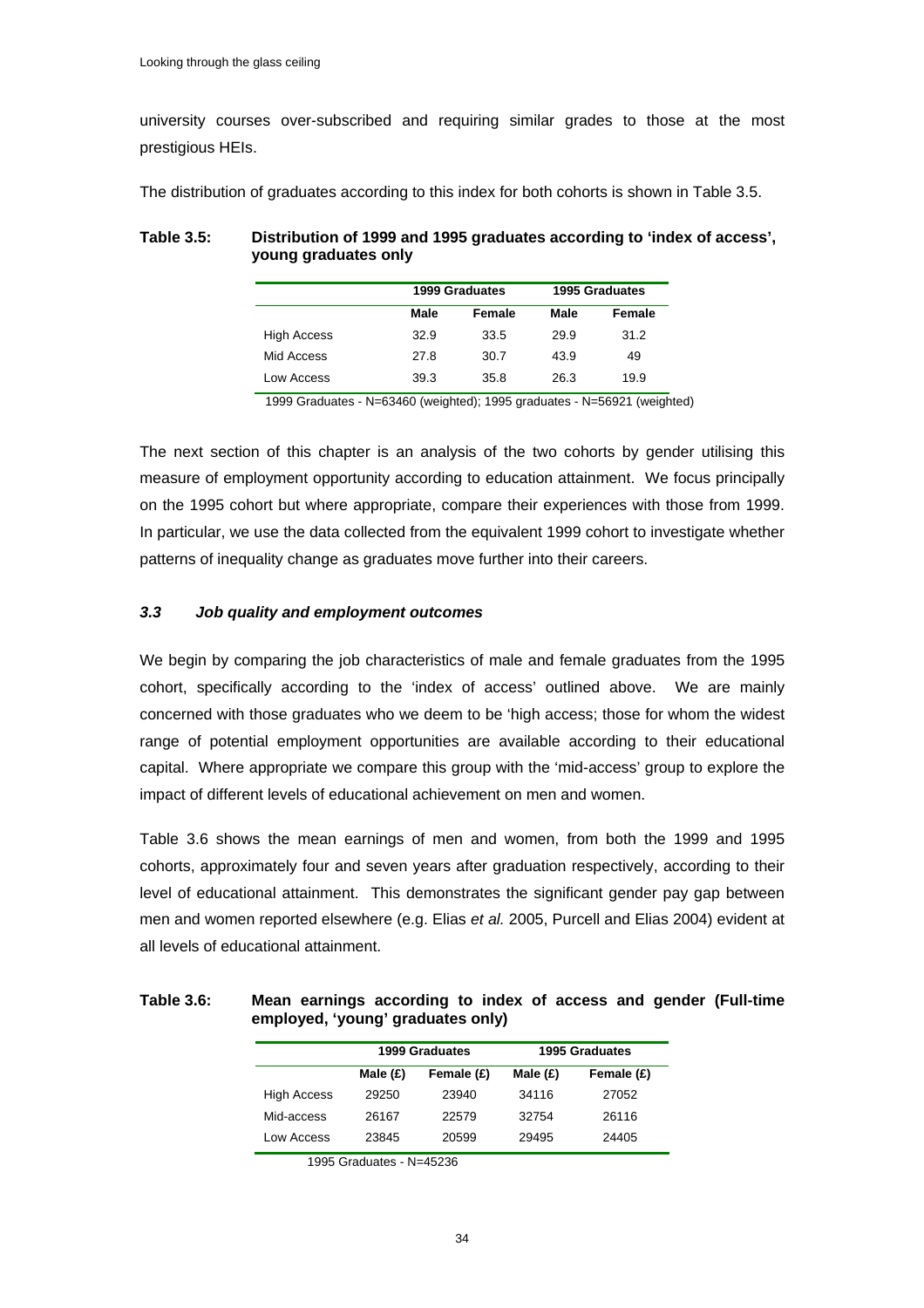Figures 3.1a and 3.1b show the distribution of earnings of those 'high access' and 'midaccess' 1995 graduates in full-time employment at the time of the survey in 2002, comparing men and women. For both groups, we see a skewing of earnings for men towards the higher end of the scale. This indicates that even when we compare men and women at different levels of educational attainment there is significant disparity in both the distribution and average level of earnings.





N=12843 (weighted)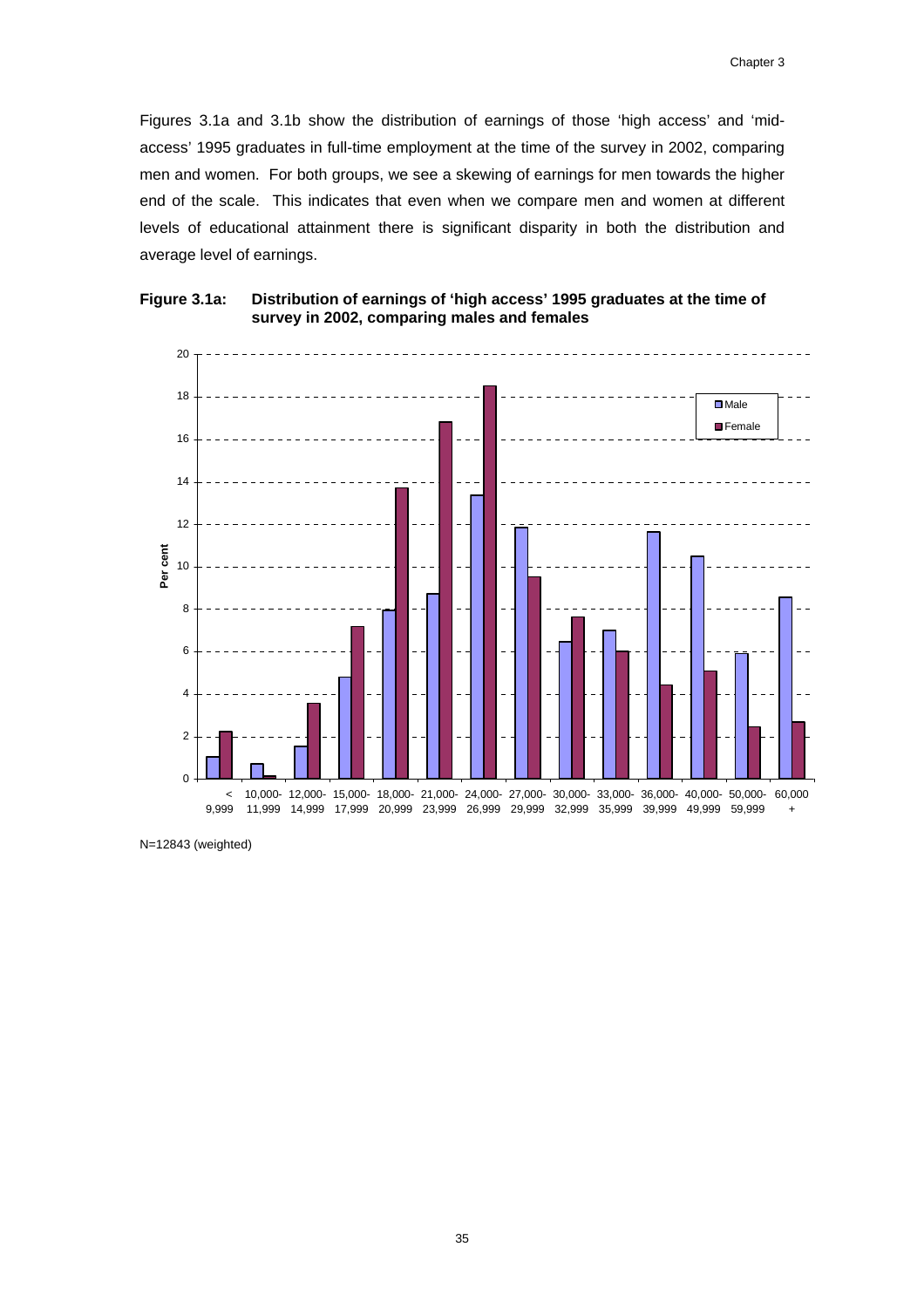



#### N=21279 (weighted)

As shown in previous research (Purcell et al. 2005, Purcell and Elias 2004) part of this inequality is likely to reflect the different gender distributions by sector of employment, in particular the greater propensity for women to be employed in the (typically lower-paying) public sector. Table 3.7 shows the broad sector of employment of graduates from both the 1995 and 1999 cohorts at the time of the respective surveys. Regardless of level of 'access' we see a very similar, and pronounced, propensity for women to be employed in the public sector. There is greater tendency for women to be employed in the public sector after seven years compared to four years after graduation. Comparison of the two cohorts shows that, 37 per cent of high access female 1999 graduates were working in the public sector four years after graduation, compared to 45 per cent for 1995 graduates after seven years. Any such movement is not evident for men, who have similar distributions by broad sector at both points. This suggests that there is a movement of female graduates into public sector employment over time, and our subsequent follow-up of a sub-sample of the 1995 sample supports this. A comparison of job characteristics and earnings of men and women contrasting the private and public sector is presented later in this chapter, including qualitative evidence of why some graduates chose to work in the public sector which appears to relate to gendered career choices.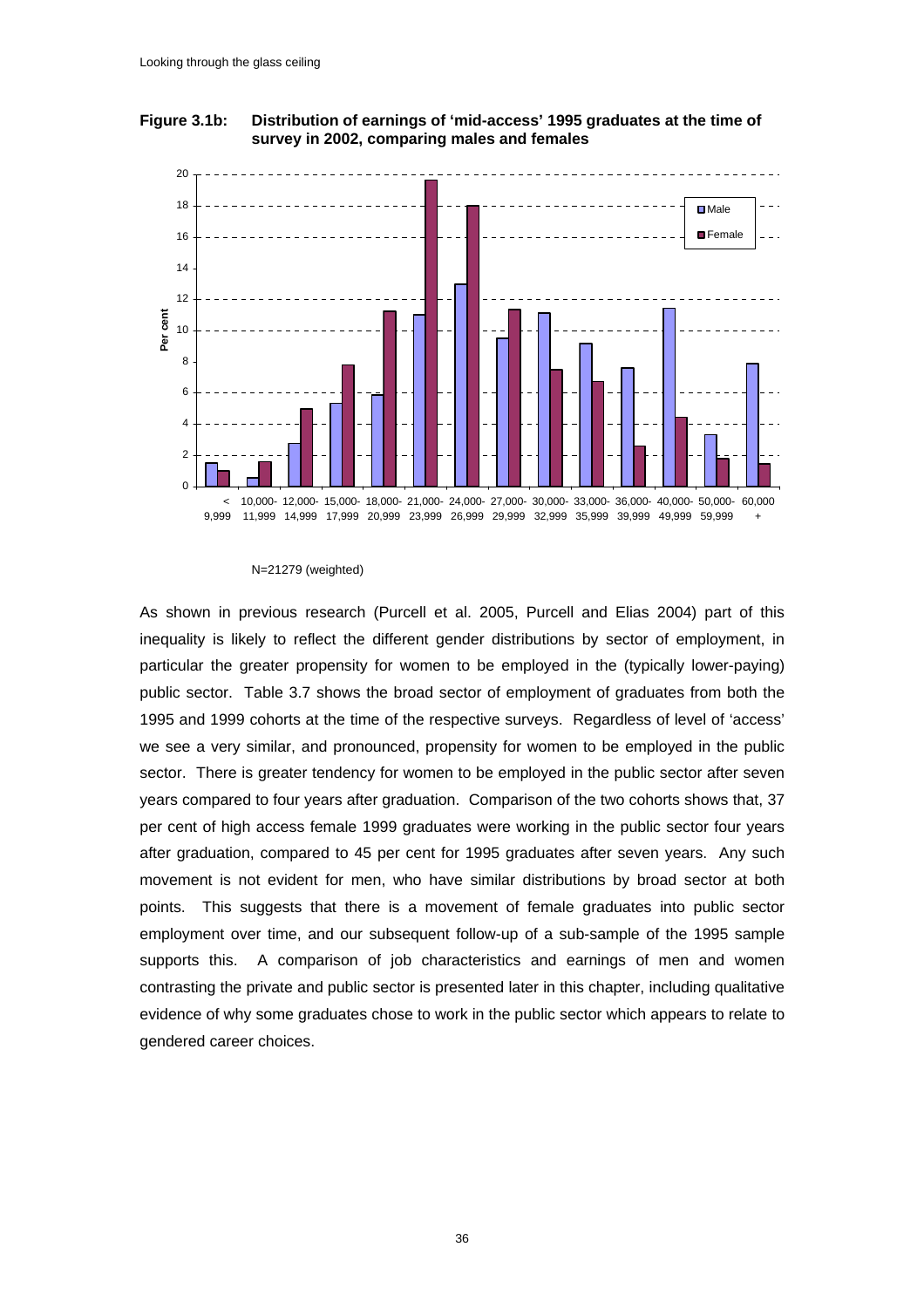### **Table 3.7: Sector of employment of graduates according to index of access and gender (all 'young' graduates in employment)**

|                       | 1995 Graduates     |        |            |        |      |                    | 1999 Graduates |            |
|-----------------------|--------------------|--------|------------|--------|------|--------------------|----------------|------------|
|                       | <b>High Access</b> |        | Mid-access |        |      | <b>High Access</b> |                | Mid-access |
|                       | Male               | Female | Male       | Female | Male | Female             | Male           | Female     |
| Public sector         | 24.8               | 45.1   | 27.1       | 44.8   | 22.2 | 36.9               | 26.2           | 47.7       |
| Private sector        | 69.5               | 46.8   | 68.9       | 47.9   | 74.4 | 53.6               | 70.5           | 44.7       |
| Not-for-profit sector | 5.7                | 8.1    | 4.0        | 7.3    | 3.1  | 8.2                | 2.4            | 5.8        |

N (1995 graduates) =46664 (weighted); N (1999 graduates) = 58334

Table 3.8 shows a more detailed breakdown of sector of employment. It highlights a very similar pattern of distribution for women across sectors regardless of educational attainment, which is less evident for men. For example, high access men were more likely to work in business services and education than mid access men. For the 1999 cohort, the distribution of men and women in different sectors was largely similar.

|                                  |      | <b>High Access</b> | Mid-access  |        |  |
|----------------------------------|------|--------------------|-------------|--------|--|
|                                  | Male | Female             | <b>Male</b> | Female |  |
| Agriculture, mining, quarrying   | 1.5  | 1.5                | 1.0         | 1.2    |  |
| Manufacturing                    | 10.9 | 5.9                | 13.3        | 8.6    |  |
| Electricity, gas, water supply   | 1.4  | 0.9                | 3.1         | 1.0    |  |
| Construction (inc civil eng)     | 3.4  | 0.7                | 7.6         | 1.4    |  |
| Distribution, hotels, catering   | 4.4  | 4.3                | 6.8         | 4.9    |  |
| Transport                        | 1.0  | 1.3                | 1.7         | 0.8    |  |
| Information, communications tech | 14.5 | 8.7                | 16.1        | 10.0   |  |
| Banking, finance, insurance      | 15.0 | 9.4                | 10.8        | 6.5    |  |
| <b>Business services</b>         | 15.6 | 13.6               | 11.5        | 12.3   |  |
| Education                        | 14.1 | 24.1               | 7.7         | 25.2   |  |
| Other public services            | 13.9 | 23.6               | 14.6        | 23.1   |  |
| Other                            | 4.2  | 6.1                | 5.6         | 4.9    |  |

#### **Table 3.8: Industry sector distribution of 1995 graduates according to index of access and gender (all 'young' graduates in employment)**

N=46688 (weighted)

To investigate the types of jobs that men and women enter after graduation we use a number of different classifications to explore occupational distribution. Firstly, we consider the 1995 sample using the major group classification of the standard UK occupational classification (SOC2000) used to monitor labour market change nationally (Table 3.9). In terms of the occupational 'level' of graduates in our sample there is little difference between men and women with apparently similar access, which suggests that there is no indication that men and women are working at different occupational levels likely to warrant different levels of remuneration. For the 1999 graduates, high access women were approximately twice as likely as men to be in administrative employment at this earlier stage. For mid-access graduates the most obvious disparity was the higher proportion of males working in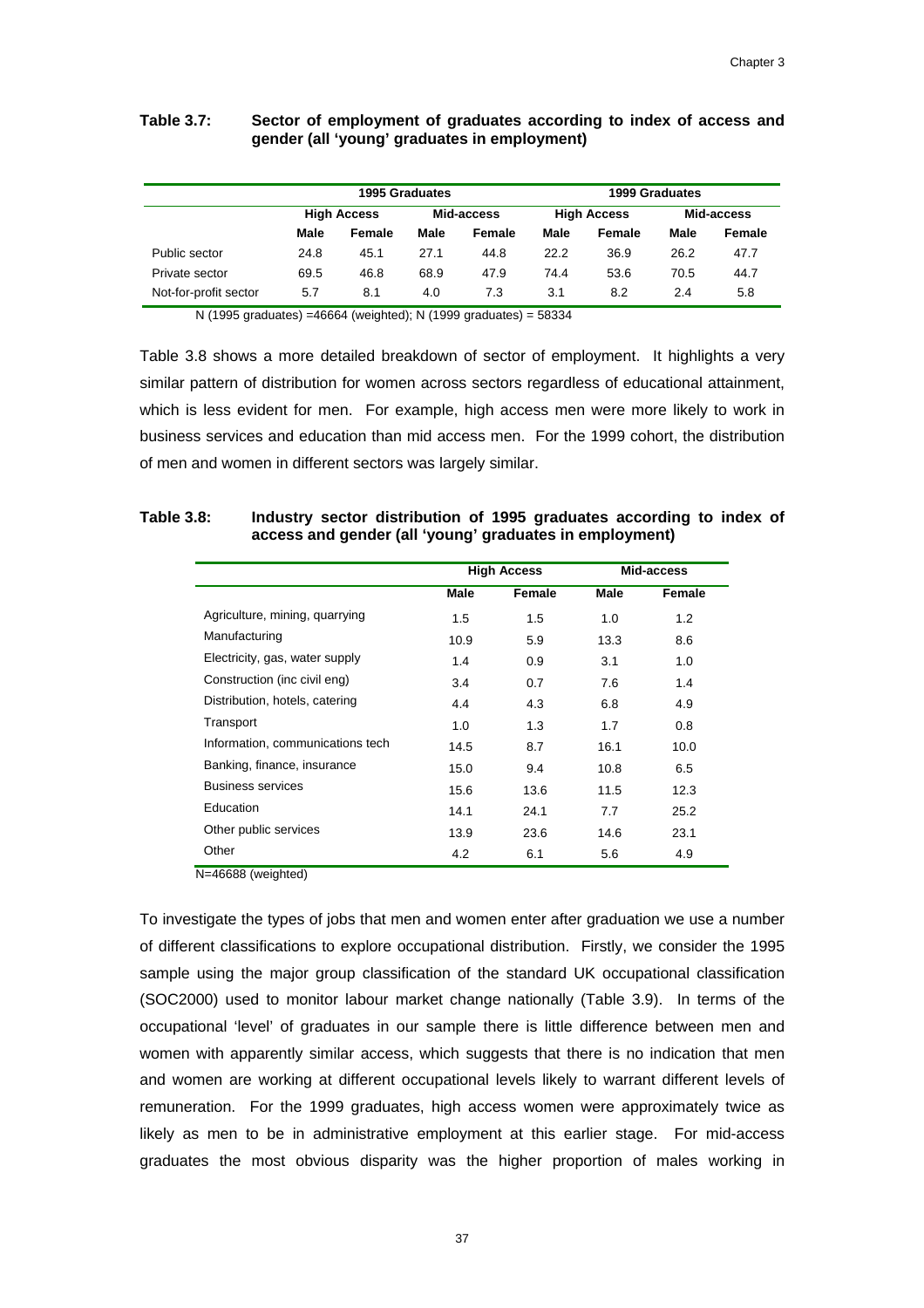professional occupations and greater propensity of female graduates to be in associate professionals.

|                                                        | <b>1995 Graduates</b> |        |            | <b>1999 Graduates</b> |      |                    |            |        |
|--------------------------------------------------------|-----------------------|--------|------------|-----------------------|------|--------------------|------------|--------|
|                                                        | <b>High Access</b>    |        | Mid-access |                       |      | <b>High Access</b> | Mid-access |        |
|                                                        | Male                  | Female | Male       | Female                | Male | Female             | Male       | Female |
| Managers and Senior<br><b>Officials</b>                | 18.3                  | 17.8   | 20.9       | 17                    | 14.9 | 12.5               | 16.0       | 9.7    |
| Professional<br>Occupations                            | 49.3                  | 45.3   | 38.1       | 43.6                  | 50.2 | 44.4               | 44.5       | 35.8   |
| Associate Professional<br>and Technical<br>Occupations | 22.4                  | 22.0   | 28.2       | 27.9                  | 26.3 | 29.4               | 25.5       | 37.5   |
| Administrative and<br>Secretarial<br>Occupations       | 5.4                   | 7.0    | 7.1        | 7.5                   | 5.7  | 10.1               | 8.6        | 11.1   |
| <b>Other Occupations</b>                               | 2.6                   | 3.2    | 2.6        | 2.1                   | 2.9  | 3.6                | 5.4        | 5.9    |

### **Table 3.9: SOC2000 Major Group of 1995 graduates according to index of access and gender (All 'young' graduates in employment)**

 $N$  (1995 graduates) =47005 (weighted); N (1999 graduates) = 55817 (weighted)

We next consider the occupational distribution of respondents according to the occupationally-based classification used since 2001 for all UK official statistics and surveys, the National Statistics Socio-economic Classification (NSSEC) as presented in Table 3.10. This classification is of limited analytical value given that the vast majority of graduates in the survey were employed in the highest group, but again we find that there was relative similarity between men and women according to their level of education attainment. However, for high access graduates there was a marginally higher proportion of men in managerial and professional occupations (although this was reversed for mid-access graduates) which undoubtedly reflects the different distribution of women and men in the professions (particularly the high proportion of female graduates who were teachers).

### **Table 3.10: NSSEC classification of current job, according to index of access and gender (All 'young' 1995 graduates in employment)**

|                                             | <b>High Access</b> |                          |      | Mid-access |
|---------------------------------------------|--------------------|--------------------------|------|------------|
|                                             | Male               | Female                   | Male | Female     |
| Managerial and professional occupations     | 88.4               | 83.1                     | 82.5 | 85.5       |
| Intermediate occupations                    | 6.7                | 8.7                      | 12.3 | 10         |
| Small employers and own account workers     | 1.1                | 1.7                      | 1.1  | 1.1        |
| Lower supervisory and technical occupations | 0.7                | $\overline{\phantom{0}}$ | 0.2  | 0.1        |
| Semi-routine and routine occupations        | 1.0                | 1.9                      | 1.0  | 1.4        |
| Not determined                              | 2.1                | 4.5                      | 2.8  | 1.9        |

N=27357 (weighted)

Finally, we consider occupational distribution according to SOC(HE); the classification devised to analysis change in the graduate labour market and to differentiate between different types of graduate employment (for more details about the construction of this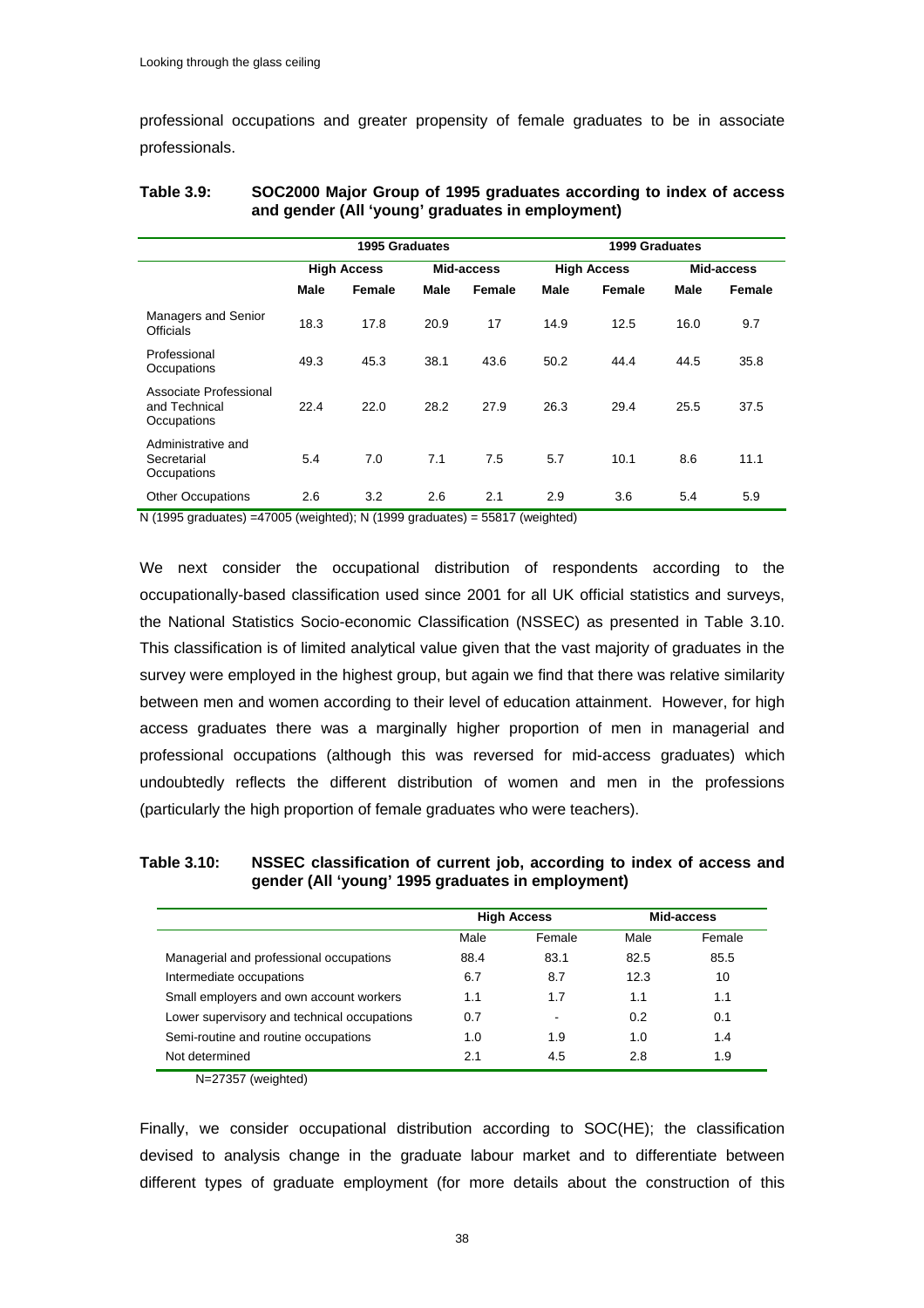classification, see Elias and Purcell 2004a). Here we find greater disparity between graduates of both genders according to their educational level (Table 3.11). Within the high access group there is a surprising degree of consistency of distribution for both men and women; surprising given the greater propensity of women to enter professions such as teaching. Greater disparity is evident for mid-access graduates where a significantly higher proportion of female graduates entered traditional graduate jobs, whereas men were more likely to have entered new graduate jobs. This goes some way to explaining income inequality, in that a significant proportion of traditional graduate jobs lead to public sector employment, for example, as secondary school teachers, higher educational, health service or public administration professionals, whereas new graduate jobs include many management positions in the private sector. Therefore, while male and female graduates with 'mid-access' employment opportunities appear to make somewhat different career choices postgraduation, men and women with 'high access' to jobs show more similar patterns of occupational choice (at least within these broad groupings). For this latter group, therefore, the occupational difference does not appear to explain the significant wage inequality.

|                          |                | <b>High Access</b> |      | Mid-access |
|--------------------------|----------------|--------------------|------|------------|
|                          | Male<br>Female |                    | Male | Female     |
| Traditional graduate job | 30.6           | 33.2               | 17.9 | 28         |
| Modern graduate job      | 25             | 23.0               | 25.1 | 23.6       |
| New graduate job         | 24.1           | 22.8               | 29.7 | 25.9       |
| Niche graduate job       | 9.3            | 9.9                | 16.2 | 11.3       |
| Non-graduate job         | 11.0           | 11.0               | 11.2 | 11.3       |

**Table 3.11: SOC(HE) classification according to index of access and gender (all 'young' 1995 graduates in employment)** 

N=45513 (weighted)

Comparing the same group of graduates, we find considerable difference in occupational distribution according to sector of employment (Table 3.12). Approximately three quarters of both male and female high access graduates in the public sector were in traditional or modern graduate jobs, compared to approximately 40 per cent of mid-access graduates. High access graduates working in the private sector were more widely spread across the range of occupations, but were again more likely to be working in traditional and modern graduate jobs. Almost one-third of both male and female mid-access graduates in the private sector were working in new graduate jobs.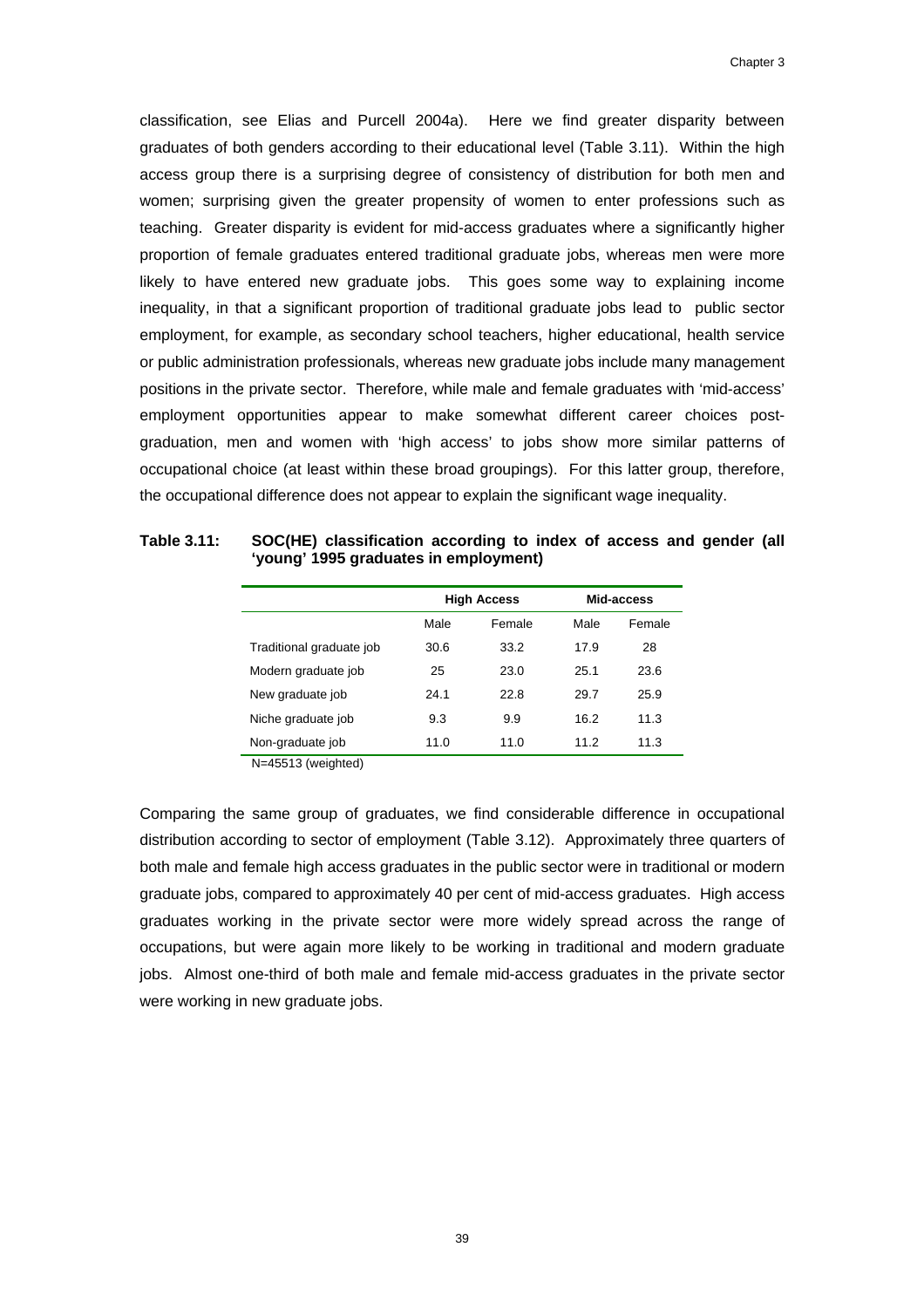|                             | <b>High Access</b> |                      |      |                       |      | Mid-access           |      |                       |
|-----------------------------|--------------------|----------------------|------|-----------------------|------|----------------------|------|-----------------------|
|                             |                    | <b>Public Sector</b> |      | <b>Private Sector</b> |      | <b>Public Sector</b> |      | <b>Private Sector</b> |
|                             | Male               | Female               | Male | Female                | Male | Female               | Male | Female                |
| Traditional<br>graduate job | 46.6               | 44.5                 | 34.3 | 32.9                  | 16.0 | 20.4                 | 25.7 | 25.2                  |
| Modern graduate<br>job      | 27.1               | 28.2                 | 23.4 | 32.0                  | 25.5 | 18.0                 | 23.3 | 20                    |
| New graduate job            | 11.4               | 12.8                 | 18.7 | 16.2                  | 31.0 | 31.7                 | 31.4 | 31.9                  |
| Niche graduate<br>job       | 8.3                | 4.1                  | 11.1 | 10.0                  | 15.1 | 14.8                 | 9    | 13.3                  |
| Non-graduate job            | 6.7                | 10.3                 | 12.5 | 8.9                   | 12.4 | 15.1                 | 10.6 | 9.6                   |

| Table 3.12: | SOC(HE) classification according to index of access, gender and sector |
|-------------|------------------------------------------------------------------------|
|             | of employment (all 'young' 1995 graduates in employment)               |

N=45513 (weighted)

Figure 3.2 shows the average annual earnings of high and mid-access graduates in full-time employment at the time of the survey according to SOC(HE) category. It shows that at all occupational levels there is a significant difference in the average earnings of men and women. It also shows that for different types of job, educational attainment appears to have a variable effect. For example, women in traditional and modern graduate jobs, reflect the greater concentration of female graduates in public sector employment, and in these occupations there was little disparity of earnings according to level of educational attainment. Perhaps not surprisingly, for those in non-graduate jobs, levels of educational attainment had little effect on average earnings. The greatest difference between high and mid-access graduates in average earnings was evident for those in new or niche graduate jobs (many of which were in the private sector). There was grater variability in earnings according to occupational type for high access graduates but for mid access graduates there was little difference in average earnings between the four groups of graduate job.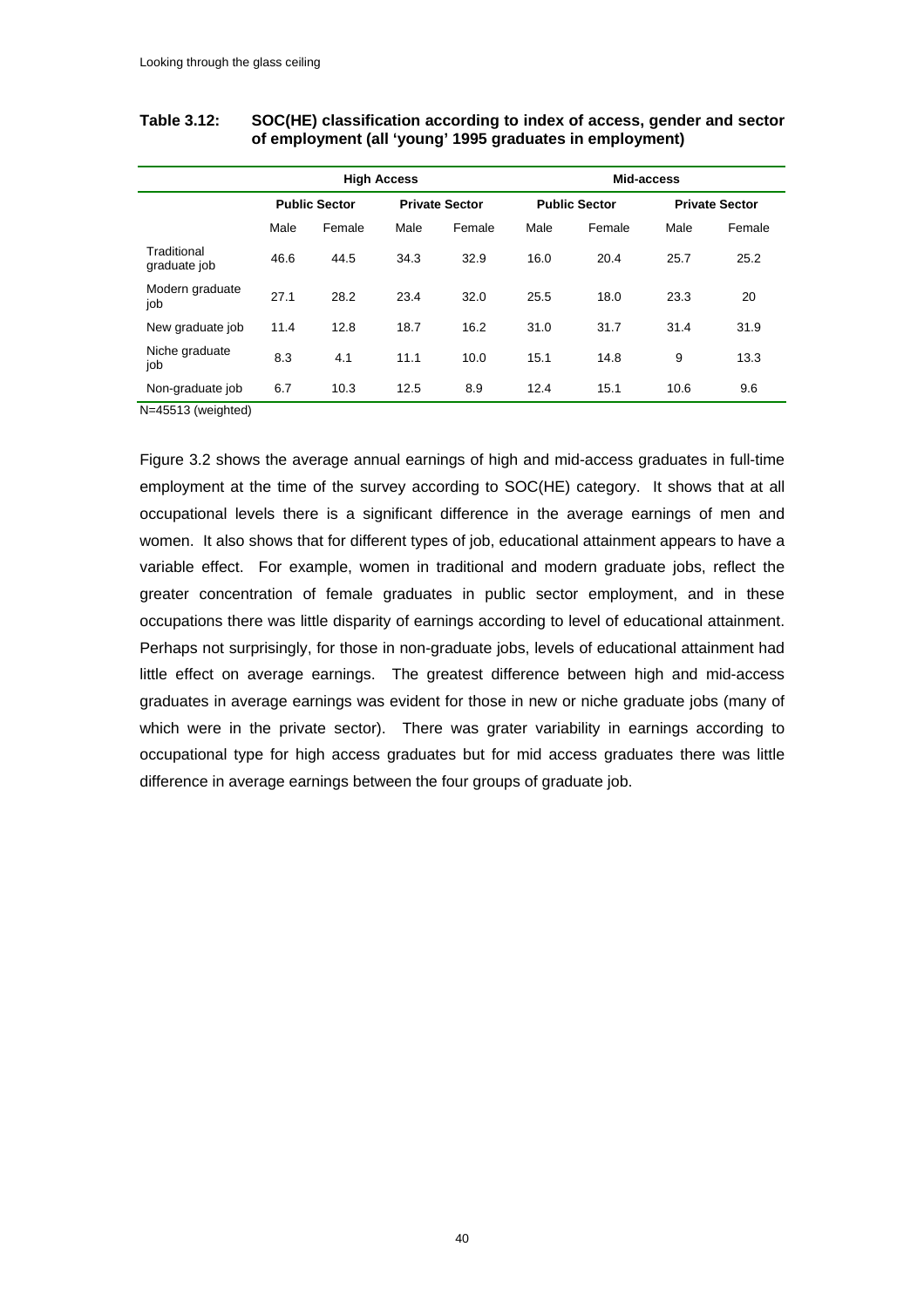

**Figure 3.2: Average annual earnings, by SOC(HE) and gender (all full-time employed 'young graduates')** 

#### *3.4 Career trajectories and subjective assessment of career development*

Despite men and women being equally likely to be in non-graduate employment after seven years in the labour market, analysis of the work history data (Figure 3.3) suggests slower movement out of non-graduate employment for women and that it is not until almost five year after graduation that the proportions converged. Indeed, women were notably more likely to enter non-graduate employment, regardless of educational level, than men. This suggests that a partial explanation for unequal outcomes is that women experience slower integration into appropriate, graduate-level employment and are therefore playing catch-up with their male peers. This is supported by analysis of the 1999 cohort which suggests that women were more likely to be in non-graduate employment after four years in the labour market.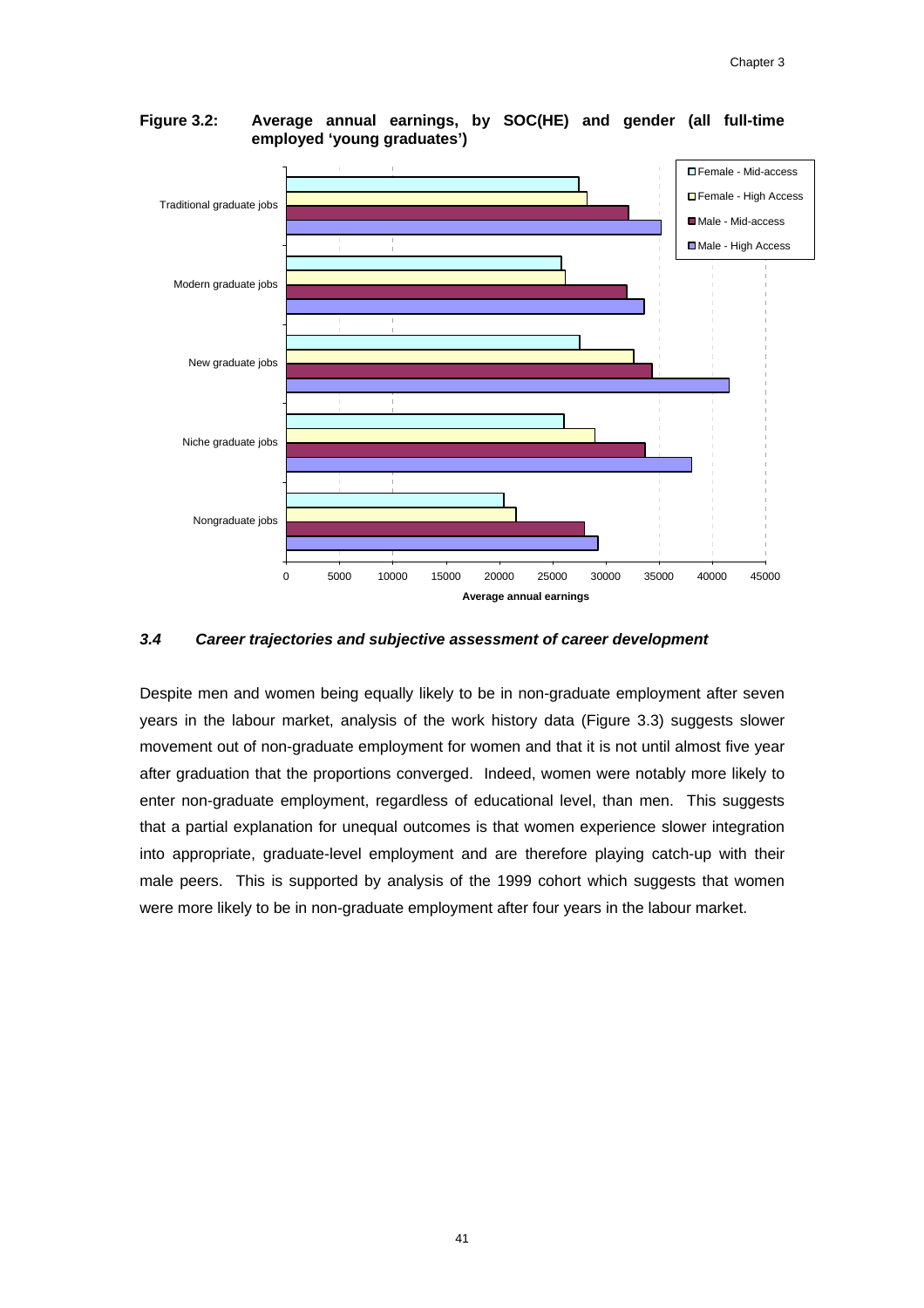**Figure 3.3: Movement out of non-graduate jobs, according to gender and 'index of access', young, employed 1995 graduates only** 



So does lower mean earnings for women in all both high and mid-access groups translate into lower levels of satisfaction, not only with pay itself but also with other aspects of employment? Tables 3.13a and 3.13b show the proportions of graduates in each group who reported being either satisfied or dissatisfied with different aspects of their employment.

|                               | <b>High Access</b> |        | Mid-access |        |
|-------------------------------|--------------------|--------|------------|--------|
|                               | Male               | Female | Male       | Female |
| Promotion prospects           | 52.6               | 45.4   | 53.1       | 48.6   |
| The actual work               | 73.6               | 73.9   | 71.3       | 76     |
| The total pay                 | 54.5               | 48.0   | 53.7       | 47.7   |
| Relations with sup./manager   | 72.4               | 71.4   | 71         | 72.9   |
| Job security                  | 64                 | 66.4   | 67.7       | 72.1   |
| Opportunity to use initiative | 79.8               | 79.4   | 80.2       | 81.7   |

Number of hours worked 56.8 63 56.8 59.5

**Table 3.13a: Proportion satisfied with selected aspects of current job\*, according to index of access and gender (All 'young' 1995 graduates in employment)** 

N=46554 (weighted)

\* Those scoring 5 or more on scale of 1-7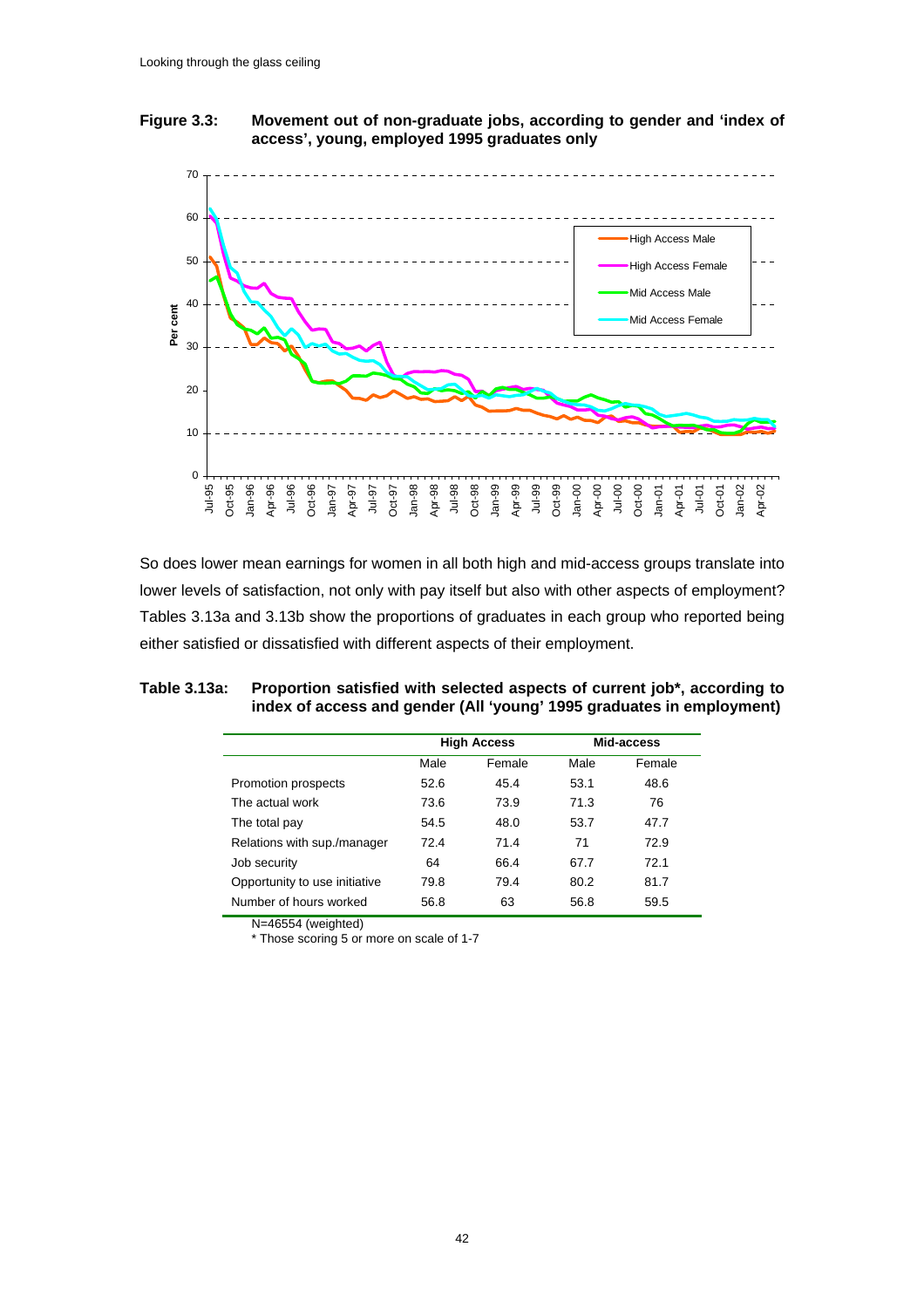|                               | <b>High Access</b> |        |      | Mid-access |
|-------------------------------|--------------------|--------|------|------------|
|                               | Male               | Female | Male | Female     |
| Promotion prospects           | 27.9               | 34.3   | 27.6 | 29.2       |
| The actual work               | 13                 | 11     | 10.7 | 10.8       |
| The total pay                 | 27.8               | 32.1   | 26.7 | 31.2       |
| Relations with sup./manager   | 10.1               | 16.9   | 12.8 | 14.1       |
| Job security                  | 18.8               | 19.4   | 16   | 13.9       |
| Opportunity to use initiative | 7.8                | 7.7    | 10.8 | 6.8        |
| Number of hours worked        | 28.1               | 23     | 23.2 | 24         |

## **Table 3.13b: Proportion dissatisfied with selected aspects of current job\*, according to index of access and gender (All 'young' graduates in employment)**

N=46554 (weighted)

\* Those scoring 3 or less on scale of 1-7

For promotion prospects, we find that women in both groups were both less satisfied and more dissatisfied than comparative men. A similar pattern is evident for satisfaction with 'total pay' especially for high access graduates (mid-access male and female graduates show similar levels of satisfaction). The higher level of dissatisfaction with relations with supervisor/managers reported by high access and mid-access females may be related to their lower levels of satisfaction with promotion prospects. Satisfaction with the work itself appeared relatively consistent across all groups (apart from the higher reported satisfaction for mid-access females and lower satisfaction among high access males), as did that for job security and opportunity to use initiative. Finally, overall, men reported lower levels of satisfaction with their working hours.

So, how does this translate into overall job satisfaction? Table 3.14 shows that, overall, male and female high access graduates reported very similar levels of job satisfaction (mean scores for men and women were identical – as they were for the 1999 cohort). By comparison, mid-access female graduates report overall (marginally) higher levels of job satisfaction (although mean scores were 4.9 for men and 5 for women).

|                      |      | <b>High Access</b> |      | Mid-access |
|----------------------|------|--------------------|------|------------|
|                      | Male | Female             | Male | Female     |
| Not satisfied at all | 0.7  | 1.9                | 1.4  | 1.4        |
| 2                    | 3.6  | 1.6                | 4.4  | 2.1        |
| 3                    | 6.0  | 7.9                | 7.4  | 6.7        |
| 4                    | 13.9 | 15.7               | 12.8 | 13.3       |
| 5                    | 40.8 | 37.8               | 41.2 | 39.9       |
| 6                    | 29.7 | 29.7               | 28.7 | 32         |
| Completely satisfied | 5.3  | 5.4                | 4.1  | 4.6        |
|                      |      |                    |      |            |

## **Table 3.14: Overall job satisfaction according to index of access and gender (All 'young' graduates in employment)**

N=46554 (weighted)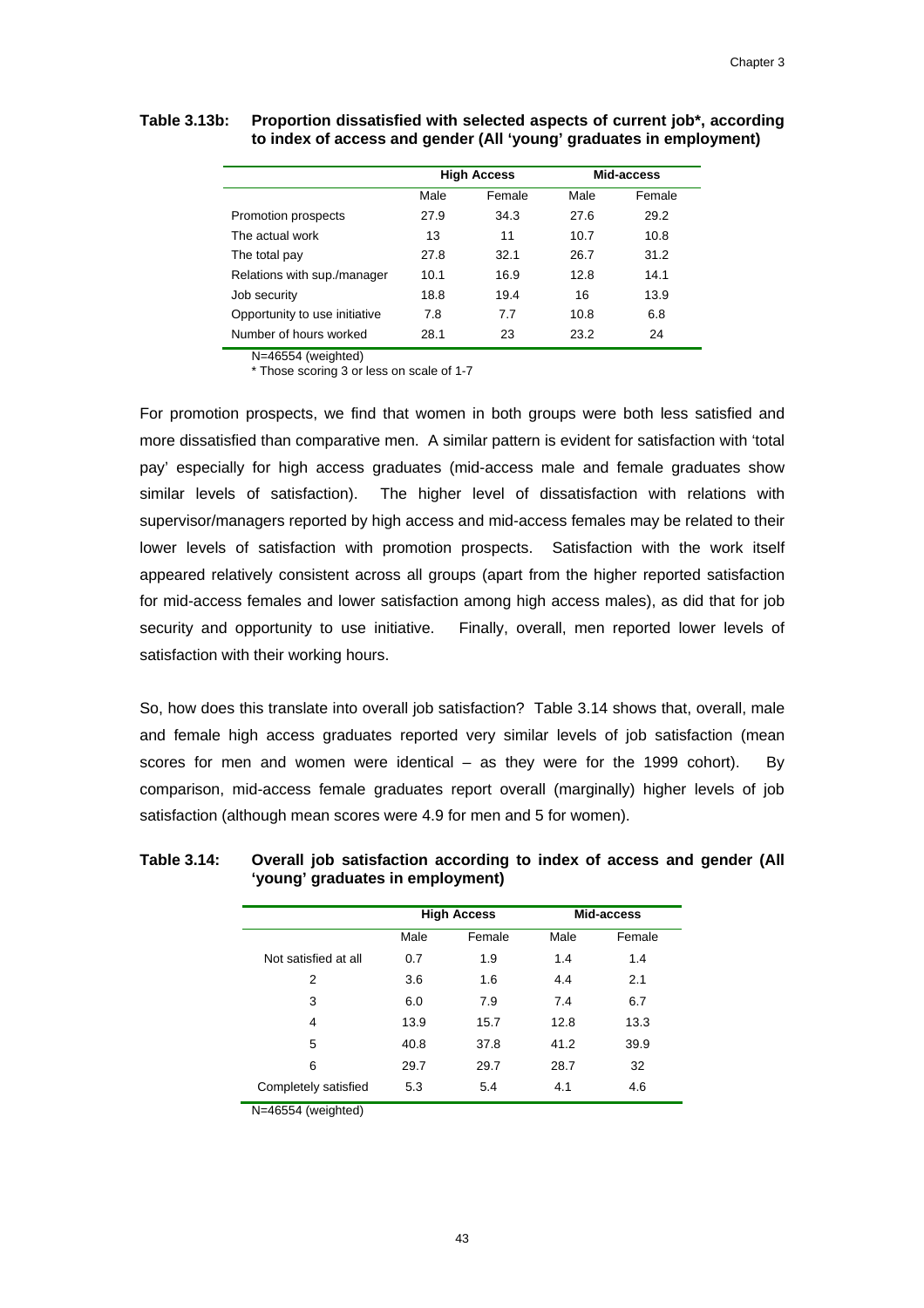In terms of overall job satisfaction, we found evidence in the qualitative data to suggest that other criteria for job satisfaction not investigated in the longitudinal study were important for both male and female respondents: notably, an emphasis on work-life balance, in terms of what they expected of their jobs. A number of respondents had taken relatively dramatic steps in order to *'tick all the boxes'* of what they wanted from a job in order to improve their overall job satisfaction. For example, one graduate frustrated by the demands placed on her time by her employer had set herself up as self-employed to regain control of her working life. Another had decided to go part-time in her highly successful job in ICT to embark on a completely different dual career as a self-employed spinal therapist in order to obtain all that she sought from employment:

*'The reason I like computing and the roles that I've had within* [ICT employer], *was really the challenge mentally: lot's of problem-solving, lots of organisation skills and dealing with people and the kind of challenge that I enjoy. That's really why I had to consider quite carefully whether or not to go for promotion because I also see promotion really as a way of getting new challenges and learning new things, to keep work a bit interesting because otherwise you could slip into the doldrums really. But the other flip side for me in my career and life generally is feeling like I add some value and that's where I think spinal therapy… I help one person's life to be a bit easier then it adds a bit more value for me than if I can make a bit more money'.* 

[Interviewer: So you find that, on balance, more satisfying?]

*'I think I will, yes. The other reason for going part-time with [ICT employer] - I could have afforded a career break and done it full time for a year or eighteen months or something - really is to make sure I get enough of a mental challenge from doing it as well'.* 

(Female Technical Project Manager in ICT sector, aged 31, living with partner)

Another interviewee reported how she had made *'some fundamental life decisions'* in the course of the last year about personal fulfilment and job satisfaction and had decided to make a sideways move in the banking organisation for which she worked alongside taking on unpaid volunteer role as a counsellor. She felt that these two activities were intrinsic parts of *'how I want my career and what I want to do going forward'* and *explicitly saw the two roles as* complementary in terms of overall personal fulfilment. *S*he hoped to move to condensed hours in her paid work in order to devote more time her unpaid activity.

The survey also asked respondents to indicate on a scale of 1-7 how appropriate their job was for 'someone with their qualifications'. Within the high access group, the distributions of indicate that the overall pattern and mean scores were essentially similar (Table 3.15). For the mid-access group, however, men were significantly more likely to report inappropriate employment and less likely to give high ratings on this dimension Indeed, the mean score for men is 4.6 compared to 5.3 for women.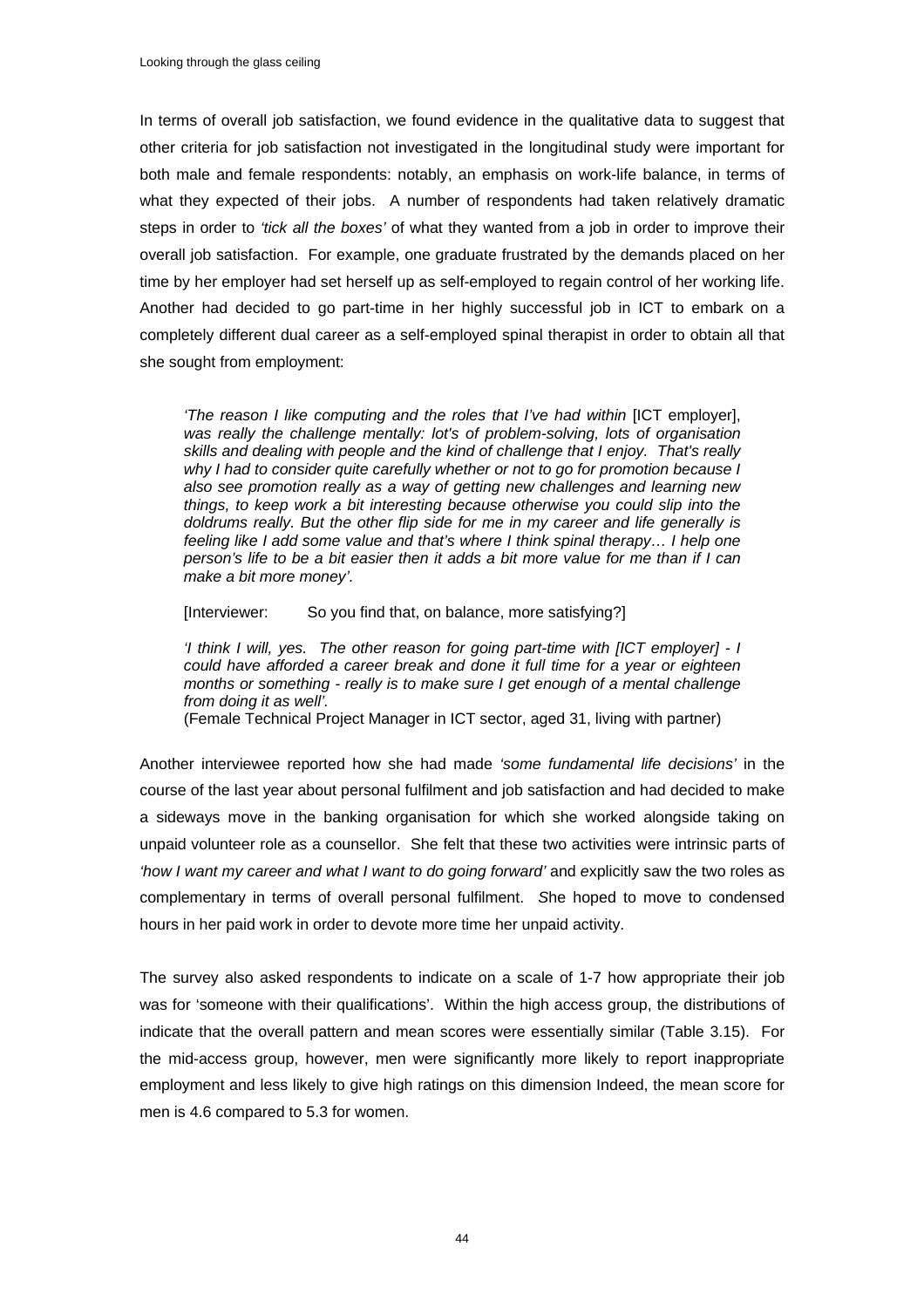|                    |      | <b>High Access</b> |      | Mid-access |
|--------------------|------|--------------------|------|------------|
|                    | Male | Female             | Male | Female     |
| Very inappropriate | 1.2  | 3.2                | 3.2  | 2.3        |
| 2                  | 7.8  | 6.8                | 9.1  | 4.1        |
| 3                  | 9.7  | 7.9                | 9.2  | 6.5        |
| 4                  | 12.8 | 12.5               | 14.8 | 14.4       |
| 5                  | 24.6 | 22.5               | 25.9 | 22.0       |
| 6                  | 27.7 | 24                 | 23.7 | 25.2       |
| ideal              | 16.2 | 23                 | 14.1 | 26.1       |

**Table 3.15: Appropriateness of job, according to index of access and gender (all 'young' graduates in employment)** 

N=46544 (weighted)

#### *3.5 Summary*

In this chapter, we explored the graduate survey data to get beyond broad gender differences, to consider the variables that might contribute to differences in graduate career paths and outcomes. Our survey datasets enable us to compare women and men with very similar human capital - holding constant variables that might be expected to lead to the achievement of high rewards and high flying career development, and controlling for differences that might significantly affect such outcomes. We thus compared like with like focusing on high and medium achieving highly-qualified young people of both sexes who were working in full-time employment seven years after graduation. We find that high educational and academic achievement leads to relative career advantage for both men and women - but gender pay gaps were apparent for both groups - and mid-achieving men earned higher salaries, on average, than high achieving women.

Continuing to focus on these groups, we explored the variables that we had established, in previous analyses, go some way to explaining the gender pay gap: broad sector and industry of employment, occupation - according to broad socio-economic category and according to SOC(HE) - the occupational classification devised to investigate the changing graduate labour market (Purcell and Elias 2006). We have thus been able to map where male and female graduates were employed seven years on, and more particularly, where those with the apparent attributes and access to career success had reached - and the rewards they had obtained. We find consistently that males in all sectors of employment earned substantially more than women - even women whose attributes might lead to the expectation that they would be among the most successful of their cohort. Women took longer to access appropriate employment for people with their skills and qualifications, and - most significantly - were considerably more likely to be employed in the public sector. The characteristics of their jobs, comparing men and women in similar sectors, were remarkably similar apart from *men's* propensity to be more satisfied with their promotion prospects and pay, and women's greater satisfaction with job security and hours worked. These variables tend to be closely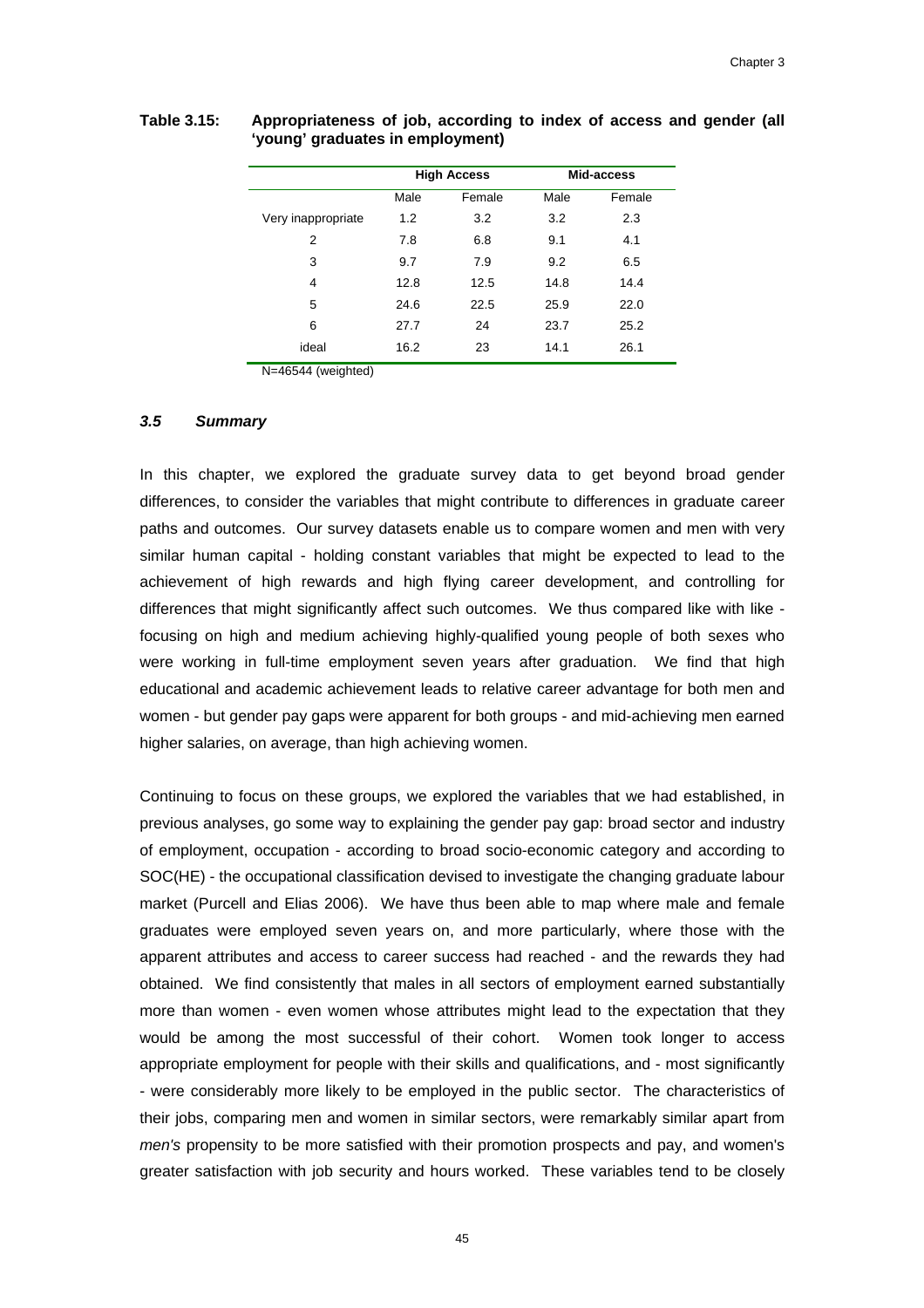related to broad sector - with private sector jobs more highly paid on average - involving longer hours of work, but greater promotion prospects - and public sector jobs providing greater job security. Perhaps women are trading off the former for the latter? We find consistently that women evaluated their jobs as intrinsically more satisfactory - in terms of skills development, interesting and challenging work, long-term security and socially useful work. Men, in comparison, were significantly more likely to report that their job provided a competitive salary, opportunities for an international career, good promotion prospects and work conducted in a progressive and dynamic organisation. These relationships will be explored in more depth in the chapter that follows.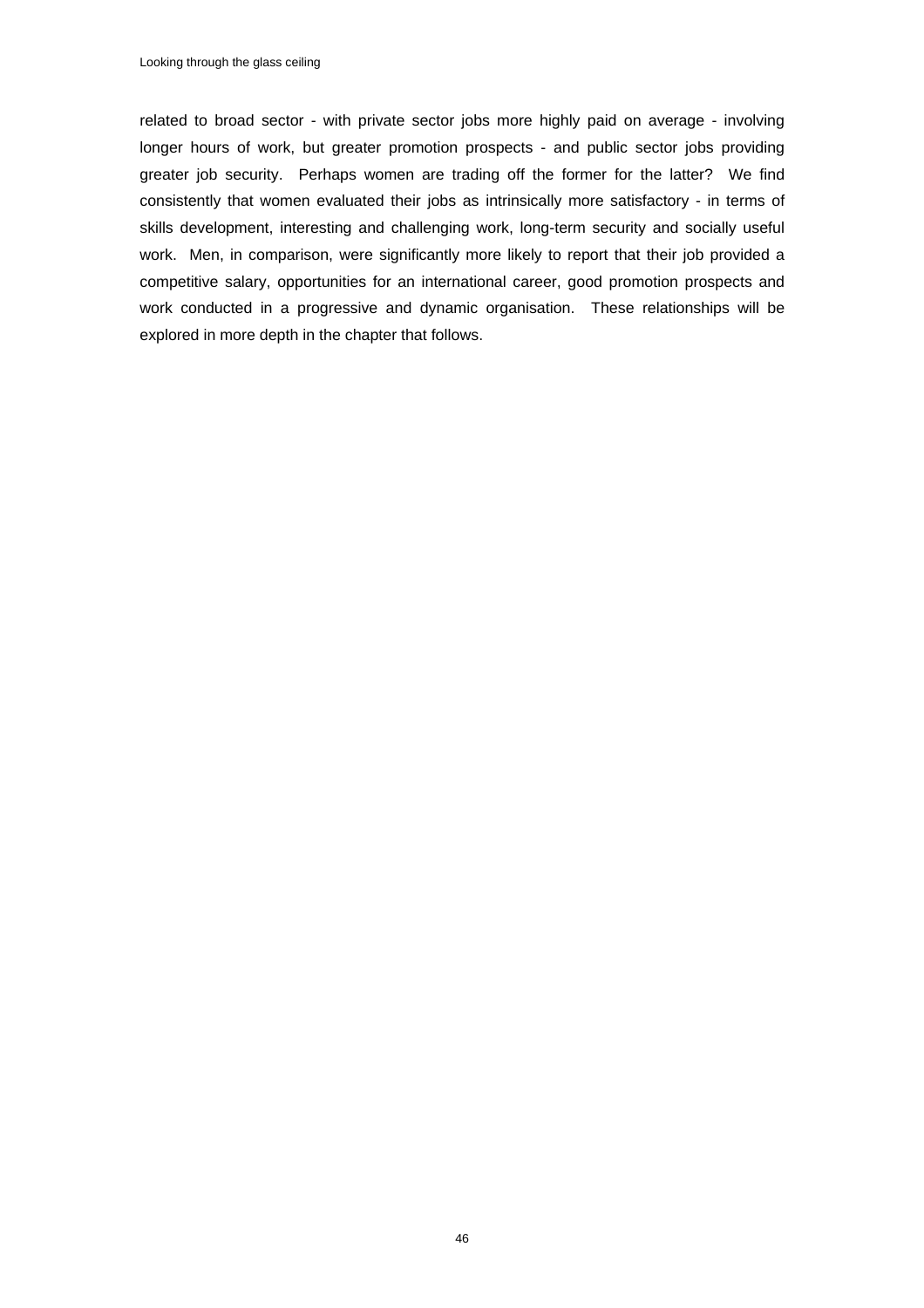#### **Chapter 4**

## **Unequal or just different? Looking more closely at the jobs done by male and female graduates**

### *4.1 Introduction*

So what about the content and characteristics of jobs being done by male and female graduates seven years after graduation? In this chapter, we look at in detail at the types of work being done by male and female graduates in the 1995 graduate sample. It compares the job characteristics reported by both high and mid-access graduates to explore whether the extent of gender differences in work content and context. We also compare the requirements respondents reported as having been important in getting the jobs they held at the time of the survey, to investigate whether different attributes; for example, credentials or prior experience, are more or less important for different groups of graduates. Given that women at all educational levels in our sample reported a greater propensity to be employed in the public sector, this chapter compares the characteristics of public sector employment with work in the private sector and also the characteristics of those who choose to enter these jobs and why.

#### *4.2 Job characteristics*

Table 4.1 shows the proportion of respondents in each group who indicated that their job possessed particular characteristics. Consistent with the findings on earnings, men were notably more likely to indicate that their job provided competitive pay. This was also the case for 'opportunity to reach managerial level'. That men are more likely to indicate 'working in a progressive and dynamic organisation' and 'opportunity for an international career' is likely to be related to their greater propensity to be in private sector employment. Moreover, women report high levels of 'socially-useful work' and 'long-term job security' both of which are likely to be indicators of public sector work. Whilst overall higher proportions of respondents reported having these job characteristics seven years on, the gender response pattern was largely the same for the 1999 graduates. For example, 61 per cent of 1999 male graduates reported earning a 'competitive salary' compared to 48 per cent of women. The differences here might suggest that women may be trading extrinsic rewards for intrinsic satisfaction in employment.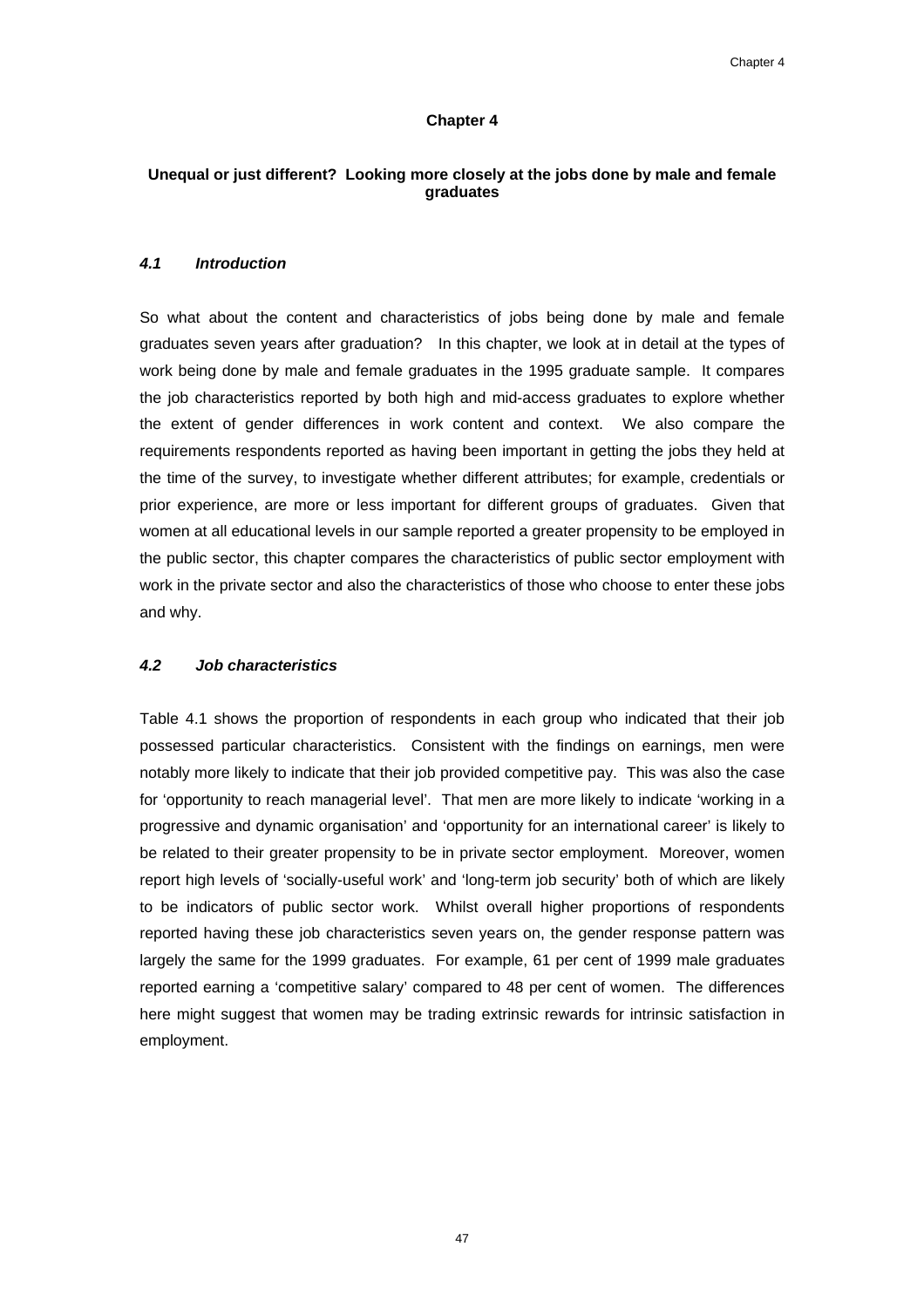**Table 4.1: Proportion of 1995 graduates reporting that their job provided the following: according to index of access and gender (all 'young' graduates in employment)** 

|                                          |      | <b>High Access</b> |      | Mid-access |
|------------------------------------------|------|--------------------|------|------------|
|                                          | Male | Female             | Male | Female     |
| Competitive salary                       | 63.6 | 52.1               | 65.9 | 54.3       |
| Continual skills development             | 70.5 | 73.7               | 67.9 | 78.8       |
| Interesting/challenging work             | 84.1 | 87.1               | 85.2 | 88.5       |
| Socially useful work                     | 42.5 | 49.6               | 35.2 | 48.3       |
| Long term security                       | 48.8 | 56.3               | 52.2 | 57.8       |
| Opportunities for international career   | 44.5 | 27.5               | 34.6 | 27.3       |
| Opportunities to reach managerial levels | 66   | 56.9               | 65.1 | 59.9       |
| Progressive and dynamic organisation     | 41.4 | 33.5               | 43.8 | 36.7       |
| Enjoy socialising with work people       | 58.1 | 56.1               | 54.9 | 58.7       |

N=47005 (weighted)

To obtain an insight into work orientations, the survey asked respondents to indicate which of these job characteristics was most important to them. Table 4.2 shows the responses to this question. Most markedly, we find that competitive salary was more important to men than women and the reverse was true for continuous skills development. There is less variation of response for other job attributes, although women were notably less likely to prioritise the opportunity to reach managerial level and more likely to have identified socially-useful work as the most important characteristics of their job.

|                                          | <b>High Access</b> |        |      | Mid-access |
|------------------------------------------|--------------------|--------|------|------------|
|                                          | Male               | Female | Male | Female     |
| Competitive salary                       | 15.8               | 8.7    | 16.4 | 9.0        |
| Continual skills development             | 7.6                | 11.1   | 8.4  | 10.7       |
| Interesting/challenging work             | 56.2               | 57.9   | 50.4 | 59.1       |
| Socially useful work                     | 4.7                | 6.9    | 2.6  | 5.5        |
| Long term security                       | 4.9                | 8.0    | 9.6  | 7.3        |
| Opportunities for international career   | 2.1                | 2.1    | 1.7  | 1.3        |
| Opportunities to reach managerial levels | 5.3                | 2.9    | 5.8  | 3.5        |
| Progressive and dynamic organisation     | 1.5                | 1.1    | 2.1  | 1.6        |
| Enjoy socialising with work people       | 1.9                | 1.3    | 2.9  | 2.0        |

### **Table 4.2: Most important characteristic of job, according to index of access and gender (all 'young' 1995 graduates in employment)**

N=45252 (weighted)

Six of these job characteristics cited above (*Competitive salary, continual skills development, interesting and challenging work, long-term security, working in a progressive and dynamic organisation and working with people you enjoy socialising with*) were found to be useful common indicators of the 'quality' of jobs across the occupational spectrum, including an assessment of both earnings and non-pecuniary benefits. A scale was constructed by simply awarding one point when the respondent indicated that their job offered any one of the six items. This yielded a 'quality index' for the job with a minimum value of zero and a maximum value of six. Table 4.3 shows the distribution of job quality scores for the four groups. It is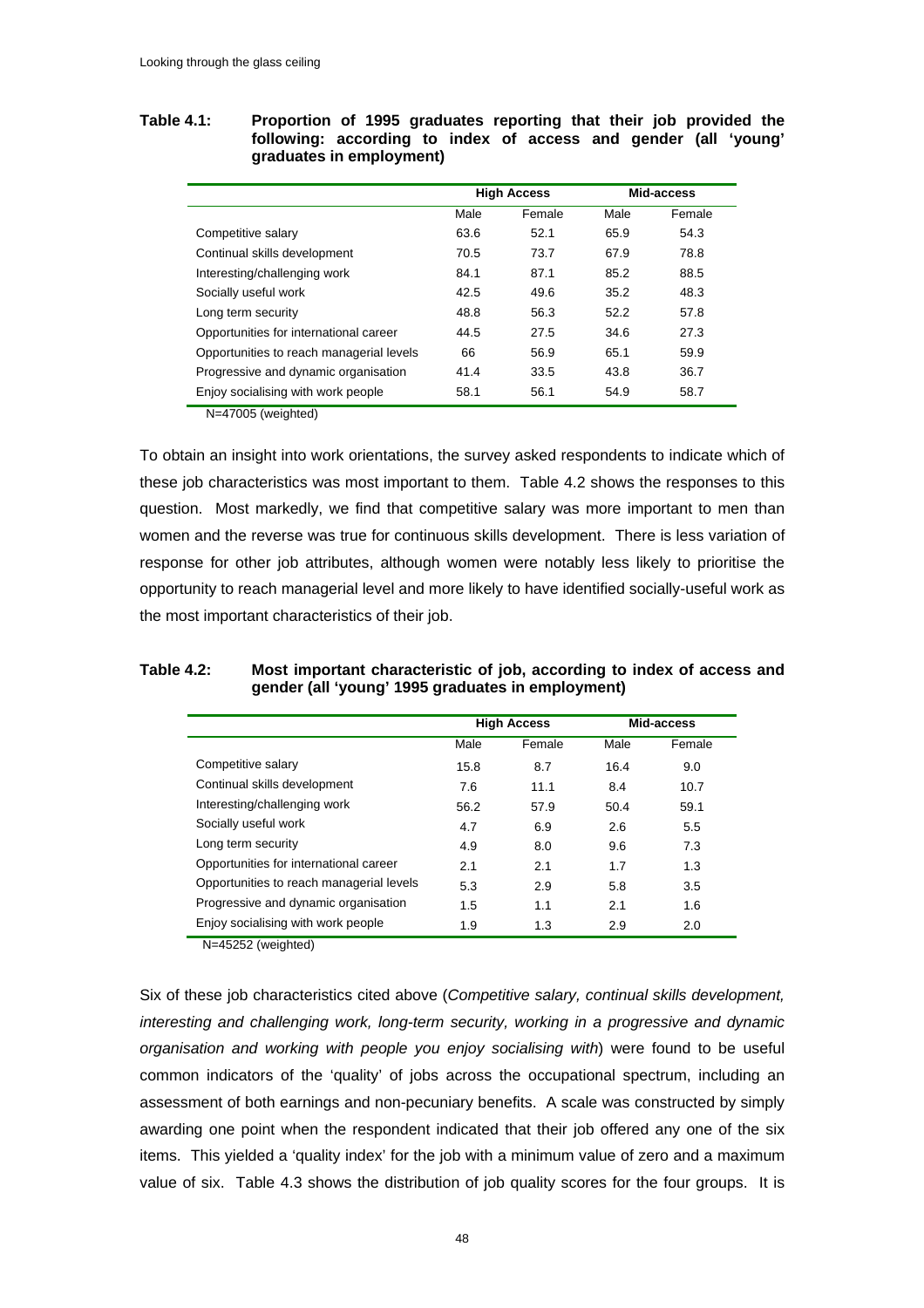apparent that men in both groups report higher levels of job quality; one-third of high access males reported a score of 5 or more compared to only 18.3 per cent of women and onequarter of mid-access males compared to 18 per cent of comparative women. Overall, women were more likely to give scores in the mid-range.

|   |      | <b>High Access</b> |      | Mid-access |
|---|------|--------------------|------|------------|
|   | Male | Female             | Male | Female     |
| 0 | 3.7  | 3.1                | 6.8  | 3.8        |
| 1 | 6.8  | 6.9                | 8.3  | 7.5        |
| 2 | 15.0 | 20.7               | 16.4 | 23.1       |
| 3 | 17.5 | 27.1               | 19.9 | 24.5       |
| 4 | 24.3 | 23.9               | 22.5 | 23.1       |
| 5 | 20.1 | 12.2               | 14.4 | 10.7       |
| 6 | 12.5 | 6.1                | 11.6 | 7.3        |

## **Table 4.3: Scores on the Index of Job Quality, according to index of access and gender (All 'young' 1995 graduates in employment)**

N=43429 (weighted)

Women reported lower levels of satisfaction with promotion prospects in their current jobs, but mid-access men and high access women were most likely to report being in 'dead end' jobs. Table 4.4 shows similar responses for both men and women, across educational attainment levels, to the question: 'What are your promotion prospects in your current job?'

## **Table 4.4: Promotion prospects in current job, according to index of access and gender (All 'young' 1995 graduates in employment)**

|                                      | <b>High Access</b> |        |      | Mid-access |
|--------------------------------------|--------------------|--------|------|------------|
|                                      | Male               | Female | Male | Female     |
| Good within current organisation     | 47.9               | 44.7   | 51.2 | 47.1       |
| Good, but expect to change employers | 39.7               | 37.2   | 38.1 | 36.1       |
| Have to change type of work          | 17.9               | 16.3   | 13.2 | 16.4       |
| Current job is dead end              | 4.4                | 5.7    | 6.7  | 4.1        |
| Don't know                           | 6.3                | 4.8    | 3.6  | 5.4        |

N=47005 (weighted)

Table 4.5 shows the distribution of men and women according to the gender context in which they worked: whether they are employed in contexts where their jobs are primarily done by men or women. We find similar patterns for both high and mid-access graduates in that over half of jobs done by respondents were 'gendered' in that they were disproportionately done either by men or women. The 1999 graduates were distributed in a remarkably similar way.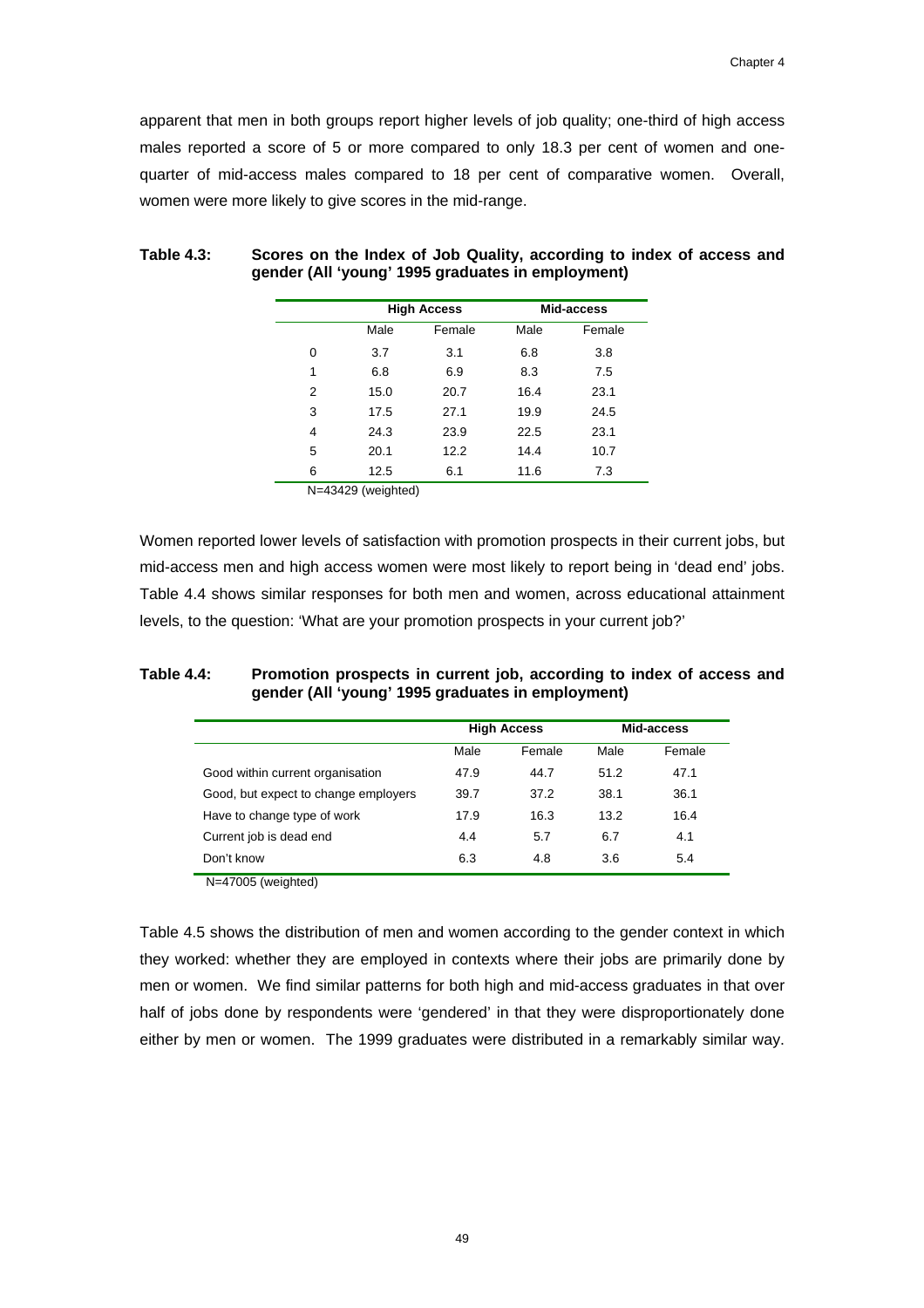**Table 4.5: Gender structure of organisational context: Response to statement 'In my workplace, my type of job is done …' according to index of access and gender (All 'young' 1995 graduates in employment)** 

|                             |      | <b>High Access</b> |      | Mid-access |
|-----------------------------|------|--------------------|------|------------|
|                             | Male | Female             | Male | Female     |
| Almost exclusively by men   | 13.5 | 3.7                | 19.0 | 6.9        |
| Mainly by men               | 33.7 | 15.4               | 36.8 | 15.4       |
| Fairly equal mix            | 46.6 | 46.9               | 35.9 | 38.1       |
| Mainly by women             | 6.2  | 25.7               | 7.4  | 30.9       |
| Almost exclusively by women | 0.0  | 8.4                | 0.8  | 8.7        |

N=46462 (weighted)

The above distributions of jobs by gender are likely to have a significant impact on pay. Table 4.6 outlines the mean earnings of men and women according to gender context. The highest mean earnings were apparent in jobs that were 'mainly done by men', both for women and men, but the widest disparity was also evident in such cases. The smallest gap was apparent in jobs which were 'almost exclusively done by men'. The lowest earnings overall were in those jobs that were 'almost exclusively done by women'. Again, the public-private effect is likely to contribute to this difference and is considered later in this chapter. We find a largely similar pattern for the 1999 cohort of graduates (although 1999 women appear to do better in jobs done *'almost exclusively by men';* earning comparable salaries to men). This is reminiscent of established research findings on the impact of gender balance in workplaces on equal opportunities (Reskin and Padavic 1994, Cockburn 1991, Kanter 1977), which suggested that women in female-dominated or feminised occupational areas have tended to be less well rewarded than analogous work undertaken by male or more evenly mixed workforces.

|                             |        | Mean Salary in current job (£s) |
|-----------------------------|--------|---------------------------------|
| Almost exclusively by men   | Male   | 32,263                          |
|                             | Female | 29,608                          |
| Mainly by men               | Male   | 37,798                          |
|                             | Female | 31,654                          |
| Fairly equal mix            | Male   | 31,272                          |
|                             | Female | 27,314                          |
| Mainly by women             | Male   | 26,039                          |
|                             | Female | 23,253                          |
| Almost exclusively by women | Male   | 29.742                          |
|                             | Female | 21.817                          |

## **Table 4.6: Mean earnings of all young, full-time employed 1995 graduates according to the extent to which their jobs are 'gendered' (high and mid-access graduates)**

 $N = 36644$  (weighted)

Women working in predominantly male jobs, in comparison with all women in employment, were more likely to be working in new and *niche* graduate jobs, less likely to be working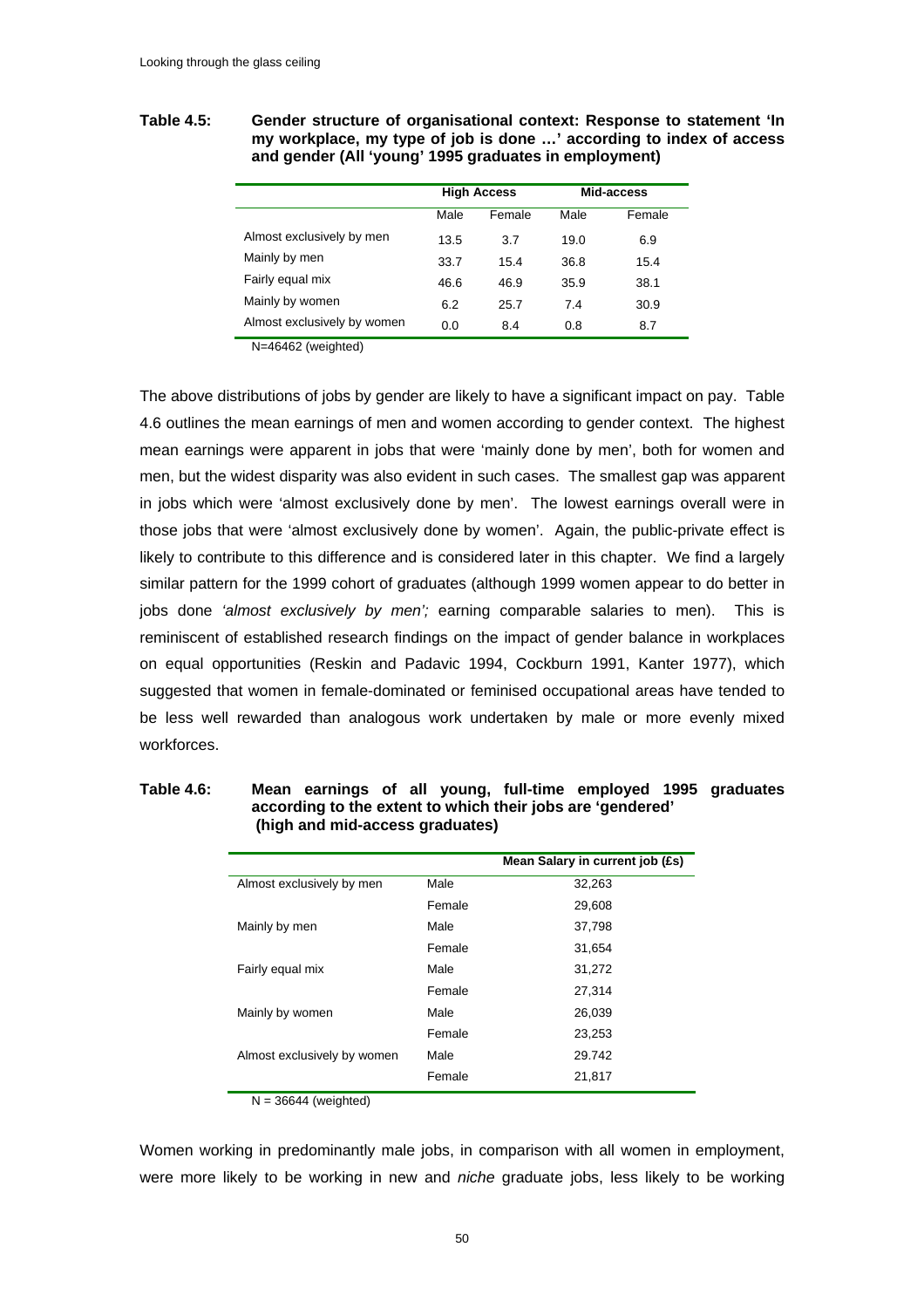modern graduate jobs and in professional occupations (24 per cent compared to 15 per cent of women generally). They displayed a greater propensity to be in the private sector (75 per cent compared to 44 per cent), specifically in manufacturing, construction, ICT and banking and finance. They were significantly less likely to be working in education. The data suggest that women working in predominantly male contexts were doing a variety of jobs but, a considerable proportion were working in ICT roles (- for example, IT security consultant, principal analyst/programmer and applications specialist), finance and consultancy roles, (- for example, financial planning and analysis director) and in scientific/technical positions - (for example, product development engineer, vehicle evaluation engineer and hydrogeologist). Occupational distribution was partially explicable by in the subjects studied among this subgroup. Women working in predominantly male jobs were more likely to have studied engineering, maths and computing, natural sciences and law. They were considerably less likely than other women to have studied education or medicine and related disciplines.

Conversely, compared to men in employment generally, men in predominantly female jobs were significantly more likely to have studied social sciences and education but significantly less likely to have studied maths and computing, engineering and other vocational disciplines. According to SOC(HE) they showed a greater propensity to be in non-graduate and modern graduate jobs but less likely to be in new and niche occupations. Men in predominantly female jobs were significantly more likely to be working in the public sector (68 per cent compared to 31 per cent of all men in employment). According to SOC2000, they were less likely to be working in managerial occupations but more likely to be in secretarial and administrative jobs. More detailed analysis of the job titles of those male graduates working in predominantly female occupations shows a high proportion working as teachers, both at primary and secondary level, and in health and social care (-for example, child and family social worker, physiotherapist, care manager and dental officer). The job titles also reflect the higher proportion of graduates in non-graduate jobs (-such as library assistant, sales advisor and administrative officer). This further exploration reveals some clues as to why women in gender atypical employment might earn relatively high salaries to reflect their gender atypical propensity to have relatively scarce (numerically-based) skills. It does not throw much light on why males in gender atypical occupational contexts have considerably higher average earnings than women in such contexts.

One aspect that might explain differential pay and other employment outcomes is likely to be the different skill requirements of different jobs or different patterns of working that differentiate between similar jobs in similar areas. One such aspect is the use of ICT. We have already seen that men were approximately one-third more likely to work in the ICT sector than women. Table 4.7 outlines the complexity of use of IT of the sample. It is evident that men, regardless of 'access credentials', were more approximately four times more likely to be in a job which required 'advanced' IT skills than women.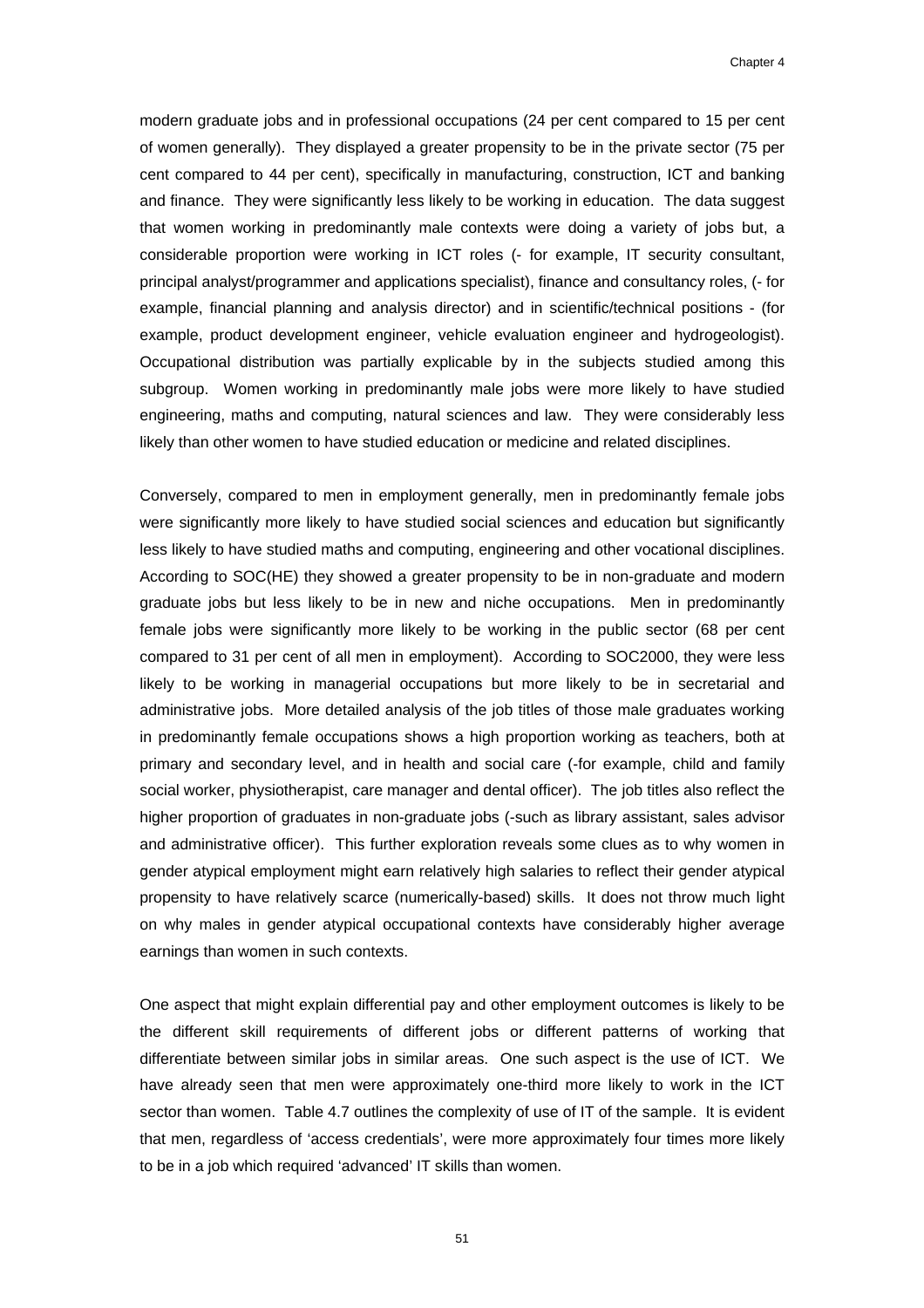|            |                    | <b>High Access</b> |      | Mid-access |
|------------|--------------------|--------------------|------|------------|
|            | Male               | Female             | Male | Female     |
| Not at all | 1.0                | 3.6                | 2.9  | 3.3        |
| Routine    | 55.1               | 69.9               | 52.8 | 68.2       |
| Complex    | 24                 | 21.4               | 27.2 | 23.7       |
| Advanced   | 18.9               | 5.2                | 17.1 | 4.7        |
|            | N=46755 (weighted) |                    |      |            |

## **Table 4.7: Use of computers in current job, according to index of access and gender (All 'young' 1995 graduates in employment)**

We found little difference in the propensity of men and women to be required to plan their own work. Overall, 85 per cent of high access men were required to plan their own work compared to 83 per cent of women and 80 per cent of mid-access males compared to 82 per cent of women. Similarly, in terms of task discretion, the extent to which respondents had influence in deciding what tasks to do was comparable between men and women at each level. For example, approximately 49 per cent of high access males had 'a great deal' of influence compared to 48 per cent of women.

Table 4.8 shows responses to a range of questions which sought to gain greater understanding about the context in which the 1995 graduates were working. Perhaps most notably, the survey suggests that men were more likely to be in employment where *'travel means long working days'* or where *'travel means time spent away from home overnight'.*  The interviews conducted with a sub-sample of respondents both seven and ten years on indicate that the reasons why this might be the case are complex relating to both personal and family circumstances and commitments, but they also indicate an apparent greater commitment to (or requirement for) work-life balance amongst women.

|                                       |      | <b>High Access</b> |      | Mid-access |
|---------------------------------------|------|--------------------|------|------------|
|                                       | Male | Female             | Male | Female     |
| Sometimes work at home                | 26.2 | 21.0               | 22.9 | 18.7       |
| Two or more days/week at home         | 4.7  | 3.5                | 2.9  | 4.6        |
| Room on own at work                   | 12.9 | 18.2               | 13.9 | 15.7       |
| Room shared with 1-6                  | 24.7 | 30.2               | 27.5 | 31.4       |
| Open plan area                        | 55.8 | 44.5               | 53.4 | 43         |
| Work on clients premises              | 7.9  | 8.6                | 14.5 | 9.7        |
| Work in variety of locations          | 21.2 | 22.8               | 28.3 | 23.1       |
| Work outdoors for significant prop.   | 7.0  | 4.2                | 8.7  | 5          |
| Travel means long work days           | 28.8 | 18.4               | 25.1 | 15.9       |
| Travel means away from home overnight | 38.8 | 25.4               | 27.7 | 23.3       |
| Other aspect of where job done        | 10.5 | 12.8               | 5.2  | 10.7       |

**Table 4.8: Work contexts, according to index of access and gender (All 'young' 1995 graduates in employment)** 

N=47005 (weighted)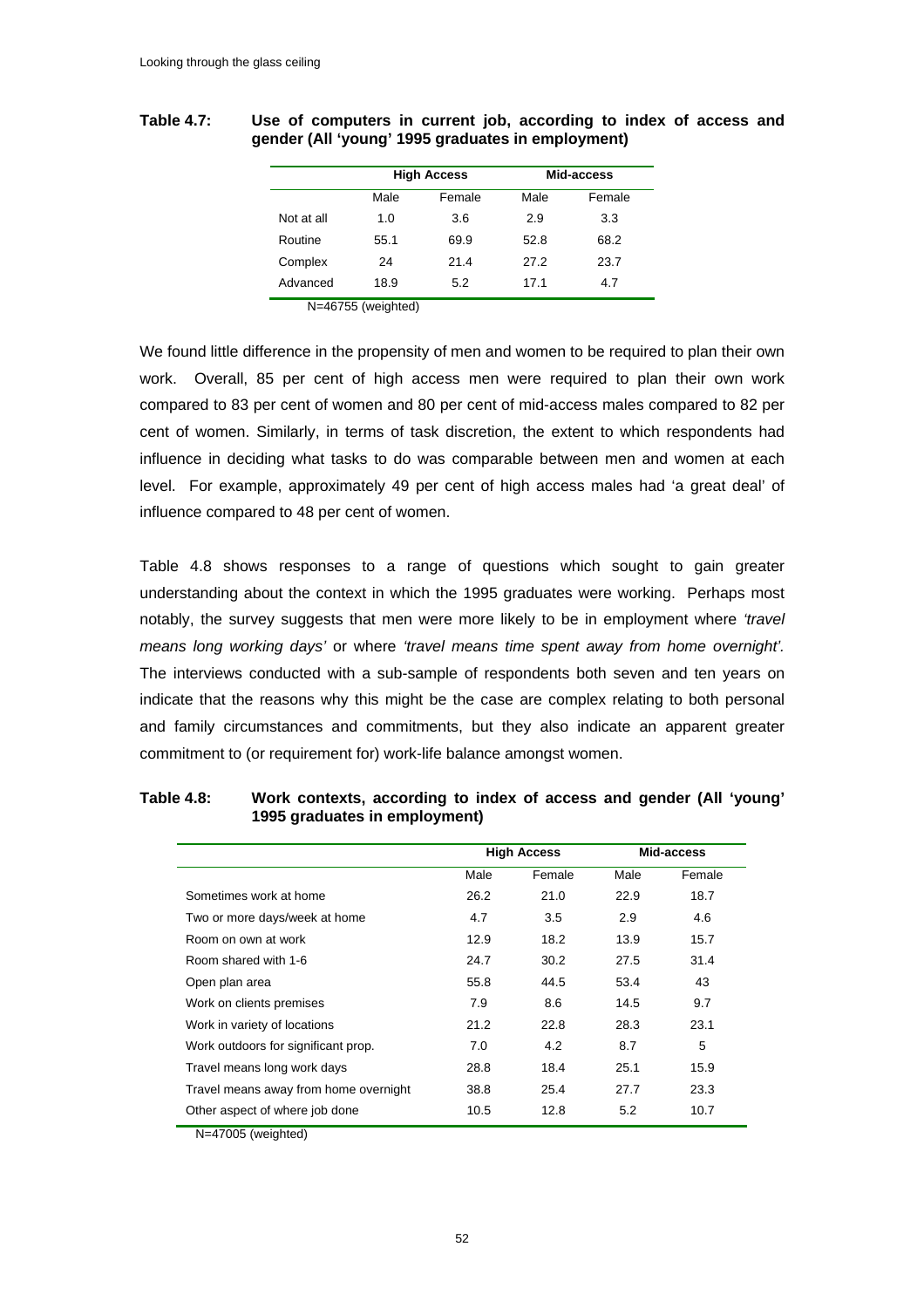On a similar note, Table 4.9 outlines the work patterns and responsibilities of the respondents in terms of those that *'mostly'* work in the stated manner. Most pronounced, is the difference between men and women who worked with customers or clients; approximately 45 per cent of women claimed to mostly do so, compared to approximately one-third of men. We also find that a greater proportion of 'high access' females reporting mostly supervising the work of others.

|                                        |      | <b>High Access</b> |      | Mid-access |
|----------------------------------------|------|--------------------|------|------------|
|                                        | Male | Female             | Male | Female     |
| Mostly work on my own                  | 28   | 43.3               | 26.4 | 34.3       |
| Mostly work as part of team            | 53   | 48.2               | 58.2 | 55.6       |
| Mostly work in a virtual team          | 8.5  | 11.2               | 11.2 | 10.3       |
| Mostly work with customers/clients     | 31.9 | 45.4               | 35.3 | 43.2       |
| Mostly supervise the work of others    | 25.5 | 31.2               | 34.9 | 32.5       |
| Mostly, own work is closely supervised | 4.9  | 10.1               | 9.3  | 7.3        |

### **Table 4.9: Work patterns – Proportion of respondents reporting their main work pattern according to index of access and gender (all 'young' 1995 graduates in employment)**

Finally, in this section we address job complexity from the perspective of how long respondents estimate it took them to learn to do their jobs 'reasonably well'. Table 4.10 outlines the responses. Of most interest are those indicating significant job complexity, especially amongst 'high access' graduates. A quarter of men in this group claimed to have taken over a year to learn to do their job reasonably well compared to 15 per cent of women.

|                            |      | <b>High Access</b> |      | Mid-access |
|----------------------------|------|--------------------|------|------------|
|                            | Male | Female             | Male | Female     |
| I ess than 1 week          | 6    | 4.1                | 5.5  | 3.5        |
| I ess than 1 month         | 9.6  | 14.3               | 12.1 | 10.8       |
| Over 1 up to 3 months      | 24.1 | 27.6               | 25   | 25.2       |
| Over 3 up to 6 months      | 21.3 | 23.1               | 21.5 | 22.1       |
| Over 6 months up to 1 year | 14   | 16                 | 16.1 | 20.4       |
| Over 1 year up to 2 years  | 15.2 | 10.7               | 11.6 | 11.4       |
| Over 2 years               | 9.7  | 4.3                | 8.1  | 6.4        |

| Table 4.10: | How long to learn to do job reasonably well, according to index of |
|-------------|--------------------------------------------------------------------|
|             | access and gender (All 'young' 1995 graduates in employment)       |

N=46289 (weighted)

#### *4.3 Requirements for jobs*

One of the possible indicators of 'lower quality' work or lower salary is the lower credential requirements for certain jobs. Table 4.11 outlines responses to questions relating to the utility of the 1995 degree obtained by respondents in their current jobs. Importantly, in response to the question of whether a degree had been a requirement of their job at the time of the survey, men and women from the high access group reported having required a degree in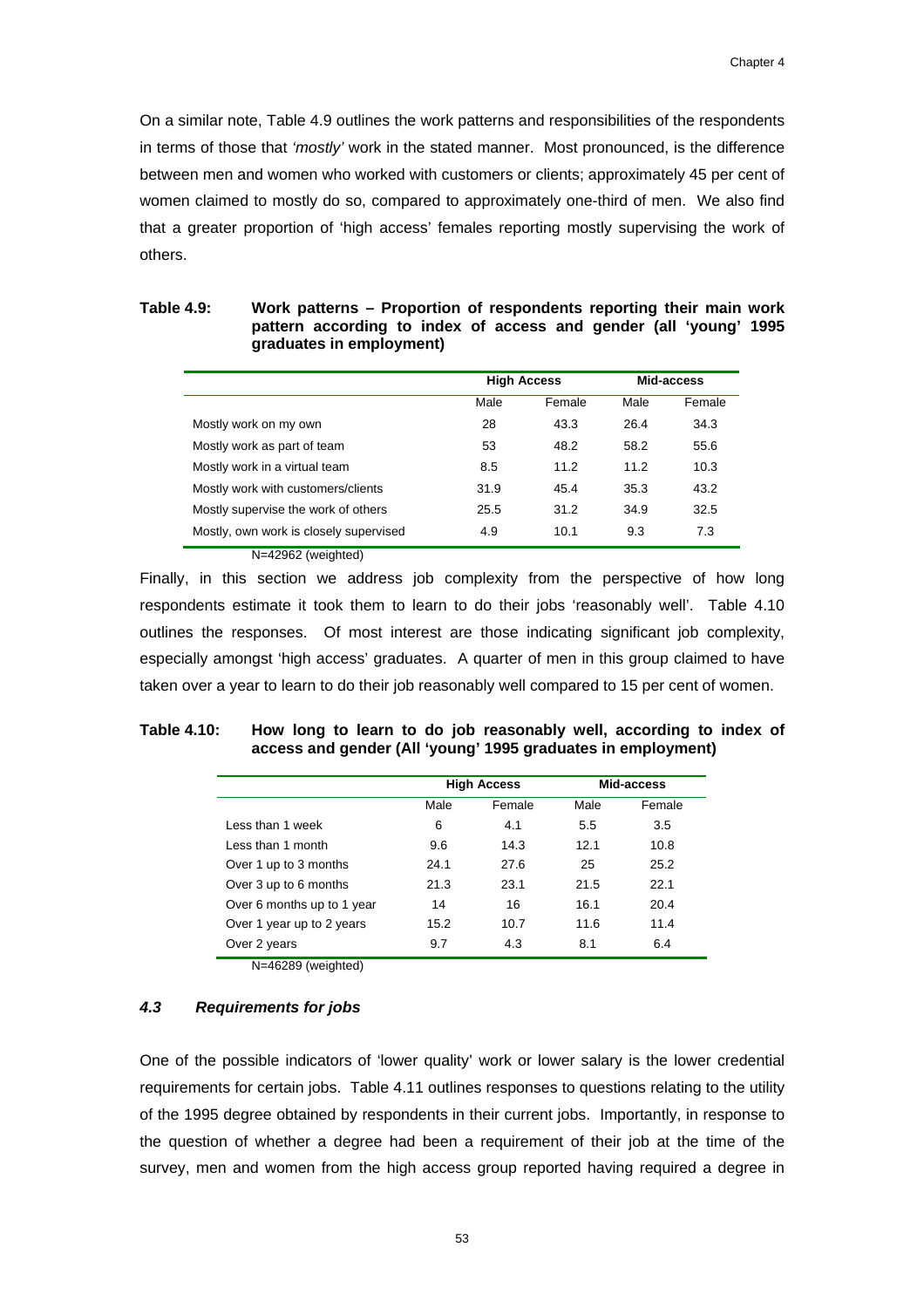equal proportions. Women in the mid-access group showed a greater propensity to enter graduate employment by this measure (or have been subject to more strict selection criteria). It needs to be noted however that seven years after graduation it may be the case that possession of a degree may no longer be an explicit requirement for a job, even although that job may be appropriate employment for a graduate. For example, in some cases, the importance of credentials is likely to have been superceded by relevant experience. In terms of the use of knowledge and skills there is little to set apart any of the four groups.

**Table 4.11: Positive responses to the questions: 'Was a degree required for you current job?', 'Do you use the subject/discipline knowledge you acquired on your degree?', and 'Do you use the skills developed on you degree?' according to index of access and gender (all 'young' 1995 graduates in employment)** 

|                                                         |      | <b>High Access</b> |      | Mid-access |
|---------------------------------------------------------|------|--------------------|------|------------|
|                                                         | Male | Female             | Male | Female     |
| Degree required for current/last job?                   | 75.4 | 73.3               | 66   | 73.1       |
| Use degree subject knowledge in current/last job?       | 60.7 | 56.5               | 62.7 | 64.5       |
| Use skills acquired in 1995 course in current/last job? | 80.7 | 76.1               | 79.8 | 82.6       |

N=46289 (weighted)

In the questionnaire we asked respondents to indicate whether they were using their degree skills and knowledge and whether a degree had been a requirement for each job they had held since graduation. Figure 4.1 shows the proportion of 'high access' graduates who responded positively over this seven year period. We see that despite entering into 'graduate level' employment according to each of these measures in different proportions immediately after graduation, men and women showed similar long-term trends, but men were more likely to be using their degree skills (and after a period of convergence of the sexes on this dimension, the difference appeared to be widening again around six years after graduation). The same pattern applied to their use of degree knowledge. Although women had taken longer to access jobs where a degree was required and exhibited similar trends to men on this criterion for most of the period analysed, they were slightly more likely to be in jobs for which a degree had been required. Perhaps the most interesting aspect of this figure is the extent to which male proportions on all three dimensions considered were continuing to rise, while female proportions all appeared to be marginally declining. The *Ten Years On* interviews conducted in the course of this study, which will be discussed more fully in Chapter 4, provide some indication of why this might be the case.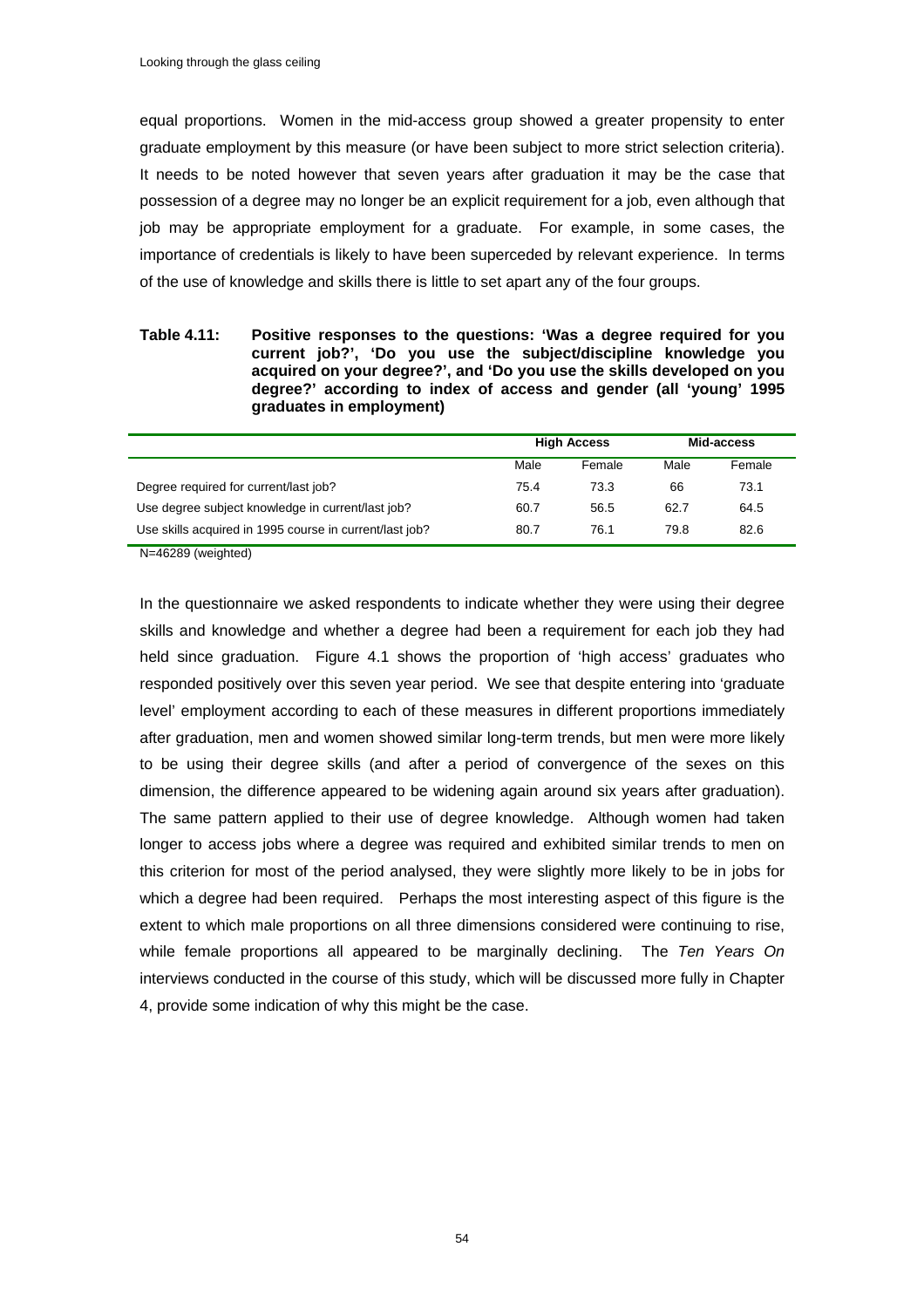



N=13496 (weighted)

Table 4.12 outlines the specific attributes, beyond attainment of a degree, which respondents felt were relevant in enabling them to get their current job. Not surprisingly, grade of award had been more important for the high access group, although, interestingly, seen as less likely to have been relevant by women than by men. In terms of gender differences, we find that in most areas women assigned greater importance to credentials than did men, especially the attainment of professional qualifications and postgraduate degrees since 1995, although high access women also more often saw experience in another organisation as having been relevant, as did mid-access males.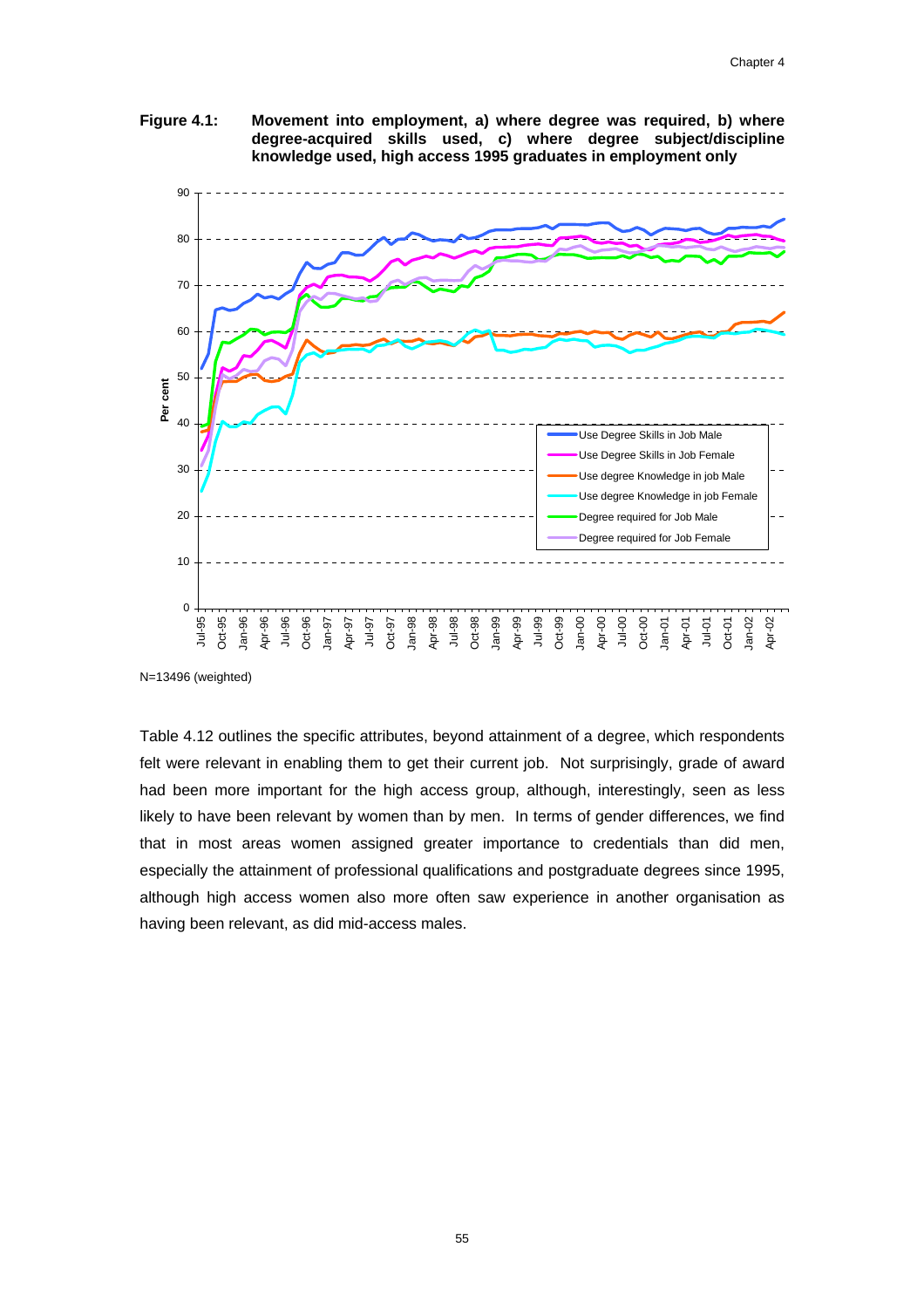**Table 4.12: Positive response to the question: Were the following relevant in enabling you to obtain your current job? According to index of access and gender (all 'young' 1995 graduates in employment)** 

|                                        |      | <b>High Access</b> |      | Mid-access |
|----------------------------------------|------|--------------------|------|------------|
|                                        | Male | Female             | Male | Female     |
| Subject studied in 1995                | 52.6 | 53                 | 56.5 | 61.2       |
| Grade of 1995 award                    | 48.5 | 39.2               | 25.1 | 25.3       |
| Professional recognition of 1995 award | 13.2 | 18.1               | 16.6 | 23         |
| Postgraduate degree since 1995         | 27.1 | 36                 | 17.5 | 21.1       |
| Professional qualification since 1995  | 27.7 | 32.9               | 20   | 26.6       |
| Experience in this organisation        | 20.8 | 21.8               | 23.1 | 24.8       |
| Experience in other organisation       | 47.4 | 54.8               | 50.4 | 46.1       |
| Other factor                           | 4.3  | 4.2                | 3    | 1.8        |

N=41405 (weighted)

One contributory factor to an explanation of inequality of earnings between men and women is that, on average, men worked longer hours than women. Our survey findings for the 1995 cohort bear this out, as shown in Table 4.13. For the 1999 cohort, again men worked, on average, longer working hours (although average working hours for the 1995 sub-sample were lower than for 1999 graduates with four years experience in the labour market).

|                    | <b>High Access</b> |        | <b>Mid Access</b> |        |  |
|--------------------|--------------------|--------|-------------------|--------|--|
|                    | Male               | Female | Male              | Female |  |
| 36 hours or less   | 10.1               | 17.8   | 8.3               | 15     |  |
| $37$ to $40$ hours | 32.3               | 35.8   | 39.9              | 42.8   |  |
| 41 to 45 hours     | 24.7               | 20.5   | 22                | 20.1   |  |
| 46 to 50 hours     | 16.4               | 14.5   | 16.5              | 12.5   |  |
| More than 50 hours | 16.5               | 11.4   | 13.3              | 9.6    |  |

**Table 4.13: Working hours, according to index of access and gender (all 'young' 1995 graduates in full-time employment)** 

N=38908 (weighted)

So what effect did hours worked have on earnings in our sample? Table 4.14 compares mean earnings for male and female 'high access' graduates according to their average weekly hours. We, indeed, find that increased working hours are correlated with higher earnings for both men and women but importantly, we find that as working hours increase. so does the disparity between male and female pay. It seems that those women working the longest hours are those who are most disadvantaged compared to men working comparable hours.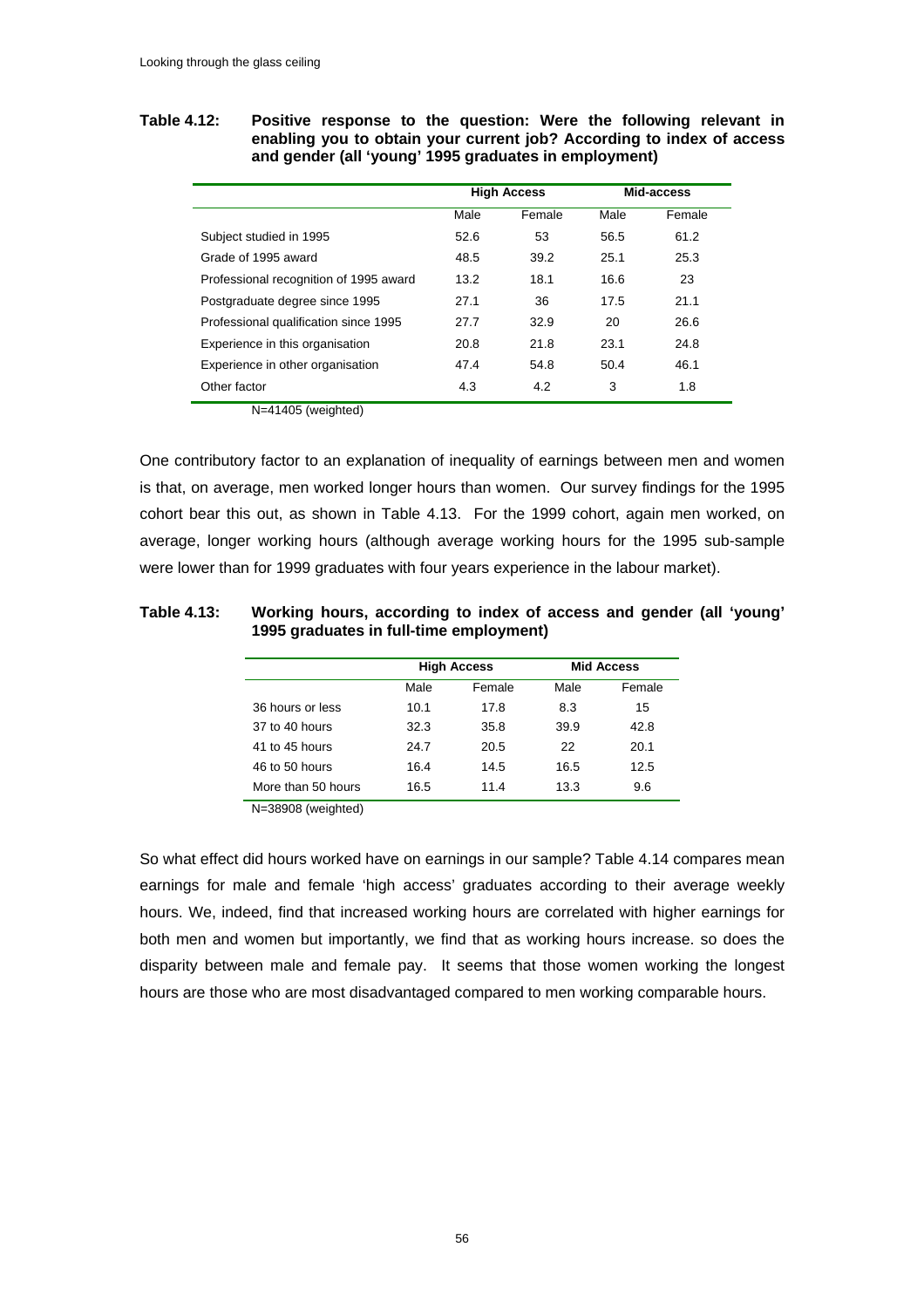## **Table 4.14: Mean earnings, according to working hours and gender ('young' high access 1995 graduates in full-time employment)**

|                                    |       | Average earnings (£) |
|------------------------------------|-------|----------------------|
|                                    | Male  | Female               |
| 36 hours or less                   | 29117 | 23662                |
| 37 to 40 hours                     | 30207 | 25986                |
| 41 to 45 hours                     | 37827 | 30698                |
| 46 to 50 hours                     | 42994 | 33521                |
| More than 50 hours                 | 42910 | 33373                |
| $15929$ ( <i>INI</i> ojahtod)<br>M |       |                      |

 $N = 15363$  (Weighted)

## *4.4 Gender and public/private sector employment*

The following section compares the employment outcomes of male and female 'high access' graduates according to whether they were employed in the public or private sectors. We start by contrasting the types of employment done by men and women in each sector according to SOC2000 and then according to SOC(HE). Comparison by SOC2000 (Table 4.15) shows the expected difference in distribution amongst occupations in the private and public sector with greater proportions of professionals in the public sector. Approximately 60 per cent of 'high access' men and women working in the public sector were in professional occupations compared to 49 per cent of men and one-third of women in the private sector<sup>14</sup>.

#### **Table 4.15: SOC2000, by sector of employment and gender (high access 1995 graduates in employment only)**

|                                                  |      | <b>Public Sector</b> |      | <b>Private Sector</b> |
|--------------------------------------------------|------|----------------------|------|-----------------------|
|                                                  | Male | Female               | Male | Female                |
| <b>Managers and Senior Officials</b>             | 11.4 | 7.3                  | 22.1 | 27.8                  |
| <b>Professional Occupations</b>                  | 57.9 | 61.4                 | 48.8 | 33.2                  |
| Associate Professional and Technical Occupations | 24.2 | 17                   | 19.3 | 26.7                  |
| Administrative and Secretarial Occupations       | 3.9  | 7.9                  | 4.9  | 5                     |
| Other                                            | 1.2  | 1.8                  | 2.7  | 3.3                   |

N=15083 (weighted)

 $\overline{a}$ 

Table 4.16 outlines the proportion of graduates who reported that each of a range of job characteristics was provided for in their current job. If we compare males and females working in the public sector in almost all areas, women were more likely to have indicated that their current job provided continual skills development, interesting/challenging work, sociallyuseful work and long-term security. However, men were more likely to have indicated that their job provided opportunities to reach managerial level. This difference was also found among private sector employees, but to a less marked degree. Both sexes in private sector employment were significantly more likely than those in the public sector to indicate that their job provided a competitive salary. For those in this sector, the gender difference in perceptions of having a competitive salary was borne out by actual earnings, as revealed by

The distribution of high access graduates by SOC(HE) and sector of employment) was shown in Table 3.12.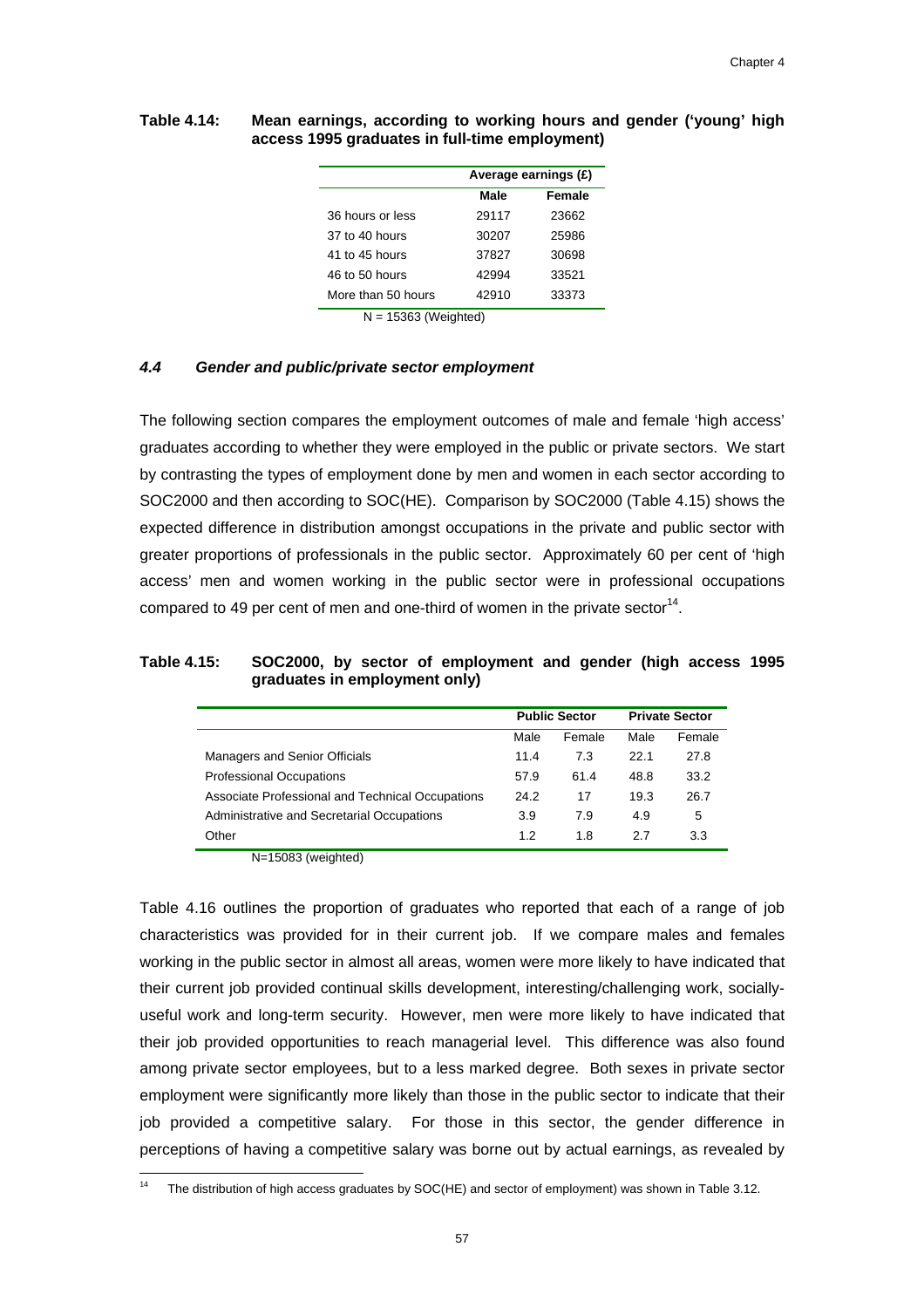Figure 3.4, which shows that a quarter of males earned over £50,000 per annum seven years after graduation.

| Table 4.16: | Characteristics present in current job, by gender (High Access |  |  |  |  |
|-------------|----------------------------------------------------------------|--|--|--|--|
|             | <b>Graduates in Employment only)</b>                           |  |  |  |  |

|                                          |      | <b>Public Sector</b> | <b>Private Sector</b> |        |
|------------------------------------------|------|----------------------|-----------------------|--------|
|                                          | Male | Female               | Male                  | Female |
| Competitive salary                       | 39.6 | 39.9                 | 81.3                  | 76     |
| Continual skills development             | 72.7 | 81.1                 | 76.7                  | 76.4   |
| Interesting/challenging work             | 87.4 | 92.4                 | 87.1                  | 87.3   |
| Socially useful work                     | 76.5 | 79.2                 | 31.4                  | 26.1   |
| Long term security                       | 74.4 | 76.6                 | 48.1                  | 49.1   |
| Opportunities for international career   | 48   | 27                   | 52.3                  | 36.7   |
| Opportunities to reach managerial levels | 70   | 57.6                 | 74.3                  | 66.9   |
| Progressive and dynamic organisation     | 30.7 | 23.8                 | 52.9                  | 49.5   |
| Enjoy socialising with work people       | 61.5 | 58.9                 | 63.6                  | 64     |
| $N=14451$ (weighted)                     |      |                      |                       |        |

Table 4.17 shows the distribution of job quality scores for the four groups. It is perhaps most noticeable that of those working in the private sector, men were notably more likely to be in 'high quality' (scores of 5 or 6) jobs (39 per cent) than women (one quarter). This disparity was much less pronounced for public sector employees. In both distributions, female graduates were more greatly bunched around the mid-scores.

|   |      | <b>Public Sector</b> |      | <b>Private Sector</b> |  |  |
|---|------|----------------------|------|-----------------------|--|--|
|   | Male | Female               | Male | Female                |  |  |
| 0 | 6.6  | 1.7                  | 2    | 3.6                   |  |  |
| 1 | 12.5 | 8.4                  | 4.5  | 3.8                   |  |  |
| 2 | 11.9 | 22.3                 | 14.9 | 18.9                  |  |  |
| 3 | 24.0 | 28.1                 | 15.9 | 26.2                  |  |  |
| 4 | 27.1 | 27.3                 | 23.5 | 22.5                  |  |  |
| 5 | 12.2 | 7.4                  | 23.9 | 16.8                  |  |  |
| 6 | 5.7  | 4.8                  | 15.4 | 8.3                   |  |  |

#### **Table 4.17: Scores on the Index of Job Quality, by sector of employment and gender (High Access Graduates in Employment only)**

N=10855 (weighted)

A similar pattern is apparent if we compare the distribution of earnings for male and female graduates in both the public and private sector, as shown in Figures 4.2a and 4.2b. If we first compare male and female earnings for high access graduates in the private sector, we see a significantly higher propensity for male graduates to earning salaries over £35,000pa. A relatively greater proportion of women earning in the range between £18,000 and 33,000pa. In the public sector, where average earnings were significantly lower and the range reduced, we see more concentration of both male and female earnings, but males remained more likely to be at the higher earning end of the spectrum. Average earnings for high-access male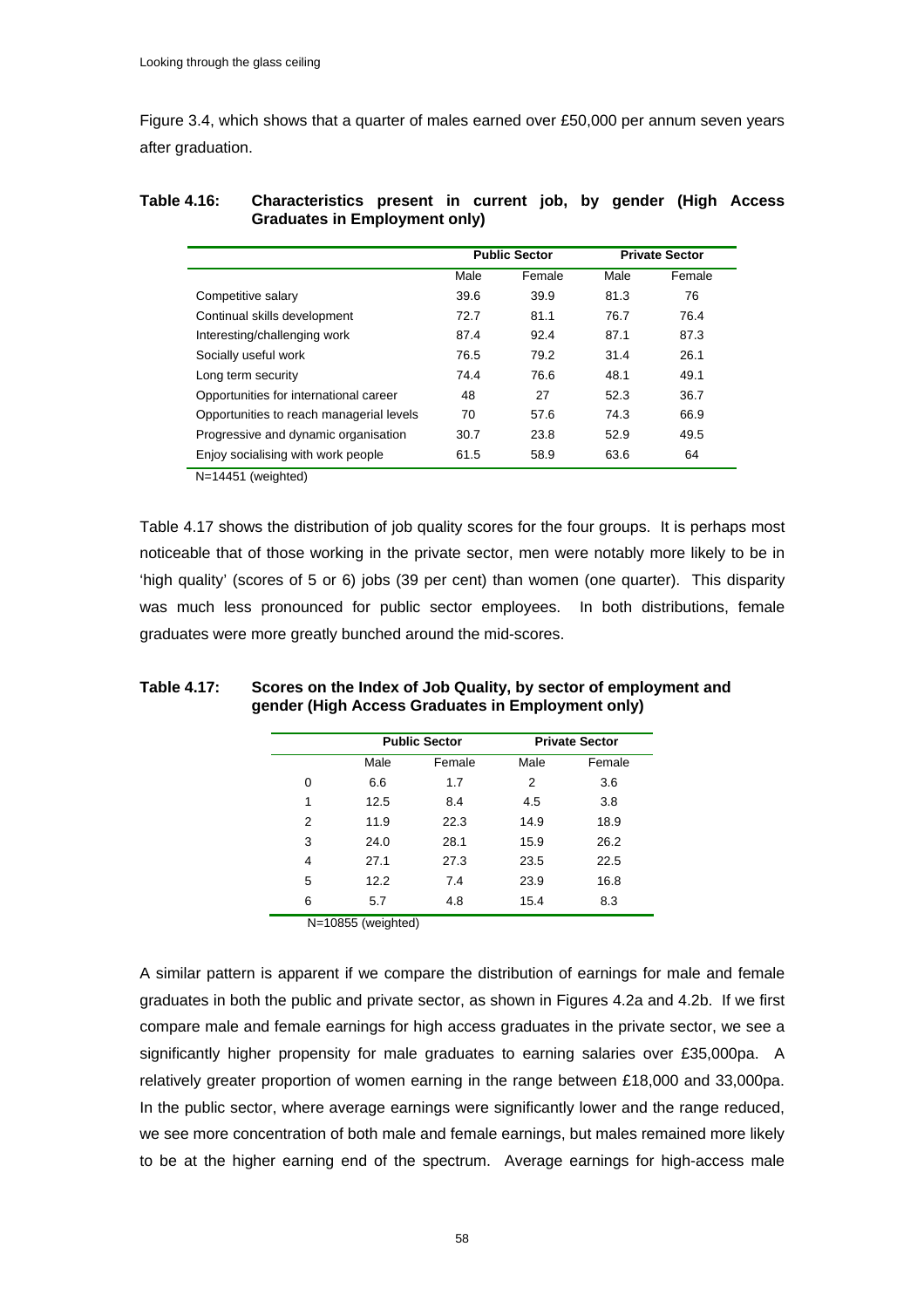graduates in the private sector seven years after graduation were £40,080 and for women were £33,210. The gender gap between the comparable male average of £28,030 and female average of £23,780 among members of this sub-sample working in the public sector is predictably lower.





N=9358 (weighted)





N=4987 (weighted)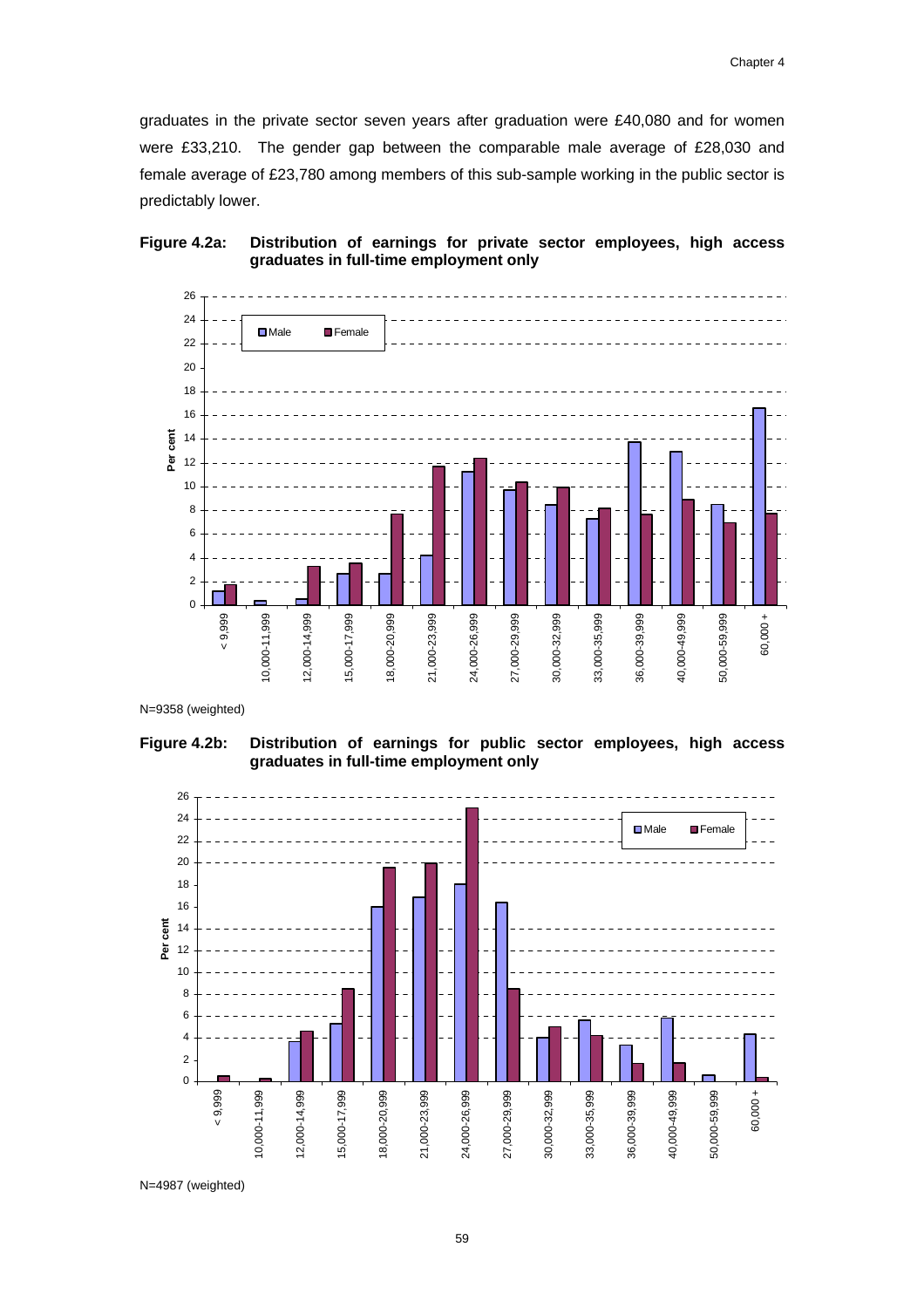Does this mean that the gender context within which graduate work has less effect on public sector graduate earnings? Tables 4.18 and 4.19 shows that this is the case for both high access and mid-access graduates. In the private sector, at both levels of attainment, men earned notably higher salaries on average, even in jobs predominantly done by women. For graduates in both groups, male and female earnings were highest in jobs done mainly or almost exclusively by men in the private sector. For high access graduates, only in one area of employment, predominantly 'female' jobs in the private sector, did women outperform men. For mid-access graduates, women in public sector jobs done equally by men and women, earn more than their male counterparts of average. Again, we see greater compression of male and female earnings in the public sector.

## **Table 4.18: Mean earnings of all young, full-time employed 'high access' respondents according to the extent to which their jobs are 'gendered', public versus private sector**

|                                            |        | <b>Public Sector</b> | <b>Private Sector</b> |
|--------------------------------------------|--------|----------------------|-----------------------|
| Mainly or almost exclusively done by men   | Male   | 32367                | 41687                 |
|                                            | Female | 26249                | 36330                 |
| By a fairly equal mixture of men and women | Male   | 27527                | 38406                 |
|                                            | Female | 25493                | 34187                 |
| Mainly or exclusively done by women        | Male   | 20949                | 33457                 |
|                                            | Female | 21484                | 26724                 |
| $N=14237$ (weighted)                       |        |                      |                       |

### **Table 4.19: Mean earnings of all young, full-time employed 'mid-access' respondents according to the extent to which their jobs are 'gendered', public versus private sector**

|                                             |        | <b>Public Sector</b> | <b>Private Sector</b> |
|---------------------------------------------|--------|----------------------|-----------------------|
| Mainly or almost exclusively done by men    | Male   | 27437                | 36896                 |
|                                             | Female | 24388                | 33425                 |
| By a fairly equal mixture of men and women  | Male   | 23628                | 34866                 |
|                                             | Female | 24679                | 29315                 |
| Mainly or exclusively done by women<br>Male |        | 24063                | 27935                 |
|                                             | Female | 23110                | 23208                 |

N=22407 (weighted)

Thus far, we find that when it comes to the very well paid and 'high quality' jobs in the private sector, these are disproportionately held by men. There is relatively less evidence of inequality within the public sector, although it is still evident. So what might explain this inequity? Perhaps men and women within these sectors enter into different types of employment where the credential and skills requirements are different, resulting in apparent inequality? Respondents were asked to indicate whether a degree had been a requirement of their current job. In the public sector, 81 per cent of women indicated their degree had been required for their current job compared to 71 per cent of men. In contrast, 70 per cent of women working in the private sector reported requiring a degree, compared to 78 per cent of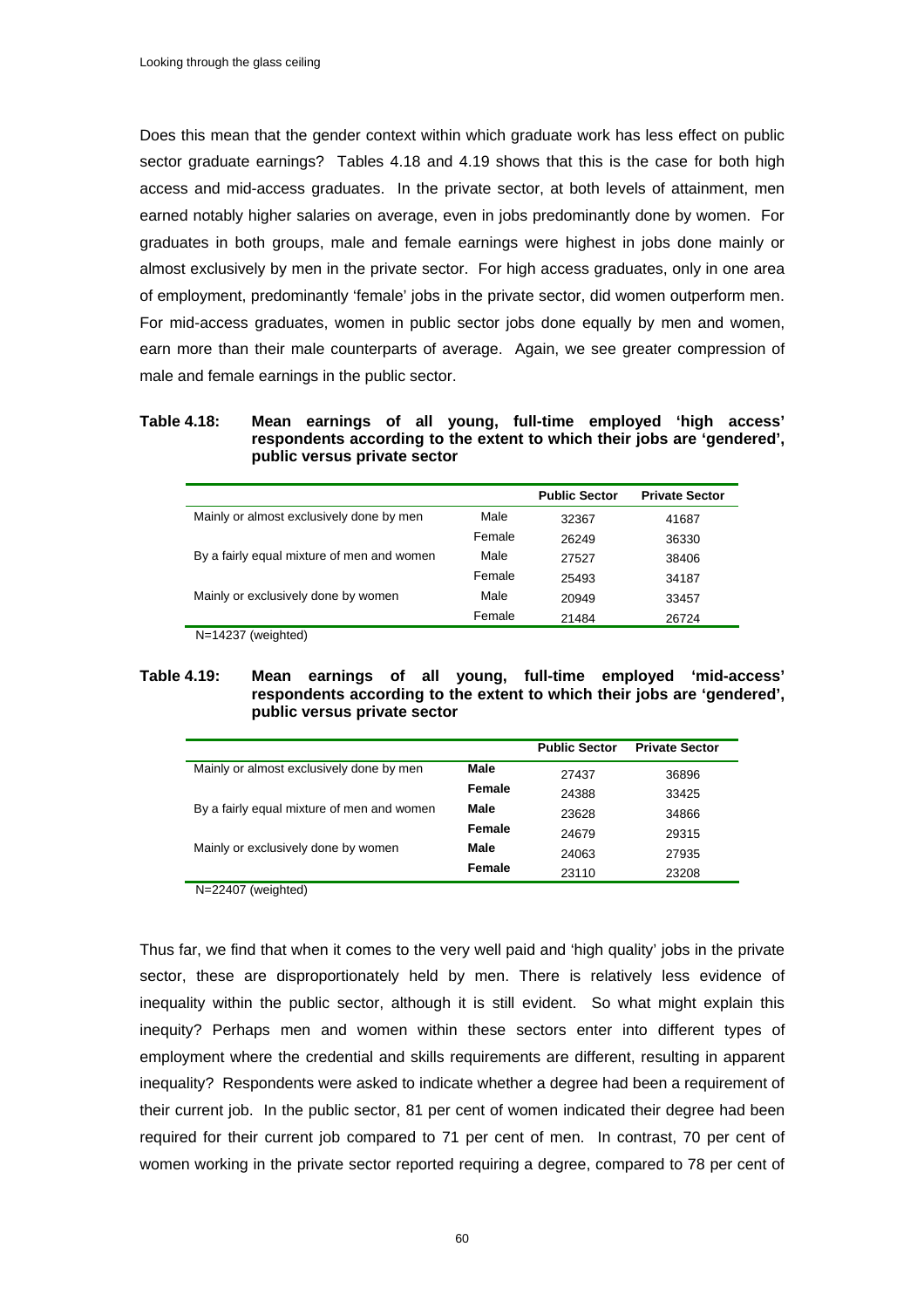men. Similarly, we find that 70 per cent of women in the public sector were using their degree subject/discipline knowledge, compared to 62 per cent of men. Conversely, in the private sector, 58 per cent of men reported using their degree knowledge compared to only 47 per cent of women. Finally, in both the private and public sector, men were marginally more likely to be using the skills they had acquired on their 1995 degrees.

Table 4.20 outlines perceived promotion prospects of those working in the private and public sectors. Both men and women in the public sector were less likely than those in the private sector to consider their promotion prospects to be good within their current organisation, but less likely to perceive that they were in a dead-end job.

**gender (all 'young' high access graduates in employment) Public Sector Private Sector Private Sector** 

**Table 4.20: Promotion prospects in current job, according to index of access and** 

|                                  | <b>Public Sector</b> |        | <b>Private Sector</b> |        |  |  |
|----------------------------------|----------------------|--------|-----------------------|--------|--|--|
|                                  | Male                 | Female | Male                  | Female |  |  |
| Good within current organisation | 45                   | 46.9   | 59.7                  | 56.1   |  |  |
| Current job is 'dead end' job    | 2.7                  | 4.1    | 5.9                   | 6.5    |  |  |
|                                  |                      |        |                       |        |  |  |

N=14077 (weighted)

Interestingly, if we compare the job change activity of graduates over the seven years since graduation (Table 4.21) we find that the highest propensity to change jobs over the seven years covered by the survey was found amongst women in the private sector; almost half of female respondents reported having more than three jobs compared to one-third of those currently working in the public sector. Male job change activity appears greater in the public sector, where 37 per cent had had three or more jobs compared to 31 per cent of those currently working in private sector.

## **Table 4.21: Job change activity, according to index of access and gender (all 'young' high access graduates in employment)**

|                    |      | <b>Public sector</b> |      | <b>Private sector</b> |
|--------------------|------|----------------------|------|-----------------------|
|                    | Male | Female               | Male | Female                |
| One or two jobs    | 60.8 | 64.5                 | 65.3 | 49.6                  |
| Three or four jobs | 32   | 26.9                 | 26.8 | 40.9                  |
| Five or more jobs  | 4.8  | 6.5                  | 4.7  | 8.5                   |

N=15083 (weighted)

Finally, we compare levels of job satisfaction for men and women in the different sectors. Overall, those in the public sector reported high mean levels of job satisfaction: males at 5.2 and women at 5.1 (on a scale of 1-7), compared to 4.9 for both men and women in the private sector. Table 4.22 shows the distribution of scores on the satisfaction scale. In the public sector for those we class as satisfied (5 or above) there were remarkably similar proportions of both men and women. In the private sector, marginally high proportions of men fell into this group.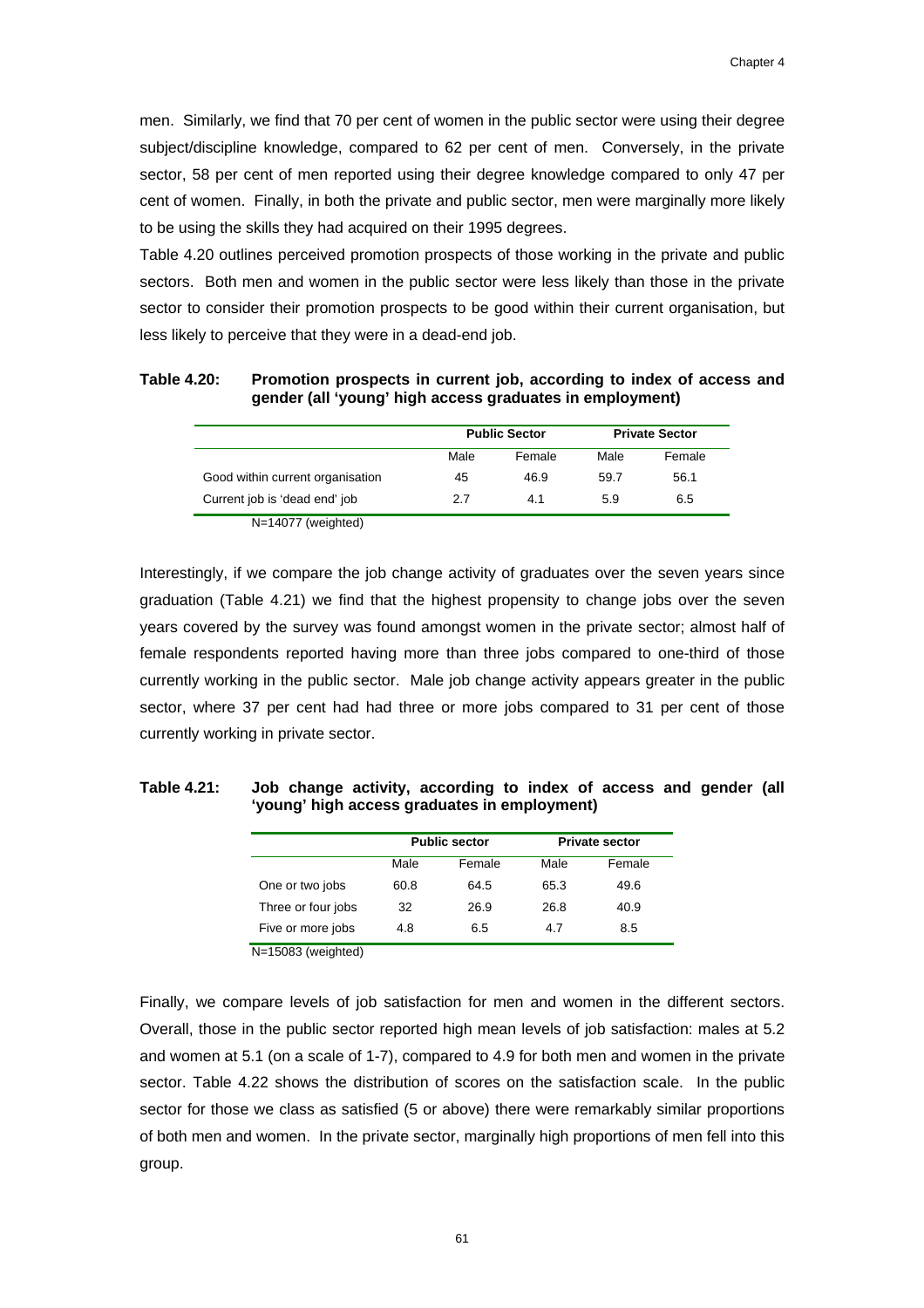|                      | <b>Public Sector</b> |        | <b>Private Sector</b> |        |
|----------------------|----------------------|--------|-----------------------|--------|
|                      | Male                 | Female | Male                  | Female |
| Not satisfied at all | 1.2                  | 1.7    | 1                     | 2.2    |
| 2                    | 0.6                  | 0.7    | 6.1                   | 1.8    |
| 3                    | 1.6                  | 7.0    | 7.1                   | 7.2    |
| 4                    | 14.2                 | 10.6   | 13.3                  | 19.3   |
| 5                    | 39.3                 | 38.3   | 39.3                  | 39.4   |
| 6                    | 37.9                 | 35.1   | 27.6                  | 27     |
| Completely satisfied | 5.3                  | 6.4    | 5.6                   | 3.1    |

## **Table 4.22: Job satisfaction, according to index of access and gender (all 'young' high access graduates in employment)**

N=14944 (weighted)

Table 4.23 compares the extent of satisfaction amongst respondents from the public and private sectors on a number of job attributes. Interestingly, given the higher proportion of women working in the public sector, satisfaction with promotion prospects was less evident than in the private sector, although this may relate to different types of careers in the public sector (e.g. education). However, men in the public sector did not seem as dissatisfied as their private sector peers. The level of satisfaction with pay is significantly higher in the private sector but appears closer among men and women in the public sector than in the private sector. Not surprisingly, satisfaction with job security was higher in the public sector for both sexes, and higher for women in both sectors than for men.

| Table 4.23: | Satisfaction with aspects of current job (5 or more on scale of 1-7), |
|-------------|-----------------------------------------------------------------------|
|             | according to index of access and gender (all 'young' high access      |
|             | graduates in employment)                                              |

|                                   | <b>Public Sector</b> |        | <b>Private Sector</b> |        |
|-----------------------------------|----------------------|--------|-----------------------|--------|
|                                   | Male                 | Female | Male                  | Female |
| <b>Promotion Prospects</b>        | 53.3                 | 44.4   | 56.3                  | 49.8   |
| The Actual Work                   | 81                   | 81.3   | 69.4                  | 67.8   |
| The Total Pay                     | 40.4                 | 38.7   | 62.7                  | 58.2   |
| Relations with Supervisor/Manager | 78.8                 | 70.3   | 69.4                  | 74.7   |
| <b>Job Security</b>               | 72.8                 | 76.9   | 57.3                  | 60.4   |
| Opportunity to use initiative     | 80.6                 | 80.9   | 77.6                  | 78.7   |
| Number of hours worked            | 61.6                 | 65.4   | 52.5                  | 58     |
|                                   |                      |        |                       |        |

N=15050 (weighted)

The decision for many to work in the public sector, beyond any notion of socially-useful work or vocational choice, has traditionally been associated with particular benefits associated with such employment, including job security and other non-pay benefits and entitlements such as pensions, leave allowances, access to training and good terms and conditions of employment generally. This was commented on by several interviewees:

 *'… I think the advantage of the health service at the moment are that the pension is relatively good compared to private sector pensions, the salary might*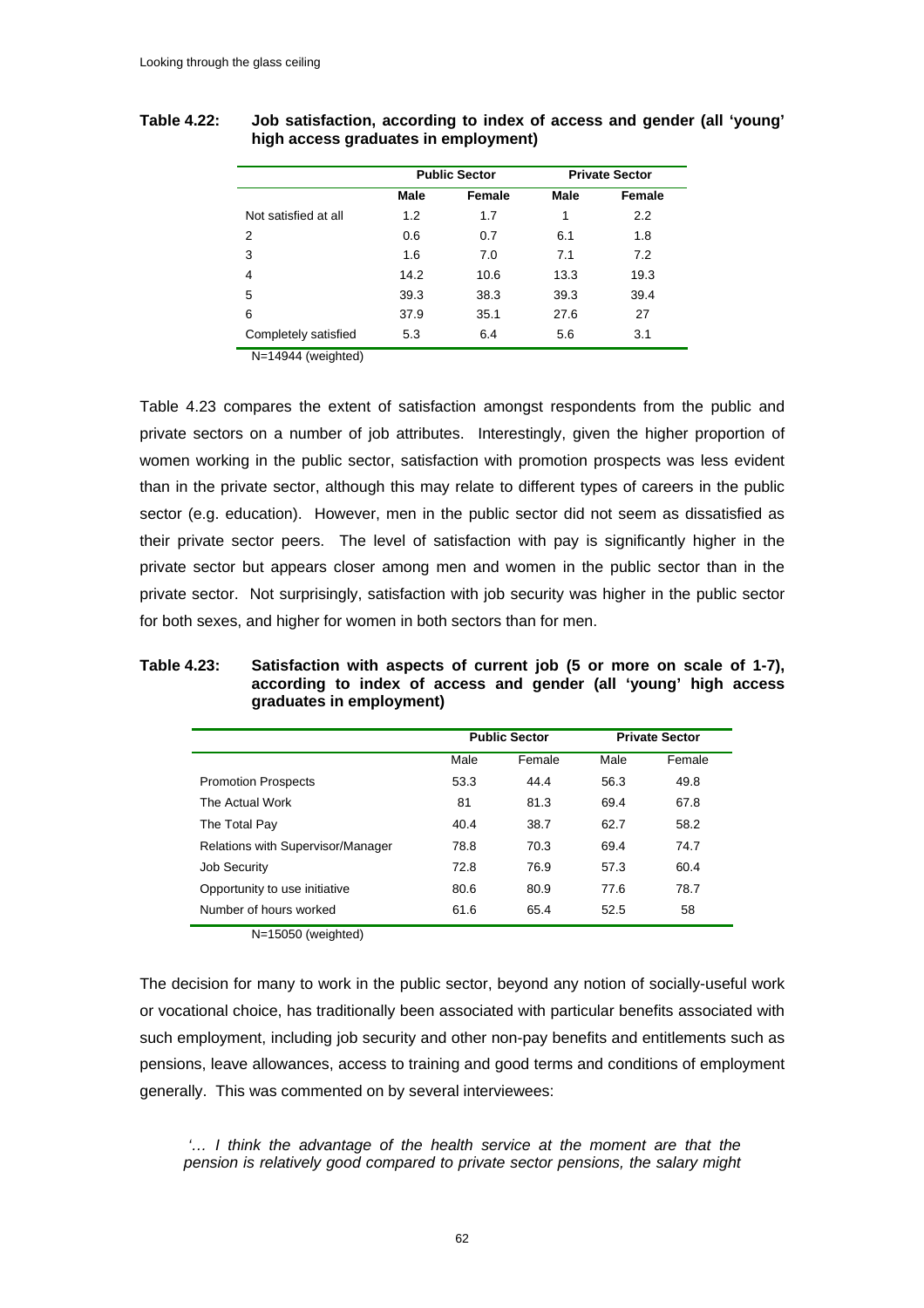*not be exactly the same but it's reasonable and the job security is very good… So I'm not considering moving at the moment'.* 

(Male Scientific Officer working in the public sector, aged 32, married to primary teacher)

*'I mean, my pay is not that fantastic but I don't work weekends, I get six weeks leave a year and I get a non-contributory pension, [which] is around six grand a year on top of what you earn… I've got six month full pay maternity leave and I accrued my leave while I was off, plus the four bank holidays that I didn't work because I was on maternity leave I didn't take, so I got both that. So I've had forty eight days leave this year'.* 

(Female Programme Formation Manager working in public sector, aged 32, husband non-employed)

In fact, the following account suggests that for some, working in the public sector at this stage in life represents a calculated choice for women seeking improved maternity benefits:

*'I am at the age* [where] *I am I'm very conscious of people wondering if I'm about to start a family and that's the next thing - that I'm expecting. All the girls around me my age have come to work for the organisation because they are about to start a family and they give you really good maternity leave and you get loads of money towards childcare and all that sort of thing so that's something I'm conscious of that is happening. Also people thinking…I mean no-one's exactly said it, but you can see them clocking, 'she's been here a year, so she'll probably*  have a baby in a year so do we want to put her on that project, or whatever'. *That's so terrible!'* 

[Interviewer: Is that based on their previous experience of people?]

*'I think it must be, because as I say, it's going on all around me and nobody in management has said it - but if I was in their position, I would have to be thinking the same thing as soon as they get in the door; you'll get two good years out of them before they go on maternity leave! Literally that's what's going to happen*  with a lot of people and some of the girls have said "so when are you planning it *then?" And it's like, "What are you on about! What's that got to do with coming to work here?" But I was obviously naïve because that's what most people do'.*  (Female Project manager in the public sector, aged 31, married to secondary teacher)

We asked respondents to indicate to what extent they considered their job to be appropriate for someone with their qualifications. For private sector employees there was little difference between men and women in the distribution of responses. In the public sector, however, there was considerable disparity between the sexes. Most markedly, women were over twice as likely to report that their job was ideal for someone with their qualifications, reflecting the public sector location of most teaching and healthcare occupations (Table 4.24).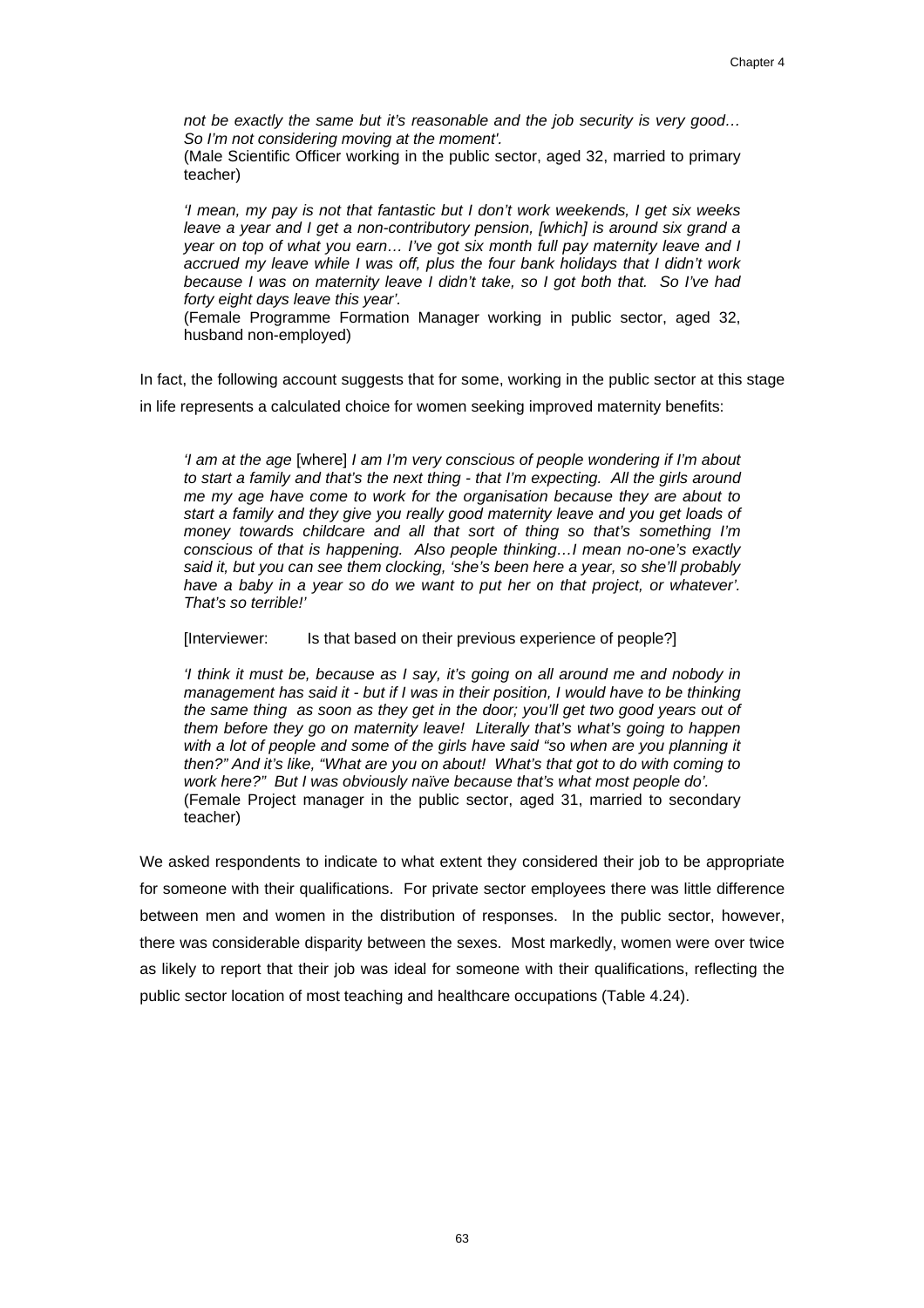## **Table 4.24: Appropriateness of current job (on a scale of 1-7), according to index of access and gender (all 'young' high access graduates in employment)**

|                    | <b>Public Sector</b> |        |      | <b>Private Sector</b> |
|--------------------|----------------------|--------|------|-----------------------|
|                    | Male                 | Female | Male | Female                |
| Very inappropriate | 0.5                  | 2.7    | 1.5  | 3.1                   |
| $\overline{2}$     | 5.5                  | 4.5    | 9.2  | 6.4                   |
| 3                  | 7.7                  | 5      | 6.9  | 10                    |
| 4                  | 11.5                 | 9.2    | 12.1 | 14.3                  |
| 5                  | 30.1                 | 19.7   | 24.3 | 26.1                  |
| 6                  | 28.5                 | 25.4   | 28.8 | 23.9                  |
| ideal              | 16.3                 | 33.4   | 17.3 | 16.1                  |

N=14993 (weighted)

#### *4.5 Summary*

The analysis presented in this chapter provides a more detailed picture of the jobs held by 1995 graduates seven years after graduation. We mainly focused on those male and female graduates who, by virtue of their high levels of educational attainment, had access to the 'best jobs' and could be described as those graduates most sought after by employers in the 'war for talent' (Brown and Hesketh 2005).

The most significant area of difference in employment characteristics was in work context. Over half of jobs held by respondents at the time of the survey were 'gendered' in that they are disproportionately done either by men or women, and this distribution of jobs has a significant impact on pay. For both men and women, the highest mean earnings were found in jobs that were 'mainly done by men', but also where the widest gender gap was evident. The lowest earnings overall were to be found in those jobs that are 'almost exclusively done by women'. The survey shows that, on average, men in the samples worked longer hours than women and that, for both men and women, increased working hours are correlated with higher earnings. Importantly, however, we find that as working hours increased so did the disparity between male and female pay. Taken together these two findings suggest that even where women enter male-dominated areas of employment and adopt male patterns of working (i.e. long hours) whilst they might have access to higher earnings relative to other women, they still appear to be at a disadvantage in comparison to male graduates.

The chapter revealed notable differences between men and women in job characteristics that tended to reflect both differences in values and priorities and the gendered propensity to enter particular types of employment. Overall, men at all levels of educational attainment reported higher levels of job quality and although there were no differences in degree of autonomy or discretion, there may have been in more complex joys – in so far as they were more likely to had indicated taking over one year to learn how to do their job reasonably well.

64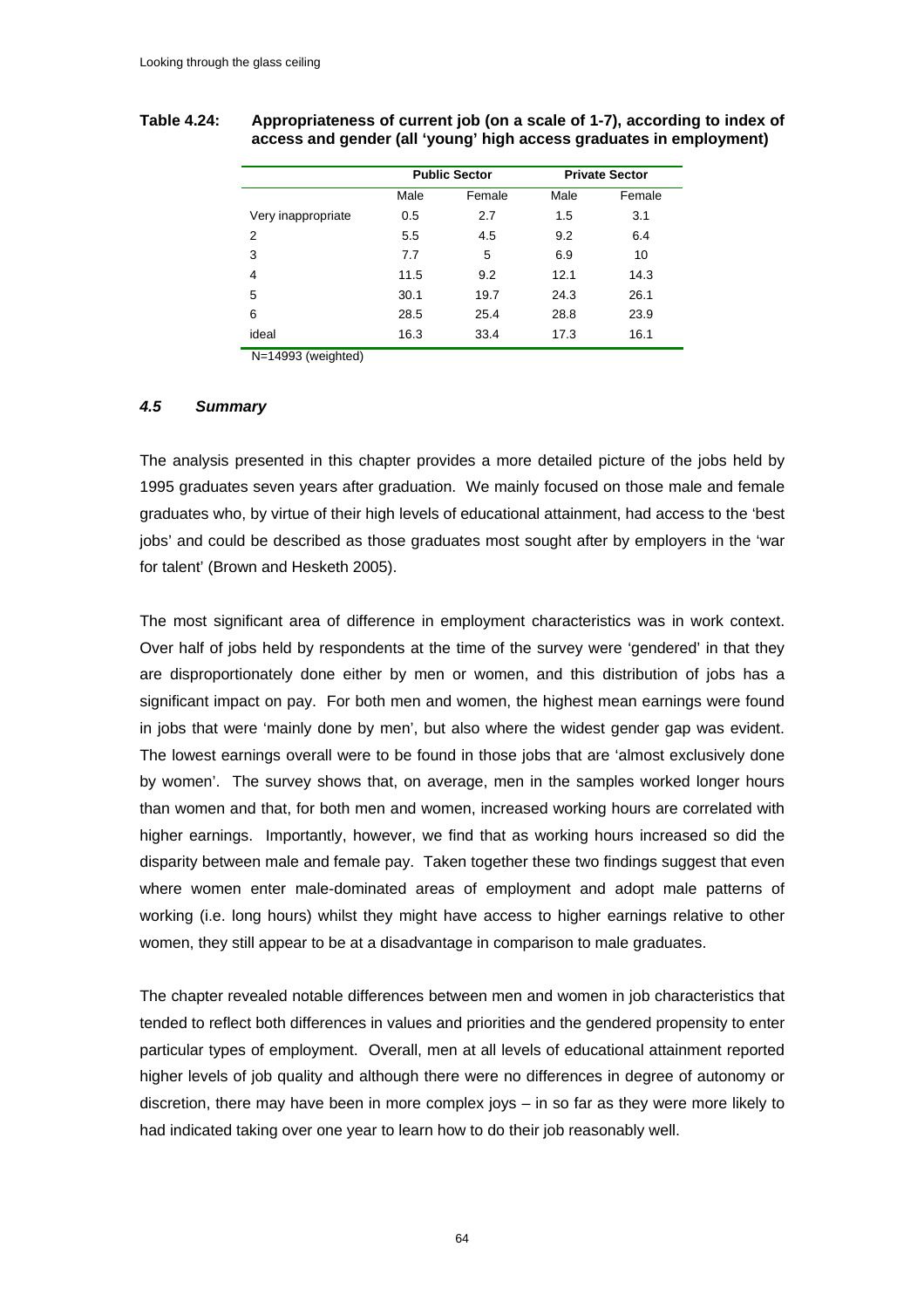This chapter showed that relatively, there was less evidence of gender inequality in public sector employment than in the private sector. However, there were differences between male and female employment within the sector. For example, women were more likely to have indicated that their current job provides continual skills development, interesting/challenging work, socially-useful work and long-term security, whilst men were more likely to have indicated that their job provided opportunities to reach managerial level. Seven years after graduation, in both the public and private sectors, for graduates at all levels of educational attainment, men were earning higher average salaries than women. For high access graduates, average earnings for both male and female graduates were significantly higher in the private sector than in the public sector, but this was also where the greatest gender pay gap was found reflecting the greater compression earnings in the public sector. Importantly, the gender context within which graduate work, was shown to have less effect on earnings in the public sector. Despite lower average earnings, there both male and female graduates working in the public sector reported higher levels of job satisfaction and job quality compared to their private sector peers. The qualitative data suggested some of the reasons for this, including the opportunity to do socially-useful work and satisfaction with the non-pecuniary benefits associated with the public sector.

We found no difference in the extent to which men and women were required to hold a degree to obtain their jobs. In fact, women assigned greater importance to credentials than did men in the factors they felt were relevant in enabling them to get their job. For 'high access' graduates, the long-term movement into employment for which a degree is a requirement and where degree skills and knowledge are utilised was similar for both men and women, but at the end of the period covered by the survey, the proportion of men entering into appropriate graduate employment was continuing to rise, while for women it appeared to be marginally declining.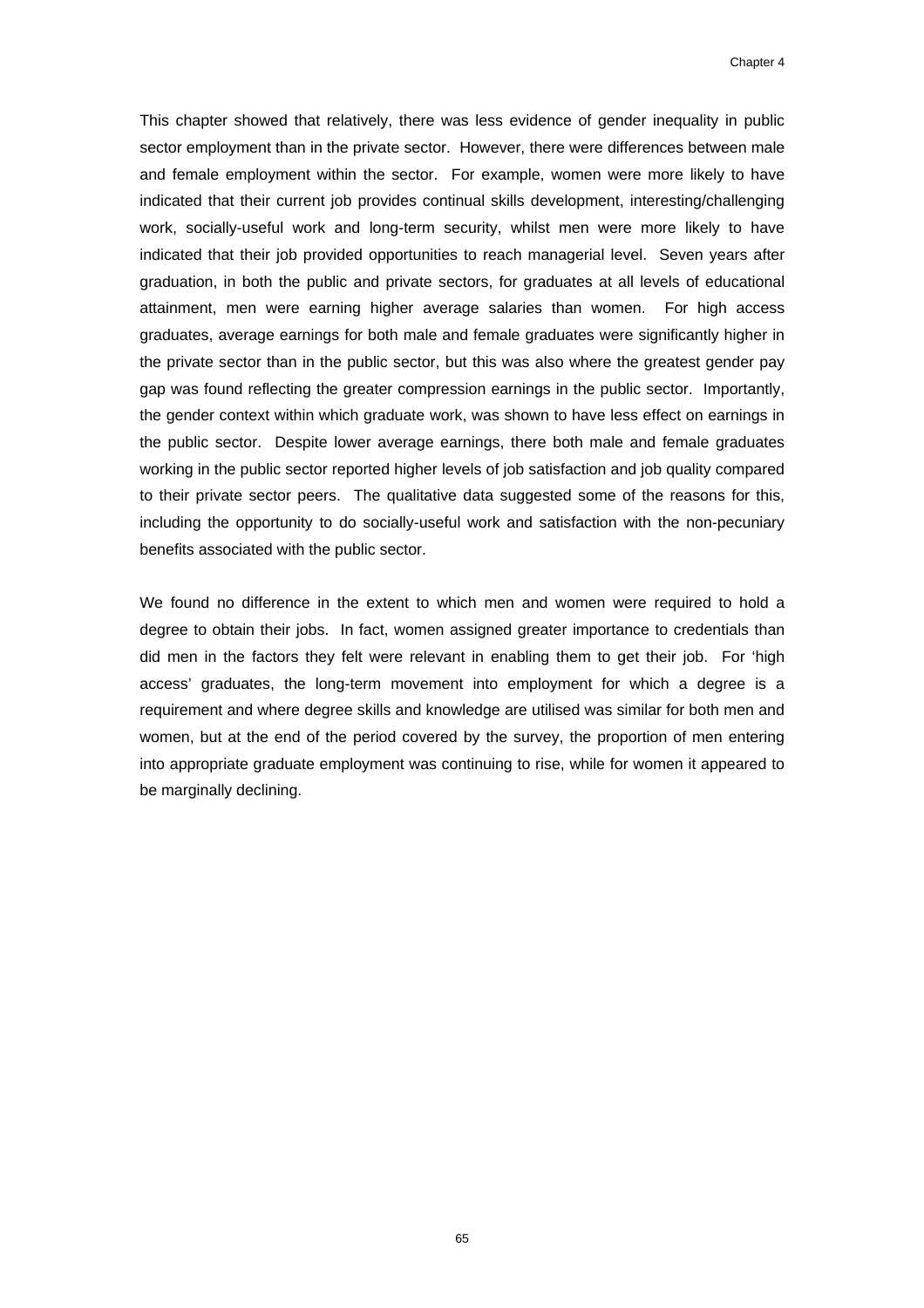Looking through the glass ceiling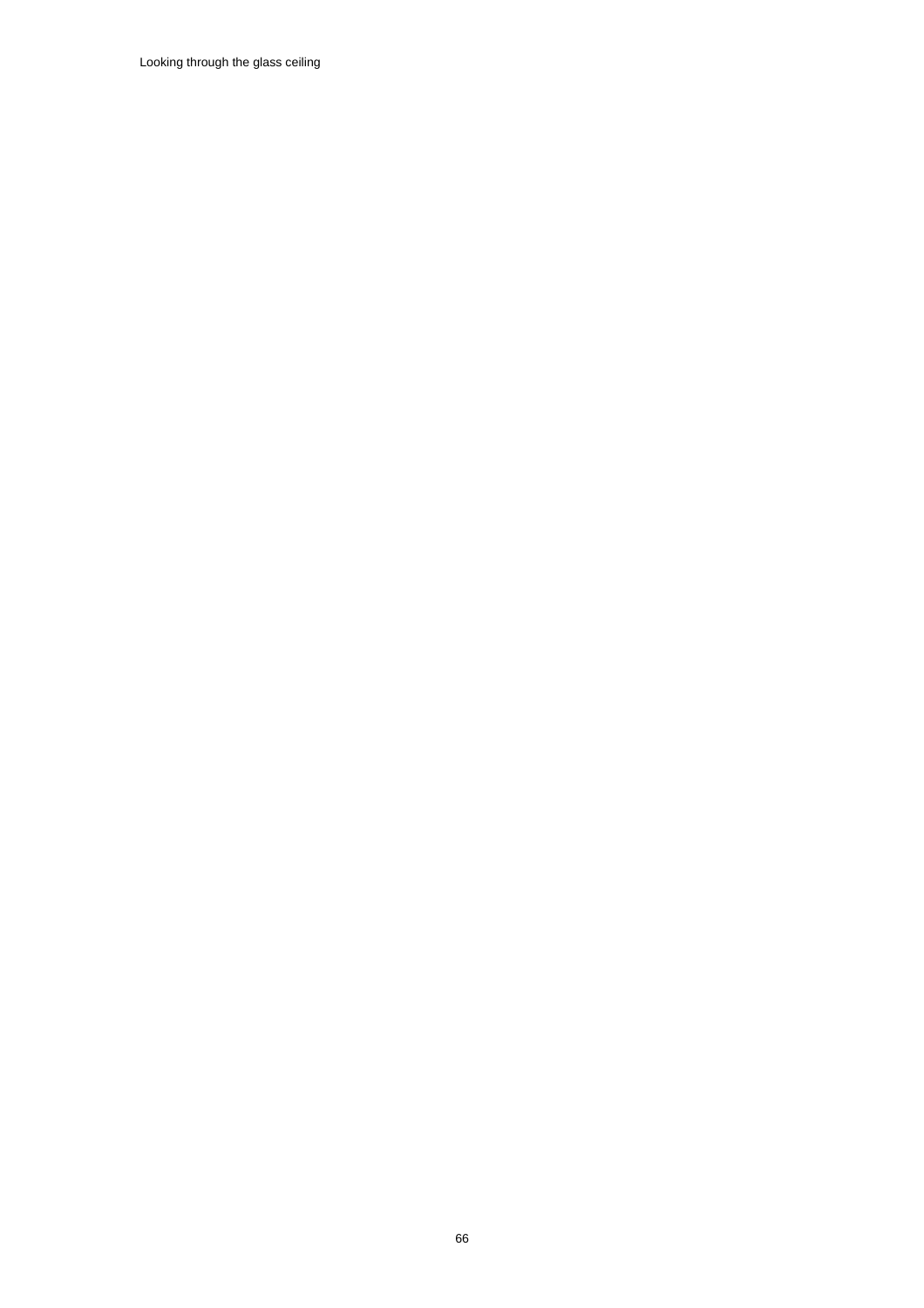### **Chapter 5**

#### **Gendered jobs and gendered contexts**

## *5.1 Introduction*

The previous chapter compared private and public sector outcomes for the 1995 graduates and provided an indication of where in the labour market gender inequality was most apparent. In addition to broad sector of employment, a further explanation of gender inequality in employment outcomes is occupational segregation. The first part of this chapter, therefore, explores employment outcomes for men and women according to occupation or profession at the time of the survey. For this, we identify graduates working in four differently 'gendered' occupational groups; management, engineering, teaching and law. A further explanation of inequality between men and women is the differential distribution of scarce skills in the labour market. Previous research has suggested that despite the rapid growth of the graduate labour supply, employers continue to report an under-supply of graduates with particular skills, in particular numeracy skills (e.g. AGR 2006, Mason 1999). Having established that men are more likely to possess credentials which demonstrate high levels of numeracy skills, the second part of the chapter explores what the effect of this has on employment outcomes for male and female graduates.

## *5.2 Gendered jobs?*

Segmented market theory suggests that certain areas of employment become identified as 'male' or 'female' work (Crompton and Sanderson 1990) and this segmentation arises either through sex-typing of job content (where jobs are assumed to be more accessible or attractive to women and men on the basis of biologically-based differences in aptitude and orientation) or because of differential accessibility to men and women deriving from social factors (primarily gender-related occupational prerequisites or the organisation of working arrangements). While the causes of segmentation remain debatable, subsequent 'overcrowding' (an excess of labour supply over labour demand) in 'low skill' jobs in segmented markets is associated with lower earnings of women (Bergmann 1996, Macpherson and Hirsch 1995, England 1992, 1982).

To explore this issue, four graduate-appropriate broadly-defined 'occupational groups' were selected, partly on the basis of the extent to which they are 'gendered'. Engineering is both a predominantly male profession and subject of study in higher education. Twelve per cent of our sample of young graduates studied engineering and only 16 per cent of those currently working as engineers were women. Conversely, teaching is a predominantly female profession (especially at primary school level). Approximately, one-fifth of those in the sample who studied education and an equal proportion of those working as teachers at the

67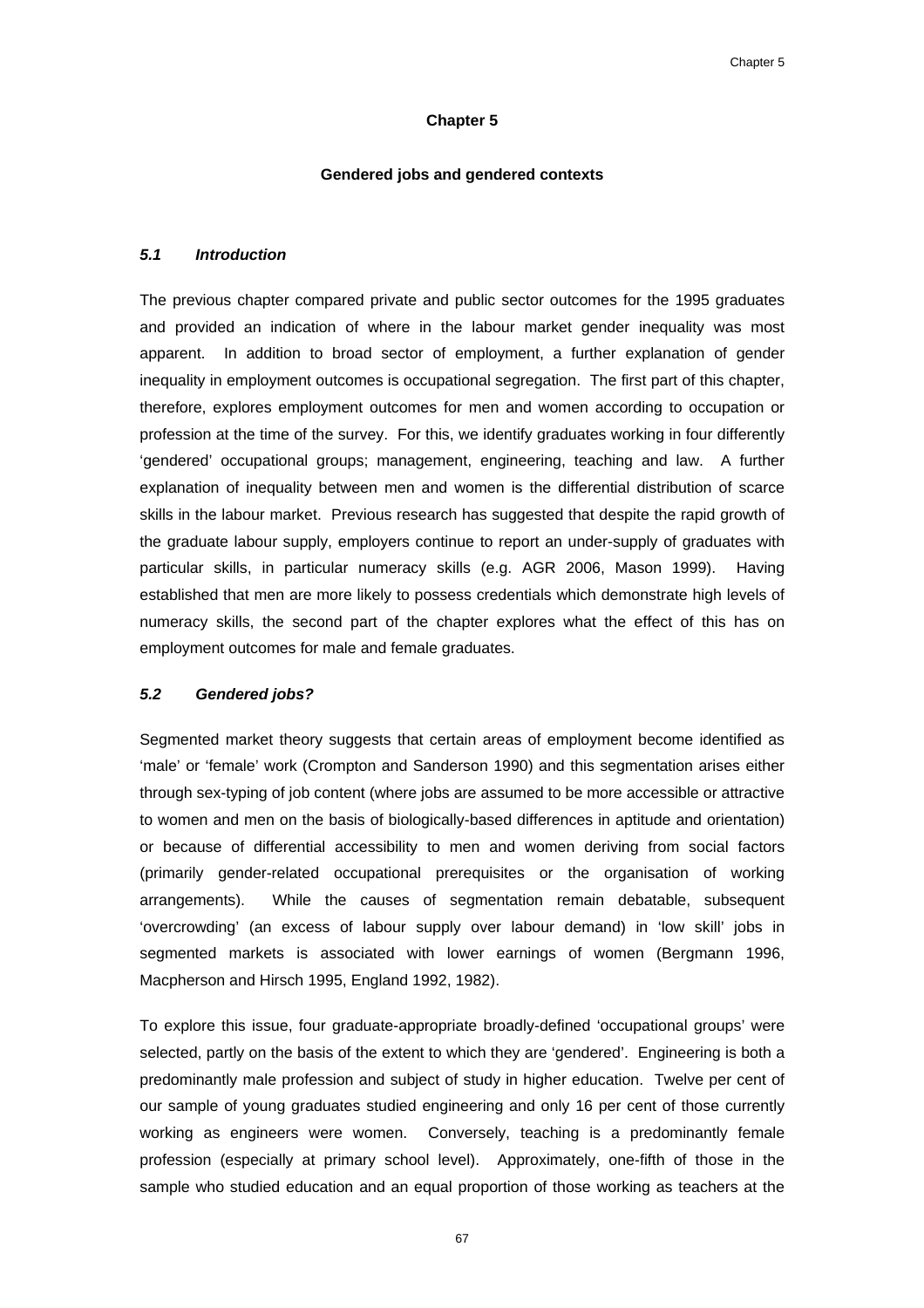time of the survey were men. We also identified those graduates working as managers, and this group tended to be more gender-balanced with 43 per cent of this group being female (the same proportion as those having studied for a business/management degree). Law was similarly balanced. 48 per cent of young graduates working as lawyers/solicitors were women (although a higher proportion, 53 per cent, actually studied law)<sup>15</sup>. The gendered nature of these jobs is reinforced if we examine Figure 5.1.





N=19347 (weighted)

By comparing outcomes for men and women in these four occupational groups we are able to better understand equality of outcomes for men and women in differently constructed (in terms of gender composition and occupational norms) occupational labour markets. We have already noted that women appear disadvantaged in terms of earnings and promotion prospects in general and previous analysis indicated that inequalities are more marked in particular industry and occupational sectors. Table 5.1 shows the mean earning of graduates in each occupation at the time of the survey and in their first main job after graduation. As might be expected, in teaching both first salary and salary seven years on were almost identical for men and women. For those working as managers, men fared better in their first salary and this disparity had increased considerably after seven years. For those working as lawyers/solicitors, despite relatively comparable starting salaries the gender difference had grown significantly by the time of the survey. For those graduates working as engineers, men were earning higher mean salaries in their first main job after graduation and this was still the

 $15$ Caution needs to be taken with generalising from these findings due to the size of sub-samples. Whilst the teaching and management samples are large enough be to be reliable, those for engineering and, in particular, law are notably smaller.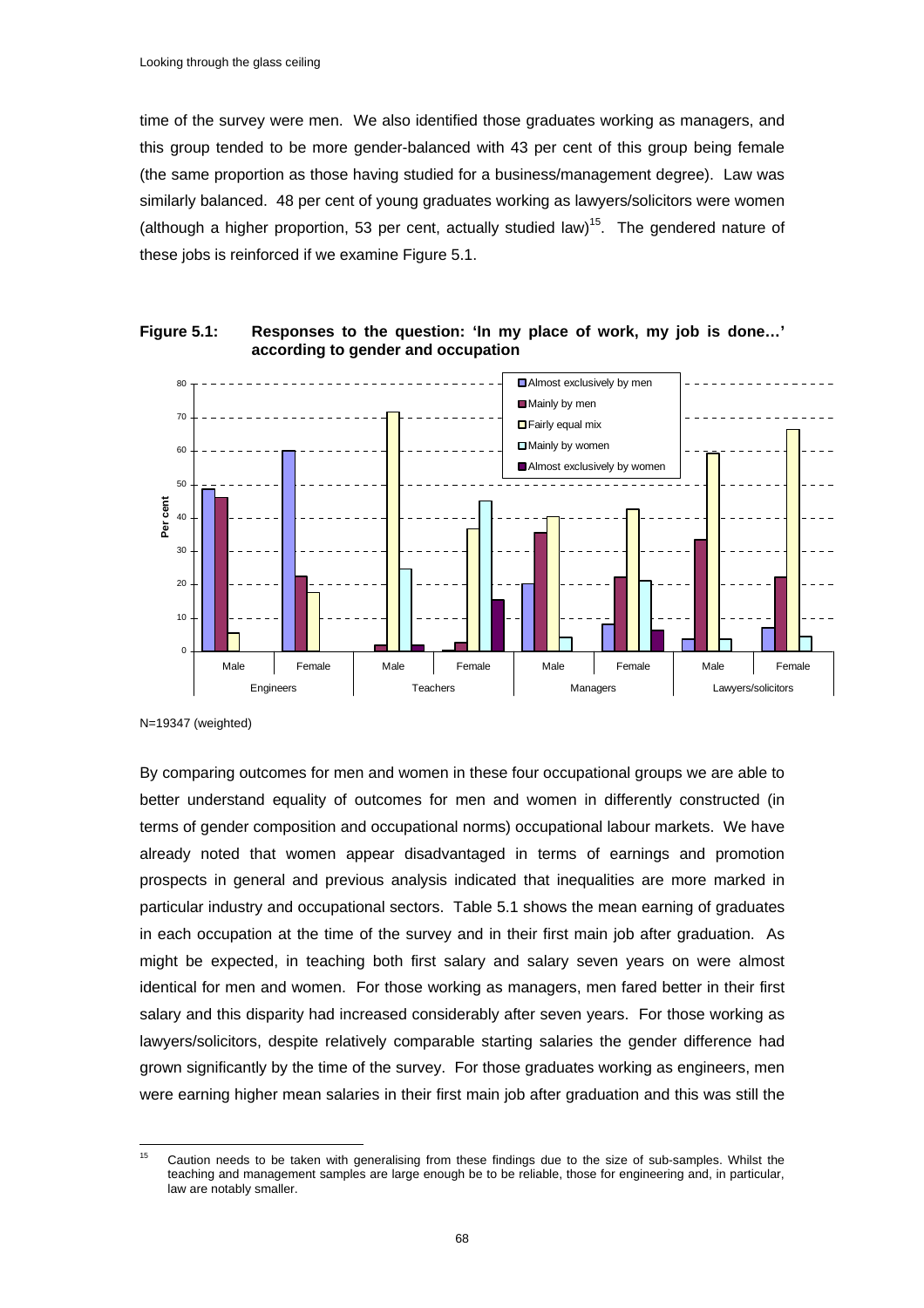case after seven years in the labour market, although the gender pay gap was narrower than for both managers and lawyers.

| only)     |        | survey, by gender and occupation (young, full-time employed graduate<br>Mean salary in first main<br>job after graduation (£s) | Mean salary in job at the<br>time of the survey (£s) |
|-----------|--------|--------------------------------------------------------------------------------------------------------------------------------|------------------------------------------------------|
| Engineers | Male   | 13437                                                                                                                          | 29110                                                |
|           | Female | 10079                                                                                                                          | 26373                                                |
| Teachers  | Male   | 12208                                                                                                                          | 24096                                                |
|           | Female | 12627                                                                                                                          | 24295                                                |
| Managers  | Male   | 13264                                                                                                                          | 38197                                                |

 Female 11494 31938 Lawyers/solicitors Male 13130 53719 Female 12234 39540

# **Table 5.1: Mean earnings in first main job after graduation and in job at time of survey, by gender and occupation (young, full-time employed graduates**

N=18733 (weighted)

If we consider promotion prospects (Figure 5.2), female engineers are more likely than men to report good promotion prospects with their current organisation and less likely to report a likelihood of having to change the type of work they are doing to progress. Teachers, as with pay, report almost identical promotion prospects. This is also the case with male and female managers. There is greater disparity between male and female lawyers where women are less likely to be sure of their prospects.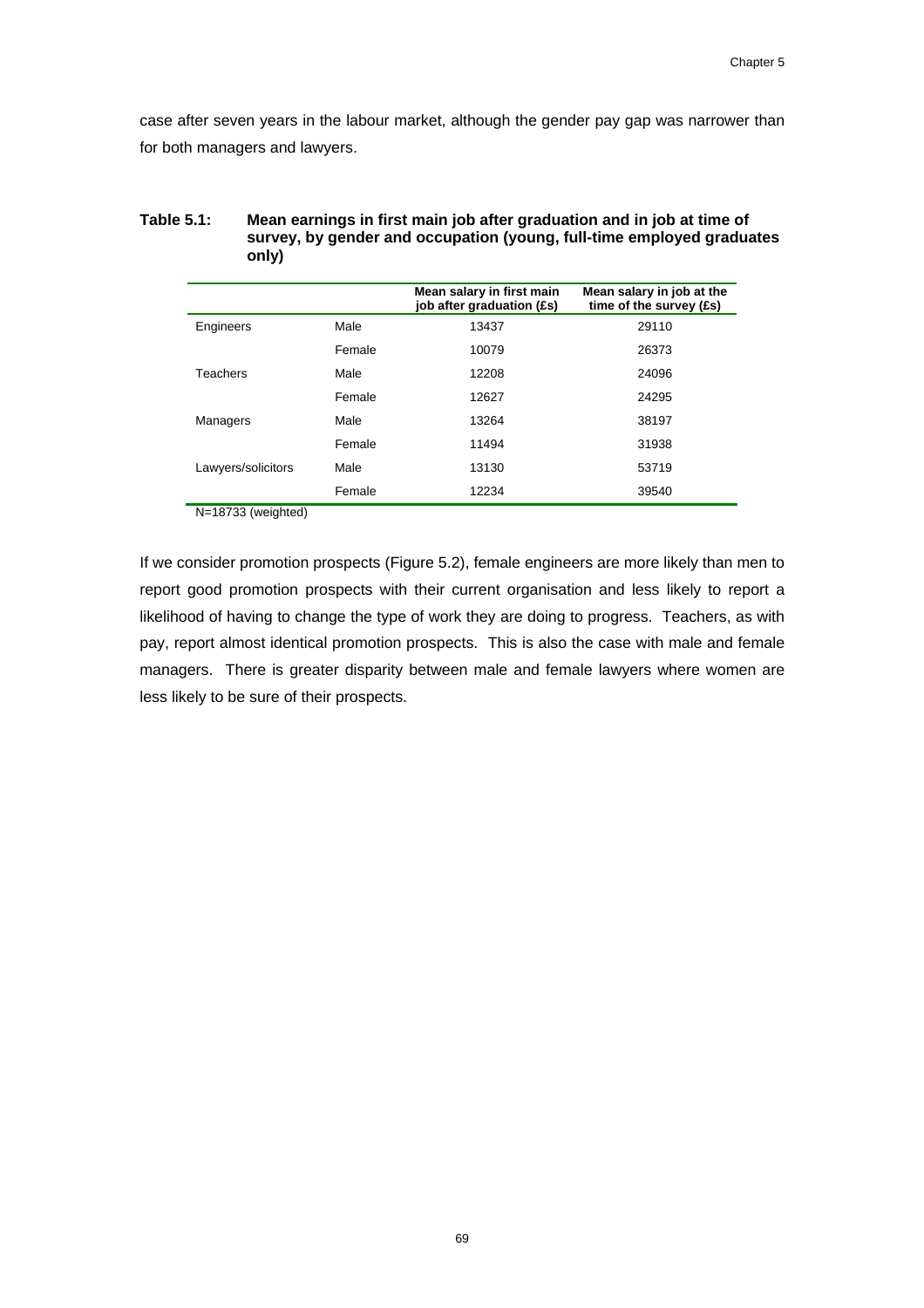

**Figure 5.2: Promotion prospects, by gender and occupation (young, employed graduates only)** 

N=19347 (weighted)

A very similar pattern is again apparent if we consider both mean job quality (Figure 5.3) and job satisfaction (Figure 5.4). In both instances, female engineering graduates reported higher scores for both, but in all other occupational groups men score more highly, most notably in the case of those working as lawyers/solicitors.





N=19347 (weighted)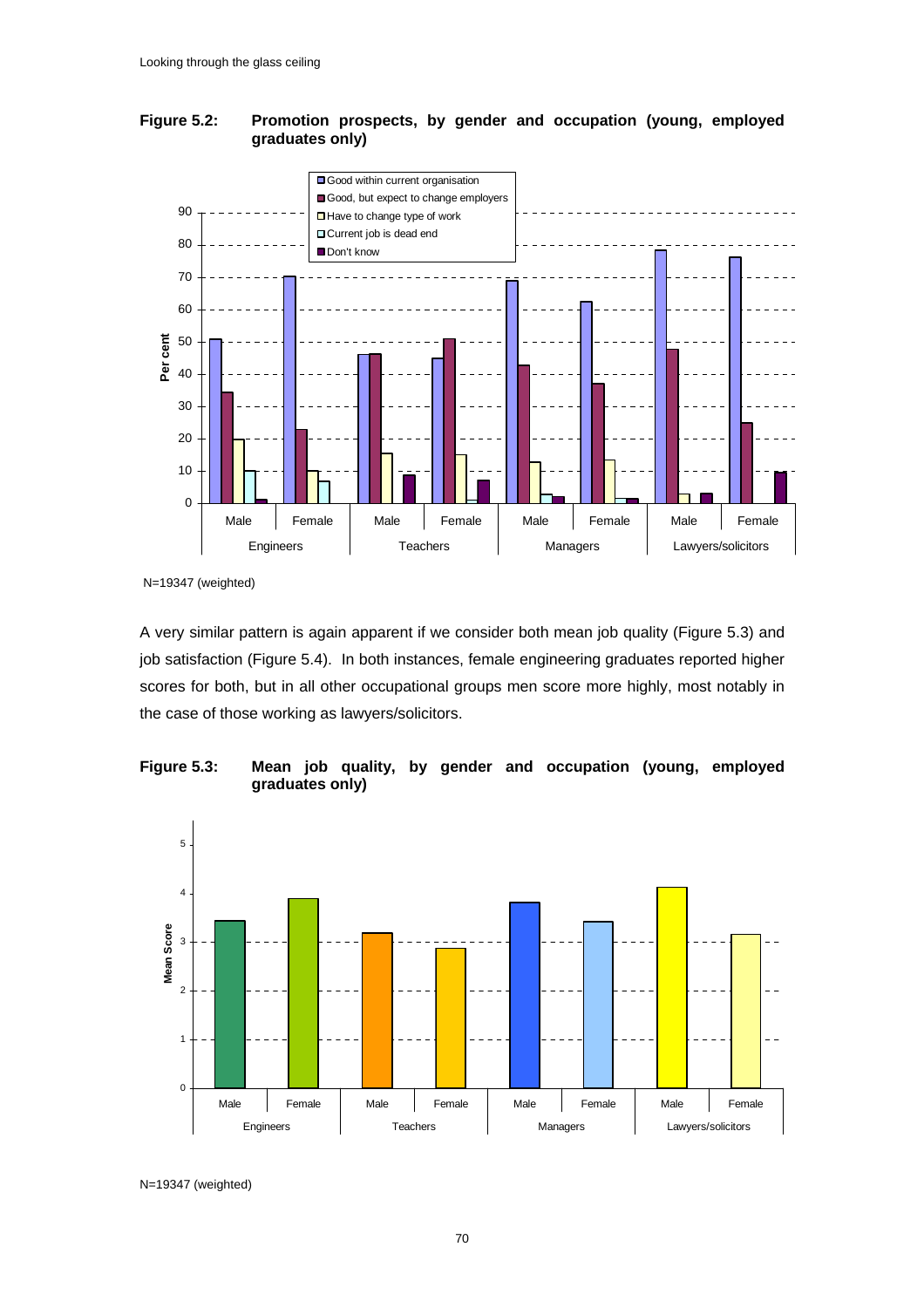



N=19347 (weighted)

Despite some positive findings, particularly regarding women in engineering occupations, research on gender in organisations suggests that women in gender atypical roles or working in areas where they are heavily outnumbered by men experience a range of difficulties in being valued which, although they may not be reflected in lower average earnings, might lead women to be less likely to find such work contexts to be comfortable places in which to develop careers (Marshall 1994). Indeed, research on women in engineering has repeatedly produced findings about women being undervalued, discouraged and generally being given a hard time by male colleagues (Evetts 1998, Devine 1992). In the interviews, particularly those conducted after seven years, women repeatedly described how they had to face up to particular challenges as women in gender atypical roles, particularly in male-dominated environments such as engineering and IT. This finding suggests that for women who persevere in such occupations tend to have access to greater earnings equality in many occupations but also experience difficulties in the workplace and in career development. In the interviews conducted ten years on, we had one account of sexual discrimination in the manufacturing sector where a female manager was discriminated against on the basis of salary and inappropriate treatment which resulted in successful claim for constructive dismissal. By the time of the interview, the respondent had set up as a self-employed consultant as a rejection of 'institutionalised sexism' experienced as an employee. Another account suggested that 'acceptance' into a male-dominated profession had only come with experience and the achievement of relative seniority, although her account illustrates the way in which age and gender discrimination are related at different career stages.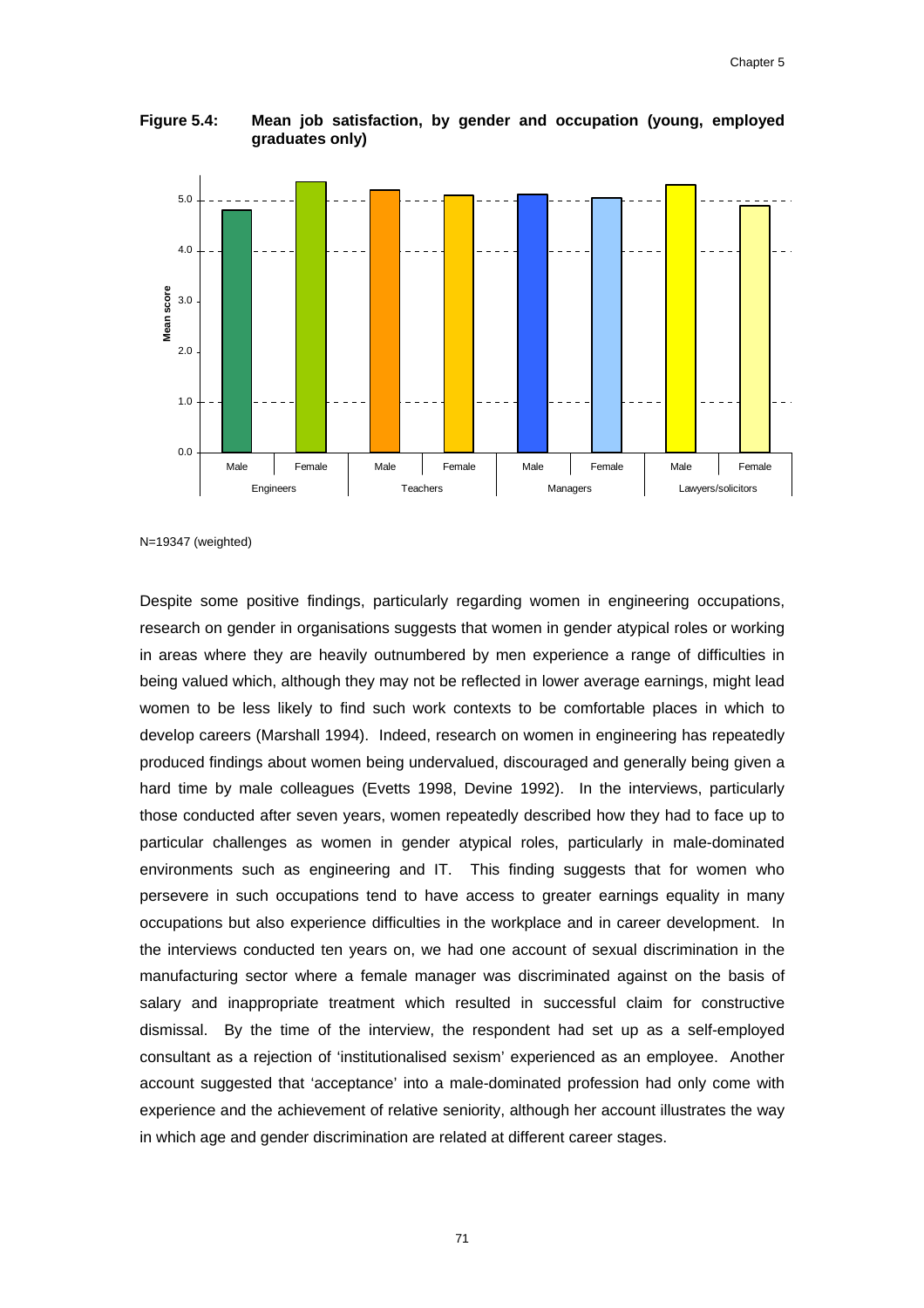*'… I'm a bit older and I'm a girl and I'm in IT, the respect that I get from people is different than when I was twenty-three and a girl and a manager in IT. That's quite intriguing, it's not necessarily to do with this organisation, but that's something to do with age, I guess. I must obviously behave differently now*  because I have a lot of different experience, but there was definitely a lot of *prejudice against a girl managing IT when I first graduated. I think the IT industry generally has matured and there are many, many more women in it, just like there's many, many more of lots of groups in IT, it's not just white males who do consultancy these days. I think there's a maturity in the marketplace, as well as the fact that my age obviously helps and it's not because I look like I'm 90 or anything, but there's much less…I come across people treating me frivolously much less than I used to, which was oh, don't worry about her type of thing. Also I have got much more confidence to say hang on a minute, who's signing your timesheets off or whatever, if anyone's going to be disrespectful, because I think I am obviously much more comfortable with my role as well. I've been around the block a few times and seen the way people do treat people and seen what people can get away with and what they shouldn't and how the world works, I guess'.* 

(Female Project manager in the public sector, aged 31, married to secondary teacher)

Women working as lawyers also appear likely to experience gendered obstacles. Cook and Water (1998) argue, and provide evidence from qualitative research among private practice law firms, that such legal employers tend to be cynical and in some cases hostile to equal opportunities legislation, and although the numbers of women qualifying with degrees in law has increased substantially in recent years, women's progress to higher status and highlypaid jobs in mainstream law employment has not kept pace with this expansion (Hughes 1991, Horin 1992). One explanation put forward for this is the importance of tradition in mainstream legal practice and legal sector employers are notoriously conservative in their recruitment practices, where credentials provide a threshold for occupational entry but connections, networks (Cook and Waters 1998) and related cultural capital (Bourdieu 1973) are associated with success and failure in impressing the generally patriarchal gatekeepers (Walby 1990, Reskin and Padavic 1994).

In the case of teachers the relative equality of outcomes is surprising given previous research, but these averages may well mask different outcomes between men and women. Other studies (for example, Carrington 2002) have indicated that men in primary teaching are often promoted more quickly than women and Thornton and Bricheno (2000) reported that women teachers have increasingly sought and achieved high status in the profession, but that men *'once in post achieve well, acquiring a disproportionate number of high status/senior posts'*   $(0.187)$ . DfES (2004) estimate<sup>16</sup> indicated that in 2003, 12 per cent of primary classroom teachers, almost a quarter of deputy heads and well over half of heads (57 per cent) were men and males were also disproportionately represented in senior positions in secondary teaching. Thornton and Bricheno (*ibid.*) found that female primary teachers were more likely to report perceived male 'advantage' in achieving senior positions than males, who appeared

 $\overline{a}$ 

 $16$  Figures for maintained sector in England only, full-time regular qualified teachers.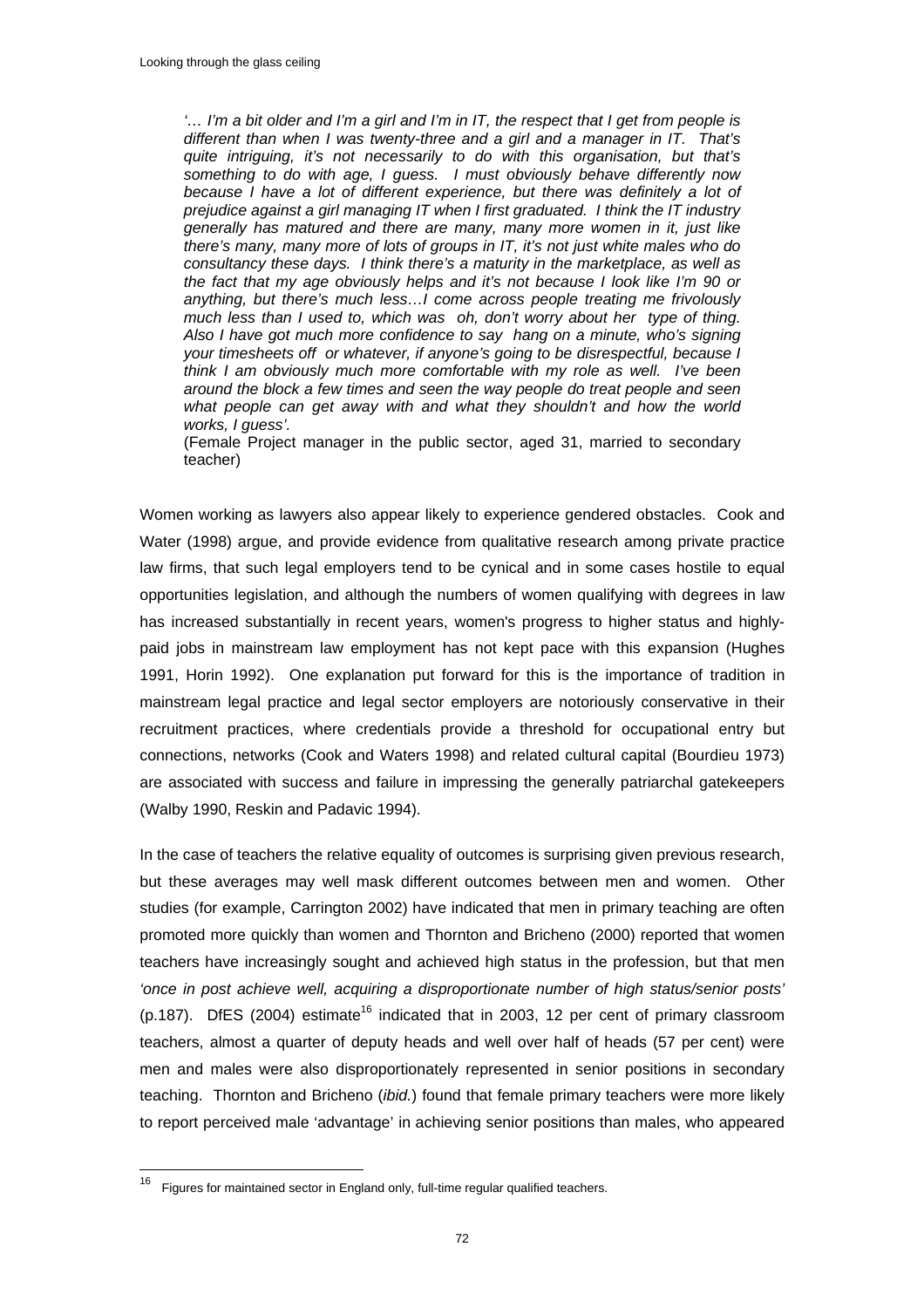less likely to suggest gender as being an issue in promotion. It may be that women remain less likely to aspire to posts of responsibility because of commitment to remain in classroom teaching or are reluctant to do so early in their careers when the demands of senior jobs may conflict with family-building plans (Purcell *et al.* 2005).

## *5.3 Do women with quantitative skills do better in the graduate labour market than those without?*

As was discussed in Chapter 1 of this report, there has been considerable debate over whether the increased supply of graduates to the labour market is resulting in increased under-education and under-utilisation of skills. However, some studies still claim an undersupply of certain skills in the graduate labour supply, notably numeracy skills. If this is indeed the case, it stands to reason that those who have credentials that indicate the possession of such skills are likely to be in demand in the economy and therefore fare better in the graduate labour market. Typically, men are more likely to have achieved these qualifications both prior to and in the course of higher education. Therefore, can we find evidence to suggest that a partial explanation for inequality of outcomes is a greater propensity for men to possess this particular skill set that employers want? Equally, is it the case that women who have maths qualifications fare better in the labour market than those without? In order to explore this we identified those graduates who undertook maths or statistics at 'A' level or SCE Higher. Table 5.2 shows the proportions of men and women at each educational level who studied maths at 'A' level or SCE higher. For both men and women high access graduates were more likely to have studied maths prior to HE entry. As would be expected, we also find men more likely than women to have studied maths at this stage.

# **Table 5.2: Proportion of 'young' graduates who had A-level/SCE Higher mathematics, all 1995 graduates**

|                    | Male | Female |  |
|--------------------|------|--------|--|
| <b>High Access</b> | 67.3 | 45.4   |  |
| Mid-access         | 47.3 | 33.7   |  |
| <b>Low Access</b>  | 27.3 | 15.5   |  |
| <b>TOTAL</b>       | 48.4 | 34.3   |  |
| $FOMA$ , $ff.HA$   |      |        |  |

N=56921 (weighted)

Having identified those graduates who had maths qualifications, we are able to compare outcomes for this group compared to those who had not. Figure 5.5 shows that overall graduates with a maths qualification obtained prior to HE earn on average more than those that do not. We also find that for men this earnings differential increases with overall educational attainment. This is not the case for women where not only is the differential between graduates with maths and those without maths reduced but it also appears to be less related to overall pre-HE educational attainment. This pattern is also evident in analysis of the 1999 cohort.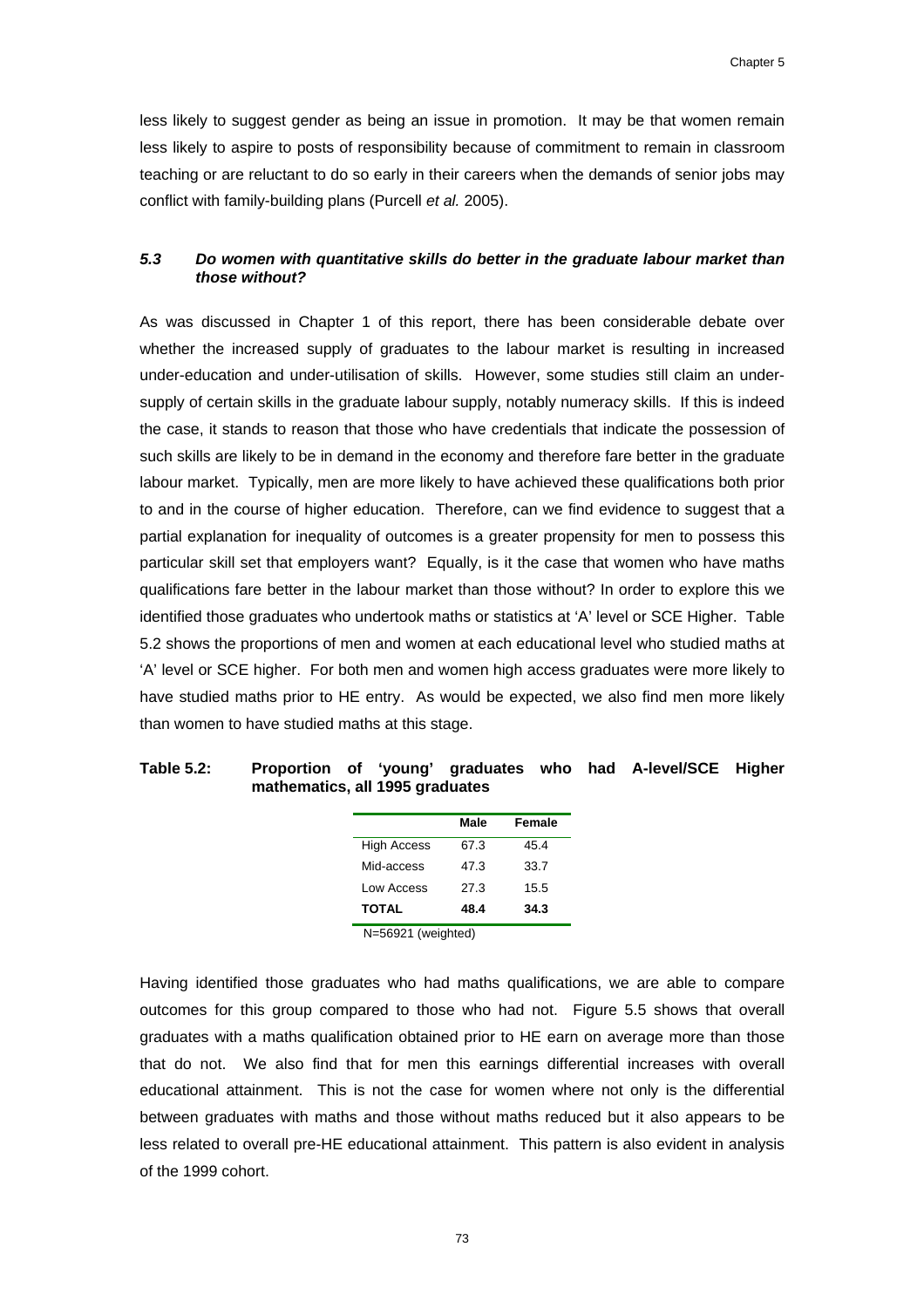**Figure 5.5: Mean earnings, comparing those respondents who studied or did not study maths at A-level/SCE Higher, by gender and index of access (young, full-time employed graduates only)** 



#### N=51528

There is not, however, any overall correlation with mean levels of satisfaction other than women appear marginally more satisfied with their jobs overall and this is correlated to level of access (Table 5.3).

## **Table 5.3: Mean job satisfaction, comparing those respondents who studied or did not study maths at A-level/SCE Higher, by gender and index of access (young, employed graduates only)**

|                    |        | Maths at A<br>level/SCE Higher | No maths at A<br>level/SCE Higher |
|--------------------|--------|--------------------------------|-----------------------------------|
| <b>High Access</b> | Male   | 4.9                            | 5.1                               |
|                    | Female | 5.2                            | 4.8                               |
| Mid-access         | Male   | 4.9                            | 5.0                               |
|                    | Female | 5                              | 5.0                               |
| Low Access         | Male   | 4.8                            | 4.9                               |
|                    | Female | 4.9                            | 5.0                               |

N=53265 (weighted)

There is some correlation however between having studied maths pre-HE and increased job quality, particularly for men in the high and mid-access groups (Table 5.4). For women having a maths qualification seems to have little impact other than for the 'low access' group.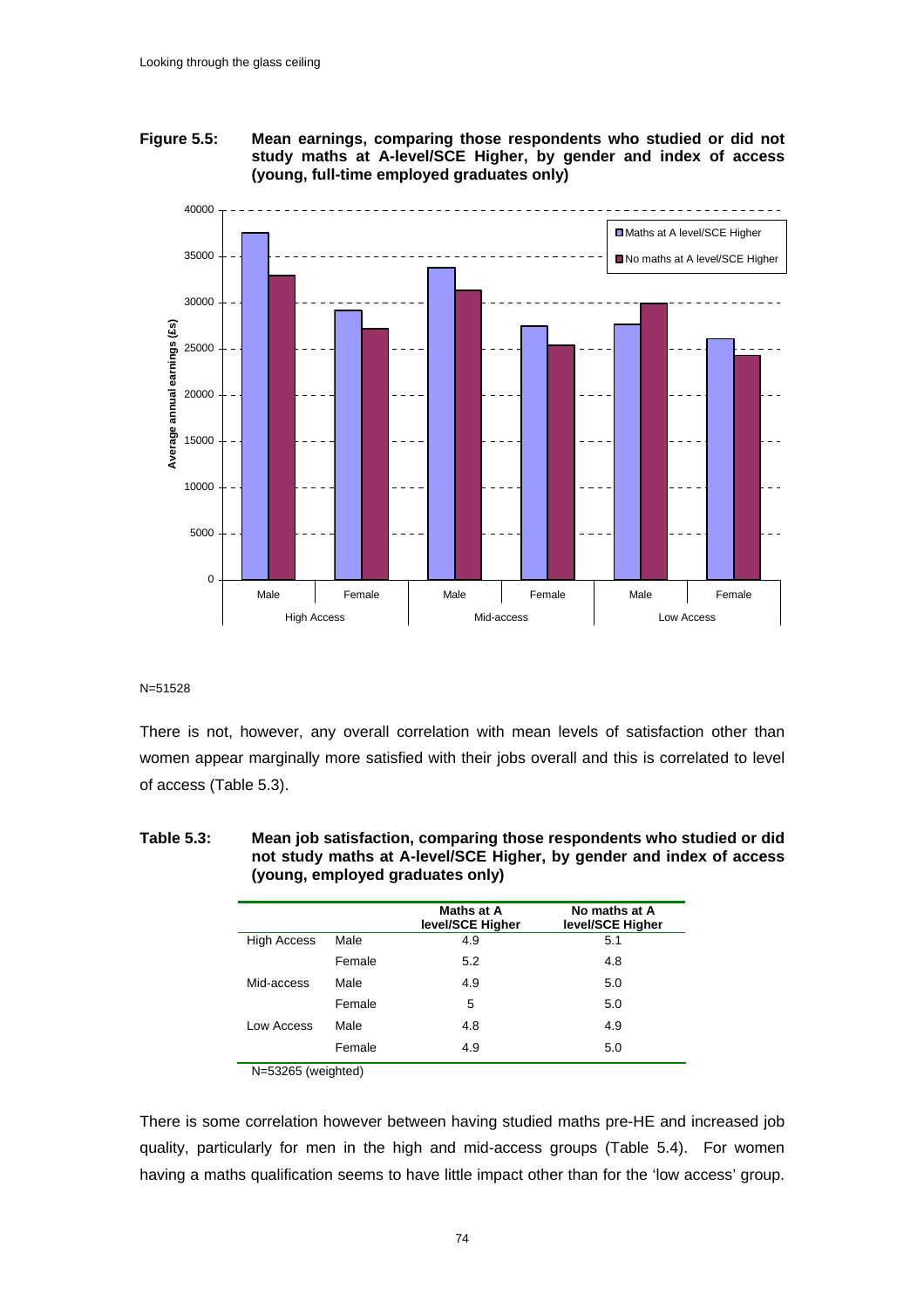Does this mean that having a maths qualification allows well-qualified male graduates more opportunities and access to greater job quality than other men, but does not have the same impact on otherwise well-qualified women?

|                    |        | Maths at A<br>level/SCE Higher | No maths at A<br>level/SCE Higher |
|--------------------|--------|--------------------------------|-----------------------------------|
| <b>High Access</b> | Male   | 3.8                            | 3.4                               |
|                    | Female | 3.2                            | 3.2                               |
| Mid-access         | Male   | 3.3                            | 3.3                               |
|                    | Female | 3.3                            | 3.1                               |
| Low Access         | Male   | 3.3                            | 3.5                               |
|                    | Female | 3.4                            | 3.0                               |

## **Table 5.4: Mean job quality, comparing those respondents who studied or did not study maths at A-level/SCE Higher, by gender and index of access**

N=43429 (weighted)

# *5.4 Summary*

The previous chapter showed that employment outcomes for men and women working in the public sector were less divergent than for those graduates working in the private sector (although inequalities were still apparent). This finding is reinforced in the comparison of outcomes of graduates working as teachers at the time of the survey. Male and female teachers were found to earn similar salaries, both immediately after graduation and seven years later, to report similar promotion prospects, job quality and job satisfaction. Those graduates who were likely to be working in the private sector there was considerable difference in outcomes, but which varied between occupations. Most notably, female graduates working as lawyers/solicitors had significantly lower average earnings compared to their male peers, despite relatively comparable starting salaries, reported being less sure about their promotion prospects and reported lower job quality and job satisfaction. The figures for graduates working as managers followed a similar pattern. Interestingly, there was more variability on the findings for graduates working as engineers. Whilst men reported higher average earnings, the gender gap was less pronounced for this group. Moreover, female engineers also reported better promotion prospects and higher levels of job quality and job satisfaction.

The chapter also showed that men at all educational levels are more likely than women to have acquired credentials prior to higher education that demonstrate high-level numeracy skills and that there is an earnings (and job quality) premium associated with such qualifications. However, this advantage was shown to be more apparent for men than women.

Overall, this analysis reinforces the finding that women experience greatest inequality of employment outcomes in the private sector and whilst this inequality appears variable across

75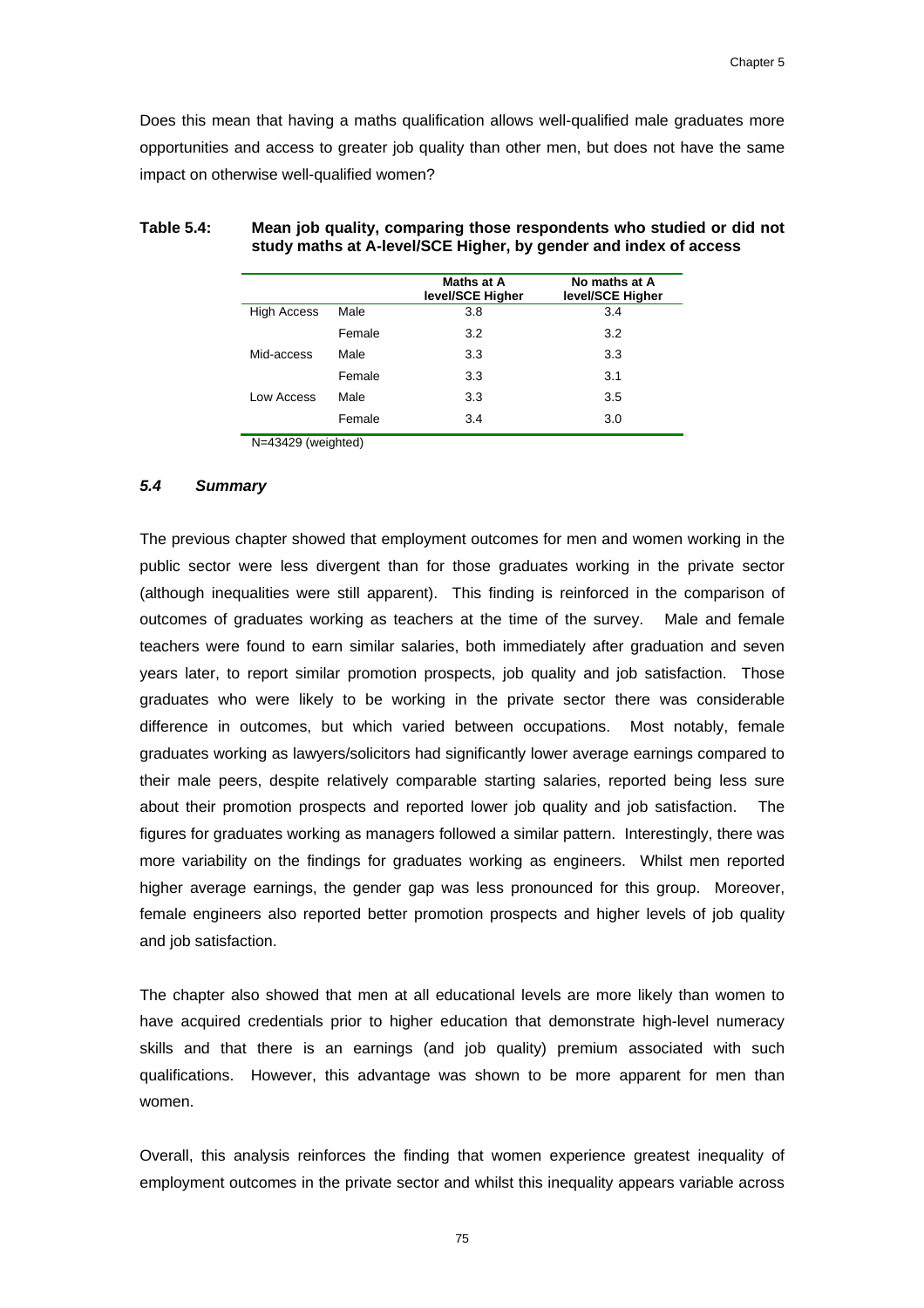professions, earnings inequality in particular is universal in the areas of employment explored. Previous research also suggests that even in professions of apparent equality (such as teaching) longer-term disparities are evident later in careers.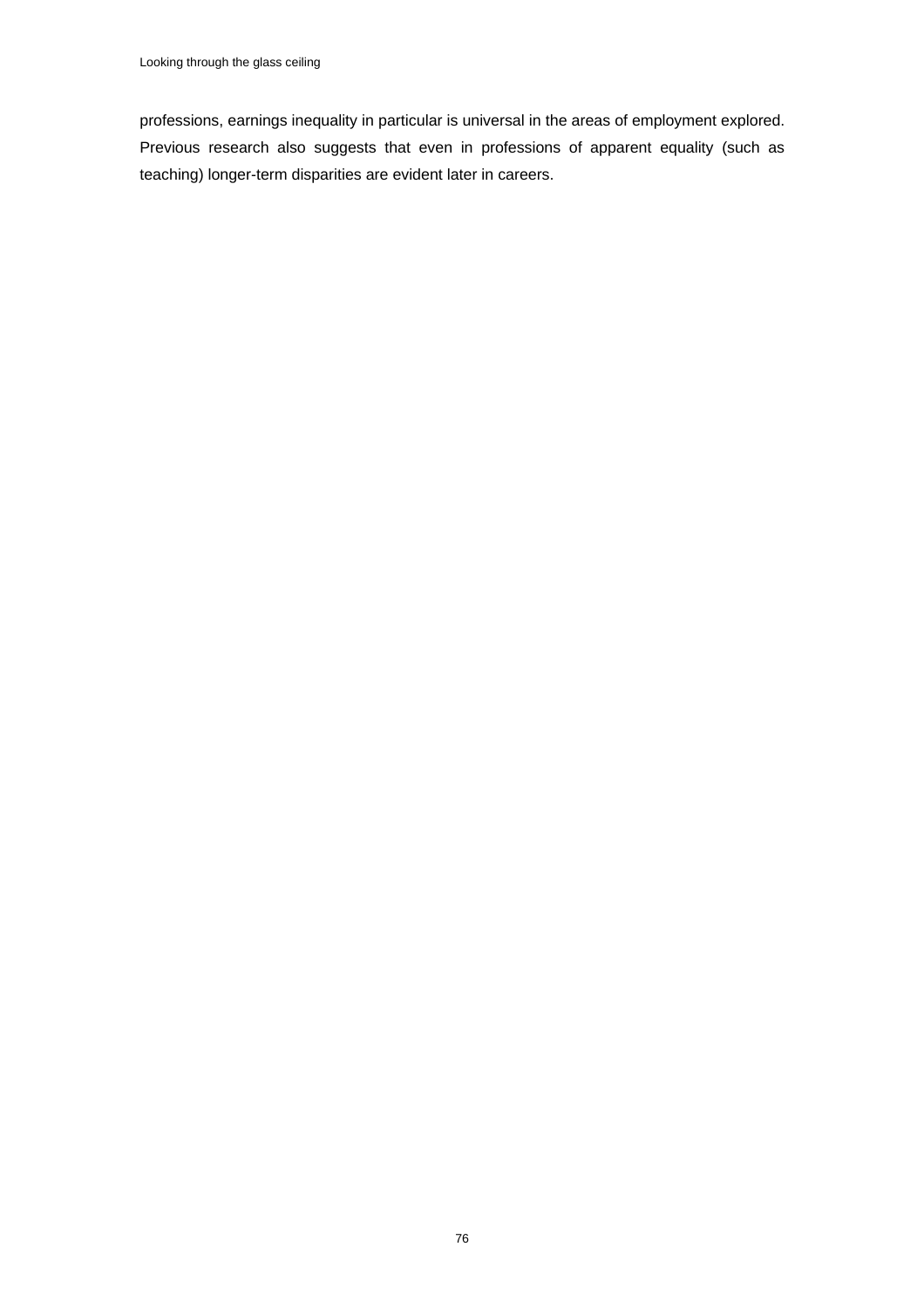## **Chapter 6**

#### **Choices, preferences and constraints in career development**

## *6.1 Introduction*

In the previous chapters we focused on the relative labour market outcomes of the 1995 graduate sample as revealed via their earnings, occupational status and the career paths they established in the seven-year period since graduating. This provided a clear picture of the differences and similarities in the gender profiles of sample members and also gave some indication of the structural and cultural variables that contribute to the gender pay gap and gender differences in career outcomes. The interviews conducted seven years after graduation suggested that many of the *Class of '99* were approaching a 'crossroads' in both their careers and personal lives; for example, those without clear career paths expressed a need to establish themselves, those who were not entirely satisfied with their jobs or career trajectory felt that time was running out if they wanted to change direction and, most consistently across the sample, most interviewees referred to an expectation of 'settling down', often with a view to starting a family.

Therefore, one objective of the research following up these same graduates ten years on was to explore how respondents and their partners were managing this transition into this next stage of their careers along with additional personal responsibilities and pressures. One of the central areas of interest was the interaction of the career and relationship processes in this transitional period when these dual-career couples, often firmly established in their respective labour markets, occupations or organisations, were faced with choices about worklife balance, family responsibility and, in some cases, the increasing demands of one or both jobs. The *Seven Years On* interviews had indicated that, for many graduates, early career up to that point had been a period when they were willing to devote themselves to their work but that they expected this to lead to opportunities to achieve a better work-life balance once established in a career or organisation and as an investment in future security:

*'The whole reason that I came to London to get a job and live that horrible life was primarily so I could get enough money so I didn't have to spend the rest of my life slaving away in some hideous job for a mortgage. And I've kind of done that because I bought a property and sold that so I've got that money stashed*  away ready. So I'm much more motivated by my private life now than any sort of *career aspirations'.* 

(Female, 31, Project manager in public services, married to secondary teacher)

One of the central aims of this stage of the research, consequently, was to examine the meanings attached to career and work within the context of individual values, attitudes and priorities: within the economic and personal circumstances of the dual-career couple; within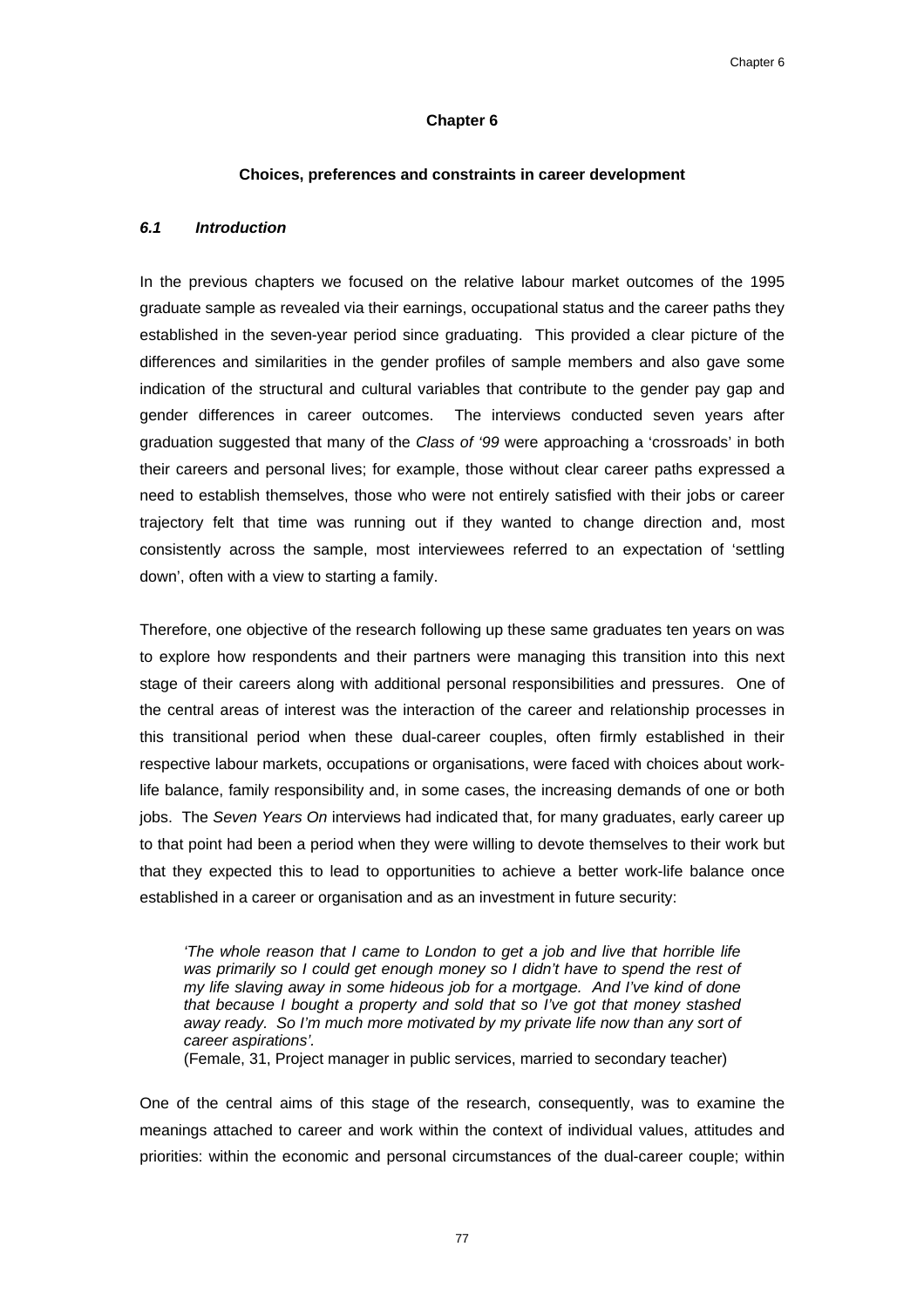the context of transition and life stage; and in the wider context of apparent changes in organisations, careers and the nature of work.

# *6.2 Background*

It has been a taken-for-granted and sometimes explicit assumption in analyses of women's employment that women and men are faced with different options and choices in career development. More accurately, in the past, the majority of women have been required to choose between career development and parenthood. Previous research on dual career households has unanimously indicated that women in such partnerships took on the primary childcare and home-maker roles, except in a very small minority of cases and make significantly more accommodations to their career development than males as the family lifecycle proceeded (Moen 2003, Hochschild and Machung 1989, Bielby and Barron 1986, Herz 1986, Rappoport and Rappoport 1978). Women in previous generations very often adapted to their partner's careers by developing flexible, secondary careers that were characterised by adaptability and horizontal rather than vertical career progression, resulting in women's 'asynchronous' career development to cope with life-stage transitions (Sekaran and Hall 1989). This tended to reflect an essential 'trade off' to complement the more 'conventionallysynchronised' linear career of the breadwinner (Hardhill and Watson 2004, Bonney and Love 1991, Gallese 1985, Bruegel 1996). As a result, even 'career women' routinely appear to have made career concessions to accommodate family responsibilities (Karambaya and Reilly 1992), and male partners' careers have traditionally taken priority over those of the female partners (Valcour and Tolbert 2003). More recent research suggests that even where employees have access to family-friendly work arrangements this remains the case (Hochschild 1997). Highly-qualified female partners most often developed 'non-traditional' careers, creating or taking advantage of opportunities for working arrangements that could accommodate their caring responsibilities, often, indeed, developing less organisationallybounded careers. Research on successful career women pursuing traditional organisationally-bounded careers (Marshall 1994, Wajcman 1998, Kanter 1977) indicates that the costs of career development for women have often been high, especially in senior management, the presumption being that the pursuit of a traditional organisational career is not easily compatible with responsible parenting.

Nevertheless, it might be expected that the women of the generation under investigation, who have grown up in a context where equal opportunities are enshrined in legislation and they have been encouraged to compete on equal terms with their male peers, would be resistant to reverting to a more gendered division of household labour. Furthermore, it might be expected that their expectations of marriage, partnership and parenting be expected to reflect these egalitarian ideals. As increasing numbers of women compete for professional and managerial work, and if it is true that opportunities for organisationally-unbounded careers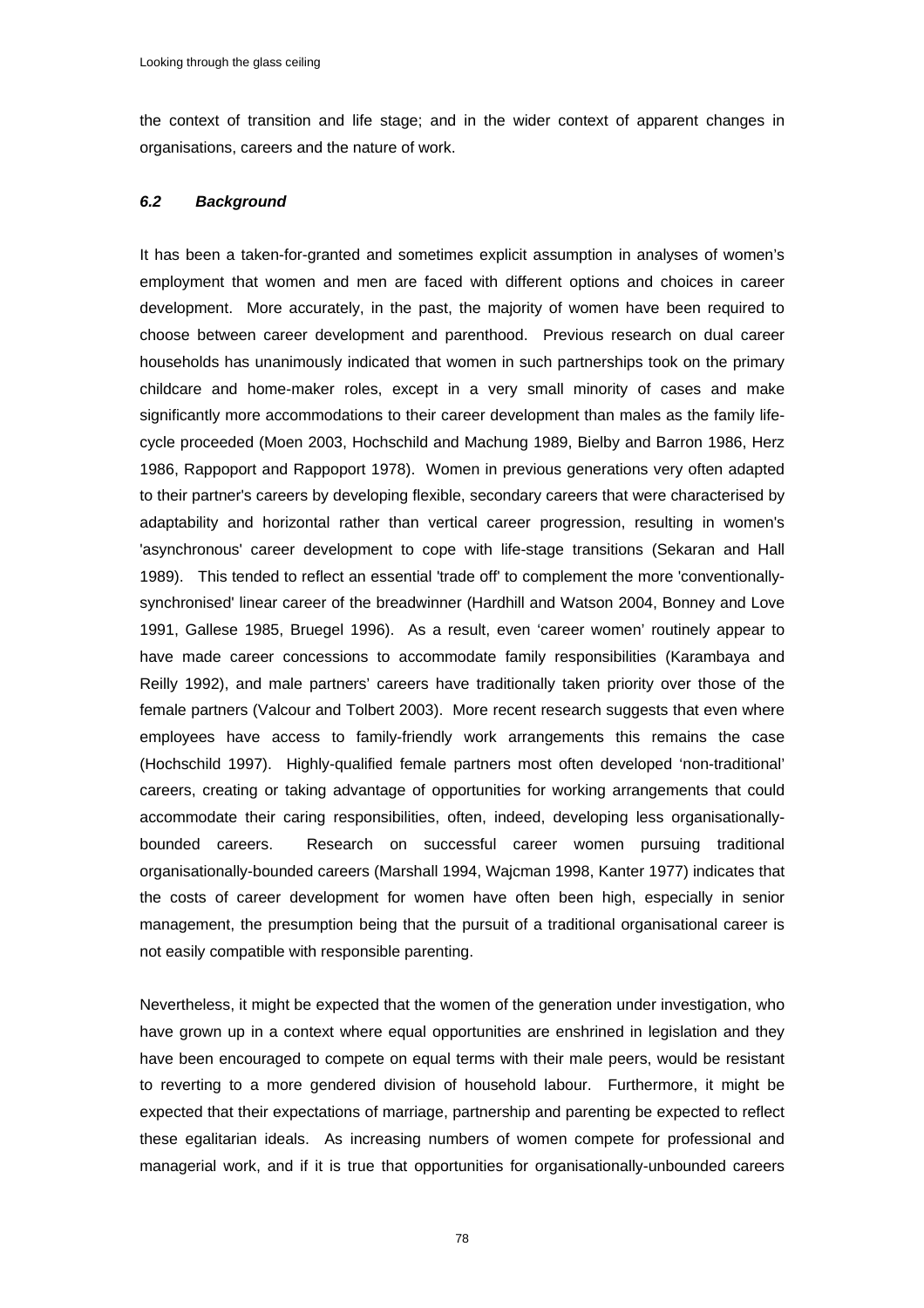have been proliferating, it might be that the traditional gendered asymmetrical balance between equally-highly qualified partners might be changing. Dual career households form an increasing proportion of households in Britain and North America, recently estimated conservatively by Hakim (2000:111) to represent up to 20 per cent of all households. In Spring 2003, over three quarters of women between the ages of 25-49 in the UK were economically active. Young women currently developing careers in management and the professions have grown up in an environment where they were encouraged to take equal opportunities in education and employment for granted. Increasing numbers of younger women, especially those with higher education qualifications, appear to have been opting not to have children or to postpone reproduction until they have established a career (Blackwell and Bynner 2003). Their family-building, once started, appears to be increasingly compressed within a shorter time period (Rendall and Smallwood 2003). Other evidence suggests that, even among highly qualified, high achieving women, career decisions and working lives are likely to be modified or challenged by becoming parents, to a greater extent than is the case for men (Brannen 1999, Hochshild 1989). Particularly in traditionally 'male' jobs such as senior management, there is evidence that women still perceive themselves as having to choose between career development and family-building.

At the time of the study, the 1995 cohort were mainly in their early 30s, mainly living with a partner, and at an age when major life plans about career and family development are on their agendas: essentially Sekaran's (1989) 'young married' stage (although most are not formally wedded). They have reached adulthood in a socio-political context within which equal opportunities in education and employment are taken for granted - but uneasily, within a highly-gendered culture – but in which distinct differences between male and female career profiles remain evident and a gender pay gap persists. When surveyed seven years after graduation, achieving a satisfactory work/life balance was an increasingly high priority for most respondents of both sexes - and there was considerable evidence to support the contention that, far from being individual, a high proportion of graduate careers were essentially two-person careers where decisions about changing job, relocation, accepting or pursuing promotion were made in the context of partnership and household utilities. In this chapter we draw principally on the interviews conducted ten years after graduation with a subsample of the 1995 graduate cohort, selected as high flyers, who mainly but not exclusively had clearly begun to establish successful careers when they were interviewed seven years on. This chapter explores in detail the changing context of employment for these graduates; specifically how work and careers is consolidated with increasing personal responsibilities in the form of family-building and partnerships and changing values and attitudes.

# *6.3 Gender, values and attitudes*

On average, women and men tend to exhibit possession of certain employment-related 'skills' and traits such as ambition, competitiveness and empathy to a systematically different

79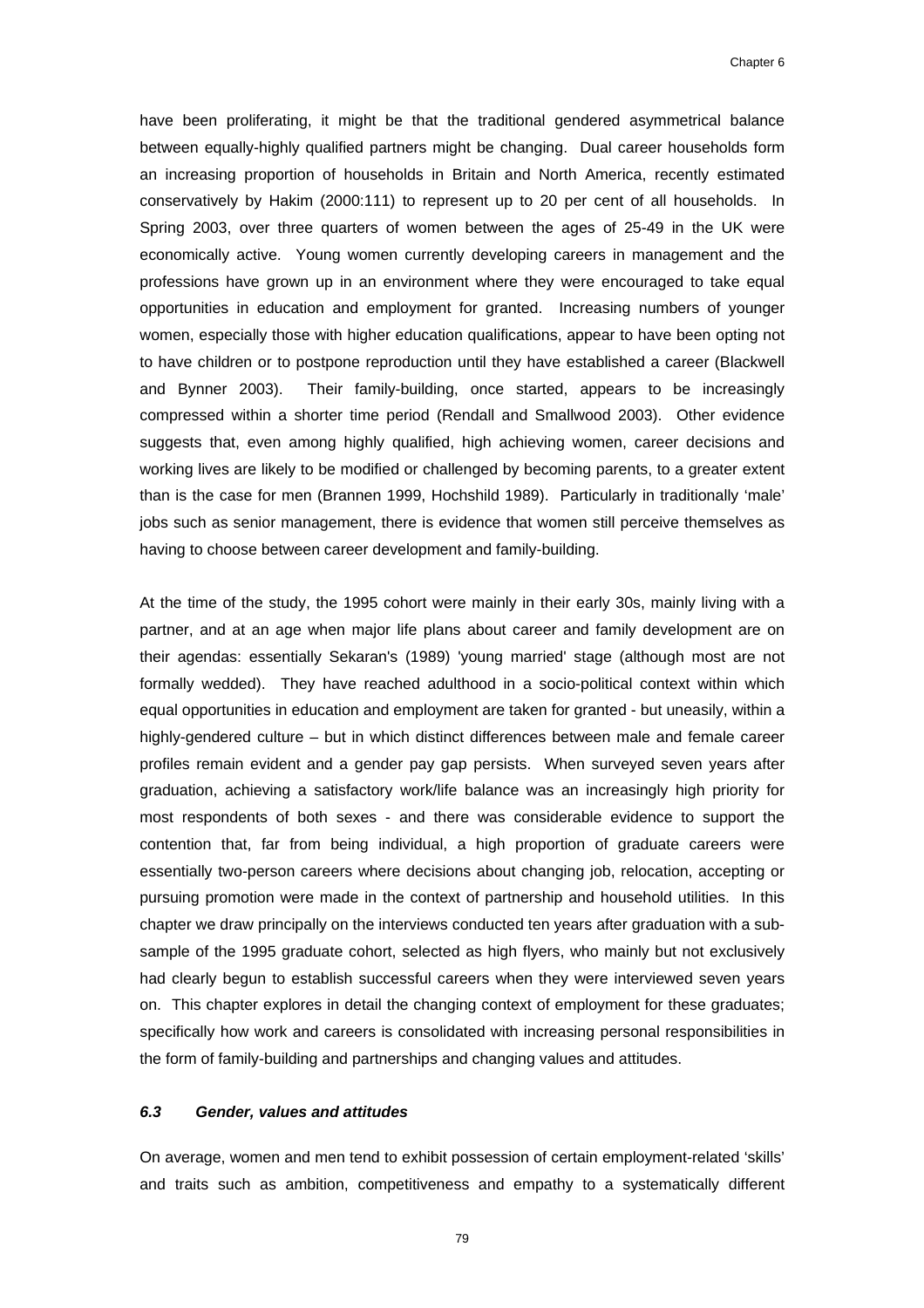degree. Such differences have been discussed in research on managers, where there is considerable evidence that women and men have different values that inform their approaches to their jobs and to organisational interaction (e.g. Orange 2003, Marshall 1994, Gilligan 1982). In the survey, we asked a range of questions designed to elicit attitudes to career development, ambitions and wider values, and we found evidence of well-established gender differences on a range of dimensions, summarised in Table 4.1 below.

| <b>Attitude Statement</b>                                              |                | Males (%)      |                | Females (%)    |  |
|------------------------------------------------------------------------|----------------|----------------|----------------|----------------|--|
|                                                                        | Agree strongly | Agree somewhat | Agree strongly | Agree somewhat |  |
| Career development<br>important to me                                  | 38.1           | 49.9           | 25.7           | 55.4           |  |
| I am extremely ambitious                                               | 17.8           | 52.4           | 10.2           | 46.7           |  |
| High financial reward is<br>important to me                            | 20.9           | 55.4           | 10             | 54.3           |  |
| I do not expect to get my<br>main fulfilment from work                 | 14.7           | 42.8           | 17.2           | 44.2           |  |
| I expect to work<br>continuously till<br>retirement                    | 20.9           | 37.5           | 9.5            | 25             |  |
| I expect to take career<br>breaks to raise children                    | 1.1            | 6.8            | 28.3           | 31.2           |  |
| I will expect my partner<br>to take career breaks to<br>raise children | 10.9           | 32.2           | 1.5            | 9.6            |  |
| I expect to change<br>career several times                             | 8.3            | 28.9           | 6.4            | 24.4           |  |
| Doing socially useful<br>work is important to me                       | 10.1           | 28.2           | 18.6           | 39.5           |  |

## **Table 6.1: Agreement with key attitude and expectation statements, by gender (young graduates only)**

 $*$  These attitudinal items, in a series of questions, were scaled on a 1-5 scale, where 1 = Agree strongly and 5 = Disagree strongly. For this table, only the percentages in the first two columns are reported.

The items fall into two overlapping categories; attitudes to own career and work and expectations about future work/life balance. In the case of the former, we find males significantly more likely to agree strongly that career development is very important to them, and if we combine the proportions who agreed 'somewhat' or 'strongly' that it was important, the proportions are higher for males than for women - so men were more likely to regard career development as important, but perhaps an equally significant finding is that four out of five women did, and a quarter of them strongly agreed.

A slightly more substantial gender difference was evident between the male and female graduates concerning the extent to which they perceived themselves as ambitious. The question asked was simply 'How far do you agree or disagree with the following statement? *I am extremely ambitious*'. Respondents were asked to reply on a five point scale: **'**Agree strongly'; 'Agree somewhat'; 'Not sure'; 'Disagree somewhat'; 'Disagree strongly'. 70 per cent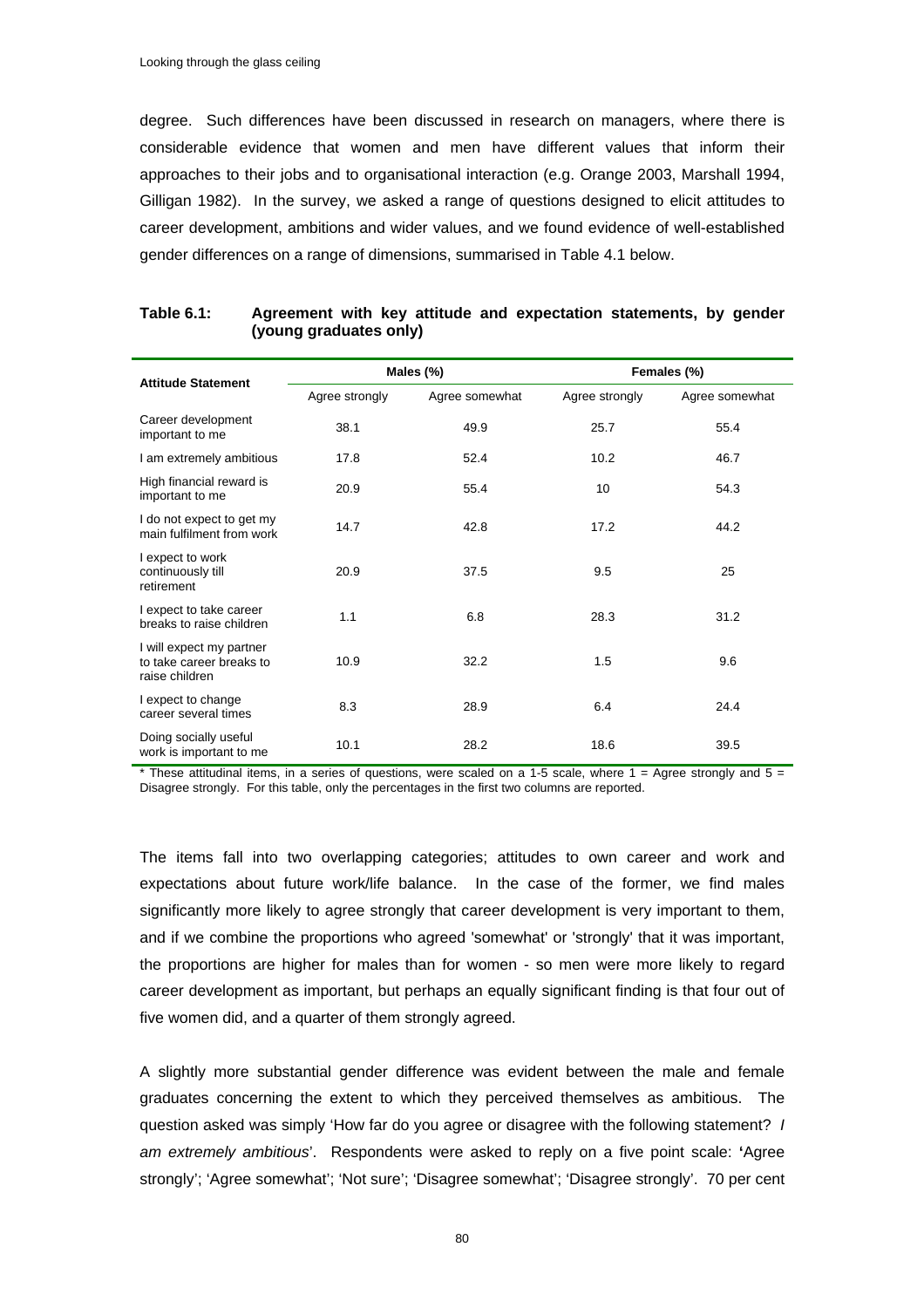Chapter 6

of the young male graduates stated that they 'agreed strongly' or 'agreed somewhat' with this statement, compared with 57 per cent of young female graduates. Research on previous generations of successful career women has indicated that they tended to attribute their success to serendipity rather than their own agency, and were reluctant to admit to being ambitious (e.g. Heilbrun 1988). More recent psychosocial work on the topic suggests that young highly-qualified women are less likely than their predecessors to fail to acknowledge their own efforts and abilities, but there was still a tendency to downplay them, related to a recognition of the uncertainties and conflicting options that they were faced with in the transition from young womanhood to maturity (Plunkett *op.* cit) - and the accounts given by our respondents provide a similar picture. Women were somewhat more likely than men to agree that they did not expect to get their main fulfilment from work.

As far as long-term values<sup>17</sup> were concerned, the order of importance was remarkably similar for women and men, but there were two interesting differences. Men were significantly more likely to consider high financial reward as very important, and women were significantly more likely to put a high value on doing socially-useful work. Both of these variables, of course, relate to the women's significantly greater propensity to be employed in the public sector: but are they cause or effect?

We asked respondents to indicate how important a range of fundamental attributes were to their sense of identity. Table 6.2 shows the proportion of graduates who reported that each of these was either important or very important, comparing men and women. It shows that the importance of social class and educational background to these highly-qualified male and female respondents, as a component of their overall identity, was essentially similar - as was, significantly, their job or plans for employment. However, women were significantly more likely to indicate 'being a man or a woman' was important and were also more likely to indicate that 'family relationships/being a parent' was important.

| Table 6.2: | Responses to the question: 'How important to your sense of the identity |  |  |  |
|------------|-------------------------------------------------------------------------|--|--|--|
|            | are the following?' Proportion of young graduates indicating very       |  |  |  |
|            | important or important                                                  |  |  |  |
|            |                                                                         |  |  |  |

|                                              | Male | Female |
|----------------------------------------------|------|--------|
| Your class background                        | 33.1 | 34.8   |
| Your being a man or a<br>woman               | 43.4 | 66.5   |
| Your educational level                       | 80.9 | 83.4   |
| Your job/plans for<br>employment             | 82.2 | 81.5   |
| Your family relationships/<br>being a parent | 70.3 | 81.3   |
|                                              |      |        |

 $N = 59908$  (weighted)

 $\overline{a}$ This question asked about the importance of a number of facets of work and personal life, including career development, own personal development, family development, job satisfaction, high financial reward, job with status and respect and doing socially-useful work.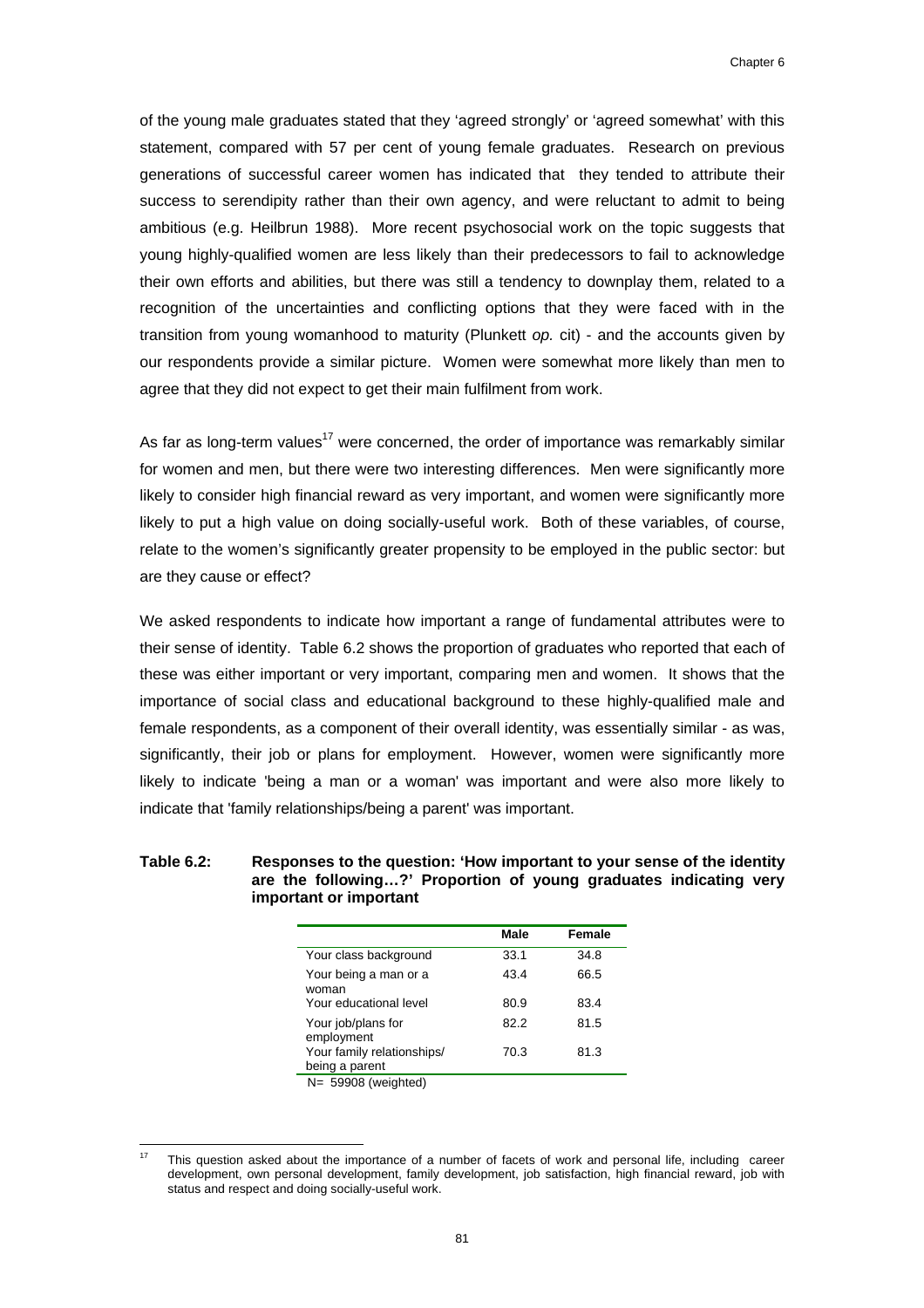Looking through the glass ceiling

Other questions attempted to gain some insight into respondents' perceptions of future career and work/life continuity, and these revealed gender differences. Men were more likely to expect to work continuously until retirement (although only half of them did which suggests a marked change from previous generations). Around half of women, but only 7 per cent of men, expected to take career breaks to raise children and the men were less likely to have indicated such expectations, for themselves or their partners. We make the assumption that this reflects both tradition and change. It certainly suggests that less women will take such career breaks than they have in the past (and our analysis of census longitudinal data demonstrates that recent cohorts of highly-qualified women have been increasingly postponing or rejecting motherhood), although there is not a great deal of evidence of either 'new men' or women expecting to share 'new male' partnerships. It may or may not be relevant that the majority of respondents were living with a partner at the time of the survey and some already had dependent children: among those who had graduated under the age of 30, over 60 per cent of the women and over half of the men were living with a partner and/or dependent children at the time of the survey - and a significant sub-sample of those interviewed in the follow-up programme had subsequently embarked upon family-building or were considering doing so. Related to this we found evidence that greater gender awareness on the part of women co-existed with similar career-centred gender identities when we asked respondents about the relative importance of various aspects of their identity 'in terms of how you feel about yourself, as a person': social class, educational level, job or employment plans, family relationships/being a parent, ethnicity and gender. Gender was a significantly more important component of identity for women than men, family relationships/being a parent were slightly more often very important for the women, but the responses on the other dimensions - including job or employment plans - were similar for both sexes.

The findings so far are almost eerily reminiscent of findings from an earlier sample of 1960 graduates in women's lesser concern with 'extrinsic' rewards and greater concern with social values - 'human contact and being able to help people' (Fogarty *et al.* 1971:231). They also illustrate well-establish socio-psychological findings about differences between women's and men's propensity to 'generativity' - concern with creativity and responsibility in both the public and private spheres (Stewart and Vandewater 1998, Erikson 1964) and socialised tendency to be 'other-directed' (Gilligan 1982, De Beauvoir 1952). We also find evidence in the qualitative data to indicate that women are more likely than men to prioritise work-life considerations and non-pecuniary job benefits over salary. The interview data suggest that the pursuit of high earnings or rapid career progression was often viewed as one half of an equation to be balanced against work-life balance considerations and other facets of work:

*'Have you seen the hours you have to work to earn the big money? And I really*  don't want to be working until seven, eight o'clock at night. I think, I mean, I *suppose if I didn't have a family that I would probably think about it differently but once you have a family, even if you are a man, once you have a family you just don't want to be doing those sort of hours'.*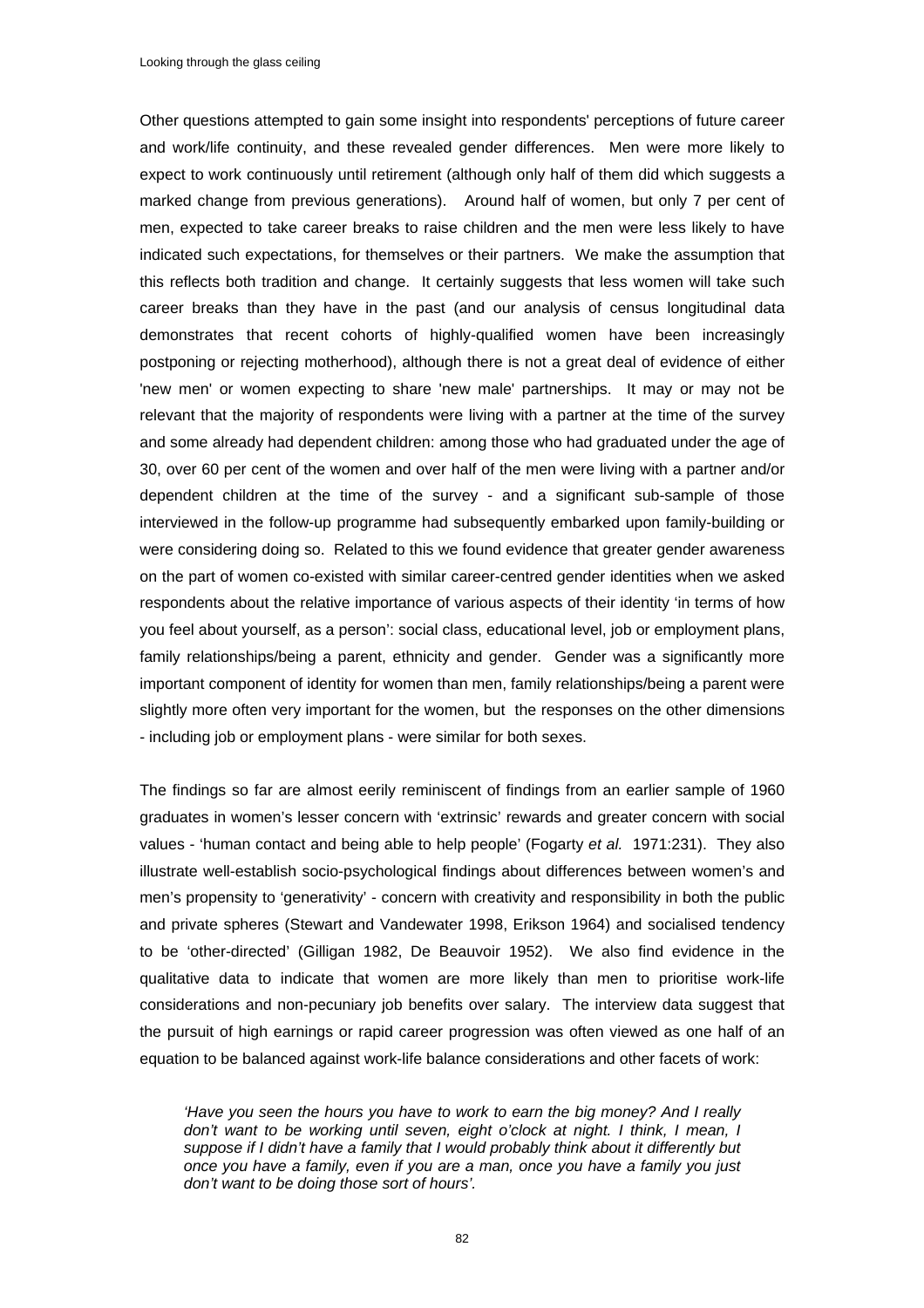(Female, 32, programme formation manager in public services, married with children)

For some women it was explicit that they had made a conscious decision not to pursue high salary and hierarchical progression (or eschewed opportunities they had for doing so) if it was to be at the expense of other desirable aspects work or in favour of pursuing more personally fulfilling and satisfying work, often associated with an altruistic motive (as discussed later). In response to being asked about her move into her current position, one interviewee told how she had made an unusual internal move to a different job where she felt there was better fit between the role and what she wanted out of work:

*'[The move was] sideways, no difference in salary. I guess some people looking in might have thought that it was backwards, because… it's just a very, very different job but to me it certainly wasn't [backwards], it just fitted with what I wanted to get involved with… and I'd heard good things and it's a well-respected*  part of the business that is evolving and gets great credibility and this what I *wanted to be doing. So, it was I guess… actually it was a sideways move, for me it was a good decision… I had been thinking about changing, I made some*  more fundamental life decisions. I think, towards the end of last year. I wasn't *feeling fulfilled,* [I was] *not really enjoying* [my job] *as much, feeling that* [my] *involvement on piece of work… you don't really understand what the benefits are going to be at the end of it… the projects, they were worthwhile but from a personal perspective I found it quite frustrating. I just started thinking about what I really wanted to do and I really enjoyed… I wanted to get back into an HR world where you are giving advice to line managers, working much more closely with the front line… The centre I now work in is really about listening and giving advice to line managers on policy, running with cases, complex cases, complex grievances and I just wanted to get back into honing up listening skills, communication skills and helping out… because I need to feel like I'm doing some good and I want to feel at the end of the day of work that I've actually added a bit of value'.* 

(Female, 30, HR consultant in banking and finance)

For many respondents, these changing priorities coincided with thinking about or actually starting a family. However, the relationship between a reassessment and re-evaluation of values and priorities does not seem as straightforward as it might appear. As discussed above, several female interviewees currently on maternity leave expressed a desire to change careers towards something more personally fulfilling and/or socially-useful. On the face of it, these events would appear very closely related: starting a family and a reorientation towards 'other-directed' work. However, it is perhaps not so much the fact of starting a family which is important but the opportunity that it presents, a partially 'enforced' career break where a change of direction can be more easily made. The following interview extract is from a case in point:

Interviewer: In the previous interview... you talked about the feeling you had that you wanted to do something that was socially useful, it seemed you were getting tired of the rat race of the commercial world…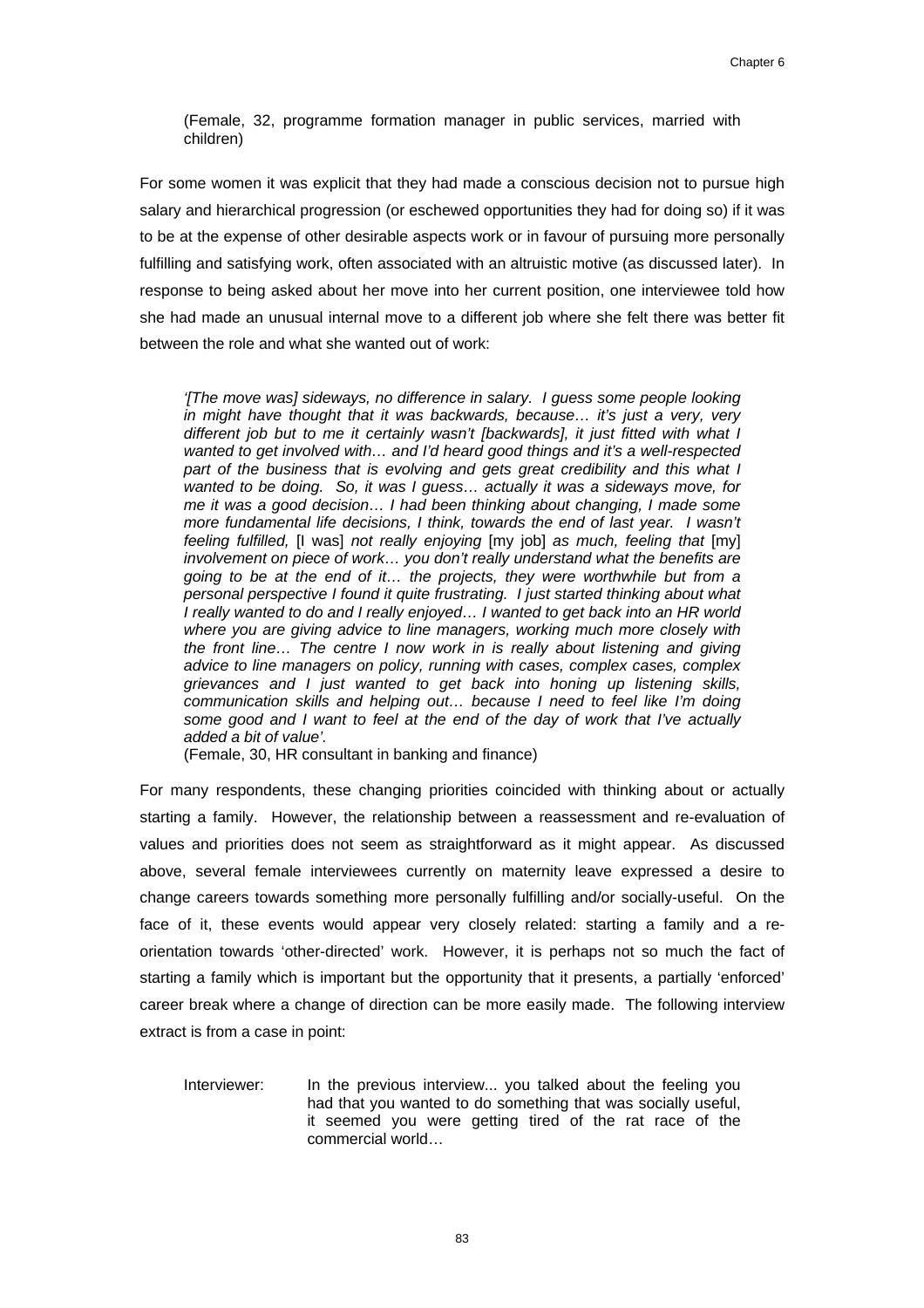*'Yes, definitely. I think if I was to go back to work* [after my maternity leave] *then that* [social work] *would be the sort of thing that I'd be doing… I think if in the future I decided I wanted to go back to work I certainly would be looking at that kind of work rather than going back in to the commercial world'.*  (Female, 31, full-time homemaker, previously product manager in banking and finance)

In another case, a female interviewee who had previously worked in financial services as a project assistant before being made redundant had decided to take a career break in order to re-evaluate her career and possibly train as a teacher. This effectively had the same impact as going on maternity leave:

*'I'm going [travelling] for five months with a friend. It just got to the point where I just thought I've completely lost my focus, I feel burnt out, I just need to go and have a break, I need to go and do something different, I need to broaden my horizons and go and appreciate people who aren't in as good a position as me. So part of my travelling is going to be doing a voluntary job for a month in India, going to do community work there and teaching English. I really, really want to change my life and get back some focus'.*  (Female, 30, administrator in primary sector)

Evidently, the most notable change in priorities and attitude towards work amongst the sample of 1995 graduates between the interviews conducted after seven years and those after ten was the increased importance placed on work-life balance. This was significant through out the sample, both with male and female interviewees and those with and without families. The following extract is taken from an interview with a male respondent with no family commitments:

'*I think I have decided that in terms of career development I don't want to go much higher than what I'm aiming for now. I mean I've taken on more responsibility in the last couple of years and at the moment I don't feel I want a great deal more than maybe one step up to programme manager and I think that's purely because I've realized sometimes it can be more pressure and stress and I'd rather not feel that when I get home… I can see the kind of decisions my senior management have to make, because I'm fairly close to one or two of the senior managers here, and I don't like their lifestyle and even they say you know sometimes they hadn't bothered going up there. I've certainly realized that worklife balancing is very, very important to me and I do like to be able to come home at the weekend or even in the evening and kind of switch off. I don't aspire to*  have huge amounts of money and mansions and drive [an expensive car]<sup>'</sup>. (Male, 31, Lead project engineer in manufacturing)

The following extract is taken from an interview with a male respondent with a young family and was his response to being asked whether his priorities had changed since the last interview; he had previously stated that competitive salary, challenging work and family development were most important to him:

*'I would say that probably in terms of pecking order, the financial one*  [competitive salary] *has probably gone down to the bottom, the challenge one's*  [challenging work] *in the middle and the top one is probably sort of balancing all three but a lot… a lot… much, much higher score now on the family sort of work-*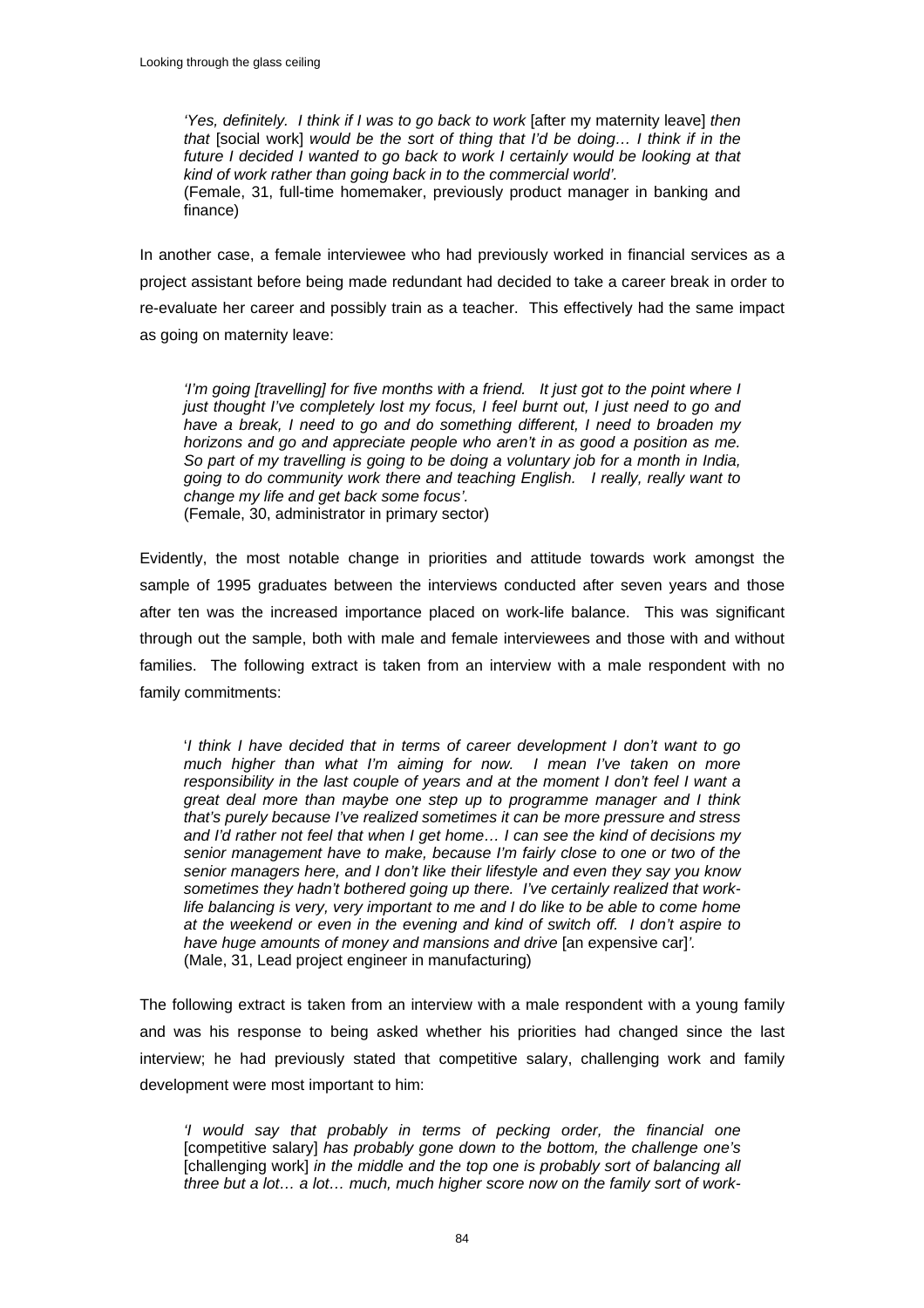*life balance issues, I suspect. And I don't expect that will really change, really, going forwards, now having a family that is much more… I mean they're all important but probably that's at the moment… especially having such a young family: that is probably the most important one'.* 

(Male, 31, tax and finance manager in banking and finance, married, children)

As the extract above suggests, as the *Class of '95* reached their late twenties, it appeared that the pursuit of particular 'traditional' career goals, such as progression and increased salary, were beginning to give way to a greater emphasis on other considerations such as work-life balance and increased flexibility. Analysing the *Seven Years On* interview findings, we cited respondents in high-flying jobs reflecting that their current workloads were not sustainable and would not be compatible with the lives they envisaged leading in the future (Purcell and Elias 2004 *op. cit*.). Analysing the *Ten Years On* interviews, when several of those we spoke to earlier have crossed over the threshold into parenthood, we found this anticipation had proved accurate. An increased emphasis on work-life balance amongst both men and women also almost certainly reflects the stage at which these graduates had reached in their careers and the growing realisation that graduate jobs tend to be occupations that spill over from work time into non-work time, and make significant demands on their incumbents that may not be compatible with other responsibilities and 'own life' activities.

*'I think most people would probably look at my career and probably go, "wow, you've done really, really well" and I have done really, really well. I've been successful in that I've earned a lot of money in a very short period of time, but I think now, probably my attitudes are changing a bit more. I see that my job I can't sustain it for another ten years. So I think now I need to maybe side step and look at something where I'm going to be able to sustain it, where I'm not going to need as much energy! Something that could be a bit more, maybe family friendly, I don't know. Just something that's a bit more flexible, I think'.*  (Female, 31, recruitment consultant in business services, married)

*'Yes I think it has. Probably the longer I've done my job, I think I started to realise that I could get completely swamped and become a complete workaholic and I did spend quite a lot of time thinking about that and thought, "well actually, it's not really what I want, not really the road I want to take". I think that - and the way I value my career - probably dipped slightly from when you last spoke to me. I think I probably think less of it now, I think there's a lot more important things. I thought that before I had a child and I think that even more now. I'm not saying I think it is still very important, but it's just not as important'.* 

(Female, 31, Head of recycling in not-for-profit sector, married to civil servant, children)

For most, the apparent change in attitude, or reinforcement of previously held values, took place alongside changing personal circumstances such as marriage, co-habitation and family formation. But, this was not the case for all. For some there appeared to be a change in attitude which was more associated with different life phase independent of any change in personal circumstances. Moreover, these changes in attitudes and priorities appeared to manifest themselves differently in men and women.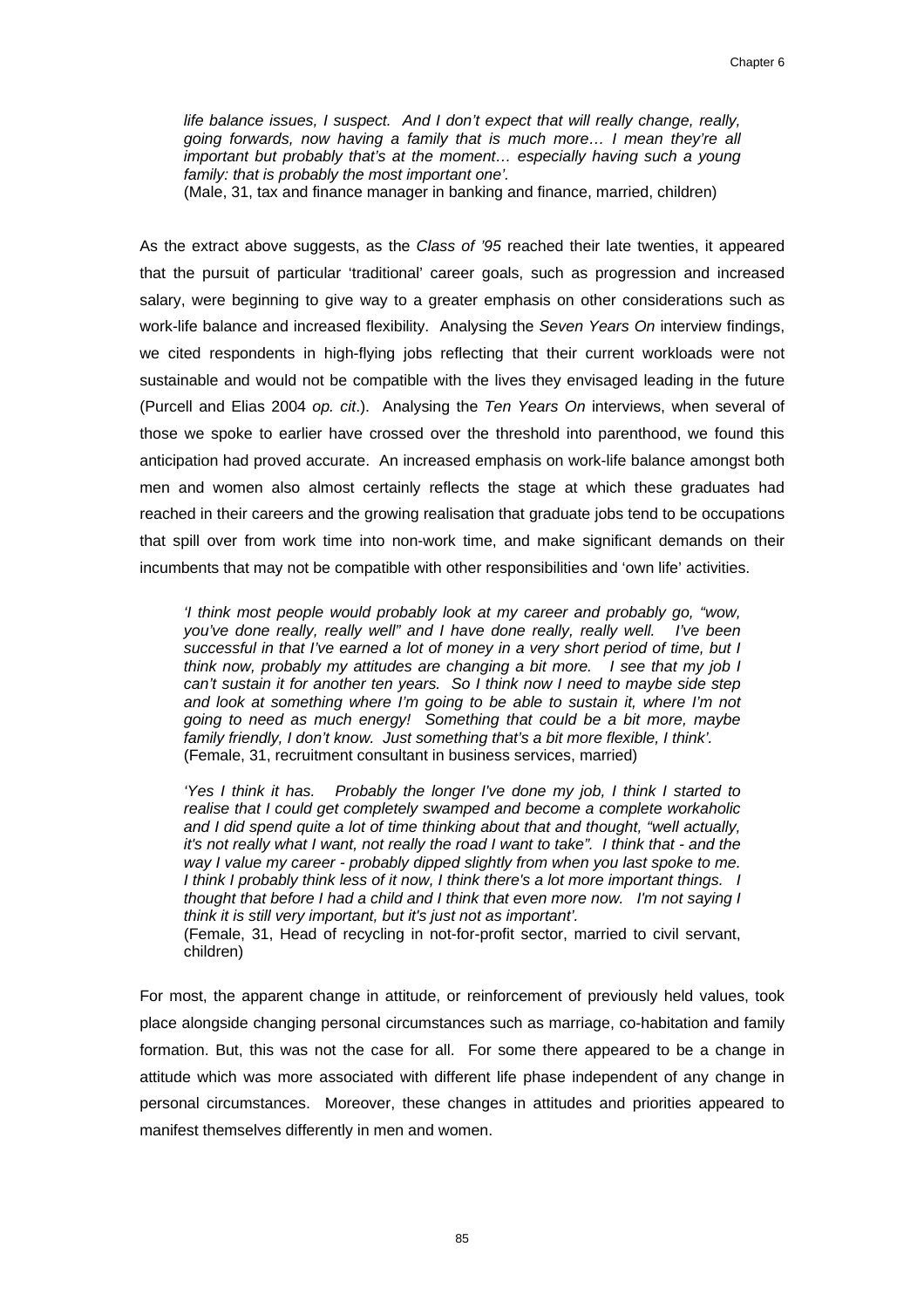*'I think things get different importance in life as you get a bit older and it's not all career-career anymore, it's kind of like, actually, what do I want to do with my real life?'* 

(Female Project manager in Public Sector, 31, married to secondary teacher)

In certain circumstances this is as a result of having achieved considerable success in the labour market during the course of their twenties and being in a position to be able to reprioritise in favour of a more balanced personal and work life. The following extract is from the interview with the sample respondent as above:

*'Things have definitely changed like that and the choices I make in my career are based on my home life really, I wouldn't take a job… That's another reason not to go contracting, because I would have to be prepared to work anywhere in the UK and I don't think I am prepared to do that anymore. Yes, absolutely, that's the choices I've made and that's the reason why I'm working where I am doing the job I'm doing: it's not because necessarily it's a great job, it's a happy medium between having the life at home that I want and some sort of rewarding career, so I've gone for something interesting at work to do… well interesting is probably not the right word, but something meaningful at work and less money'.* 

[Interviewer: So it has been a situation that's evolved rather than …was it a definitive decision to make those changes and accept the fact you would be earning less?]

*'Absolutely, yes, it was a positive decision. Initially I thought I could take the job because that will give me three months off, so the initial decision was definitely because I want time at home and we'd moved into a new house and I wanted to*  have a summer off with my husband because he's a teacher. So that was all *definitely a choice. Then once I got there and, "Oh God, I actually can have so much time off". Actually I can understand that this money is OK. No, they have definitely been positive decisions. Also, the alterative was to leave and go contracting and I'm not really prepared to do that'.* 

[Interviewer: Would it have been a natural progression for you to have gone contracting when you left your previous employer?]

*Yes, definitely. I don't know any …None of the people I have met in my career since leaving university who do project management, none of them work in a permanent position because you can earn eight hundred pounds a day as a contract project manager, why would you work for forty* [£000s]*? You wouldn't do it, would you? £800 a day! You could work three days a month and take home*  what I take home. It's amazing how easy it is to not do it when everything *logically is saying you really should do it, it's free money. People are getting free money out there doing bad jobs and we're employing most of them!'*  (Female, Project manager in the Public Sector, married to secondary teacher)

There was sense from some interviewees that the early phase of their careers – one of striving for career progression and increased salary and making personal sacrifice (for example in terms of location of working, mobility and working hours) – was coming to an end and a new phase of consolidation was beginning. However, despite this 'slowing down' there was still considerable emphasis placed on continual professional development and personal development but outside of any overt participation in the 'rat race':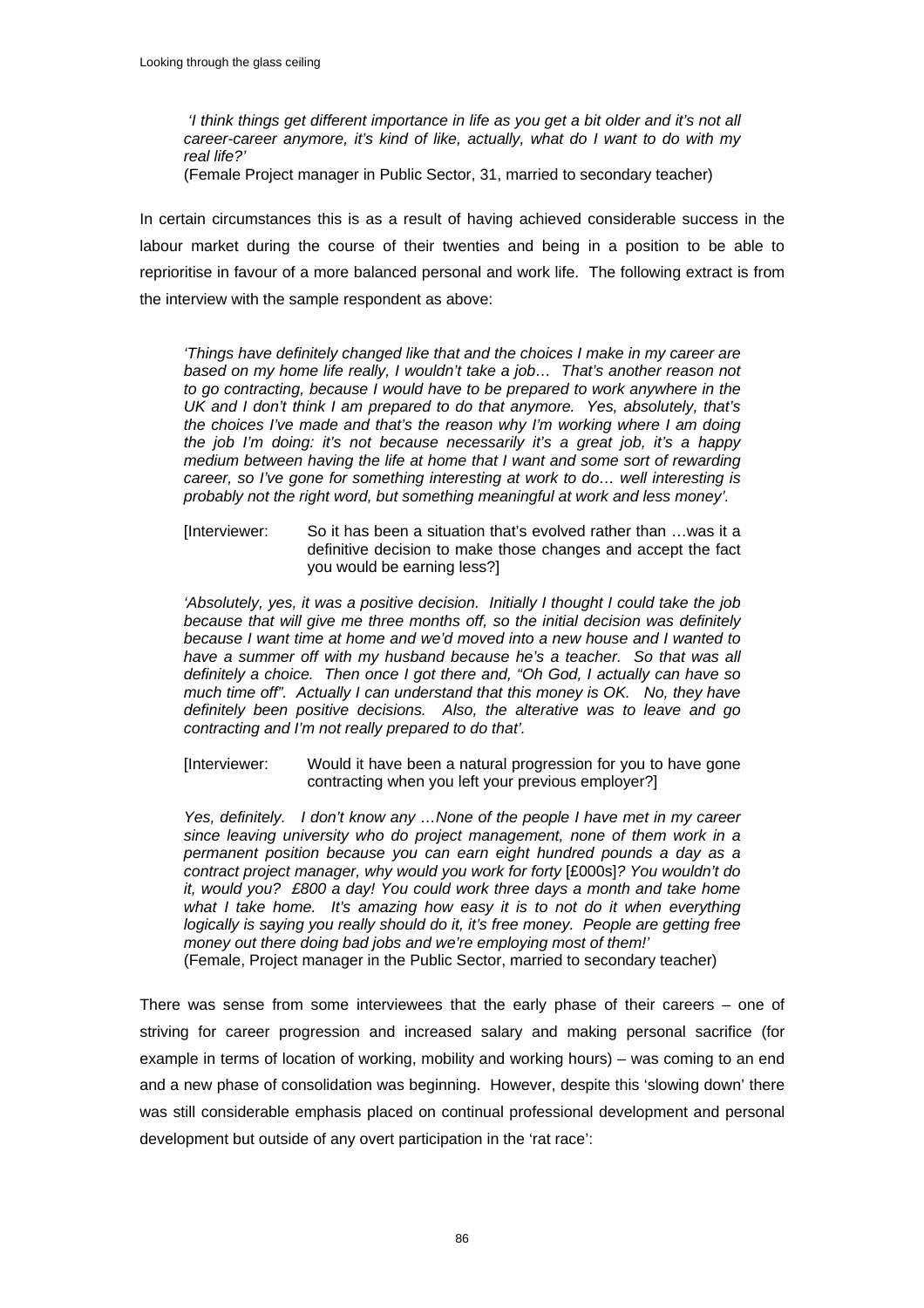*'I guess within my role, generally the answer you'd expect here is I expect to make it to financial controller and then financial director and then that's it, as some of my peers all have done. But I guess more and more because I'm getting this work-life balance and readdressing what I really want from life, I would actually be very happy staying at this level. If I was at this level in twenty years' time and just, you know… even in the same company… I would be*  extremely happy because I can get everything I want in terms of work-life *balance, I can go off on holiday and have a nice holiday, the money, as I say, is more than adequate or more that I ever expected. So, for me, I don't see an onwards and upwards approach for me. I do see it much more of a… perhaps, moving to a different company but doing the same thing…That's what I see for my future'.* 

[Interviewer: Right. But it sounds from what you've said previously that you still need to make sure that you are kind of developing in a role in terms of kind of personal development, not necessarily kind of moving up the ladder, as it were…]

*'Yes, I was just thinking that because what do you do once you… Do you ever get fully developed, are you ever going to feel, "Well, that's good, I'm now ready to retire" you know? I don't actually know, I've never really thought of it that way. I just know that on a day to day basis, I like to feel as though I've achieved things, not just, "Oh, I've managed to tick my list off" but, you know, I've achieved something else'.* 

(Female, 31, Divisional accounting manager in business services, living with partner)

Moreover, new priorities associated with variety, creativity and personal fulfilment appeared to be emerging in discussions with these graduates ten years on.

*'I'm now looking for something that will allow me to be a bit more creative and just not stick in the same old rut that I've always been in. So I'm really after variety because I don't want to get bored, and yes, I would like to earn as much money as possible, but it's not the be all and end all, as long as I have enough to pay for everything I need to pay for, then I'm not too fussed beyond that… I mean the whole point for me, the last two years* [undertaking an MBA] *was getting out of that rat race; so why would I put myself back in it? I know people who are doing those kinds of jobs and who are working all the hours God sends and I just think - why? I don't care how good a company is, I'm just not up for it. I think I've done my fair share of that'.* 

(Female, 30, Management consultant, Self-employed, living with partner)

## *6.4 'Giving something back': socially-useful work and life stage*

As touched on in previous sections, we found in the interviews conducted ten years on an increased tendency or desire to be involved in work that was in some way 'socially-useful'; most notably in the interviews amongst women but both those who had or were planning on starting a family and those who were not. This 'other-orientation' was a dominant theme in a number of interviews. For some interviewees, of course, such values were long-term and deeply held and had informed their career decisions from an early stage, intrinsic to their motivation and job satisfaction.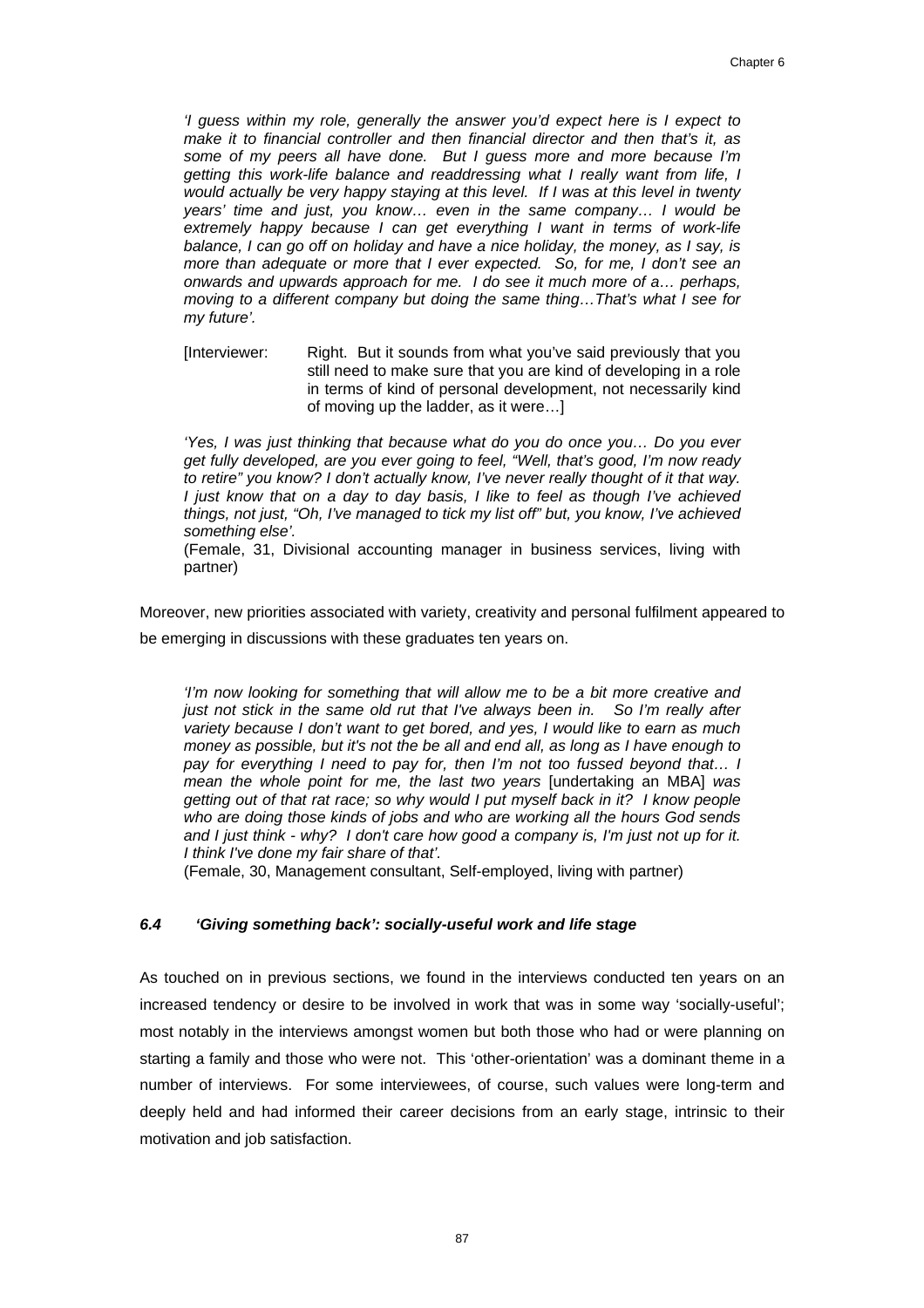*'I'd probably say now that doing a socially-useful job is sort of at the top [in terms* of priorities] *and even if I'm not entirely happy and satisfied, that's more important to me. So even the fact that actually it's really exhausting and knackering, I'll know that I'm making a difference… I mean, I do want to be satisfied in my work but I don't do it to be satisfied, I do it because I think it's important, I'm making a difference… and also I'm a great believer that everybody has gifts and those gifts are there to contribute to society and it's important to find a niche in which they can then contribute to society… So, for me partly the satisfaction is in doing what I'm good at but to do that in a socially useful way… I might earn much more money, for example,* [doing something else] *but I'm not interested in that'.* 

(Female, 31, secondary school teacher)

For others interviewed, the desire to undertake socially-useful work was a reaction to personal circumstances, for example, where motherhood acted as a catalyst towards this ideological shift or provided an opportunity to reassess their priorities and values during a career break.

*'I'm quite keen to retrain and go down a different career route…I'm quite excited about the prospect of doing something new and I think if I had returned to* [previous employer] *then I might not have done that for a lot longer.* [Previous employer] *was a cushy number really, I knew my way around very well, I had*  been there a suitably long period of time in the company, everybody knew me, I *worked on interesting stuff, but it didn't feel like a vocation and I think particularly after the experience we had when my daughter was in hospital in intensive care and we met nurses who were just so amazing and inspirational and committed to what they do. I don't want to become a nurse, I think I'd be a terrible nurse, but I'd never come across that dedication. I graduated and I went to work …well you know about my career history, but I'd never come across that dedication that I met and faced in all of the nurses, without exception, when my daughter was in intensive care, and actually when she was off intensive care on the ward. That made me think, "oh gosh, there must be more to life than working in financial services and I'd like to do something that makes a difference". I'm looking at the moment at speech and language therapy courses and, having studied languages, I would be able to get onto a teaching and learning therapy course'.* (Full-time homemaker, 31, formerly product manager in banking and finance, married with children)

However, we discerned increasingly altruistic motivations in many of the graduates' job choices or future plans that went beyond simply a reaction to changing family circumstances and seemed associated with life stage, perhaps a reaction against the self-orientation more evident in the early stages of career. The following extract is taken from an interview with a non-employed female with two children. On graduation she had entered onto an international training programme with a large global banking and finance organisation via the milkround which she subsequently left after five years to move overseas to get married.

*'I suppose you could say that I've lost all the ambitions that I had… I suppose, it's just different ambitions now. I want to feel that I'm contributing in helping others and being more personally fulfilled, much more than I was before actually. I just had different buttons before'.* 

[Interviewer: What would you put that down to? Is it simply the fact that you have your own family now?]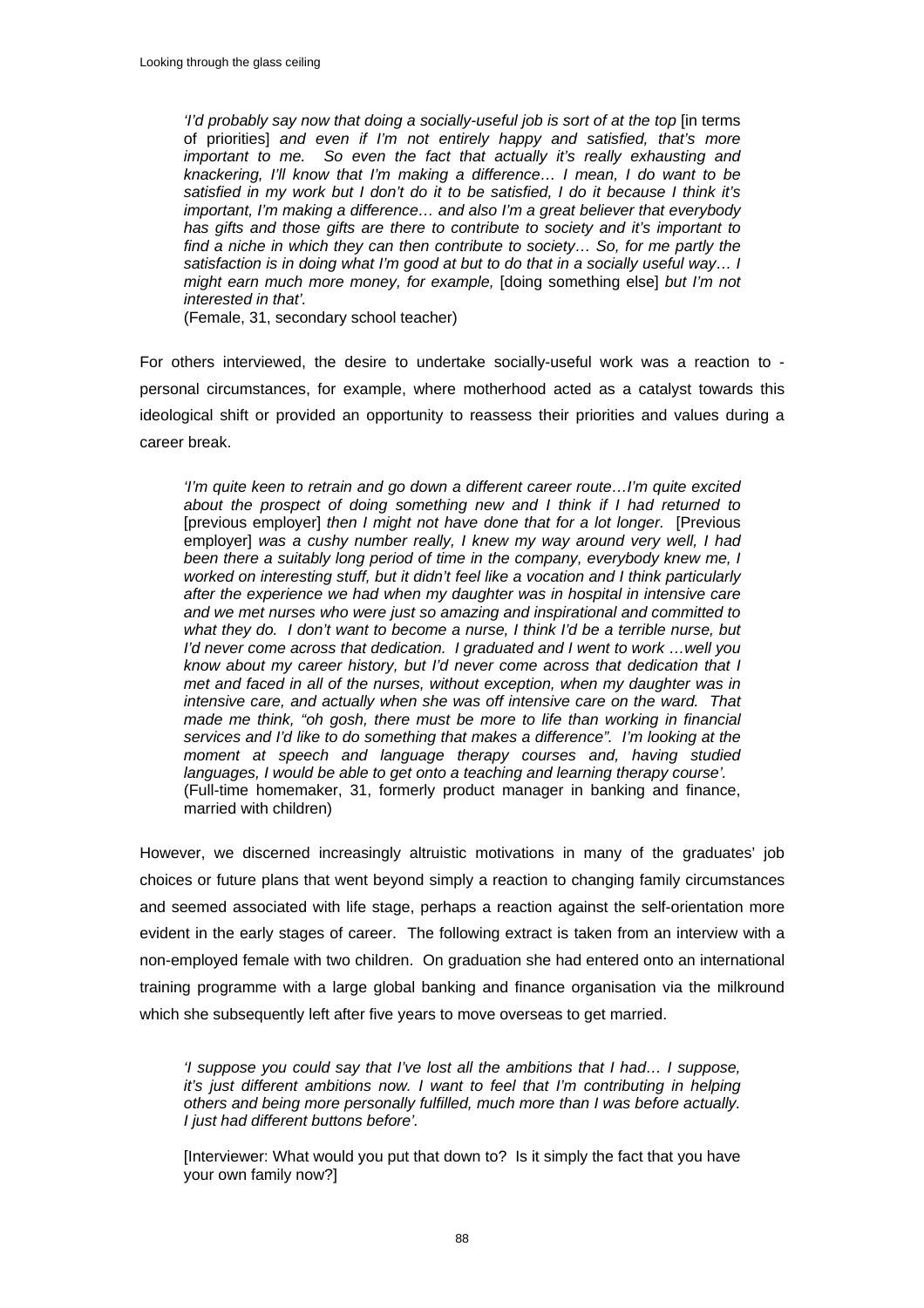*'I don't know if it's just that, or maybe in your twenties, you've just graduated and you want to put everything to use and you want to… you know, the world is at large and you just want to go out there and get everything you can and prove things to yourself. Then, when you have, you think, "oh, ok is that all it's cracked up to be?" Maybe do something for myself or something for other people, you know… when I say something for myself I mean personally fulfilling. Maybe that has something to do with it? Growing up and maturing a bit, realising the world doesn't revolve around you'.* 

(Full-time homemaker, 35, married to marketing director, children)

A similar theme is expressed in the following extract from an interview with a female project manager working for a public sector organisation who had previously worked in the ICT sector.

### [Interviewer: Is that something you quite enjoy, the fact that you're doing work that is socially useful?]

*'Definitely, that was a conscious decision as well. I did say that was the only job I applied for, but I did apply for it for a reason. It must have been about the time I talked to you last, my husband also was a project manager and we made a conscious decision that we didn't necessarily want to do what we were doing for the rest of our lives, because it wasn't really contributing anything to society.* [My previous job] *really wasn't contributing anything to society. My husband was doing something that was even worse… So he gave up his job and became a teacher and I supported him while he retrained and then as it came to the end of the time with* [previous employer] *we were deciding what to do, I thought I really*  wanted to look for something more... socially contributing... is that the right *word? Definitely something that had a bit more meaning, because it's all very nice earning loads of money, but at the end of the day I was coming home and thinking, "right, I have just spent 14 hours of my life doing something that I really don't care about and won't make any difference to anybody". That can be quite soul destroying, even if the money is great, you do end up feeling slightly prostituted, or that you are doing it yourself, you are prostituting yourself. So this job was obviously contributing something and the kind of projects that I work on are really meaningful…You want to give something back. I don't know whether that's an age thing, or just a point where you… I don't know, when you leave university… I mean for me I was certainly driven to do the right thing to get a great job, to buy a house and do all the things that socially you are expected to do. But then all of a sudden you get quite a few of those things and you think – "well… what now?"'* 

(Female, 31, project manager in public sector, married to secondary school teacher)

This changing attitude appeared to more prevalent among women, although this was by no means always the case. The following extract is taken from an interview with a marketing manager for a manufacturer of medical equipment who had previously worked for a manufacturer of consumer goods.

*'I love the fact that even if I have a crap day at the office, I still know that the products I am marketing are truly improving peoples' lives… Their lives have*  been really dramatically affected by coronary artery disease, yet through the *products that my company is manufacturing, marketing and selling, their lives are dramatically transformed such that they can get out and live the life that they want to live again. So that for me is a massive difference. The company motto*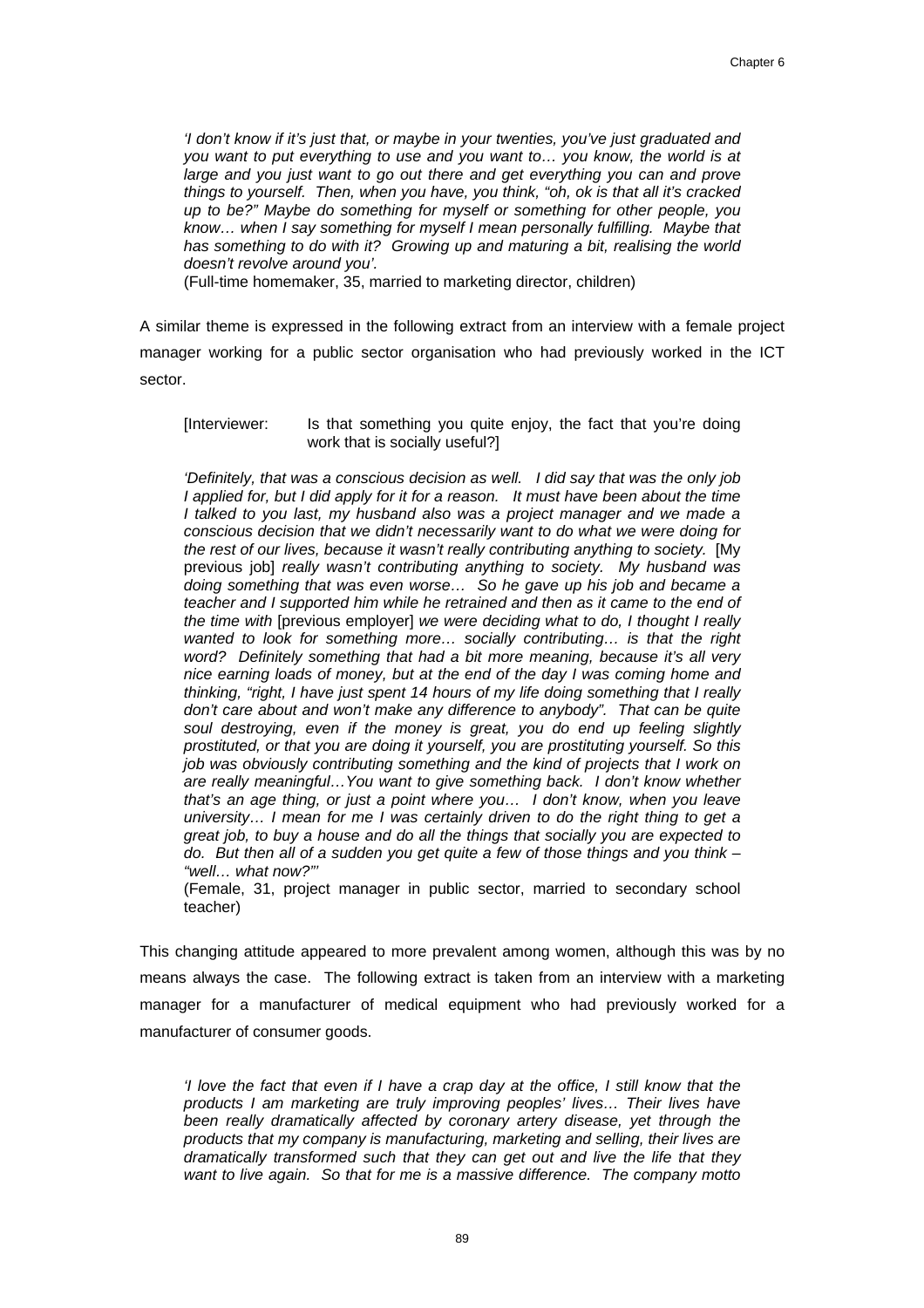*is that every six seconds a life is improved and transformed through the products that we manufacture and market and sell that's a very motivating mission that I can completely buy into. So that for me is the biggest motivational change'.* 

[Interviewer: Doing socially useful work, is that something that has become more important to you over the last few years?]

*'It is, it is, dramatically so and especially since I had kids. For me, that was a big trigger in my life. I remember doing* [a personality-type test] *prior to having kids and I came out as a thinker as opposed to feeler. It's an interesting exercise to do before and after having kids because I changed, in the space of a couple of months, from a thinker to a feeler. Much more emotional about how I was making decisions, I think, as opposed to rational and thinking just from a purely rational point of view. I think now, much more, I look at what I am doing and I get much more emotional satisfaction, much more emotional fulfilment from what I am doing as a job. I treat it much more as a job than as my life. Put that on one side and having kids on the other and really, yes, it has been a massive lifestyle change since having kids'.* 

(Male, 32, marketing director in manufacturing, married, children,)

However, for men, this life-stage change appeared to be confined more tightly within the requirement to continue progressing and earning a good and ever increasing salary, especially for those who had started families but also for those who anticipated doing so. In many cases, there was articulation of a 'breadwinner' stereotype.

*'I think when you are younger - probably I was a bit naïve perhaps - you think, "Oh, I want to do just something that I enjoy all the time and I don't care about money", and then you realize, all your friends are buying houses and things and you think, "I can't do this on my salary…" Your priorities do change. If I was to have kids, then they'd change again, and I might be more ambitious than I am now in terms of wanting to increase my salary because I'd need to, take on a more stressful job'* 

(Male, 32, statistical programmer, pharmaceuticals)

Therefore, whilst for several female interviewees the 'socially-useful' motivation was a primary driver, for men it was more likely to be seen as an added benefit; a satisfier by its presence, but less often a pre-requisite. For men, the fulfilment of doing socially-useful work appeared to be more often a post-rationalisation of choice, whereas for women it was more likely to have informed their decision-making.

# *6.5 Summary*

The evidence presented in this chapter highlights the persistence of gender asymmetries in employment and emotional partnerships, even among this generation raised in a context of increasing emphasis on gender equality in employment and education.

Highly-qualified women have historically been more likely than non-graduates to have continuous careers, reflecting both greater intrinsic commitment to employment and greater earning power and the ability to purchase domestic and childcare services to facilitate their participation in paid work. Women's dependency, resting on their greater propensity to earn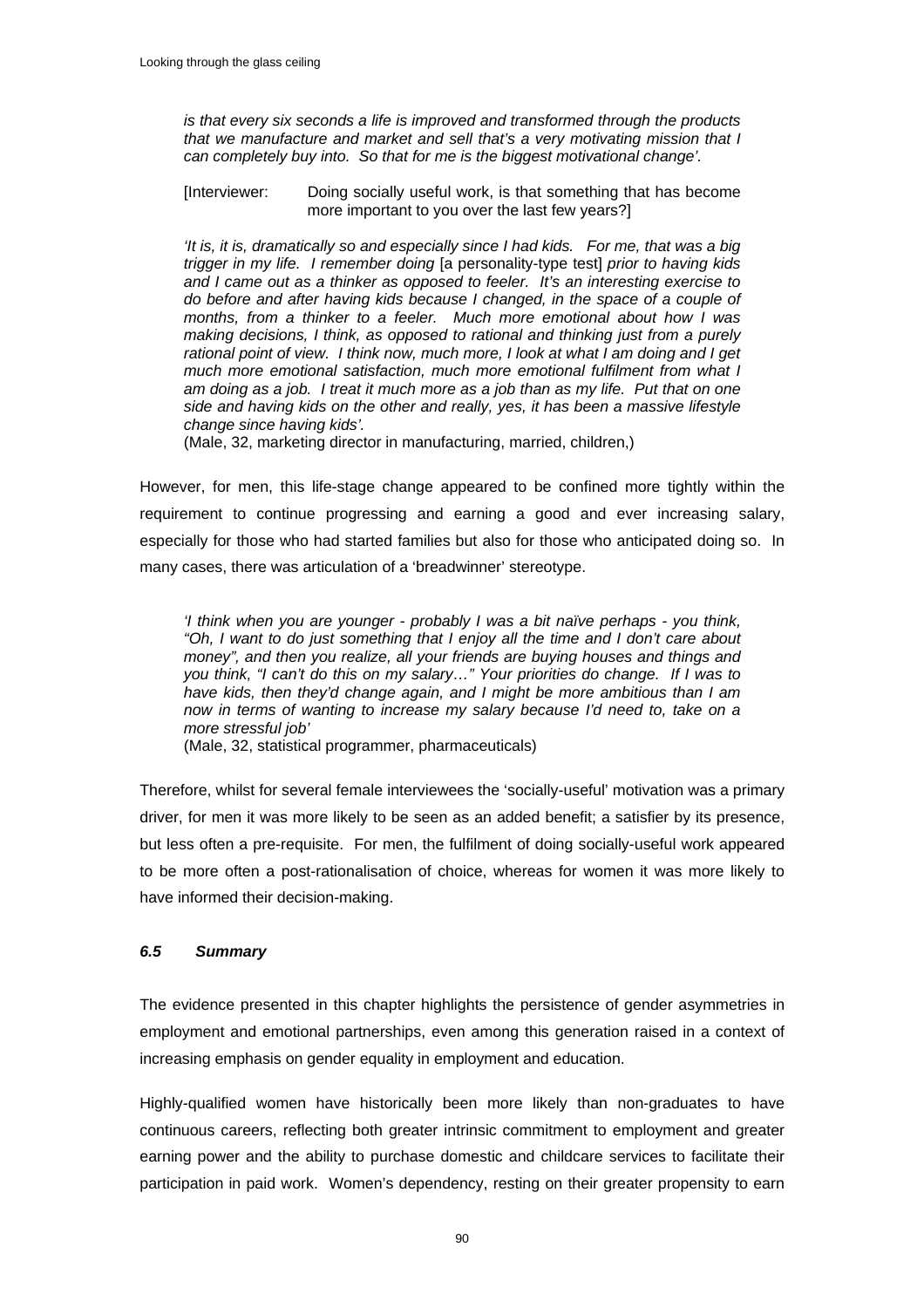second-earner rather than breadwinner wages, has been a fundamental brake on the achievement of greater gender equity - but the women in our sample had accessed equal opportunities to earn above-average wages and many earned high wages; some higher than their partners. Yet, as previous analysis has shown, women in our sample tend to fare less well in the labour market, especially in terms of average earnings, and of those interviewed their careers tend to be secondary to their partners.

The principal point addressed in this chapter is whether female graduates, even where they have made similar choices of higher education course or career direction, have fundamentally different career aspirations to comparable males that go some way towards explaining different outcomes and earnings? Are women making rational choices to trade earnings for other advantages, in ways that reflect a different orientation to employment, career development, and the centrality of family roles (Hakim *op.cit.*) or to accommodate practical obstacles to the achievement of equal outcomes (Crompton and Lyonette 2005, McRae *op.cit*, Ginn *et al. op.cit*)? Seven years after graduation there was some indication from the survey and interview data that gendered attitudes and expectations - their own and, more often, those of their employers and other with whom they came into contact - had affected work experiences and career trajectories amongst our sample of graduates. This reflects Cockburn's (*op.cit.*) finding that 'soft' ideological variables can present a greater obstacle to change than apparently 'harder' material variables such as technology. The evidence from the qualitative data suggests that whilst attitudes and priorities appear to be changing for both men and women, at this transitional life stage where young adults are faced with key decisions about career, social integration and family-building, it is women who make most adjustments to accommodate non-work commitments and this goes some way towards explaining the gender pay gap and gendered career outcomes.

Seven years on, there was a relatively consistent message that, as the cohort moved into their thirties, they were experiencing, or anticipating, a shift in values, attitudes and priorities, specifically a greater recognition of the importance of being able to achieve work-life balance.

The interviews conducted ten years on suggested that the life stage reached by the 1995 graduates, certainly for female respondents but also for many males, appeared to have reinforced and amplified this, where many had embarked on a period of change - whether this meant starting a family or simply a reassessment of priorities and values. For many of the graduates in our sample, a central issue was finding a suitable response to the question of how best to achieve or maintain control over their careers and working lives in the face of changing values, attitudes and personal priorities. This control appeared to be multidimensional and included control in terms of the management of their 'time', but also control in the wider sense of control over career trajectory and the achievement of individual and collective ambition. It must be noted, however, that while for some women that we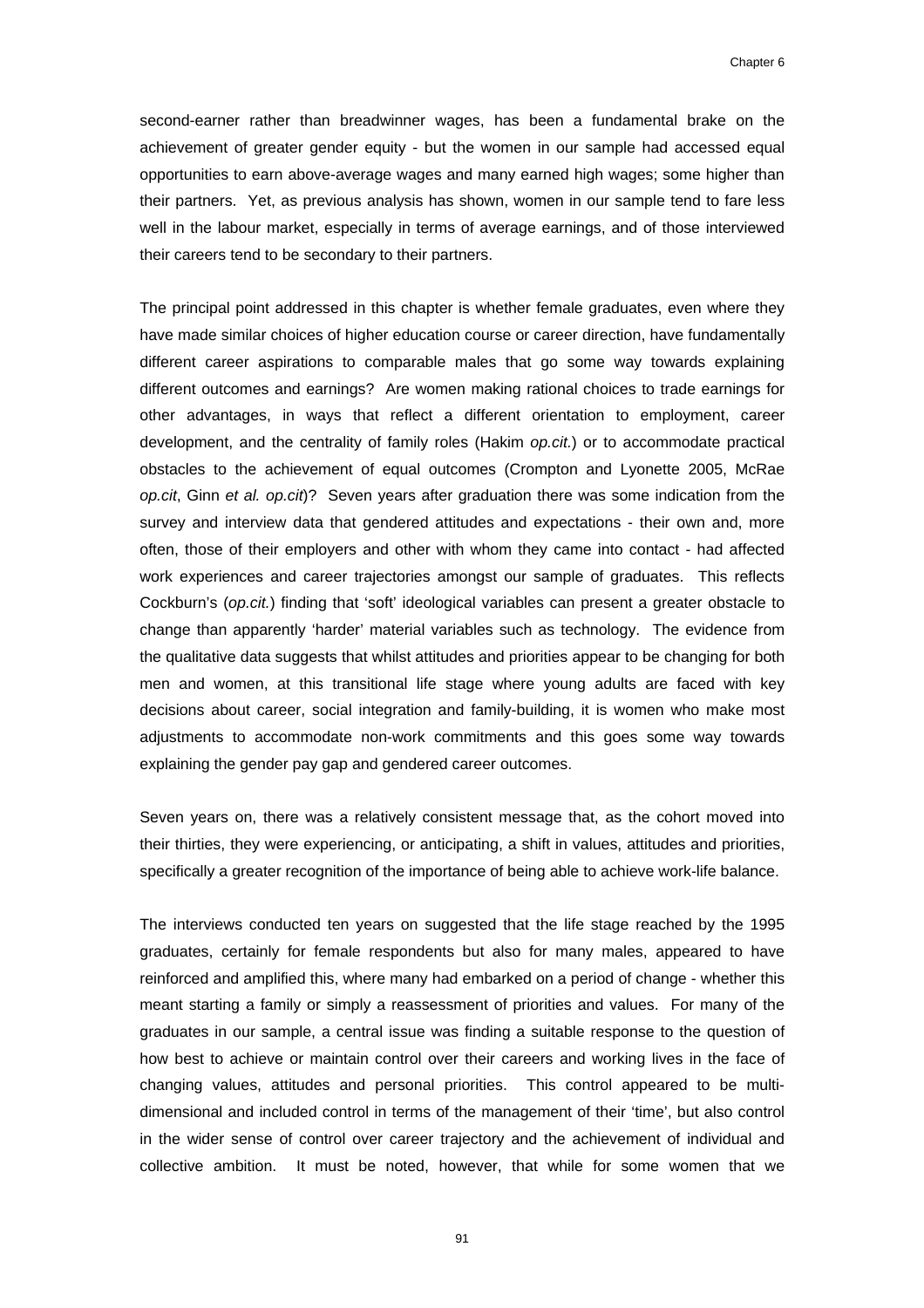Looking through the glass ceiling

interviewed, maternity had provided an opportunity to assess their careers to date and to perhaps re-orientate towards work that was more altruistic and socially-useful, or to opt out of 'the rat race' of 'high-flying' careers, for men this was not likely to have been experienced as an option. Whilst for women, this life phase offered an opportunity for change, for men it was more likely represent entrenchment and being 'locked-in' to a particular career and increased pressure to pursue more traditional career goals, such as increasing salary, even though there is clear evidence that they too were undergoing a period of re-evaluation of priorities. This is likely to lead to greater conflict between work and personal life. Previous research suggests that men are more likely to reach a comparable phase of 'generativity' later in life. towards the latter part of their careers when the pursuit of career goals is not so driven by necessity (Erikson *ibid.*). Our initial conclusion was that there was a tendency for female graduates to reach such a stage in their early thirties, but it may be that for men, a similar tendency is stifled by circumstantial pressures rather than absent.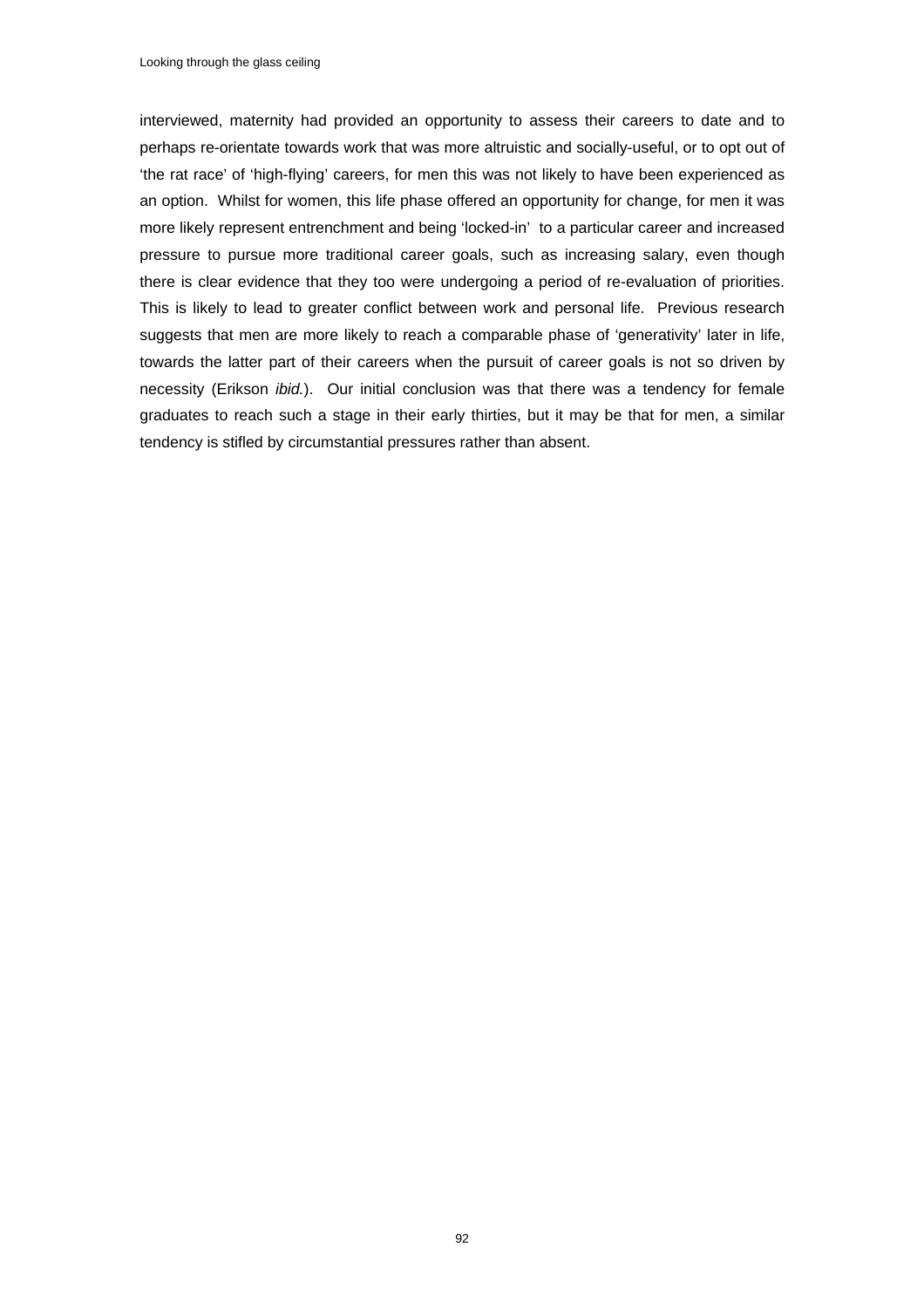## **Chapter 7**

## **The impact of partnership and family-building on career development**

## *7.1 Introduction*

Much of what has been discussed in this report thus far posits that when interviewed ten years after graduation many graduates in our sample had entered a transitory phase in their careers which was reflected in changing values, attitudes and priorities. Of course, much of this transition is related to changing personal circumstances, specifically the formation of partnerships and the advent of family-building. This chapter explores the impact of these developments on attitudes towards work and how women in particular accommodate being part of a dual-career partnership and starting a family with often demanding employment.

## *7.2 Partnership*

Seven years after graduating, the majority of survey respondents had been living with a partner and, of those graduates interviewed ten years on, the vast majority were in 2002/03. Although only 16 per cent of the 2002/03 survey sample had embarked upon parenthood, we found in discussion with the interview sub-sample that career decisions including, crucially, decisions not to change jobs, accept promotions that involved location change, or consider jobs in different parts of the country, had often been made as a couple rather than an individual. Importantly, in response to the question of why respondents had taken their current job, men and women were similarly likely to indicate the importance of compatibility with their partners' career. It became apparent that careers were consequently rarely constructed as individual, as the career literature suggests, but as members of a partnership or family and even young graduates at the outset of their careers who, at different stages of what sometimes turned out to be serial monogamy, were making decisions that maximised shared rather than individual utilities.

Research on dual-career partnerships has mainly been relatively small-scale qualitative research, focusing on such partnerships as implicitly atypical – but *all* partnerships involve two careers, in the broader meaning of the term. As marriage becomes less popular and cohabitation has increased, when (and if) individuals move from thinking of themselves as independent operators and the smallest social unit becomes a dyad, has never – as far as we are aware – been studied in relation to employment. It is incontrovertible, though, that just as equal pay inherently challenges the notion of a family wage, as discussed so presciently by Barrett and McIntosh (1980) a generation ago - so too do equal opportunities challenge not only 'breadwinner/home-maker' divisions of labour but also individualism and partnership. Graduates tend to set up partnerships with other graduates but in which, typically, the male partner is around two years older and consequently has accrued more employment

93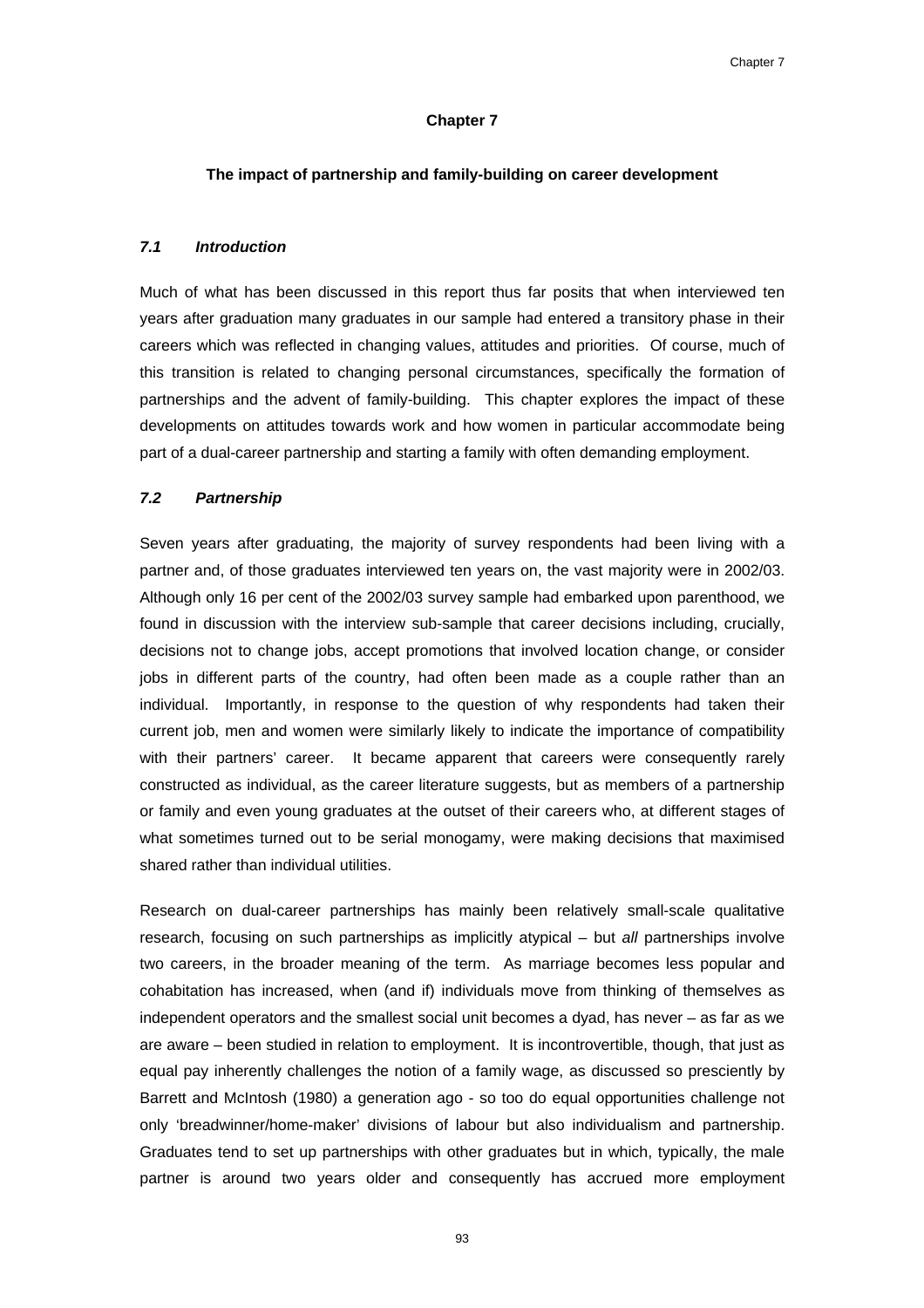experience (Brynin and Francesconi 2002). This might be assumed to explain some gender asymmetries in 'traditional' partnerships - but do highly-qualified young people assortatively select partners who fit with their career and family-building preferences (Hakim 2000)? The women and men in the sample, in theory, have access to 'breadwinner' salaries, so the women, at this stage in their career development at least, are unlikely to be imprisoned in a relationship of economic dependency. In such couples, in general, the partners were equally likely to be highly qualified and have similar potential for career development. In fact, of our interview sample, the vast majority of the female respondents were considered to be highlysuccessful in terms of earnings and career progression.

In the interviews conducted seven years on, we asked respondents whether they regarded their careers or their partner's as more important, or whether they considered them of equal importance. Among these mostly pre-family-building respondents, the most common response was that their careers were of equal importance. Figure 7.1 nevertheless illustrates how living with a partner appeared to be correlated with lower expectations of career development for women, and had, if anything, a slight positive impact on men's expectations. We found that living with a partner was correlated, for women, with lower propensity to agree strongly or somewhat with the statement *'I am extremely ambitious'* and, as the figure shows, less likely to anticipate achieving a higher position within the next five years. In both cases, the reverse was the case for men.





 **Source***: Seven Years On: a survey of the career paths of 1995 graduates* 

An interesting gender difference in responses was evident, however, in *how* men and women who were the main breadwinner in the partnership referred to the issue of career precedence. In general, male respondents tended to take it as axiomatic, requiring no further rationalisation, that their career took precedence simply on the basis of earning a higher salary. Female respondents were much more inclined to define their relationship as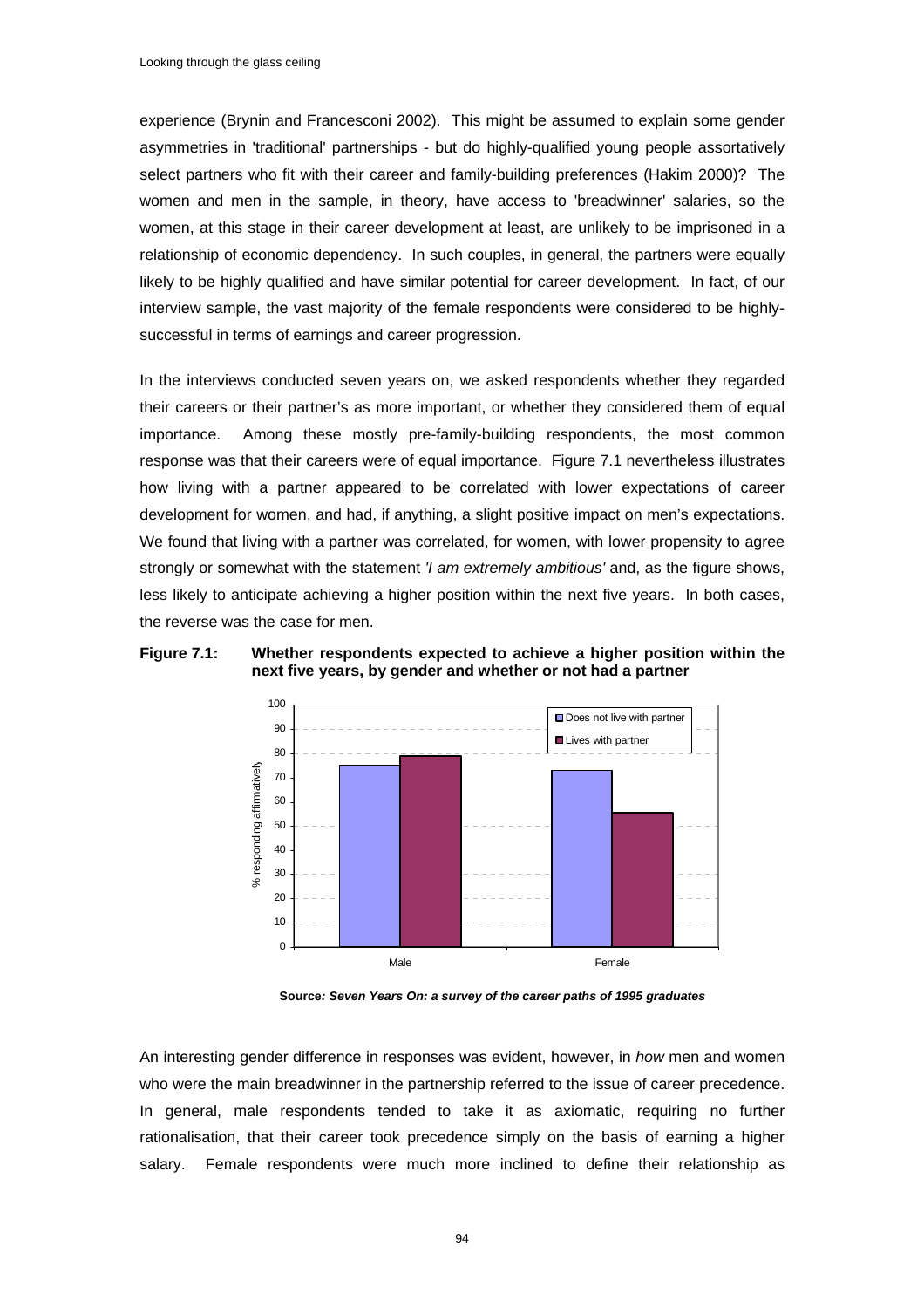egalitarian even where they were the primary or sole earner in the household, rationalising equity, or even male career precedence, along the lines of, for example…

… the transferability of skills::

*'They're equally important in terms of… well… on one level, mine tends to be more important in terms of a regular wage: I've always been the main breadwinner. But, certainly in the sense of career, they're both equally important. In fact, I'd say that probably his is more important because that's all he can do, music, whereas I can transfer my skills to just about anything, just about any kind of business sector'.* 

(Female, 32, ICT business manager, married to musician)

…job satisfaction:

[Interviewer: Do you regard you and your partner's careers as equally important, or would you say that one takes precedence over the other?]

*'That's a question I would take on different levels in that, financially, I earn almost twice as much as he does and therefore if one of us had to stop work it would be him - but neither of us would intend to do that. Job satisfaction is much more of an issue than finance. In terms of whose job is more important, neither is more important: we both love our jobs and work very hard at them. When, for example, someone's got to take a day off, we just take it in terms and share it'.*  (Female, 31, primary teacher married with children to self-employed engineer)

Overall, women regardless of financial factors were more likely to refer to equality. For those partnerships where traditional patterns of domestic responsibility had been eschewed this was not necessarily by design; rather a product of factors outside of the couple's control:

*'I did attempt to go part-time to look after my daughter but then my husband got made redundant - so he now looks after her and I work full time. And actually that has worked quite well. I think if we hadn't tried it……until you try it you don't know, but actually, having done it, that's pretty much the way we'll carry on, so I can carry on developing my career …… So actually, things will probably pretty much stay the way they were going, because I don't have to worry that when we have* [child] *number two, am I going to have to give up work? That's one side of things I don't have to worry about that, because we know that he's going to do it.'*  (Female, 28, sector analyst in public sector, married with children,)

One male respondent summed up the changed ideological context within which the *Class of '95* were developing their careers, where both partners are highly-qualified and successful and there is not necessarily any implicit or explicit precedence given to one partner's career or the other, in a way that was echoed or implicit in most of the responses of those who provided 'egalitarian partnership' indicator data:

*'The question* [of whether I would move for my partner's career] *on the face of it sounds very straightforward, but it's not, because with communications and availability of accommodation and everything, there's lots more options than just upping roots and moving home. I think the attitude of "a fellow has a decent job so the wife has to follow" is not necessarily an option nowadays. I think more*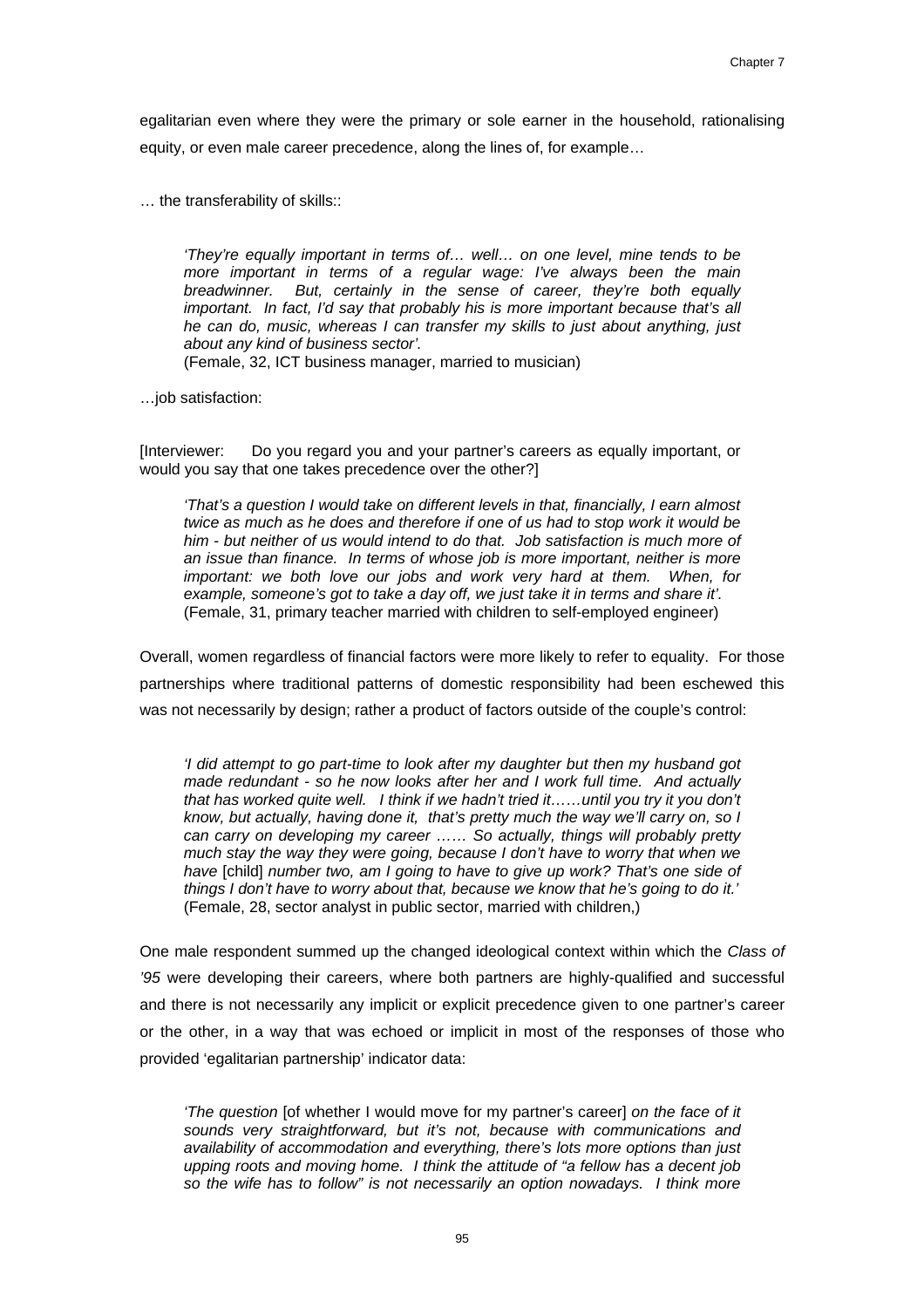*and more people are able to say, "OK a fellow has a decent job up in wherever, wife has a decent job down in wherever, what are the options?" The options include moving to one part of the country or another so they live together permanently, or having two homes and living separately during the week, or even commuting longer distances. If my wife got a job tomorrow up in Scotland, I couldn't tell you what our decision would be because we would have to weigh up the pros and cons of that job opportunity, what it meant long term, what it meant short term, etc. There would be a number of avenues and solutions we would consider to fulfil both of those opportunities'.* 

(Male, 30, account director in business services, living with partner)

Perhaps reflective of the changed context of partnership and work, we found examples where career decisions were seen as negotiable and that career precedence was a fluctuating concept. For example, one couple had moved to Australia so that the male partner could accept an exciting job that would enable him to move from an accountancy job in UK to one where he used his accountancy skills to work in a sports company where he would be able to broaden his range of skills and do work that he would find considerably more interesting and fulfilling. His female partner, who was our respondent, gave up a job that she enjoyed in magazine production to go with him, and in Australia had a proof-reading job which was somewhat below her ability level and less satisfying than the job she had left. There had been an agreement, though, that after two years, should a suitable vacancy occur for her with her old employer, they would consider returning - and in fact, they were about to do so soon after the ten years on interview - to a situation where it is likely that he might be able to continue to work for the multinational company which currently employed him, in London. In this partnership, both careers were seen as equally important and the key priorities were to obtain compatible working arrangements, with equal willingness to accept compromise, and to achieve an enjoyable work/life balance.

In cases where the woman was the sole breadwinner, this was seen as temporary - a reflection of complementary careers where the partners had found that they could effectively alternate as breadwinner and, in one case, home-maker.

*'At the moment I guess mine is more important because I am earning all the money. He hasn't got a career if you like because he's not working at the moment. Can't say really, I guess mine is at the moment'.* 

[Interviewer: Is that something you are quite happy with…that he's quite happy with?]

*'Yes. I think more and more we are seeing people of our age doing different things, more flexible working arrangements, career breaks, which is something people of say my father's generation just can't understand. We have a huge programme about work life balance here - "lifestyle friendly leave", where you can take up to three months unpaid leave in a five year period. So I too three months off and went travelling around South America. That was just before I got my promotion. I think it had a small impact [on my career], probably slowed it down a little bit, but for me it was a price worth paying. It would have been more difficult to do that in the role I've got now' [Researchers' emphasis].*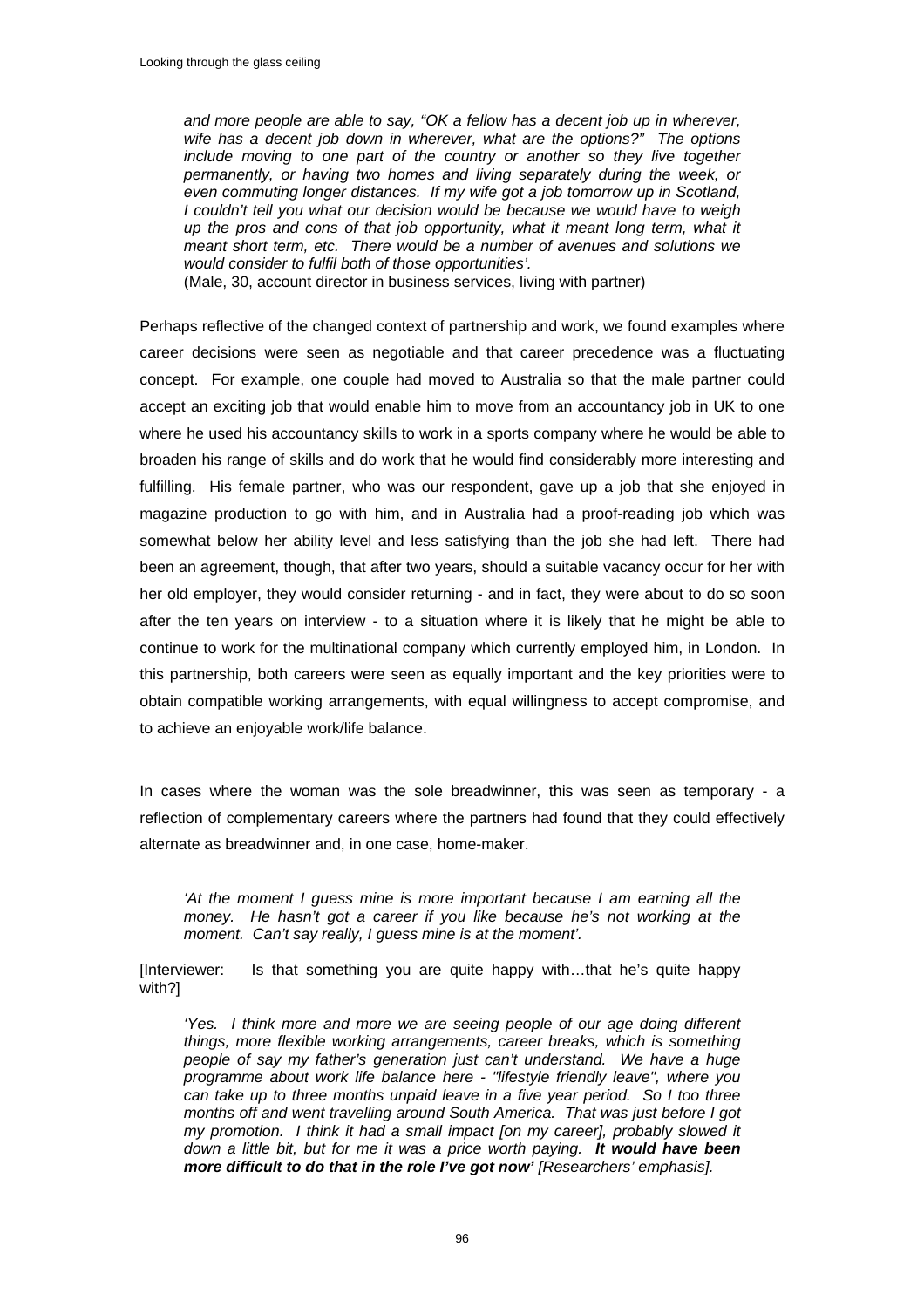(Female, 32, Scientific team leader, pharmaceuticals, partner - also scientist currently not in employment).

Even in a sample of interviewees who in general were in relationships with partners of equivalent educational background and often corresponding status in employment, we found a number of ways that individuals conceptualised and rationalised their 'economic relationship'. We found numerous examples of successful female graduates adhering to a 'male breadwinner' model of partnership where the male partner's career took primacy but for a variety of reasons. At the extreme, the following *Seven Years On* interview extract from a graduate who had recently left a fast-track career in the civil service to move location to follow her husband's career appears to illustrate the resilience of traditional gender stereotypes:

*'It comes down to priorities, really… You can do the dual career thing, if you are both qualified in something that you can both have good jobs in the same city, well that's great but actually, frequently it doesn't work like that… And I have to say, ultimately, do I want a really good marriage or do I want a really good career and if I can't have both which ultimately has to come first? Definitely the marriage because I've got enough skills and I've got enough broad experience and I'm motivated enough and I've got enough interests that I'll keep myself busy and I can earn some money doing a variety of things whereas finding the right man is quite a lot more difficult'.* 

(Female, 31, part-time university tutor, married to university academic, children)

Another reflected a similarly traditional perspective as to male-female roles within a partnership had embarked on motherhood earlier and had two children at the time of the interview.

 *'Right from the beginning, before we even got married… He's very, very good about this, he said "Look, I'd be more than happy to give up work if we had to and you wanted to stay at work", he's very, very into me having promotions in my career development if I want it. But from the start we always said, realistically speaking he will always have more earning potential than I will and I would have to have some time off if we're to have children because he can't actually do the having of the children. So, we agreed that would always take precedence … not so much because he's the man, although that is part of it, obviously, because we're Christians and that's one of the things we believe in, that the husband is the head of the family, but because he's got more earning potential. In that way, then you could say that money was a factor but only in the sense of security for us'.* 

(Female, 28, non-employed, married with children)

However, in both the above examples, the women saw *having a career* and *being able to use their knowledge and skills throughout life* as important, though secondary, priorities – and 'dominant' males' responses were in accord with this, as the following example illustrates:

*'I think mine has taken precedence over my wife's. I think that's true. But, we made a conscious decision before we had children that I was going to work more and she was going to stay at home more to look after the children. One's 18 months and the other's three and a half and so at the moment they still demand quite a lot of her time. It was a conscious decision before we had children that mine would take precedence over hers. But equally, I mentioned the flexibility*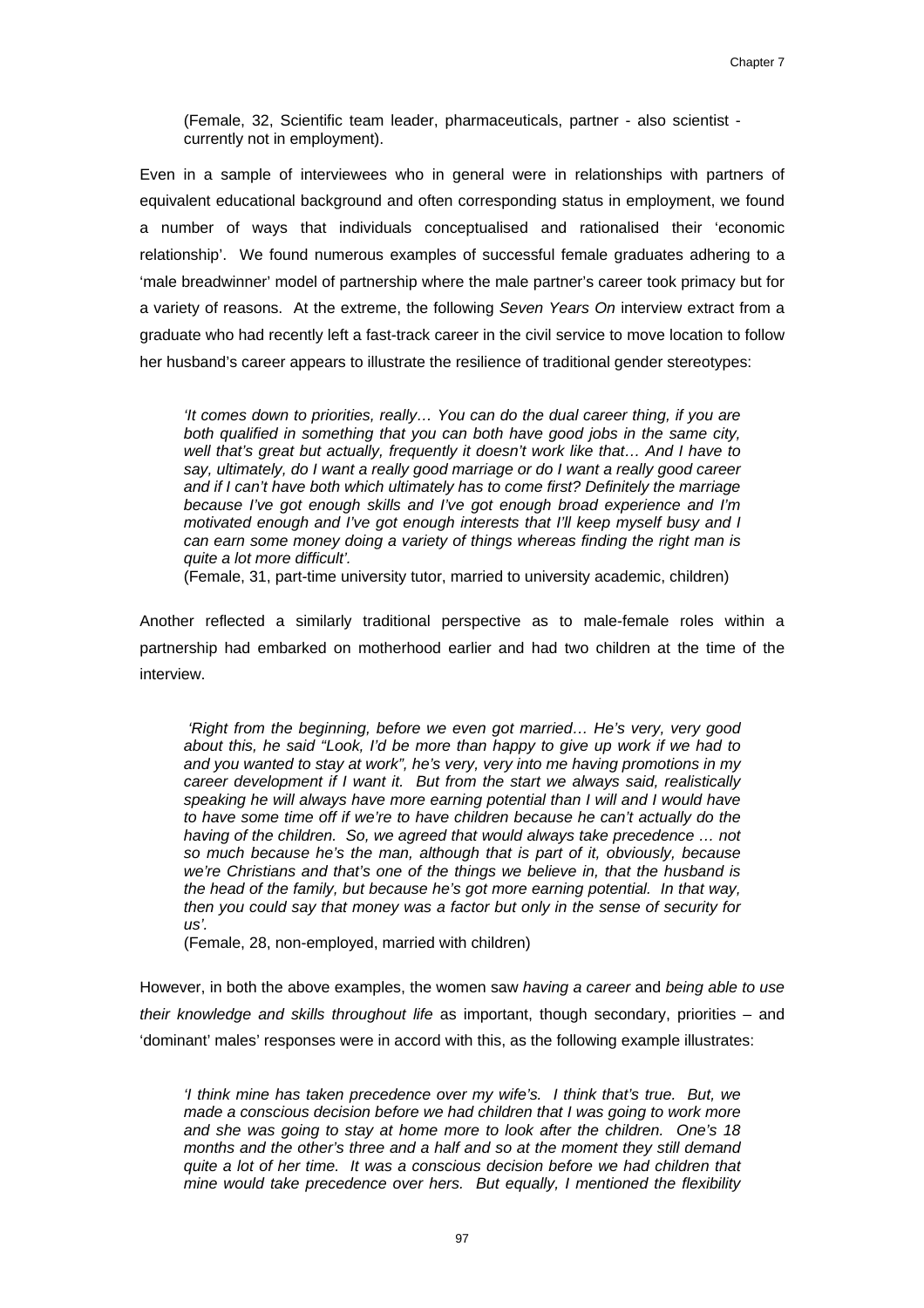*that I've got around childcare. That enables her to do something at least, to keep her hand in until the kids are old enough and she can go back and do more'.* 

(Male, 32, scientific officer in public sector, married to primary teacher, children)

The above examples appear to illustrate the potential conflict between dual career partners, and between career development and family-building being resolved without apparent stress, along traditional lines. However, other respondents implying a similar partnership division of labour, indicated that the decision, even for those anticipating starting a family, could be difficult to make in the context of a dual-career partnership where, in potential to earn and commitment to career, both partners started out equally successfully: the traditional solution was acceded to rather than embraced.

 *'By the sounds of things his takes preference but I suppose I fought it for a long time and I do believe I have to stand on my own two feet and that's why I have got a career but I think from a practical point of view( that is if we decide to have a family) it's logical that we have to make sure his career is fine and that's why we're* [located] *down here and why we will stay here for a while'.*  (Female, 28, development quality assurance specialist, pharmaceuticals, living with partner)

*'That's a bit of a vexed question because I've always fought very hard against one career being valued more than the other and I've never like the idea that his career should be more important than mine and I find it very difficult to acknowledge that it is. But I think we've both come to the conclusion that his career probably is more important than mine, in that he has a real career path and real career aims, much more than I have. And I think that definitely his career is going to be more important than mine in the long term in that he's aiming to be a deputy head and things like that in the relatively near future. Whilst I'm always going to have a career it's never going to be at that sort of level. In fact I would see it maybe not being as important in the future as it has been in the past'.* 

(Female, 32, school secretary in public sector, married with children)

Two of the women in the sample who had graduated by the age of 25 had already been married and divorced. Both provided examples of the destructive effects of asymmetry in partners' expectations and asynchronicity in career development; in the context of individuals entering into a phase of transition after establishing themselves in a profession or organisation. One female respondent whose first pregnancy had ended in miscarriage illustrated this particularly clearly:

*'*[Our careers] *were both equally important I guess, but he had a problem with that. After we lost the baby, it just went downhill from there, because he thought I should have been at home, I think. I don't share that opinion'.*  (Female, 28, HR and marketing manager in manufacturing)

### *7.3 Partnership 'status' and attitudes*

In this section, we focus principally on the interview sample of the *Seven Years On* study to further examine whether there was any notable relationship between an individual's 'status' within their partnership (in terms of both 'breadwinner' status and 'career precedence' within a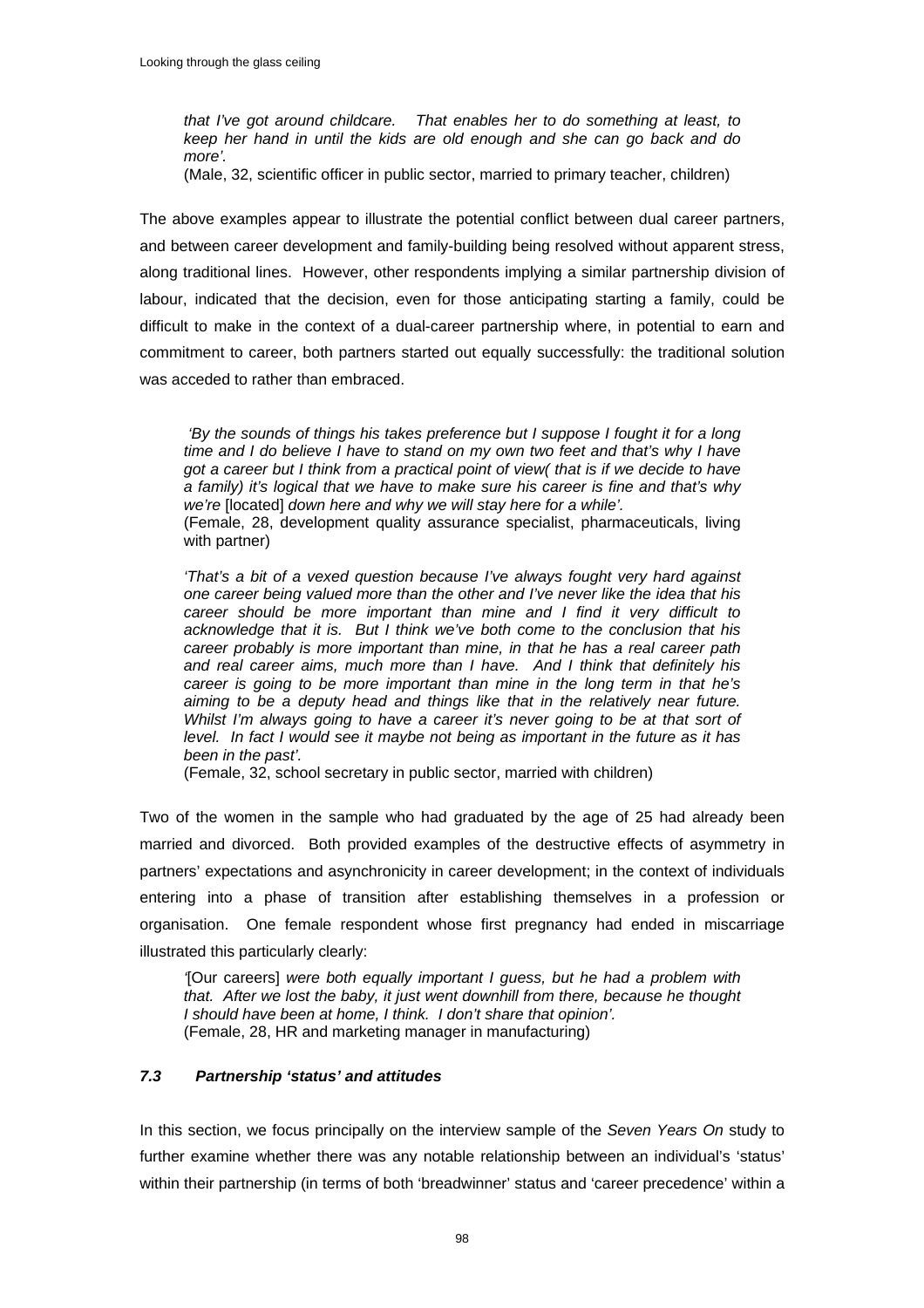relationship) and their responses to a number of questions in the survey questionnaire associated with levels of ambition, the importance of career development, the centrality of work and the extent to which personal and family development was valued. We interviewed 52 female graduates<sup>18</sup> (the majority of whom were in full-time employment) and 44 male graduates who were living with a partner when interviewed. Nine of the female sub-sample had dependent children. In the interviews, we asked each respondent whether they, or their partner, were the 'main' income earner in the household and whether either partner's career took precedence over the other. Respondents were then scored out of three for each question according to their responses: three if they were the main breadwinner or their career took precedence; two if the relationship was perceived to operate on an equal basis, careerwise and/or earnings were similar for both partners; and one if they were the secondary earner or if their partners' career took precedence. By adding the scores for each question together we arrived at an overall score for 'partnership status' for each respondent; dominant (5 or 6), equal (3 or 4) or secondary (2). For example, if a respondent reported that they earned a higher salary than their partner (3), but that their careers were equally important (2), they would score 5. The sample of female graduates with partners was roughly split into three equal groups according to this variable. The propensity to have children at this stage, did not, in this small sample, vary across these three groups.

In terms of the relationship with a number of variables associated with values, attitudes and identity, we found, perhaps not surprisingly, that those respondents whose responses indicated that they were in the 'secondary' category gave a lower average score to the question asking how important their job or plans for employment were to their sense of identity and the reverse held for those who saw their career as having primacy. Similarly, the 'dominant' respondents gave the highest average response when asked to indicate the importance of career development. Conversely, a similar question required respondents to indicate how important their family relationships were to their sense of identity. The 'secondary' partners gave the highest average scores and this group was also likely to place higher importance on family development.

In response to the question: 'How far do you agree with the statement, "I am extremely ambitious"?' there appeared to be little difference in the responses of members of the three groups. In response to the question: 'How far do you agree with the statement, "I live to work"?', again there was little difference in response. In response to the question: 'How far do you agree with the statement, "I expect to change careers several times"?' the 'secondary' group had a higher average score. In response to the question: 'How far do you agree with the statement, "I do not expect to get my main fulfilment from work"?', 'dominant partner'

 $18$ In this analysis we again focus only 'young' graduates who completed their studies before the age of 24 for the reasons outlined in Chapter 3.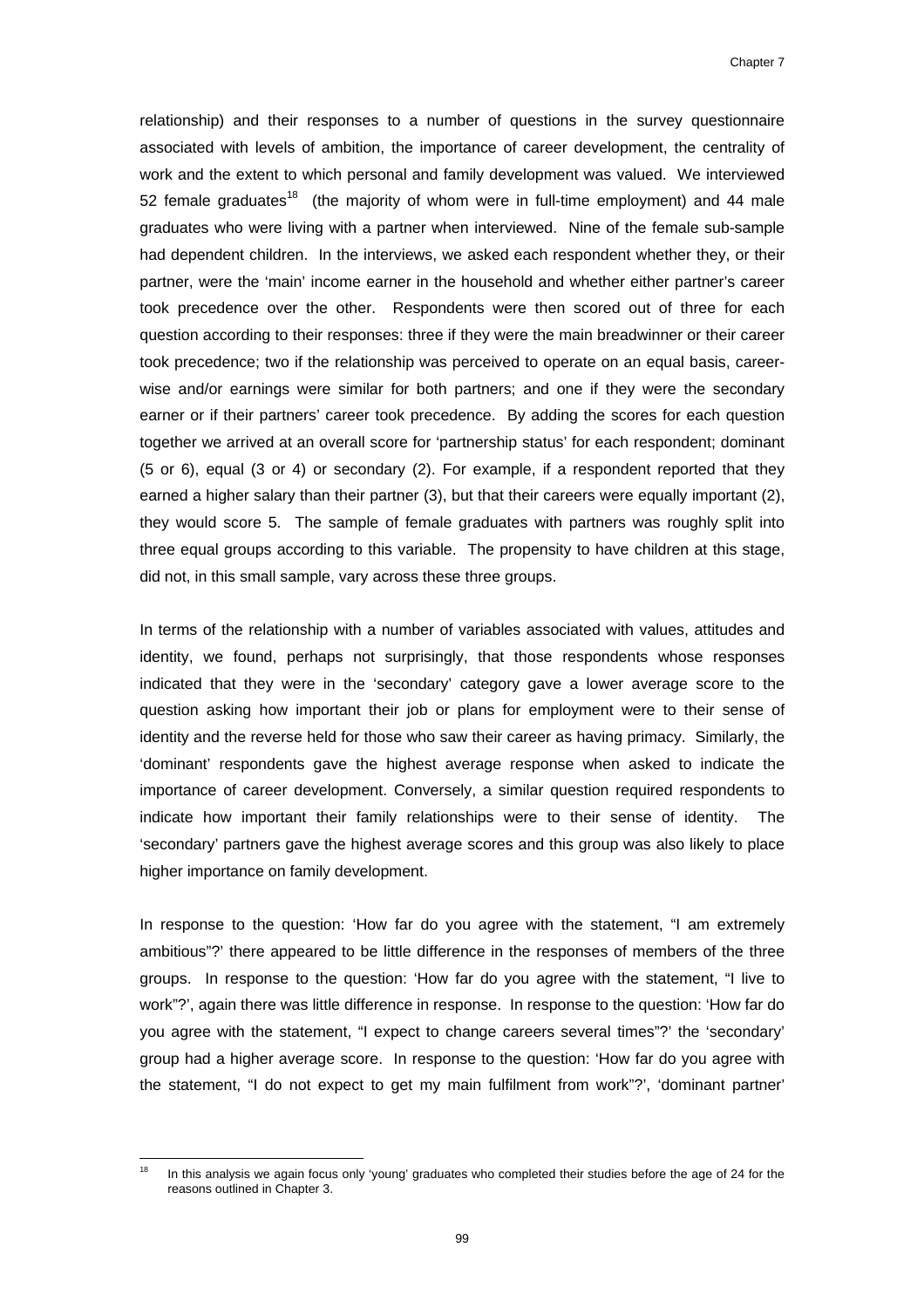women agreed to a lesser extent than both other groups, whose average responses were identical.

Only a quarter of male graduates gave responses that indicated an egalitarian partnership: the male career appeared to be perceived as being dominant in all other cases. Of the 44 respondents, only one male graduate reported that his partner's career took precedence, despite the fact that six indicated that they were the secondary earner in the partnership. Thirty three of the men said they earned more than their partners (75 per cent), of whom 15 said their careers took precedence (45 per cent). In comparison, 19 of the 52 women reported earning more than their partners (36 per cent), but only five of these said that their career took precedence (26 per cent). Women were twice as likely to report their partnerships as egalitarian, whatever the earnings ratios: exactly half of them did so; 18 reported that their partner's career took precedence. Both groups of men, those with high status within partnerships and those in egalitarian relationships, reported identical levels of importance attributed to job and plans for employment to their sense of identity. This score was also identical to that of 'dominant partner' women. The two male groups also recorded very similar responses for the importance of career development. All groups, male or female, reported very similar levels of importance placed on personal development. For both males and females the expectation of several career changes throughout their working lives was higher amongst 'secondary role' partners.

As discussed, 'dominant partner' women were less likely than others to have allocated high importance to family relationships in terms of their personal identity, but the opposite was true of 'dominant partner' males. Those in egalitarian relationships reported placing less importance on this compared to those with high status. Does this support Hakim's contention that partnerships reflect prior orientations related to predisposition towards or away from 'traditional' gendered roles?

## *7.4 Family-building and the impact of parenthood*

Moen and Sweet (2003) have drawn attention to the fact that, in two-parent households, parenthood is a watershed challenge to partnerships, replacing two jobs - his and hers - with an inescapable third set of responsibilities which, in effect, constitute a third job (culturally assumed to be allocated primarily to the mother). They suggest that managing dual career households is essentially about managing time and timing: of family formation, making decisions about paid working hours and patterns of work, day-to-day balancing of public and private responsibilities and scheduling of conflicting demands. In terms of family formation, Cramer (1980) argued that the amount of time women spend in the labour force affects their propensity to have children and there is some evidence that delayed childbearing has contributed to the reduction in the birth rates of most developed countries, particularly among highly qualified women (Altucher and Williams 2003, Rendall and Smallwood 3003, Hewlett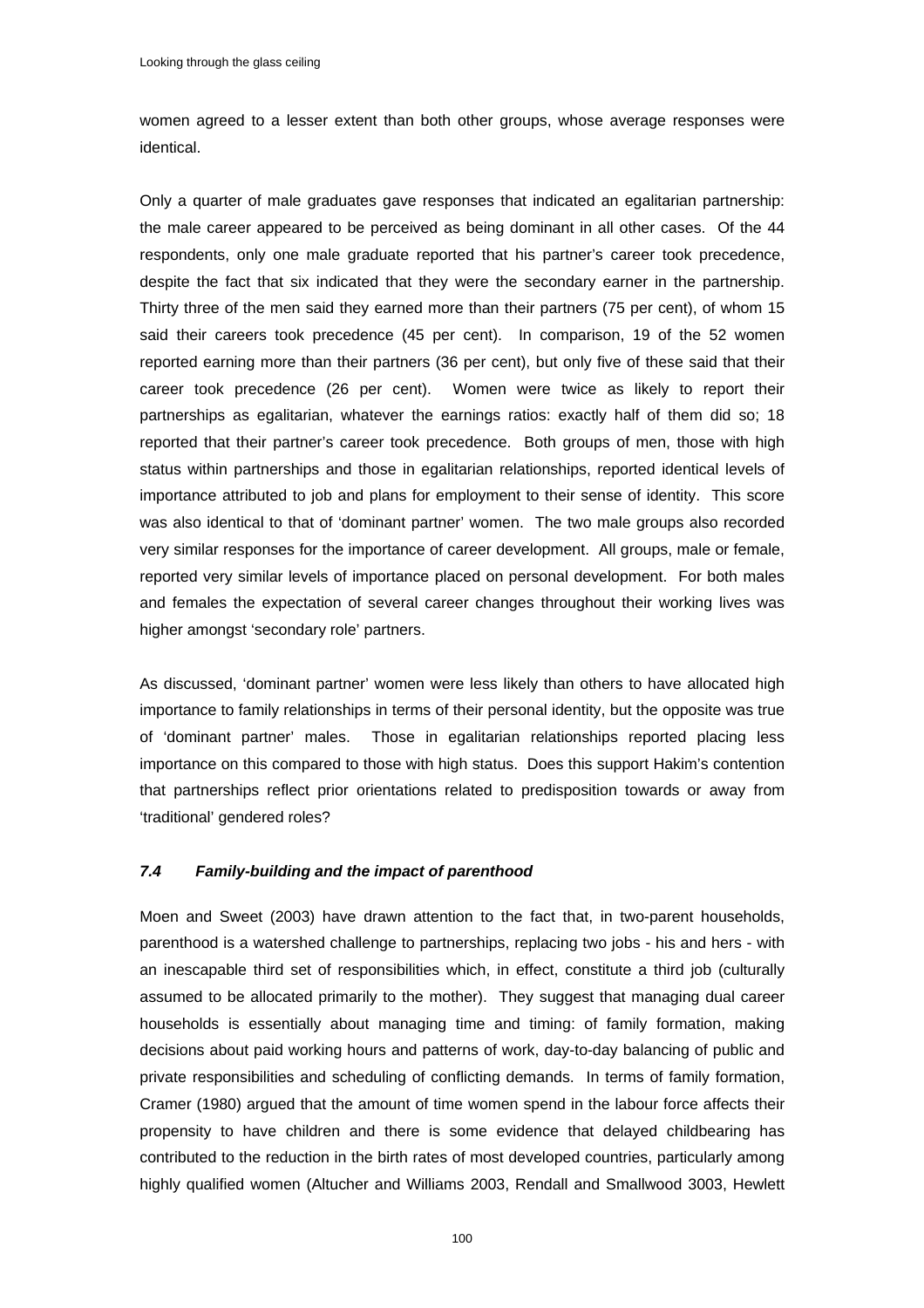2002). We discussed recent UK patterns, which support this in Chapter 2. Moen (2003), in analysing data from dual earner couples in the USA, presents a strong case for a rethinking of working hours and responsibilities that allow for greater flexibility in household divisions of labour. The study identified a range of different work/life balance arrangements and divisions of labour among the couples sampled, and we found similar diversity among the 1995 young graduate parents. We found evidence that illustrates the complex way in which women's and couple's decisions to start a family were directly related to work patterns, and what they perceived as available or appropriate options for their subsequent household division of labour.

All the women interviewed ten years on had either had their first child, were expecting their first child or stated that having children was something they envisaged doing in the future, although a few women saw it as a possibility rather than something they definitely aspired to do. All but one of the men had become fathers or anticipated becoming fathers and only one male respondent has stated that parenthood was definitely not something on the agenda for himself or his wife. Among those who have had children, we interviewed full-time homemakers, women who have reduced their working hours, women who have become selfemployed and women who have remained in full-time employment. We interviewed both men and women who regard themselves as part of a joint household career enterprise, but where one partner's career (normally that of the male partner) is regarded as more important normally because he has greater earning power - thus constituting 'neo-traditional careers'.

*'I'm not thinking of going back to work at least until [my child] goes to school, so that's a good four or five years and then if we have more children that's going to be a few years after that. So all that time, his career is going to be the most important one and I guess mine is on the back burner at the moment. I don't really know about the future. I can't imagine me going back into something that was earning the money that I was earning when I was working at [ICT company]…it's more likely going to be back into the kind of social services side of things, which is part time and not as well paid as the commercial side of things.* 

(Full-time homemaker, 32, formerly sales and marketing director in ICT, married to accountant, children)

However, the majority of the high-flying female graduates interviewed for the ten years on investigation had so far continued in employment and aspire to continue their career development. A substantial minority earned as much as, or more than, their partners, and this included those who had become mothers. It is important to note that all of those who were successfully balancing motherhood and employment were invariably doing so in contexts where they (normally) or their partners had been able to modify their work patterns, by negotiating a measure of flexibility with their employers. We label these 'complex careers', because although the incumbents mainly aspired  $-$  in the longer term  $-$  to a relatively traditional linear career – they considered that in the short term at least, non-traditional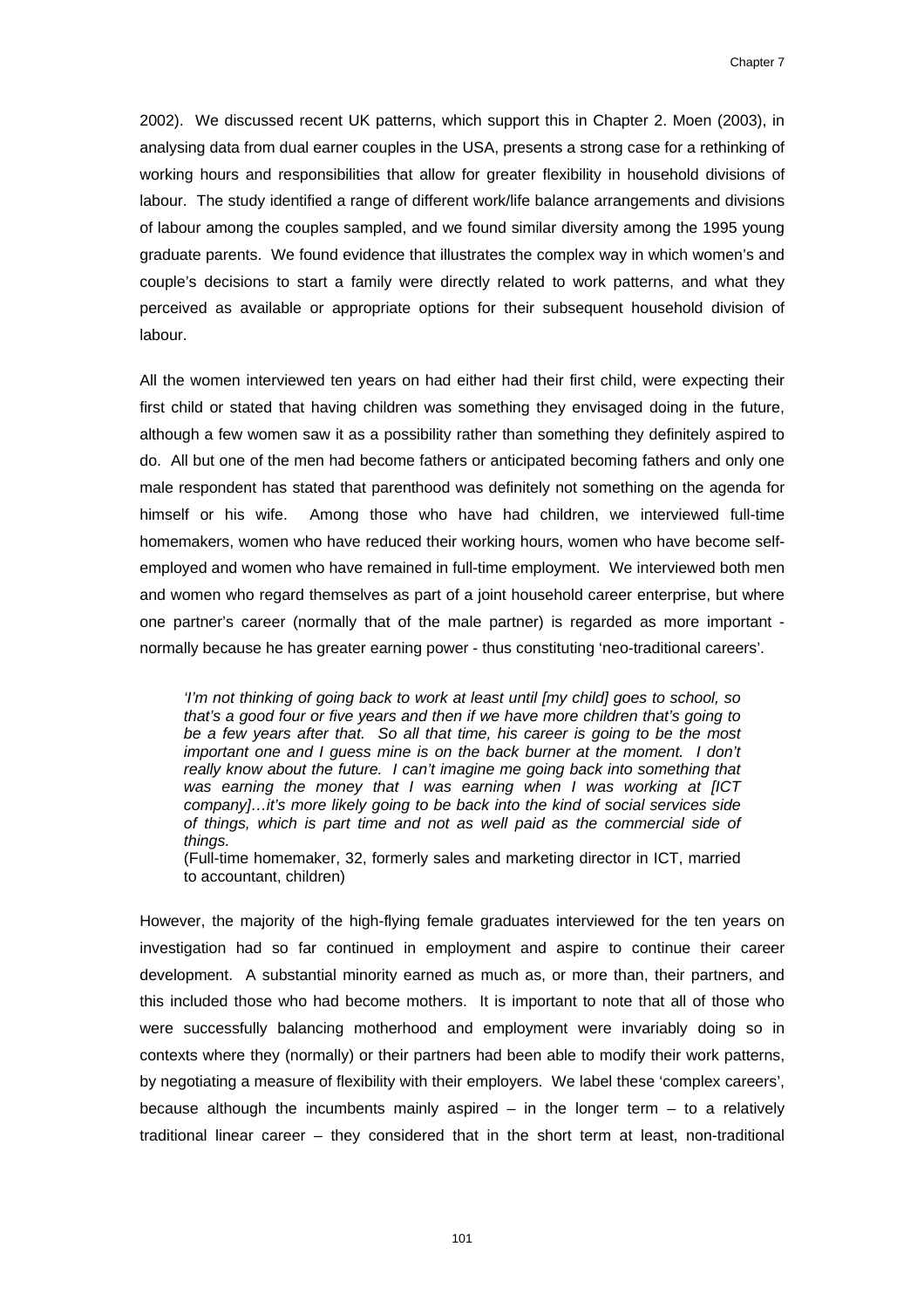adjustments were necessary. We interviewed several women who had *'put their careers on the back burner'* to concentrate on motherhood:

*'I'd kept my options open initially. When I'd had the babies [twins] I wasn't at all sure: before I'd had them, I was quite sure I wasn't going to go back to work but for one reason or another I was quite unsure for the first couple of months. I was quite a tough time. One of my babies was born with a heart condition. I'd worked very hard at [my company] and… I realised I couldn't invest that amount of attention and energy to work in the short term, while my babies needed me……. I was working on a really interesting project at the [European] Commission, representing [the company I worked for] and I really loved it, it was just the kind of work I wanted to do and yes, I guess the intellectual stimulus, the debates we had in the meetings….it was stretching me and I enjoyed it. But I think that just because I've stopped doesn't mean I won't be able to start again. I have that confidence, I feel I might have to start off a bit lower down the rungs and work my way up, but that doesn't worry me either, because I think in many ways, that's fair. I've made a life decision to take a break and invest that time in my family.'* 

(Full-time homemaker, 31, formerly product manager in banking and finance, married with children)

As suggested previously, we also found the impending motherhood had sometimes acted as a convenient point at which to leave an unsatisfactory job or career path and to re-evaluate career aspirations:

*'I had been [in an increasingly high-flying, well-paid job] in [an ICT company] for about seven years and I'd just outgrown the company and not only that but I*  wanted to be doing something that was a bit more people orientated rather than *consumer based. I left in April last year I think it was, and worked my four weeks notice, and by the time I'd finished my four weeks notice I then realised I*  was pregnant - so a little bit funny timing. Not unexpectedly pregnant, but just *happened quicker than we thought!'* 

(Full-time homemaker, 32, formerly sales and marketing director in ICT, married to accountant, children)

One graduate who had taken the decision to exit employment while her children were very young began by explaining that although she had loved her job as a teacher, she had felt that it was important to prioritise her family - but in the course of the interview, it became clear that her decision had been influenced by her negative experience of the response to her pregnancy at work, and illustrates the reflexive relationship between work and household considerations in making work/life balance decisions.

*'At the second school I'd been at, the one I left after having a baby, I felt totally and utterly unvalued by my employer. What can I say legally? [The Head] was very autocratic… she focused very much on the negative. I think it was worse for me because at my first school the principal was so supportive; he was just the other end of the spectrum from her. I think now, well, if I was at my first school and I'd had my son would I have been tempted to go back part-time there? Well possibly I would've done, because I know they are supportive of families and I know the principal is a father, he has a family - whereas this Head, she didn't seem to appreciate people's family commitment and concerns'.*  [Female, 31, primary school teacher, married to GP]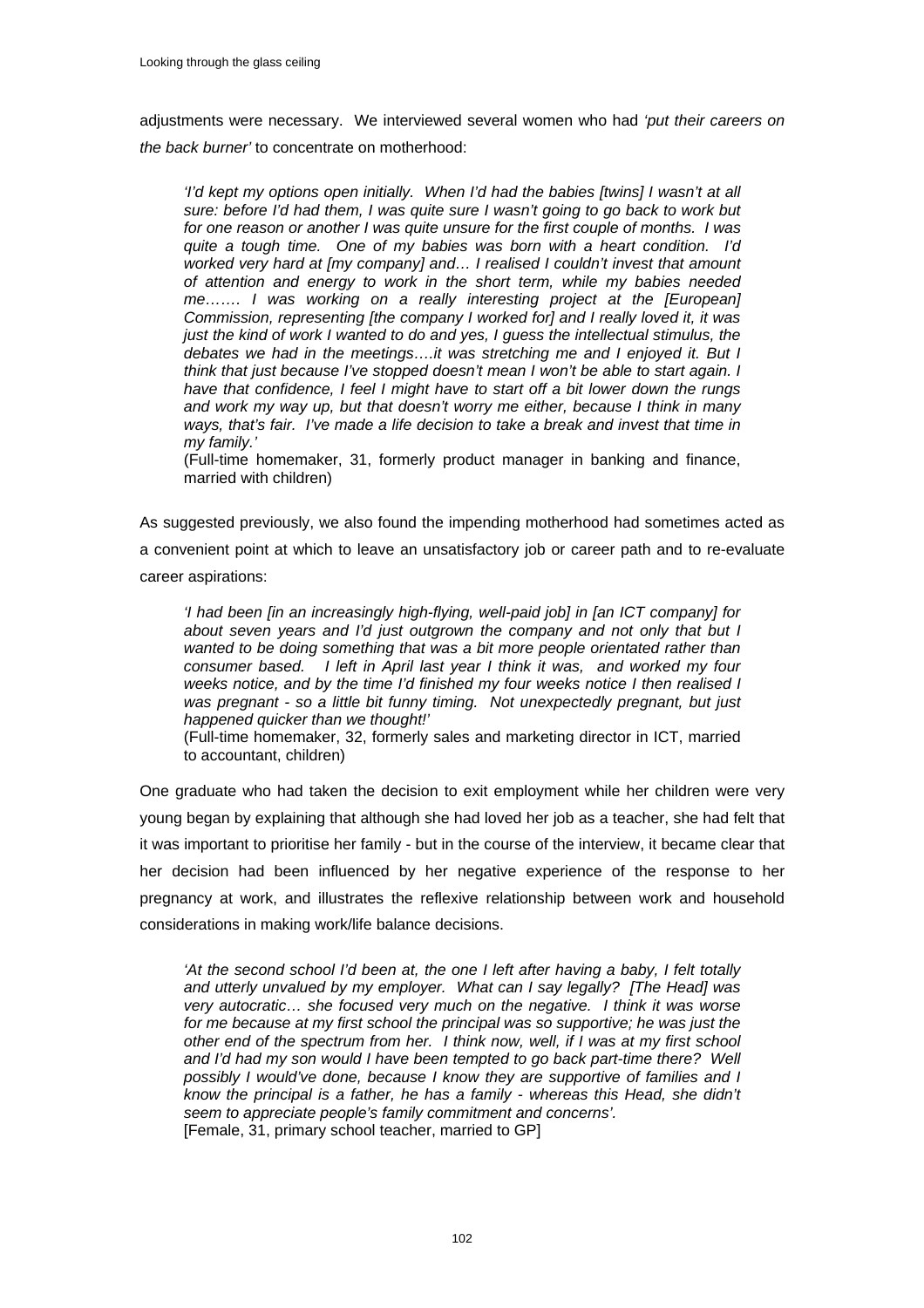All of the women cited above made it clear that they expected to return to employment within a few years, although only the teacher was clear that she would return to the same career, both others making reference to the desire to move to more socially-useful and less timeconsuming occupations. This reflects a common theme in the interviews with female graduates: dissatisfaction with 'high flying' work that was not solely related to the pressures it exerted on them, and not necessarily related to the desire or anticipation of the need for more family-friendly working conditions: the desire to do 'socially useful' work or, as one respondent put it '*work that has an impact on people's lives',* as discussed in Chapter 6.

All of the male interviewees with children were in full-time employment and whose careers had continued in a straightforward linear manner despite becoming fathers. We did find, however, several examples of men who have modified their career aspirations or adapted their working hours to accommodate their partner's career or to share childcare; for example, the respondents who told us:

*'I work flexibly…: for example, if I work nine till twelve or nine till one then I'm willing to go back in at four o'clock in the afternoon and work on till the evening then that's quite a popular option and it means I can do some childcare in the afternoon. …Both of us would put the children quite high up the agenda and if it means that our careers suffer a little bit then so be it: family comes first, I would say'.* 

(Male, 32, scientific officer, married to primary school teacher, children)

*'I attended what was called a senior management development workshop where effectively you are put through a bit of an assessment over two days and they identify your development areas and then they make suggestions for recommended moves in order to plug the gap so to speak. My feedback was very much "You need to do something that's a bit left field, that's not directly sales related", which gave me a little bit of a dilemma because the company is predominantly based in [the Midlands] and I wasn't willing to relocate… [because] my partner has a good job and we're not to far away from her family and I'm close to my family..'* 

(Male, 31, development manager, manufacturing, engaged to a solicitor)

Finally, it is worth considering the accounts of two of the highest paid and most successful women interviewed in the course of the ten years on investigation. The first of these is a single parent working for one of the 'big four' financial consultancies as a senior manager - an exceptionally able graduate in Mathematics and Computing who obtained her first job with her current employer as a mature graduate who had returned to university in her mid-20s as a single parent and subsequently had an accelerated career in a job that she loves.

[Interviewer: 'Last time I spoke to you, you were living with your mum and your son, is that still the case?']

*'Yes. She's baby minder and I'm bread winner. I couldn't do it if I hadn't got her, it wouldn't be fair to my son, so it makes it possible. She looks after the house and I walk in the house and do pretty much nothing, and it works.*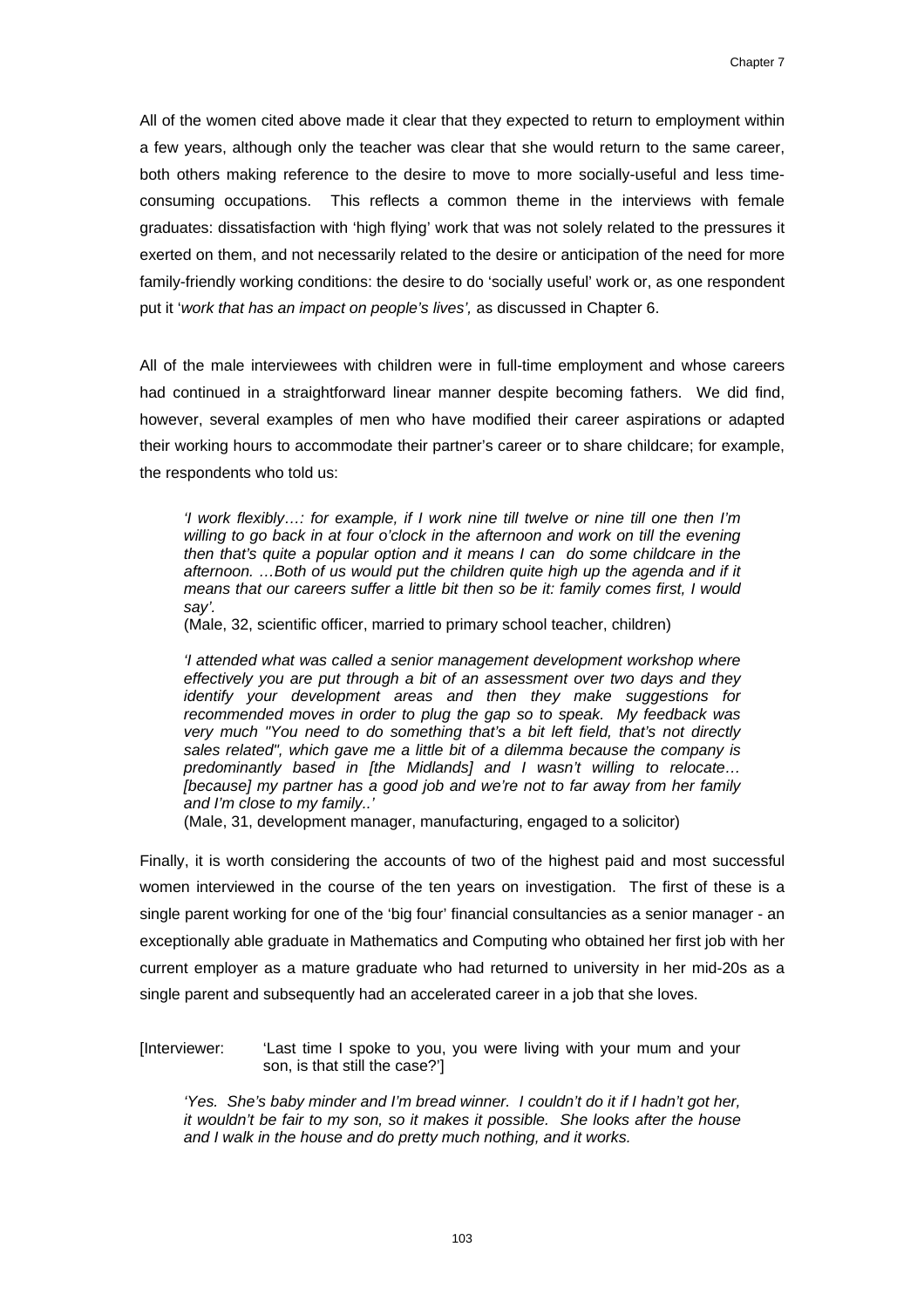*'* 

## [Interviewer: Would you say that you've managed to achieve a satisfactory work/life balance?]

*'I don't have a satisfactory work/life balance! No, no, I don't! It's one thing we accept, everything is a compromise, isn't it? I like what I do, you have to put in the effort and to be honest, you don't get the best out, you don't get the satisfaction if you don't put in. Plus there's an expectation* [researchers' emphasis] *that if you're there, you're there without leaving, and therefore you will put in the hours. So no, I don't have a proper balance, but I won't work weekends any more, so that is* [my son's] *time. I will work every hour God sends during the week if I can have a bit of free time at weekends: weekends are my time'.'* 

[Interviewer: 'Would it be possible to do your job on a part time basis?]

*'Impossible because… well yes, I believe it would be impossible* [respondent's emphasis]*. We do have a female senior manager who is actually on maternity leave at the moment with her second baby. After the first one, she came back in January after her first maternity leave and has now gone off on the second. She worked for us about nine months between the two pregnancies on a part time basis - she worked full days, but did 8-4, because 8-4 and 9-5 on paper appears to be the same job, but she was quite strict on her 8-4 where there's huge flexibility on our 9-5. She probably felt it worked, but the rest of the team didn't.*  It meant that she had to be local as well *[i.e.* she couldn't be away from the office for extended periods]*.'* 

[Interviewer: She wasn't actually part time, was she? In theory, that was a full time job?]

*'Well she worked 8-4, but we probably do another 4-5 hours a day on top of that, which is why I was saying it wasn't quite a… In theory it was a full time job: in reality, compared to other senior team members, it was part time hours.*'

[Interviewer: 'So what she was doing might technically be called working to rule?]

*'Yes, to us it's like working to rule.'* 

The second example is a woman who had just been promoted to a directorship at an international retail company at the age of 32, having had her first child a couple of years ago and now expecting her second. Asked how satisfied she was with her current job, she was initially enthusiastic.

'Umm, I'm pretty satisfied. I really enjoy my job. My challenge is my work/life *balance, that's always very difficult. Part of me wishes that I wasn't quite as senior, because when I got this promotion, if I hadn't had a family I think I would have been ecstatic because it would have been - "How far can I go?" But I almost felt more pressure on now trying to really…it was going to be harder again to keep that work/life balance going…* 

*I am on a four day week. I always say I will do everything I can, but I cannot leave…you have to give me time to plan it. I cannot be spontaneous.. Lots of my peers now don't have children and that, sometimes I find quite difficult because over the years I've put in a lot of hours and worked very late and lots of the guys in my team work very long hours, but I have to leave by 5:45 every night at the latest, so I do sometimes feel I am leaving them in the lurch…*  [researchers' emphasis]*… I know that. Like this week for example, I have to get one late night in, so I have to get my husband one night a week to give me an*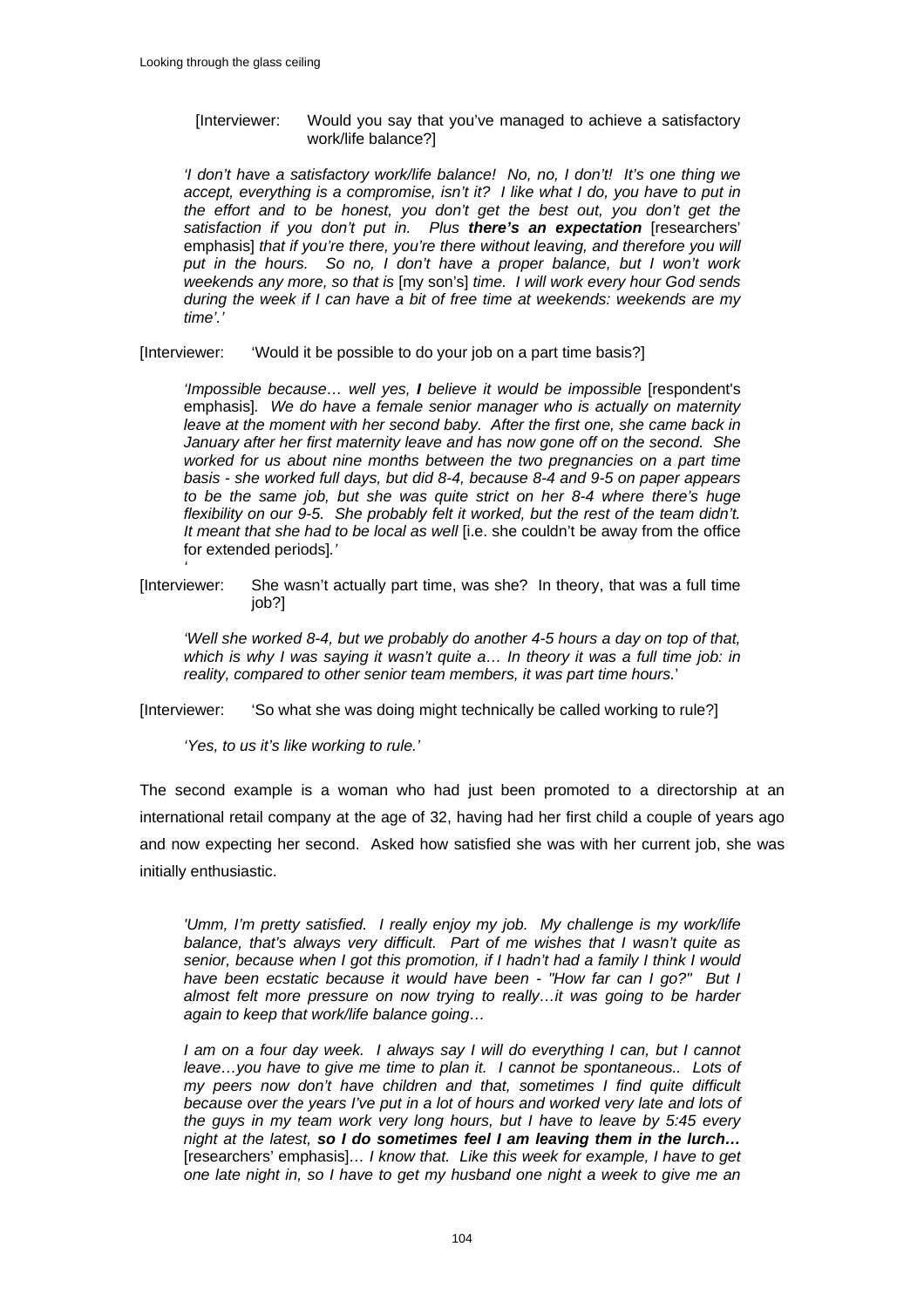*opportunity* [sic] *to work late and then I will work until about eight o'clock at night just to make up for all the other bits, and I work on a Sunday night for a couple of hours and I usually do a couple of hours on a Friday night, just picking up emails and responding to the team… my only thing is a more personal aspect*  [researchers' emphasis] *because I think…I don't know how I am going to be able to do this with two children. My husband works away a lot as well and his job is doing really well and he travels quite a lot. So a lot of the time I am doing that on my own'.* 

This female manager provides an example of the pattern described by Wajcman (1998) of a woman in a demanding job with a partner in an equally demanding job, working largely alongside male peers who tend to be supported by non-working or part-time working partners who obviate their need for family-friendly hours of work. Other researchers have drawn attention to the relatively longer hours and inflexibility of management work compared to professional work (Moen and Sweet (*op.cit*) and that is apparent in our findings. It is revealing that the only woman interviewed who did not mention the lack of sustainability and stresses of senior management roles in industry and commerce was the penultimate respondent, whose mother played the wifely role of housekeeper for her.

## *7.5 Summary*

Perhaps the most interesting finding presented in this chapter is also the least surprising. Being part of a dual-career partnership was correlated with lower expectations of career development for women, but a slight positive impact on men's expectations and ambition. Of the interview sample, at both seven years and ten years on, men were significantly more inclined than women to report that their career took precedence over their partners', regardless of who was the main income earner. There was evidence to suggest, however, that career precedence within a partnership was a fluid and negotiable concept that was likely to change over time and that the economic relationship between individuals of equal educational and employment status was conceptualised in a number of ways.

Inevitably, much of the discussion of dual-career partnership cited in this chapter was underpinned by the issue of family-building. The interview data suggested that for partnerships those with children the traditional division of labour was the dominant model among the sample, although this domestic arrangement was not always a decision that was easily arrived and was clearly negotiated within partnerships. Two threads appeared to run through the transition from dual-career partnership to dual-career parents. Women were most often those who had to make most accommodations to this new arrangement, giving up work entirely or, more often, working reduced hours. This was not, however, necessarily at the expense of ambition or desire for career progression; whether or not after a period of entrenchment at the outset of motherhood. For men, there appeared to be competing priorities; the first to fulfil the role of breadwinner and the second to fulfil the role of father and to participate in childcare responsibilities.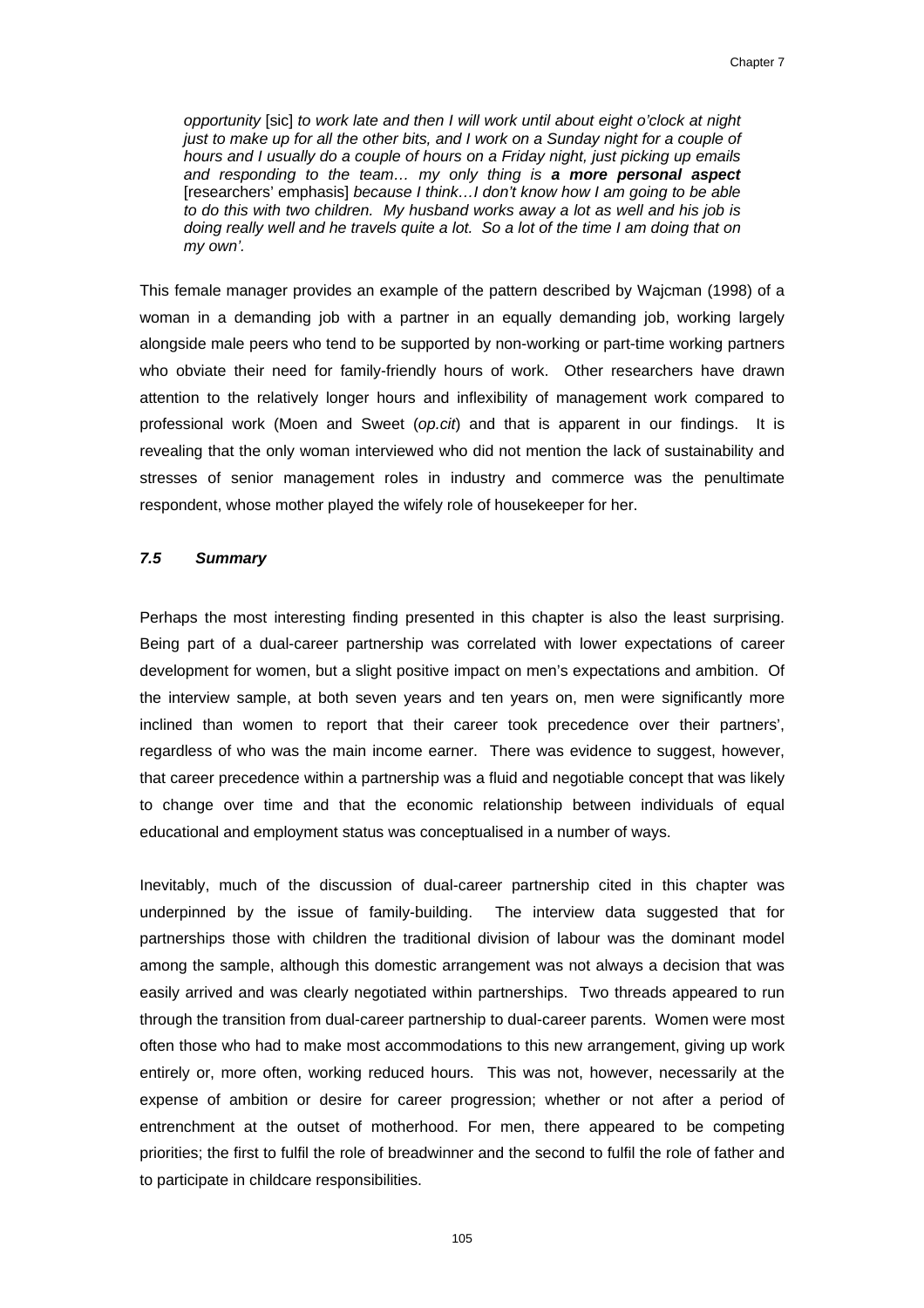This chapter has shown clearly the difficult decisions that have to be taken within partnerships and the effort it takes to reconcile conflicting work and non-work responsibilities. Of course, this process does not take place inside a vacuum and employing organisations play a central role in the success of attempts by women (mainly) to manage these demands. The following chapter discusses this issue.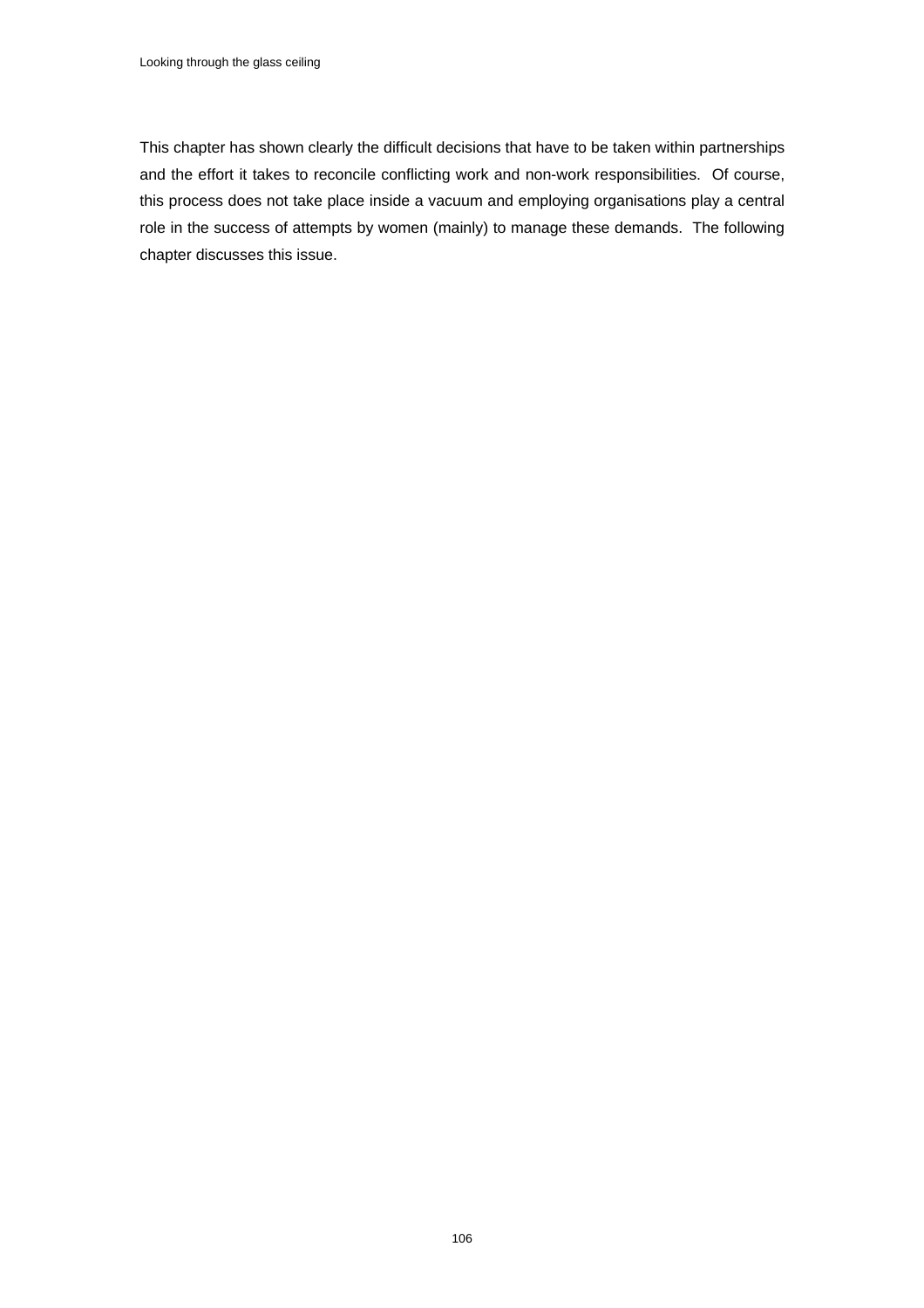### **Chapter 8**

#### **Equal opportunities, career development and context: good and bad practice**

### *8.1 Introduction*

The previous chapter has shown that many of the graduates had undergone or were experiencing a period of re-evaluation of values and priorities when interviewed ten years after graduation. Moreover, many of the graduates interviewed had begun family-building. As attitudes to work change and personal responsibilities increase, it is inevitable that the context of employment, the organisation, its management and culture, and work patterns come under increased scrutiny as employees seek to reconcile work and non-work commitments. Taken with the findings about the changing patterns of fertility and fecundity among highly qualified women over the last quarter of a century, the accounts provided by respondents who were faced with the challenges of breaking through the glass ceiling and, once in jobs on the other side, maintaining an 'own life' that had time for personal and community relationships, throw considerable light on the pressures they encountered and the hard choices they were faced with. This chapter draws on the qualitative data to assess the ways in which female graduates resolve the inevitable conflict between personal and work ambitions and competing demands and how organisations and management can aid or hinder this process.

# *8.2 Family-friendly employment?*

It is apparent from the interviews conducted with female graduates ten years after graduation that employers' policies, organisational culture and managerial attitudes are paramount in facilitating the return to work of recent mothers and ensuring a satisfactory work-life balance for employees with other commitments. This has important implications for both recruitment and retention strategies within organisations. Many of the female graduates we interviewed had recently started families and were at the early stages of striving to maintain and progress careers, in often highly-paid and responsible jobs, alongside taking primary responsibility for childcare. The majority of women had reduced their paid working hours to facilitate these dual roles, most often working a three or four day week and, for many, the change to different patterns of work had been successful. Some, however, had encountered difficulty in doing so. In particular, some found their employers more receptive to flexible working than others and, although it is clear from the accounts given that the role-balancing involved in maintaining demanding careers and parenthood is never easy, some organisations have made the prospects for women who aspire to break through 'the glass ceiling' less daunting than others. One manager described how her employer had agreed to a change from a 37.5 to 32 hour contract and works a four day week as opposed to a five day week.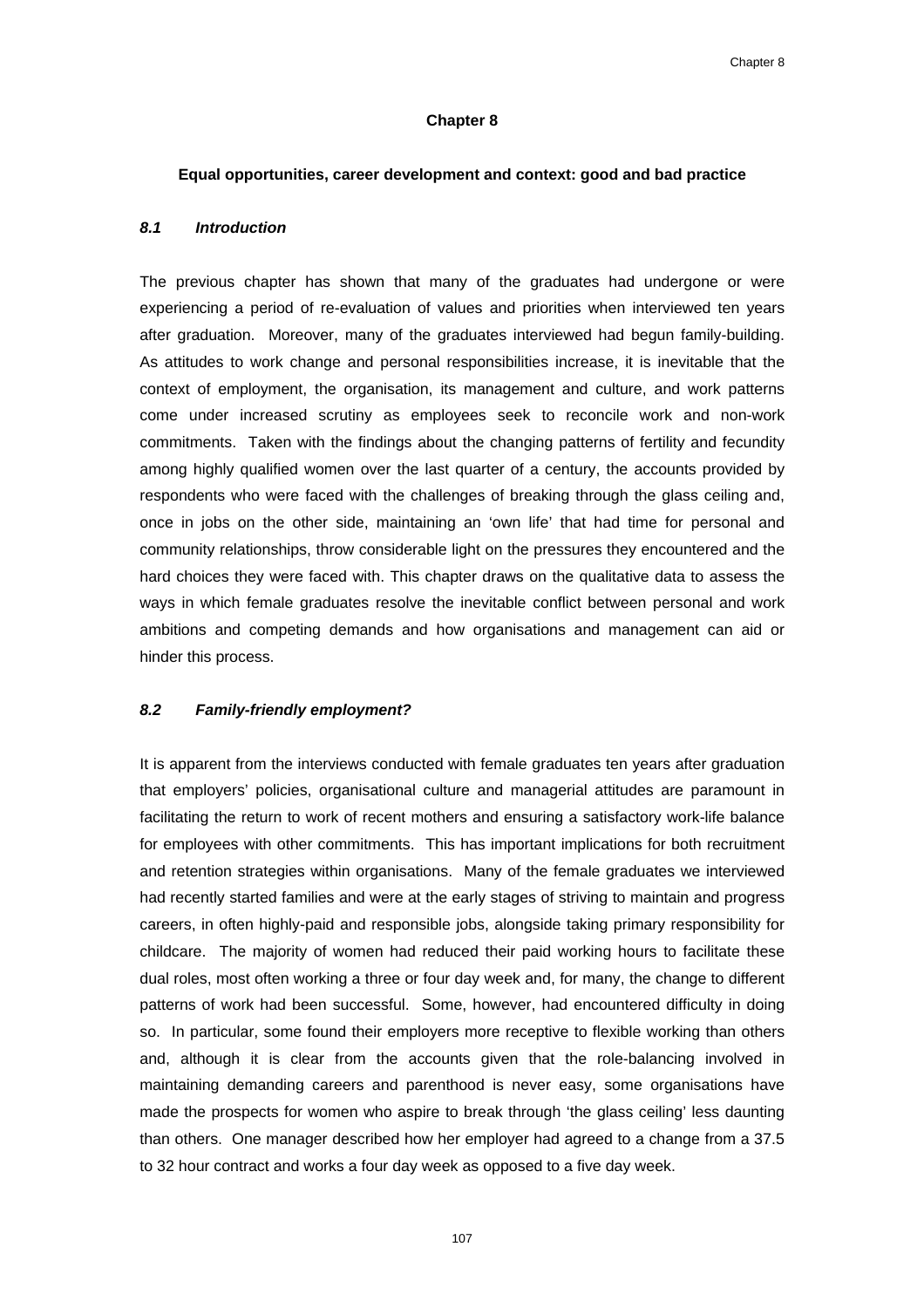*'When I first went back to work the first thing I said was that I wanted to do four days and have one day with my son. It was purely a selfish thing, it wasn't about a child minder or anything like that, it was just I want that day with him. They came straight back with thirty-two hours and there was no question about it. If anything, I think they've treated me… you know, they've valued me more since I've gone back, or it feels like that, with pay increases and this promotion, than when I was there doing a full-time job. I get the feeling that they value me'.* 

[Interviewer: So they'll accommodate things that you would like in terms of your working life in order to make sure that they hang on to you…]

*'Yes, and there is flexibility in that if there are problems, you know if my son isn't very well, then they allow me to work from home and obviously there's the freedom to go and get him out of nursery if he's ill and there's no hard feelings about that at all, it's just a case of you're a mother now and you've got work to do as well as your family life. There's quite a good amount of flexibility and understanding'.* 

[Interviewer: Was that something you knew about the organisation before you had your son and before you went on maternity leave?]

*'Yes I knew there would be the ability to have flexibility but I didn't realise they were quite so accommodating, but I guess that's… I put that down to my line manager, he's very good and he's a family man himself and understands the commitments. I just thought fine, I can do that, I can do my career and have a family as well'.* 

[Interviewer: How satisfied are you in the role overall?]

*'Very happy, I'm much more career focused since having my son. I know that when I spoke to you last time] I was going on maternity leave and I was going to see how things went, there was the intention to go back to work, but I've actually become more focused on what I want and the career is what I want. They're saying I have the talent to get to a senior management role. The conversation we've had is all about how quickly I want to get there and we've talked about a five-year plan. But it all depends about having other children and I am expecting my second, but I expressed to the company that that doesn't get in the way of where I want to be in five years and if I have to work harder when I get back to get there, then that's fine. I don't want to be taken off the radar because I'm going back on maternity leave'.* 

(Female, 31, Pensions manager, Manufacturing, married with children)

For other women, self-employment had provided a solution to the difficulties of continuing to operate at a high level in commerce. The director and joint owner of a growing public relations company had been able to negotiate with her business partner to work four days a week on her return from maternity leave and was enthusiastic about the quality of life that being self-employed afforded, in terms of flexibility and being her own boss. Her flexibility was further enhanced by her husband's occupation, in the police force, which meant that his shift-working frequently allowed him to be responsible for childcare during 'office hours'. Another graduate who had moved from employment to self-employment in order to improve her work/life balance was similarly pleased with the change.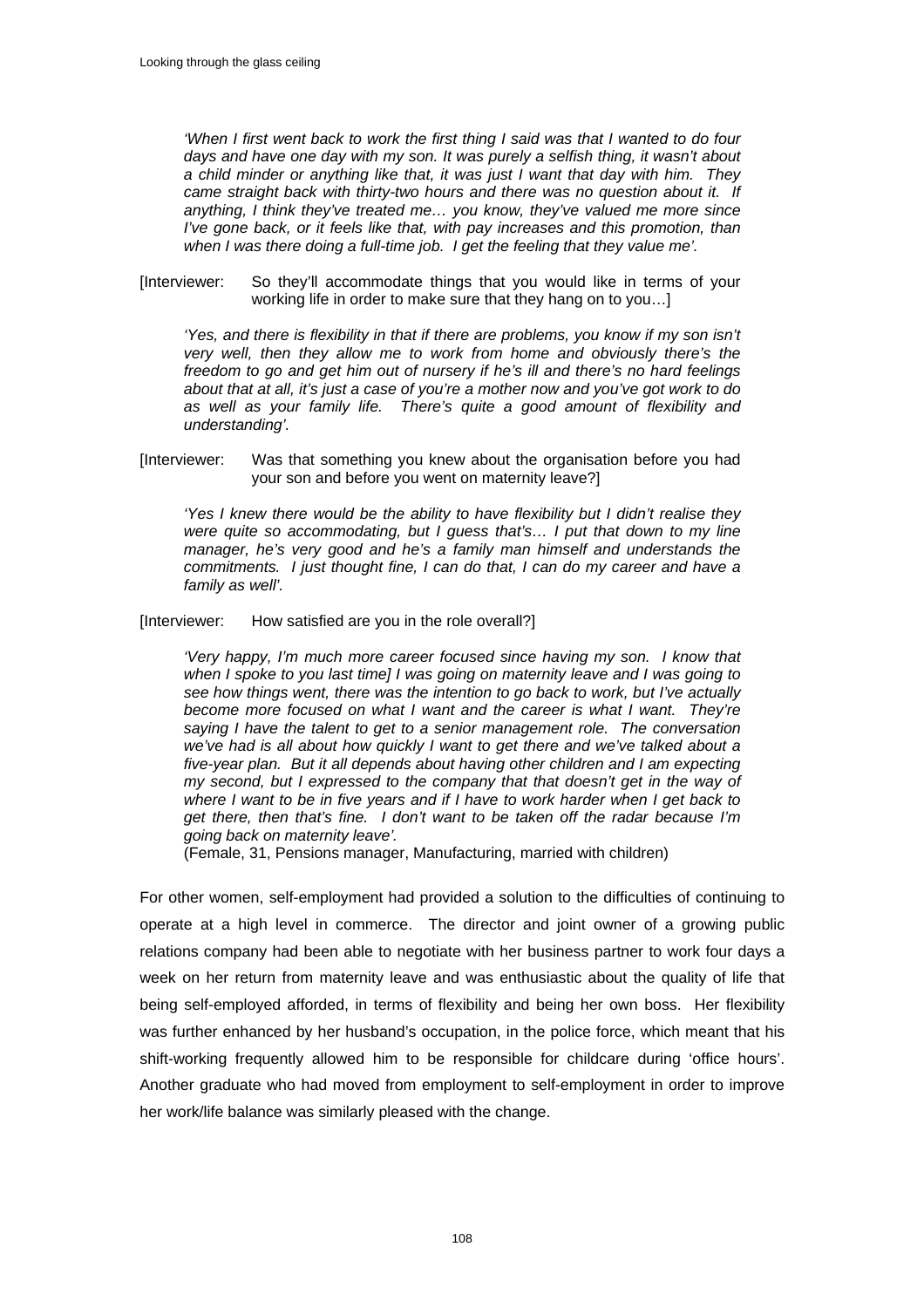#### [Interviewer: When we last spoke in December 2002, you were working as a technical manager for a food processing company….]

*'Goodness, that was the most terrible job on the planet! I was working 14 hour days, but it wasn't a very pleasant time, and in 2003 I decided it was time for radical action so I applied to an MBA course. I needed a bit of a quantum leap if I was going to change sectors or functions. It's worked out quite well…..Now I have a nine to five job - it's a completely different ethos; I think the fact that it's a contract job and I'm not employed by the company, I don't have to deal with any of that nonsense that people have to deal with when they work within companies, like everyone's doing appraisals at the moment, and assessments and this, that and the other. I just go in, do the things that I do, leave, I don't have to fret or think about it on a night and I'm earning much better money than I would be if I was actually working for the company. And in the medium term, heading more towards having my own business with a wider portfolio of stuff going on…and in the longer term, I like to see it as having sufficient flexibility to do what I want to do, so if I want to have kids in two years, three years, five years, then I have a business that has given me sufficient cash to be able to only work three days a week or whatever I want to do.* 

(Female, 32, Management consultant, self-employed, living with partner)

For some respondents, however, self-employment had failed to provide the flexibility that they had sought, instead requiring an unacceptable degree of flexibility *from* them which imposed the opposite of work/life balance:

[Interviewer: You mentioned in the previous interview trying to carve your own path in terms of becoming self-employed and that there might be possibly contract work with some of the clients you had been working for previously; did that not materialise? Was that part of the [ICT] downturn?]

*'It did and it didn't. There were a few bits and bobs but a lot of them wanted a proper support contract and when you're just one person you can't offer that kind of support contract. They want to have you available on the phone all the time and be there immediately if there is a problem. When you've got several people who all expect the same thing you can't be in all the places all the time and one of the problems I had [with my previous employer] was the exceptionally long hours I had to work, I didn't want to tie myself into contracts where I'd be expected to do that again because it made me extremely unhappy working for very long hours and I never got to see my partner and things like that. I could have gone and done contract work for banks and stuff, there's always work available for them, but it's doing shift work and you're working from seven in the morning until seven at night. I just took a conscious decision that it was going to be quality of life over money.'* 

(Female, 31, Network engineer, National Social Welfare Charity, married)

As in the above cases, it was apparent in many interviews that central to the success of nonstandard working patterns was individual control over when, how and where work was to be done<sup>19</sup>. Several interviewees reflected on the fact that being able to set the parameters by which they work was central to fulfilling both their domestic and work responsibilities. At the most fundamental level this specifically relates to working time and having the ability to work predictable hours. However, in high level jobs, attainment of control appears more difficult

 $19$ 19 Reminiscent of earlier findings on the costs and benefits of employment flexibility (Purcell *et al.* 1999)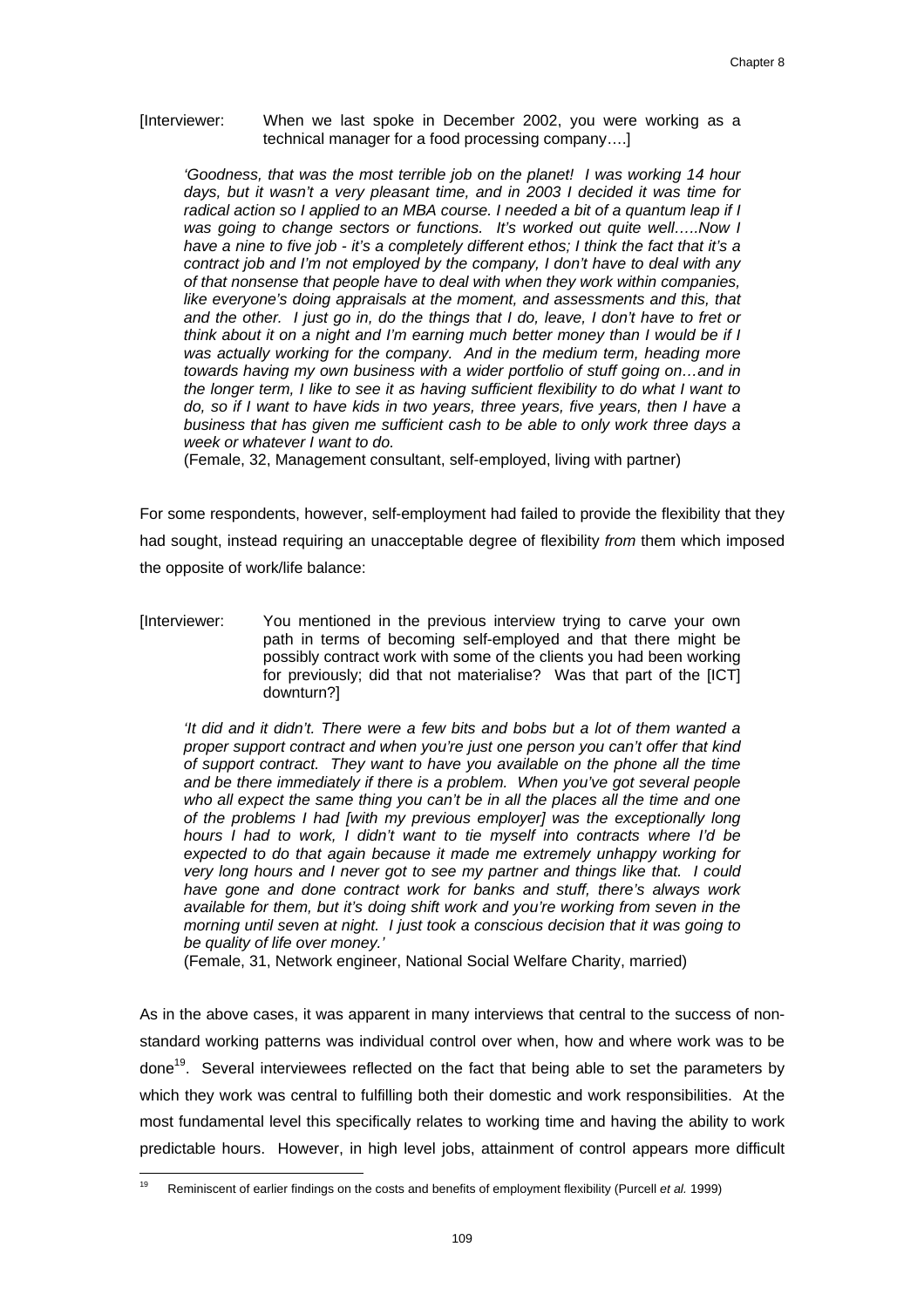than simply having set 'clocking off' times and relates to job content, organisational culture and the attitude and understanding of immediate line management. Recent studies within organisations, following Kanter's (1977) work on gender ratios, support the finding that organisational cultures promote or present obstacles to equal opportunities, affect commitment and career development attitudes and practices - and that these are closely related to gender ratios within occupations (Wilson 1998, Maddock and Parkin 1993, Ashburner 1991, Acker 1990). In the interviews, we heard evidence of where reduced hours working had been highly successful and had contributed to career success but also of incidence where the blurring of work-life boundaries had resulted in a failure to balance competing priorities.

A successful transition to reduced hours working was found in the case of a female recruitment manager who had recently returned to work after maternity leave working three days a week. Upon returning to work she had moved to her current position from that of resource manager, partly because she wanted a new challenge but also because of the incompatibility of her previous role, which was largely reactive, with part-time working. The following extract encapsulates several of the different issues associated with control and successfully balancing competing priorities:

*'I'm doing recruitment* [now]*. It's really bringing external people into the business rather than focusing on internal resource management. That's the key difference… it's more manageable for me on a part-time basis because the resource role that I was doing I really needed to be there every day. But this… the recruitment side, I can manage my own diary and speak to external candidates when it suits me. And it's not very important for me to be there every day… It works well because I can manage my time and I know that, you know, I won't interview anyone after four o'clock because I've got to leave at five… it is down to me to manage my time effectively'.* 

[Interviewer: So it sounds as though having quite a lot of control over what you do and when you do it and so on is actually very important in making this work effectively, the way you are working at the moment?]

*'Yes, it is. It's quite key to the role because as I say, my other role; I had control over it - but things changed constantly every day and somebody needed to be there to respond to them… whereas because I'm recruiting external people into the business it's OK for me not to be there everyday'.* 

[Interviewer: It certainly doesn't sound as though you feel that your kind of career development or your opportunities for career development have been curtailed because of the way you are working?]

*'No, absolutely not. I've been very fortunate in that I had a new boss join at the*  beginning of the year and she was actually in the sort of same situation as me, *she's got a toddler as well and she works four days. So, she is very aware of*  how, you know... giving me opportunities and being flexible and that kind of *thing, so I think that had made a big difference, to be honest'.*  (Female, 31, resource manager in ICT, married, children)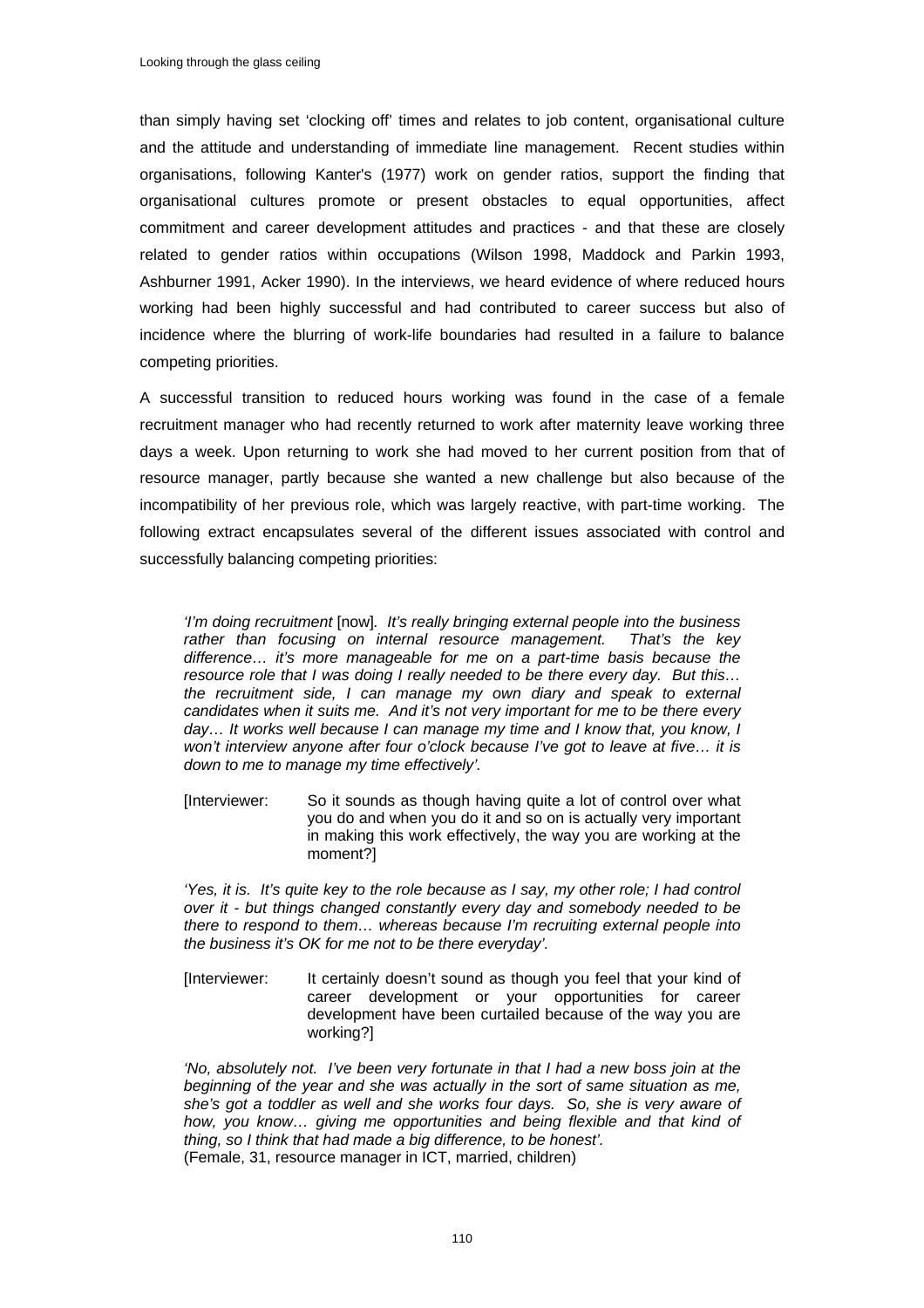The above highlights the importance of both control and the subsequent 'predictability' of work, job content and the direction of work flow, in this case a proactive rather than reactive role, and the support of immediate line management. This latter point is reinforced in the following extract from an interview with another maternity returner working four days a week:

[Interviewer: [Did you know about possibility of working flexibly in the organisation before you had your son and before you went on maternity leave?]

*'Yes I knew there would be the ability to have flexibility but I didn't realise they were quite so accommodating, but I guess that's… I put that down to my line manager, he's very good and he's a family man himself and understands the commitments. I just thought, "Fine, I can do that, I can do my career and have a family as well"'.* 

(Female 31, pensions Manager in manufacturing, married, children)

This example reveals one of the core findings of the qualitative data analysis: there are some industry sectors where the achievement of working conditions and patterns of employment are conducive to a reasonable work/life balance and are, therefore, family-friendly and characterised by realisable equality of opportunity for women. However, the acceptance of flexible and non-standard working appears to be significantly more embedded in certain organisations and sectors than others. For example, the following indicates a culture of acceptance in this particular public sector organisation:

*'Both the guys that work the next level up, one now works a four day week, he has a Monday off, and my direct line manager, he works a nine-day fortnight… he works one Friday* [at another site closer to his home] *and then has the other Friday off. So he alternates between the two, so he'll only work four days actually at* [my place of work]'*.* 

[Interviewer: So there's lots of scope for working non-standard hours?]

*'Yeah, there is, yeah. I think before July I was working a four day week but I was doing thirty two hours over four days and having the Friday off.*  (Female, Programme Formation Manager in Public services, married with children, husband non-employed)

*'My department has another 30 people in Edinburgh and in the reward team there are another two part timers, so they're used to people with those kind of working arrangements'.* 

[Interviewer: So in a sense culturally, working in that department, it's not problematic and you're not seen as different in any way?]

*'No, there are other people that have commitments* [that] *they have to leave on time for, as well. I guess it is OK. You will get some kind of martyrs to the cause always* [but] *it's not frowned upon if you go home having done your hours. I think it's just expected you will do what you need to do to get it done'.* 

(Female, 32, rewards manager in banking and finance, married to civil servant, children)

Such a culture of embedded support and precedent for non-standard working is exemplified also in the following quote, from an interviewee working in a not-for-profit organisation: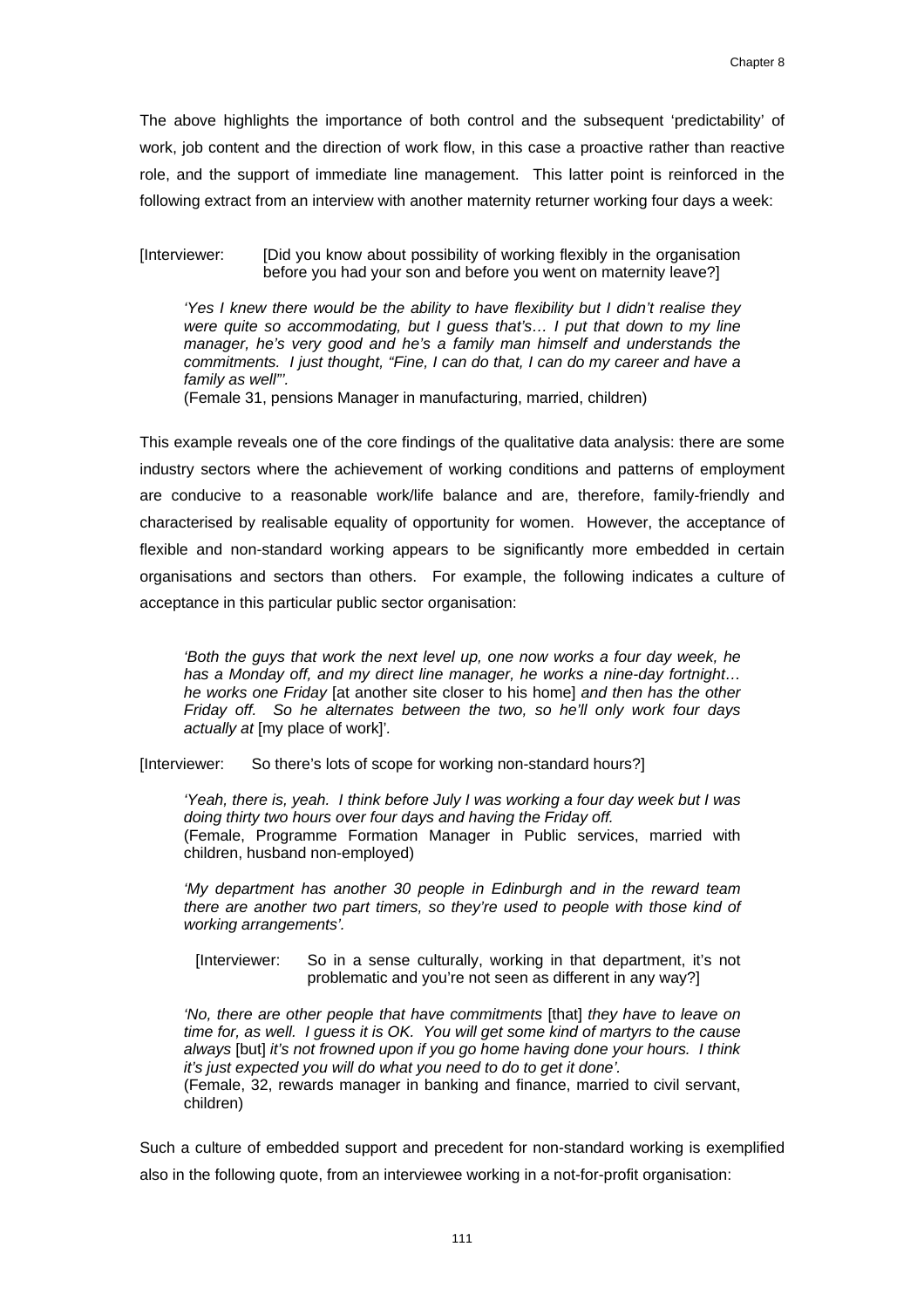'[My employer] *goes out of its way to be as accommodating and flexible as it possibly can be for people with…well, not just particularly with children, but for any other reason. We have members of staff who have illnesses in their family and we have to be very flexible for them to work. So, yes, I've been flexible with my staff and I knew very much that the director would be flexible, although we didn't particularly discuss it before when I was still there full-time, but he knew I think, that I would come back with some plan. The other head of department, the head of energy, also works flexible hours because she has young children as well, so there was already a precedent there'.* 

(Female, 31, Head of recycling in not-for-profit sector, married to civil servant, children)

Paradoxically, the ICT industry and industries in which the graduate jobs held by our respondents are concerned with the manipulation of ICT appear to be among the worst, despite the fact that the new technologies inherently have the potential to make employment more flexible and adaptable to the needs of employees, and time less constraining. The account provided by one of our most enterprising respondents is instructive:

'[My previous employer in the recruitment industry] *wouldn't take me back parttime, so I was forced into self-employment in the April of 2003, worked for myself*  for about six months just doing a bit of headhunting, a bit of recruitment, bit of *sales for my husband, whatever I could find really. Then I started working for a head-hunters down the road from here, very close by, who would let me work four days a week and I worked there for a year, but it became too tough to actually balance work and life, so I left there last November and now…I'm now self-employed and I sell property* [overseas]*. The guy who set up the business is a client of my husband and he asked me if I knew anyone that he could employ in the UK to set up a UK office, and I said "Yes - me!" I headhunted myself!* 

*I think for me the real crux came in my last job was when my son had chicken pox and he needed to be off nursery for two weeks and I actually had to ask my sister to look after him because I wasn't allowed…well, it was frowned upon* [researchers' emphasis] *for me to take time off - and the most important thing in my life is my son, it's not work - but I had to choose work. That was very, very difficult and it was the nail in the coffin for employment for me and why I thought I really needed full flexibility. It was sales for a start, but also it's all client-driven and clients don't understand that you have to leave the office at five thirty and not five thirty five and things like that. There are a lot of pressures, but I think, because it's a sales environment as well, you get pressures from management to hit…and it's got to be every month you have to hit those targets and because your son's got chicken pox, it doesn't mean that you get some time off, because no-one else does. I understand the logic of that, but it puts you in a situation where you can't carry on'.* 

*'The fact that I'm now self-employed means I can work to suit my needs and the fact that [my husband] is self-employed means that he's doing a lot more of the childcare as well now, so he goes to pick up and drop off as well as me, we share it. Because he works for himself he has a lot more flexibility, so that gives me more flexibility… but* [having a child] *is a completely life changing event, my life has been completely changed since. I haven't got time for a second child at the moment, I think it's not something we can do at the moment and that all comes down to work/life balance as well. Ideally I should be having another child because the gap is about right, but we can't actually do it for time reasons, to take time off to have another child, so the gap's going to have to be bigger. I*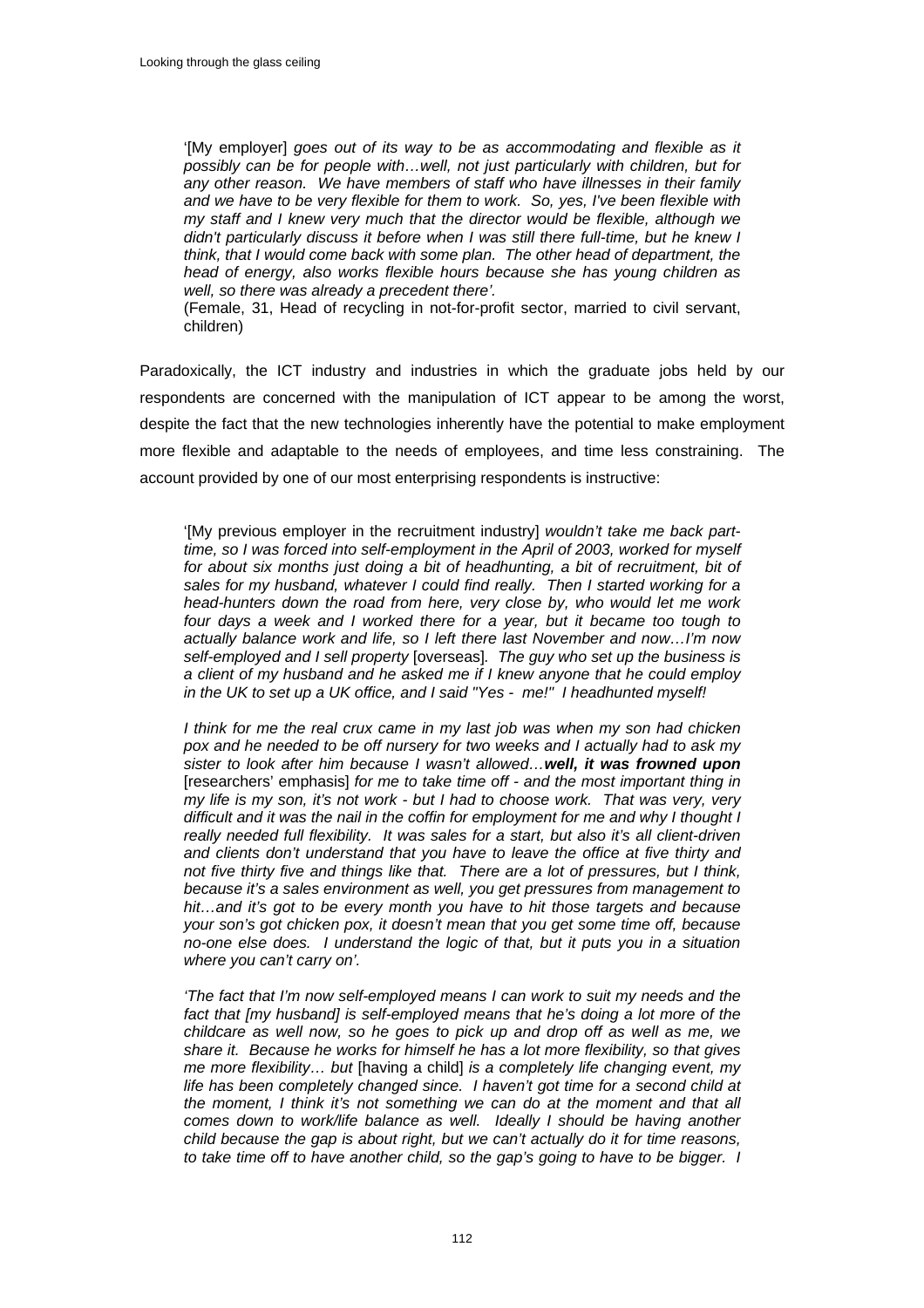*never thought family planning was like that, but I think it is more these days, when more women work'*. (Female, 32, self-employed property agent, formerly project manager in recruitment company, husband also self-employed, children)

In contrast, the following extract comes from an interview with a female HR manager in the construction industry. It is perhaps in male-dominated sectors where a long hours working culture is most likely to exist and the most resistance to flexible working, especially to accommodate family considerations, to be found.

*'I'm having to wind down now* [because I am pregnant]*… I have worked very long hours, working at weekends… But now I'm being forced to slow down and not sit here until seven or eight o'clock at night because I just physically can't do it anymore. So, I mean, had I not got pregnant I'd probably still be sitting here at eight o'clock, nine o'clock on a Friday night finishing bits and bobs off, perhaps working at the weekend. I mean, in some ways this has been a good thing in that it made me think, "Now hang on a minute - if you go out of the office, if you leave the office at five o'clock - things aren't going to fall around crashing by your*  ears!" I mean, it is a long-hours working culture here but I think people are sort of *realizing, "Well, hang on a minute; things can wait until tomorrow or things can wait till Monday"'.* 

[Interviewer: And that's, as you say, that's sort of embedded in the kind of culture of the organization to a certain extent?]

*'Yeah. It's not rare for me to receive e-mails from managers at sort of one or two o'clock in the morning'.*  (Female, 32, HR manager in construction, married)

It is apparent in several interviews with respondents in various sectors that the support and understanding of line management to the needs of those working non-standard hours or who have outside commitments is essential to the success of flexible work patterns, but unless this support is underpinned by a strong organisational commitment to flexible working, both culturally and in terms of explicit policy and practice, the capacity to accommodate non-work responsibilities and support in managing work-life balance is likely to be patchy. The following highlights this issue perfectly:

*'... however other departments... I know this because my partner* [who is] off at *the moment on maternity leave… she is looking to return and her role is at the same level as mine* [in the same employer] *and she's asked to go back on a job share basis, on a part time basis, and that request has not so far been met with acceptance really… they are not very positive about that, at the moment. So often, despite* [name of employer] *which is very committed to flexible working and stuff like that, it often depends who your line manager is really'.* 

[Interviewer: So it'll vary from department to department?]

*'It can vary from department to department, absolutely'.*  (Male, 31, tax and finance manager in banking and finance, married, children)

The following describes the circumstances where one interviewee was forced to resign from her position as a recruitment consultant because of the incompatibility of demands made of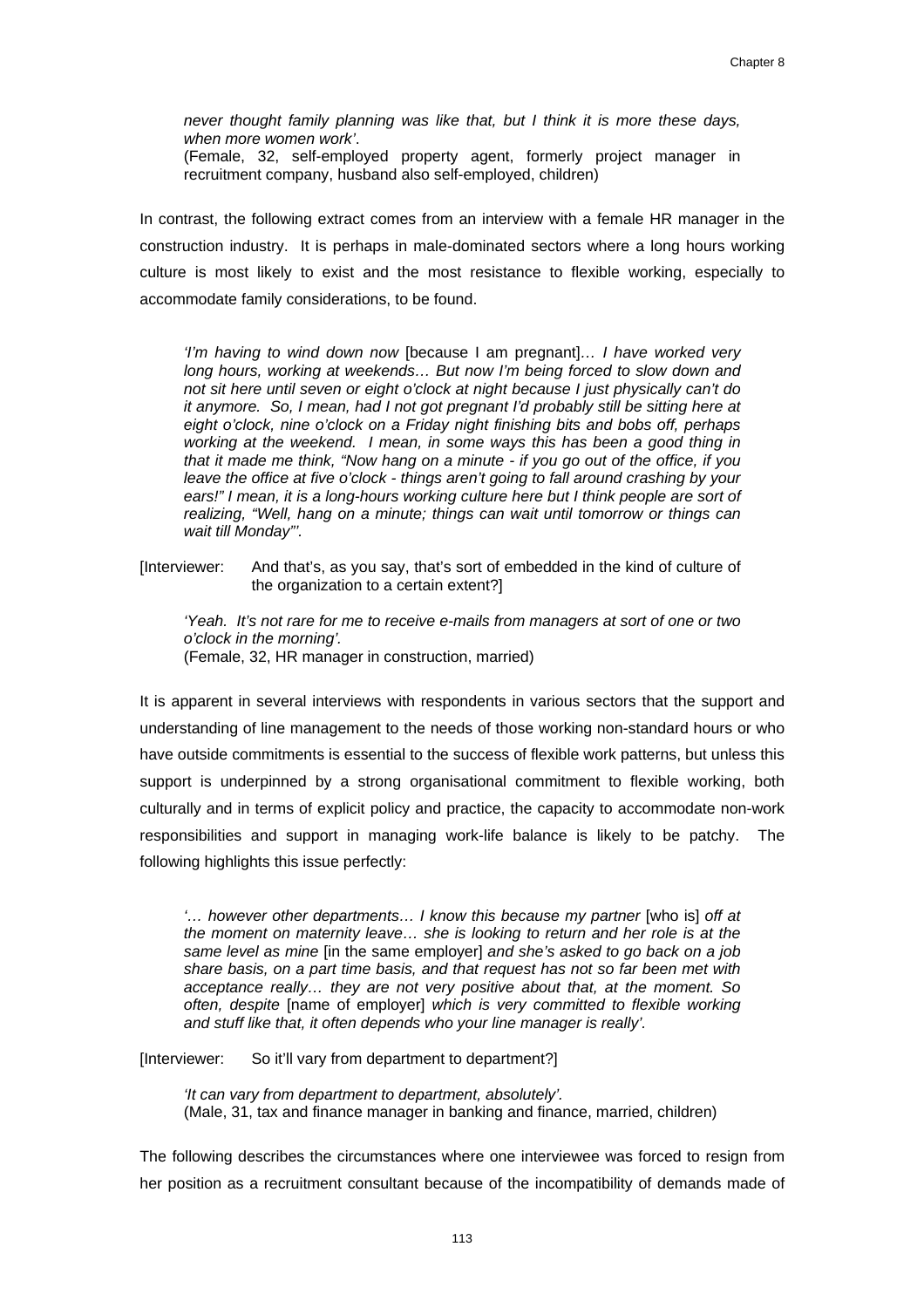her both by her employer and clients. She had originally been recruited to work three days a week:

'No one wants to wait for you for two days to come back to work. They don't *understand why you only work part-time. So it just became quite hard, so eventually when* [my son] *was one, I decided to work four days a week and I thought everyone can wait one day. So I worked four days a week for a year and it worked really well in that, that one day I got with him, we actually just did stuff together, and I didn't do any work at all. But as time went on that started to break down a bit as well because my boss was a real workaholic and although he didn't want to say anything he really did struggle with it, and he was trying to be PC and saying 'no, it's fine' but he really, really struggled with the idea that I wasn't doing any work in one day. Basically I did a full time job in four days, I worked to the same targets as everyone else, absolutely everything, I just did it all in four days, which was really, really hard'.* 

(Female, 32, self-employed property agent, formerly project manager in recruitment company, husband also self-employed, children)

The following case reinforces the importance of terms of job content and the type of work that an individual does in ensuring that not only are those working reduced hours able to fulfil both their family and work commitment, not only in terms of 'getting the work done' but also in terms of personal fulfilment and the assuaging of guilt; feeling that you are letting your colleagues down:

*'Lots of my other peers now don't have children and that, sometimes I find quite difficult because over the years I've put in a lot of hours and worked very late and lots of the guys in my team work very long hours, but I have to leave by 5:45 every night at the latest, so I do sometimes feel I am leaving them in the lurch'.* 

[Interviewer: Is that you feeling that, or do you feel that you are getting some kind of negative response and resentment that you are leaving?]

*'I think it's me. I would say there's maybe ten per cent resentment sometimes when I walk out the door and some of the team are there until very late, I am sure there is. But I know when I've worked very late at their kind of level, anybody who gets to leave before you, you get a bit kind of miffed! ...it's a very demanding job and because the nature of the beast is that it's very responsive, like you know last week was half term, it's a very big retail trading week, it's the start for the build up to Christmas. If people go out and buy lots of stuff then you're fine, but if they don't it becomes very hectic and you can't plan your week easily, so you are constantly responding to what's happening the day before, the week before. So it does make it quite difficult to fit it all in, in one day. I get good weeks and bad weeks - I get weeks when I think I'm keeping ahead and other weeks where I feel like I'm drowning… I think if you are conscientious, you never feel like you're doing enough, do you?'* 

(Female, 31, merchandising director in retail sector, married, husband selfemployed, children)

The following provides the contrasting experience, where the nature of the work appears to positively facilitate reduced hours working. As opposed to a responsive role, a proactive 'project-based' mode of working allows this respondent to manage her workload more effectively to match her circumstances and working hours without having to feel guilty about letting her colleagues down. This also comes down to organisational culture where, *'it's not*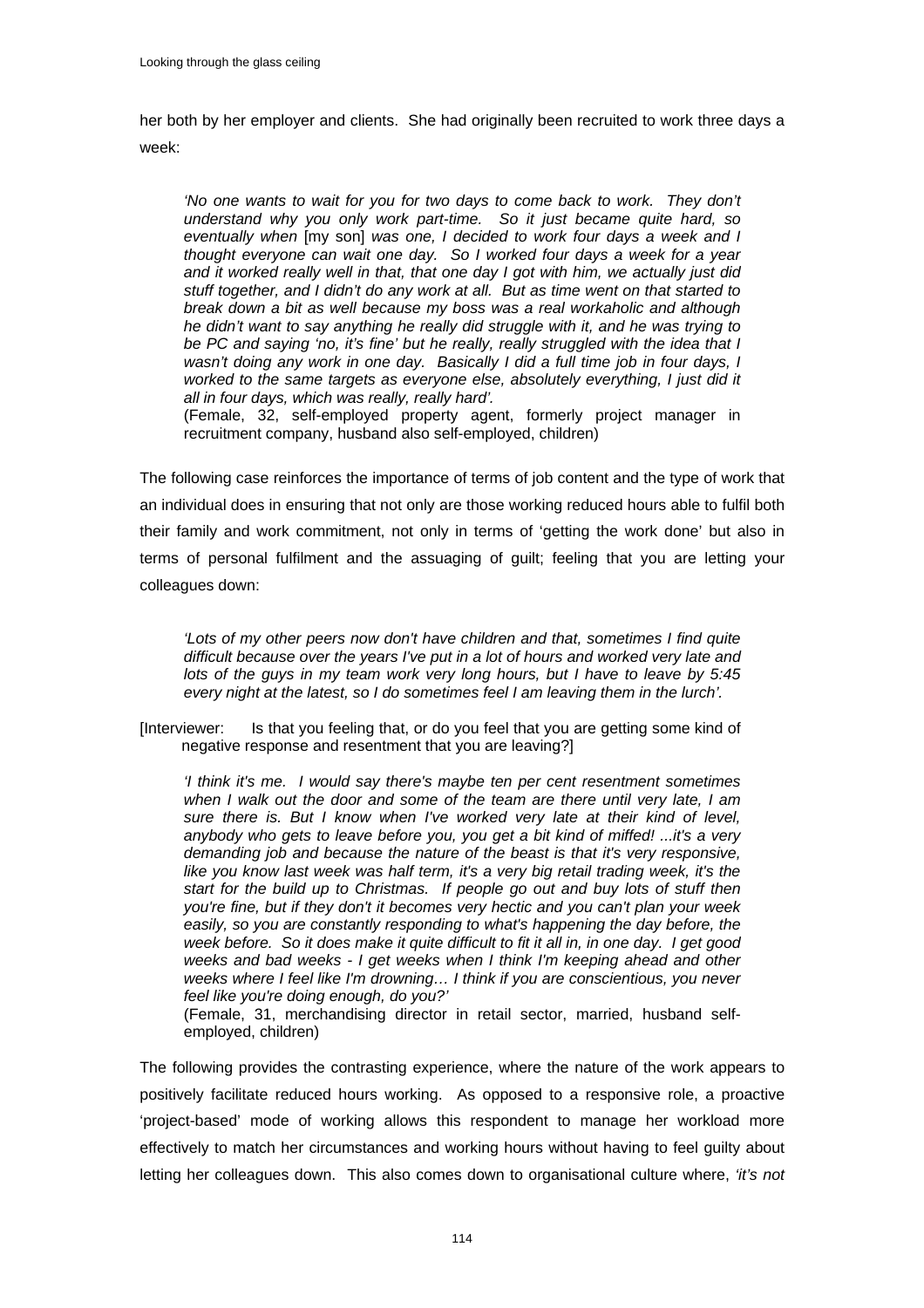*frowned upon if you go home having done your hours'*. The following extract is in response to an enquiry as to how working a three-day week was working out. It highlights some of the frustrations but ultimately, due to organisational culture, the nature of the work itself and personal control enabled the respondent to work effectively without the level of stress reported by the previous respondent:

*'…I have times when I do need to bring work home and things go on without you on the days that you're not there etc… I guess in the majority of cases you work round it, but sometimes… you don't involved in things you should have been involved in. I guess, overall, you* [researchers' emphasis] *have to make it work and I have to manage my hours much more so, I have to leave the office at five or not long after, I can't stay till whenever at night, but then you sometimes find you then bring work home: but I don't think it's any worse than it was before*  [going part-time]... I think that's just the level of job that I've been doing, that *there is sometimes an element of that. There are times I've had to be flexible in terms of doing a different day off in the week just to try and get meetings arranged and that kind of thing, but it's not been to the point that it really, really bothers me… I got one of the biggest projects the department gets in the year to manage when I went back* [after maternity on part-time contract]*, so there's never been a question of give them all the duff stuff because you're only in three days a week! You know you hear some people maybe think they might have gone into a career limiting thing, but no. I suppose in some ways the way that my department is structured has changed, in that we work out of a project pool. Whereas before, you would have had a defined relationship and you did work for a specific part of the business, now it's very much project-based - but that really suits being part-time, because you only do as many projects as you can do in your three days. Given you are setting stuff up, or you are working with somebody from the start of a project plan, they know then what days to expect you in and plan the work around that, as opposed to you being there Monday to Friday for whatever comes up. So from that point of view, that's always been easier for me to settle back into it than it might have been previously'.* 

[Interviewer: So there's no one that needs to take up the slack, as it were…?]

*'No, if I'm allocated to a project, it's just me doing that work. So there might be times when someone would have preferred to speak to me on one of my days off but I always tell them up front I can't do meetings on those days and then people are generally okay with that and then that means my colleagues aren't really having to pick up things generally in my absence'.*  (Female, Rewards Manager in Banking and Finance, married with children)

Although the issue of control was most often raised by working mothers working within specific parameters set by factors outside work, we also interviewed graduates who, in accordance with the idea of a life-stage change in priorities, felt that they had lost control of their working lives to the extent where it was significantly impinging on their personal lives; a

sacrifice they were no longer prepared to make:

'*... over the past few months I have tended to work quite late, sort of seven or eight o'clock… because I only live ten minutes away so, it doesn't sort of eat in to my evening too much. But about three weeks ago I set myself a target to say, 'OK, I'm not staying at work past half past six' because most of my colleagues leave between half five and six and so I was kind of staying there until seven, eight and I'm kind of realising that the more you get sucked in, the more work people give you because they know you can get stuff done… But, I was finding*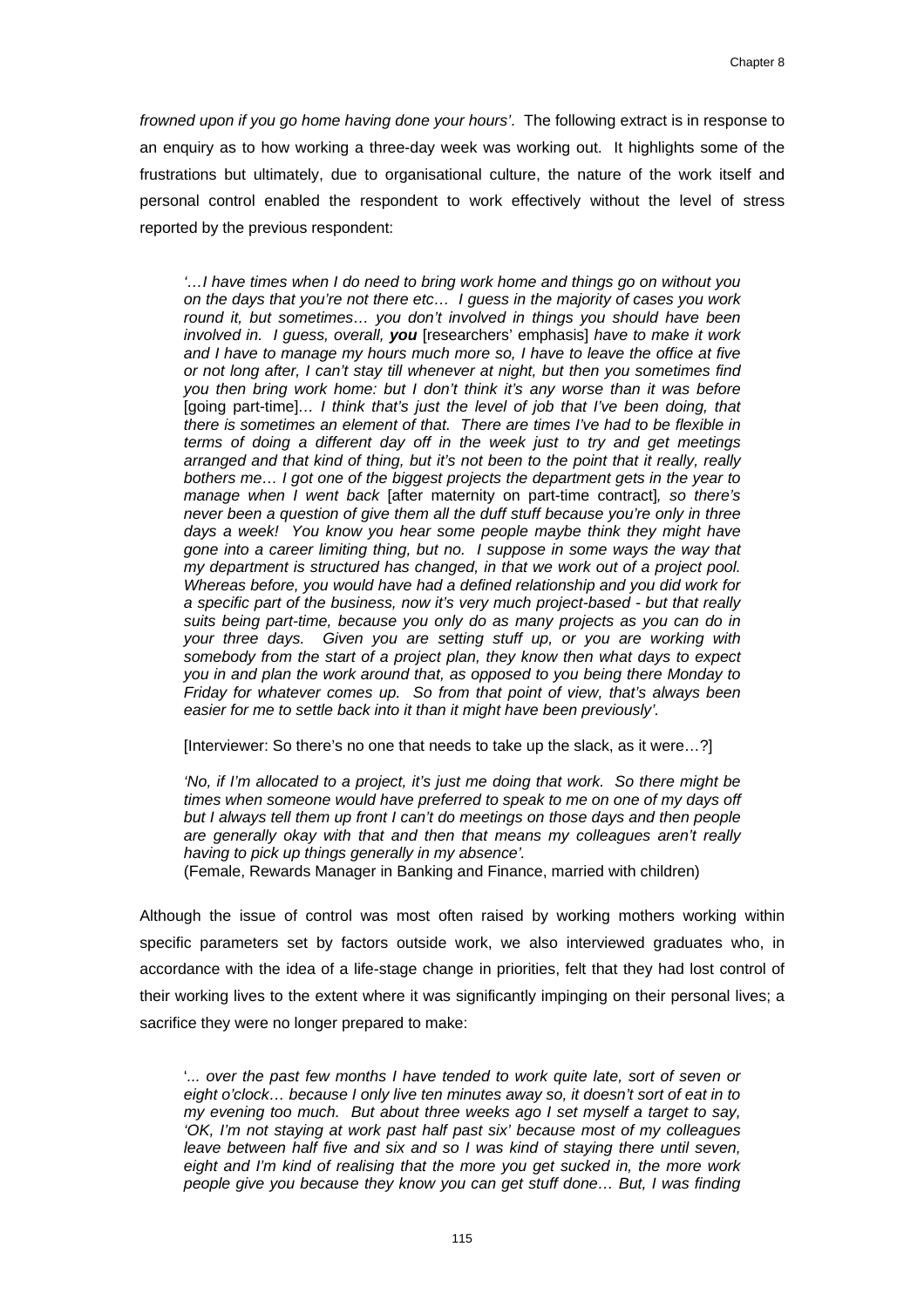*that I was getting home at eight o'clock, half past eight, watching the telly and going to bed and my whole evening had gone…'* 

[Interviewer: So is there anything that brought that on… or was it simply that you got to the point where you thought, "Well, this isn't sustainable?]

*'I think I was just getting really run down and just noticing that on one else was there when I was there… I was the last one to leave… and I kind of thought "Hang on a minute". So, I just kind of said, '"Right". I'm going to make sure that I have some time to go and do some exercise and eat properly"… and all the things that I had kind of neglected for the last couple of years probably. I don't know what brought it on. I need to consider the fact that I have a life outside of*  work and so far it's been OK. There's been a couple of occasions where people *have wanted things and I haven't done them and, you know, I've been able to push back and say, "Well, there's not enough hours in the day" and it's kind of gone OK so far, but it's not a nice feeling to say "No, I haven't done it, sorry" because I know if I'd stayed late it would have got done and I wouldn't have got a mouthful, so I'm kind of learning as I go'.* 

[Interviewer: It sounds quite a challenge to come and claw back that element of control, if you like, in terms of the hours you are working?]

*'Yeah. I don't think people necessarily expect me to stay late, it's just because I always do the work that I need to do there's that expectation that's been set for the last probably five years since I've been at* [employer] *that I will get stuff done'.* 

(Female, Senior HR Process Improvement Consultant in new media)

A point that has been made elsewhere is that organisations are more likely to be accommodating to the flexibility requirements of key staff or those with scarce skills or developmental potential in order to retain these employees. This was apparent in a number of cases, as exemplified in the following extract form an interviewee who had negotiated a three-day working week with her employer. In response, to the question of how this had come about, she said:

*'We had an adult conversation about* [it] *- well, you've got to see how it works. They are keen to try and make it work because they realise they'll probably lose me if they didn't, because I was keen to pursue* [other interests]*. I think they realised that they'd lose my skills if they didn't at least try. There aren't many people with the same skills as me, luckily for me, in the company. There's quite a few project managers that don't understand new technology in as much detail as I do. So I think I was, luckily… in a happy circumstance and in a bit of a strong position'.* 

(Female, Technical Project Manager (part-time), in ICT)

Importantly, we also find evidence to support the business case for accommodating flexible working and reduced hours in that there are returns in the form of increased loyalty and motivation. One interviewee cited previously talked about the fact that since returning from maternity leave she had become more ambitious than she had previously been and linked this directly to the extent to which she believe her employer valued her. Whilst working reduced hours she had been promoted to a more senior role – clear evidence that her employer recognised her potential and was not blinkered by stereotypical thinking that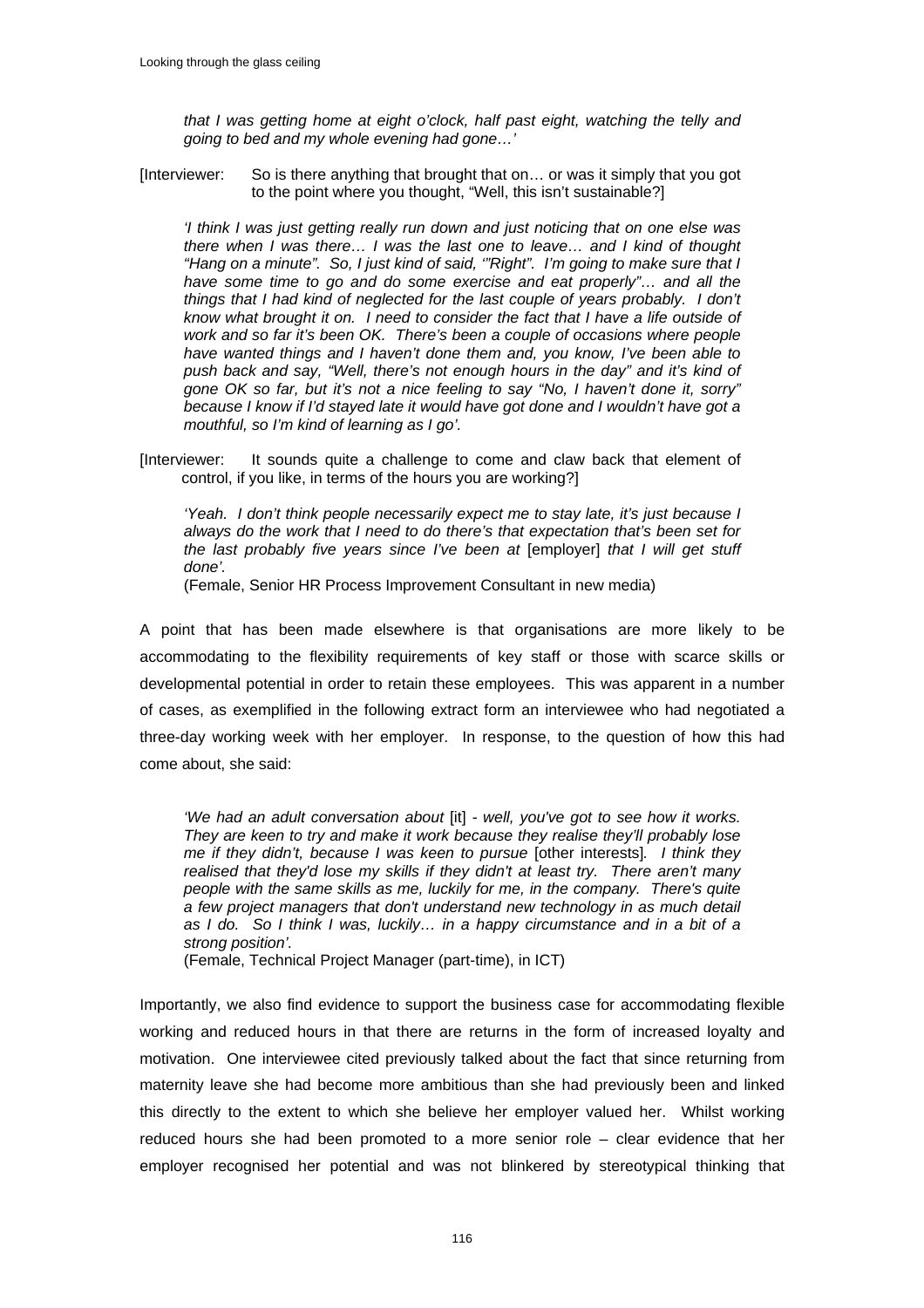equated seniority with standard working hours (whatever these might be) and 'full-time-ness'. The technology-facilitated move in many sectors to 24/7 productivity has led many employers be increasingly creative in their approach to staffing. Once employers grasp the fact that *all* jobs are socially-constructed and that the boundaries between and jobs and around hours of work are not inflexible and, indeed, can be radically re-conceptualised, they are able to use their existing human resources and engage in workforce planning that has radical implications for gender relations at work and in households. Returning to the demographic trends discussed in Chapter 2, considered in tandem with the accounts provided by the graduates in the study, it can be argued that persuading employers to implement equal opportunities policies in a way that not only facilitates equal treatment but takes account of the different implications of work/life balance and family-building for women and men is not only morally desirable but also constitutes a social and welfare policy imperative. We deliberately mainly selected high flyers who, at the time of the *Seven Years On* study, were in partnerships, to enable us to explore the dynamics of the work/life choices that they were likely to be increasingly faced with – but in doing this, we may be underestimating the extent to which equally highly-qualified women are, through pursuing demanding careers, explicitly or implicitly making choices that are likely to lead to childlessness – the choice between career or motherhood that successful women have more often been faced with than their male colleagues (Wajcman 1998). This is a choice that should be open to all, but it is not in the interests of women or the community that it should be a choice imposed or drifted into as a result of unreasonable career maintenance pressures; nor should the costs of career success be higher for women than men. The demographic trends and emerging research findings (Altucher and Williams 2003, Hewlett 2002) suggest that the incompatibilities between the stereotypical 'normal careers' enshrined in many company cultures and 'normal family life' need to be addressed before equality of access to career development can be deemed to have been achieved.

#### *8.3 Summary*

This chapter has outlined some of the challenges faced by graduates in the interview sample in attempting to maintain demanding careers alongside increasing non-work responsibilities and greater emphasis on work-life balance. The interviews highlight how organisational culture, work organisation and managerial attitudes are able to significantly assist this process but also how they can contribute to difficulties faced by employees. The difficulties faced by our respondents in managing not only their own careers in the context of individual and organisational expectations and pressures but also in the context of those of their partners and their expectations were similar to those reported by previous generations. These pressures are particularly acute in situations where both partners have established successful careers within organisations or occupations in the first few years after the completion of their education and for whom work and career contribute substantially to individual identity – but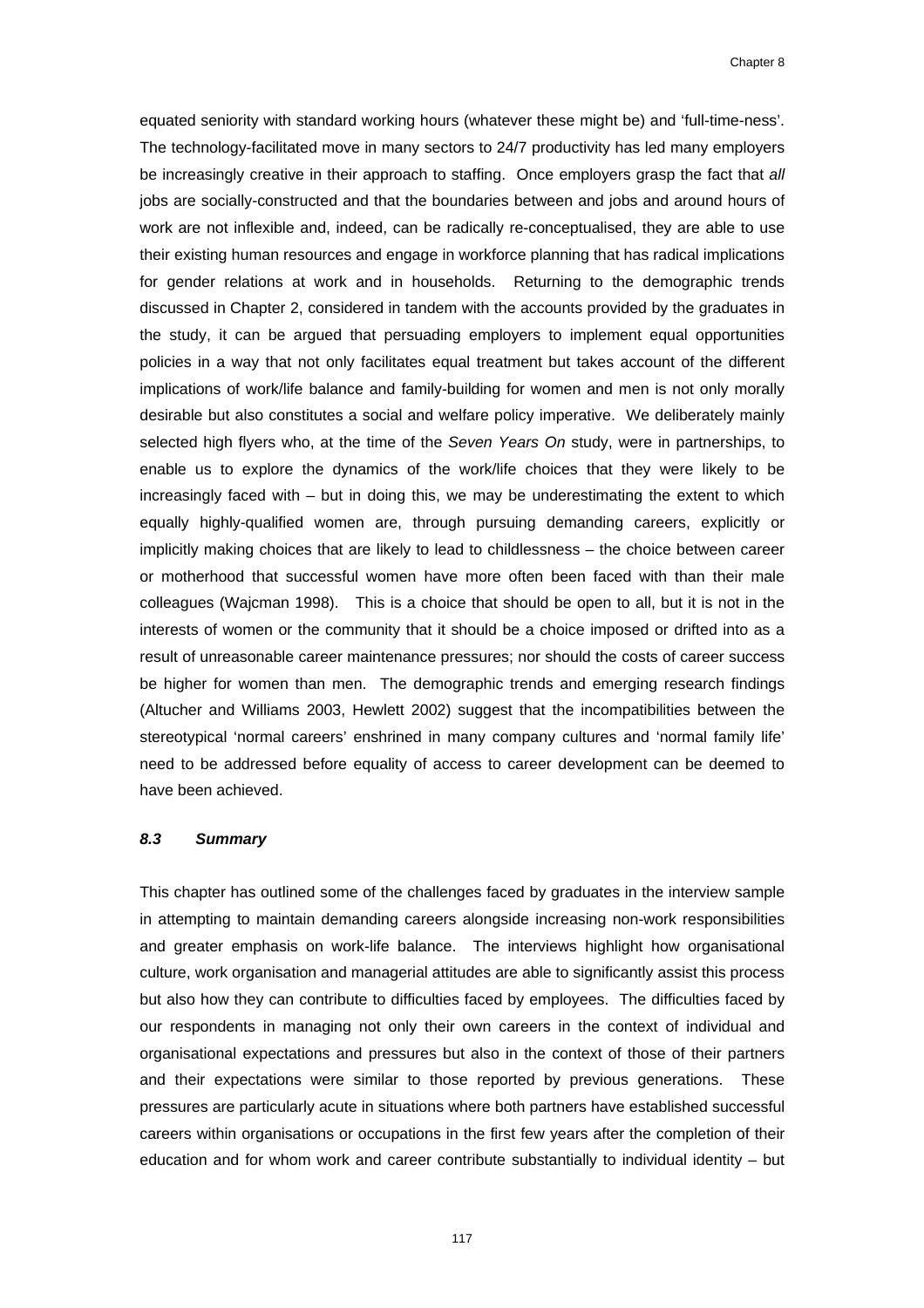Looking through the glass ceiling

given the tendency of people to choose partners with similar abilities and attitudes (Brynin and Francesconi 2002), it is not surprising that those who have benefited from higher education tend to find themselves faced by these dilemmas as their careers progress. As shown in the previous chapter, it is no accident that women are more likely to have developed careers in the public sector (where equal opportunities legislation is more firmly adhered to in spirit as well as theory than in the private – particularly, the commercial – sector) – or, it becomes apparent, that as far as general trends are concerned, women in new and *niche* graduate jobs – more often in the private sector – appear to be most likely to defer or reject parenthood. Many public sector occupations, conversely, are traditional professions or gendered graduate *niches* such as medicine, teaching and the law (all of which have established part-time and flexible career options); modern graduate jobs, interestingly…; whereas new graduate jobs are concentrated in management and in male-dominated contexts which, despite legislative changes and formal equal opportunities policies, are far from family-friendly (Sturges and Guest 2004).

The experiences of our interview respondents continuing their careers in the context of familybuilding and/or an increased emphasis on work-life balance highlight the variability of employers' willingness and ability to accommodate non-standard work patterns and recognise employee's personal commitments. Such accommodation is dependent not just on explicit policy and practice within organisations but also, perhaps more importantly, on organisational culture and the attitude and understanding of immediate line management. Our interviews indicate that where these successful graduates felt that they were no longer in control of their working lives for whatever reason, many sought to take steps to redress this balance and find or create employment opportunities that would allow them to align their career and personal aspirations, attitudes and values. The problem for employers is that this may lead to inefficient wastage of skills and experience, from their point of view, and unnecessary turnover increases recruitment and selection costs. Those organisations that had enabled their early-career graduates to accommodate family-building and other non-work responsibilities – which may have involved assessment of the costs and benefits of their policies on a medium rather than short-term basis – clearly were retaining and motivating their knowledge working staff more effectively than those that did not.

118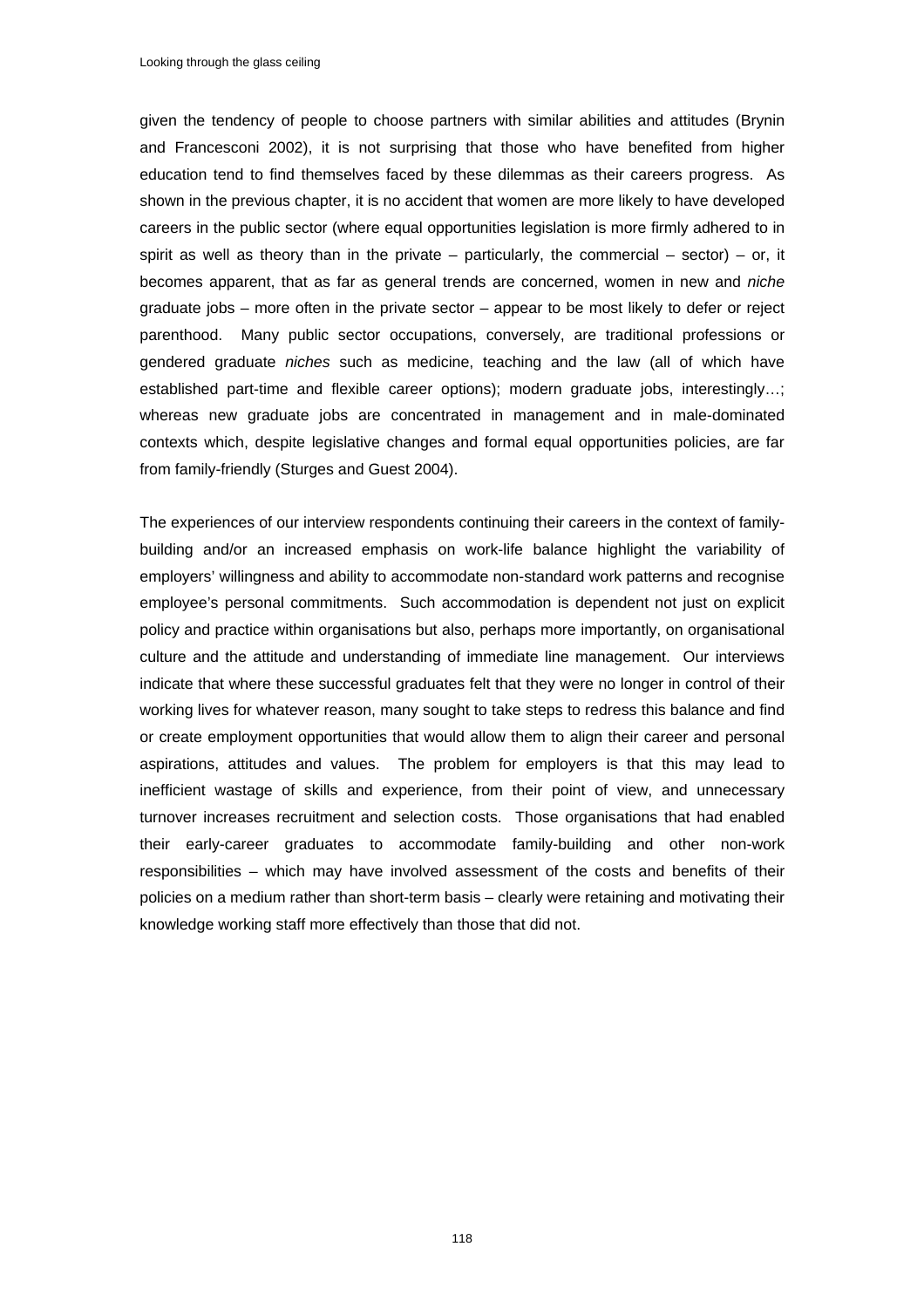### **Chapter 9**

#### **Re-conceptualising the policy agenda**

### *9.1 Assessing the evidence*

The strength of this project has been the combination of qualitative and quantitative data collection and analysis, ranging from interrogation of census longitudinal data on changes in higher education participation, women's employment and family formation, to a programme of very detailed interviews, conducted seven and ten years after graduation with graduates of both sexes (and in some cases, their partners), to explore their experiences of higher education, career development, and decision-making related to both work and work/life balance issues.

Analysis of labour market trends over the twenty-five years indicates growth in those occupational groups that require skills and knowledge normally developed in higher education. The growing demand for highly-qualified employees has kept pace with the expansion of higher education and is projected to continue into the second decade of the 21st century - and that the most significant component of the increased supply of graduates since the early 1990s has been the expansion in women's higher education participation and investment in their human capital. The educational achievement of girls has been surpassing that of boys at all levels of education and recently this trend extended to achievement at undergraduate degree level. Nevertheless, although investment in higher education benefits women more than men, compared with women who do not obtain degrees, graduate women's earnings remain lower than men's at all stages of career development, with the gap in average earnings becoming progressively wider with age and experience – and career outcomes among this highly-qualified group remain gendered, reflecting different options, different choices and – in general - different paths taken by women and men.

 By primarily focusing, for the purposes of this project, on graduates who had completed undergraduate degrees in 1995 when they were under 30 years of age and who were in fulltime employment seven years after completing their degrees, it has been possible to illustrate the persistent inequalities of employment outcomes, financial returns to higher education, and career trajectories more broadly, between women and men with comparable qualifications and apparently similar access to career opportunities. It has also been possible to explore the complexities inherent in these differences, because it has been possible to investigate the interplay of formal and 'objective' variables such as subject of study, level of academic achievement, qualifications obtained, skills and knowledge acquired, occupation, sector of employment, socio-economic background - and more informal, subjective accounts of experiences, aspirations, opportunities, obstacles encountered and choices made.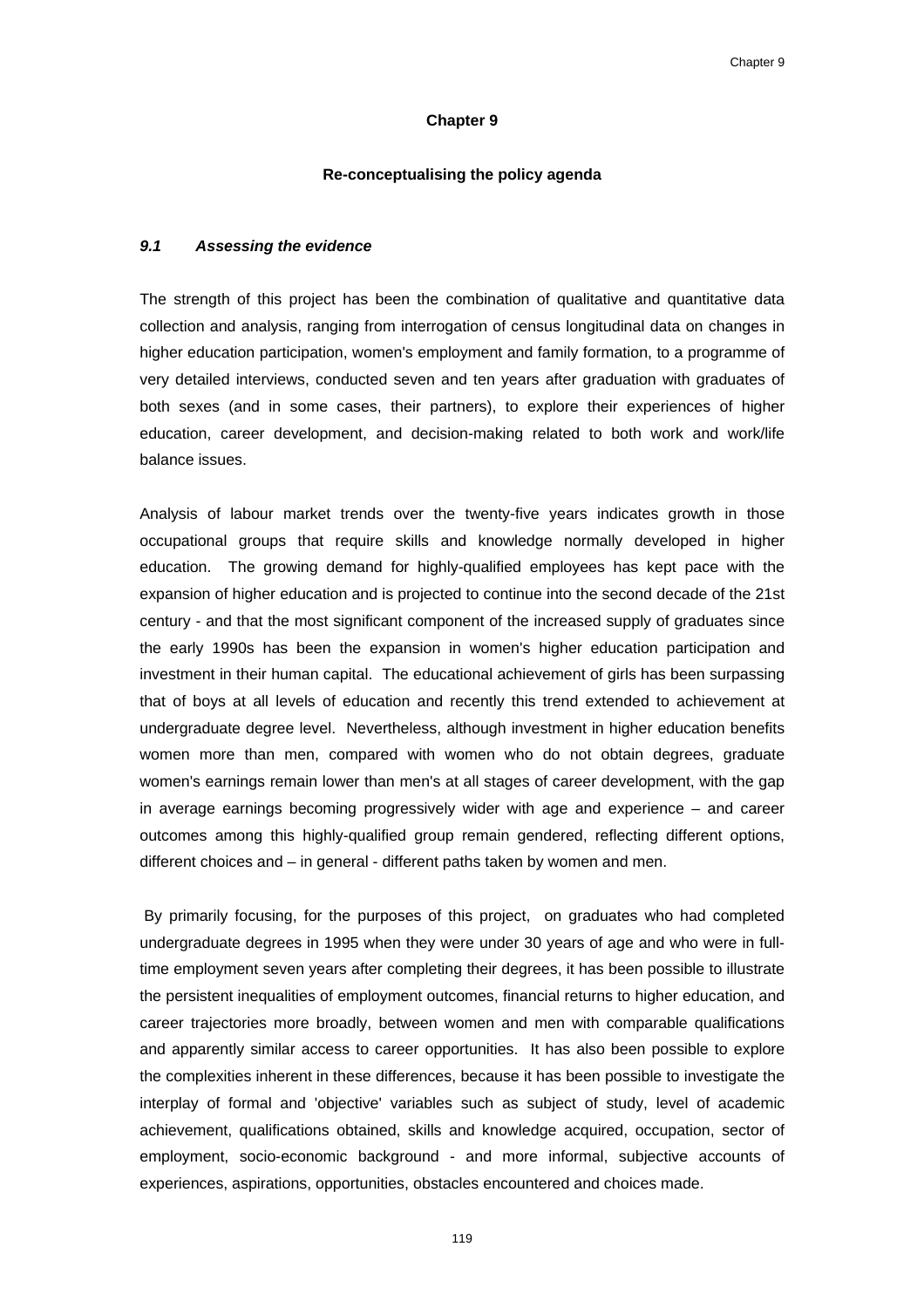# *9.2 Similarities and differences in the career outcomes of comparable male and female graduates*

Analysing the survey and interview data collected seven years after graduation, we found that there are a range of factors that determine women's access to high earnings, career opportunities and access to occupational roles above the glass ceiling. Some of these were incurred prior to labour market and even higher education entry, reflecting the gendered development of skills and gendered choices made by girls and young women as they progressed through the education system and beyond it, into employment. It is possible to account for the gender pay gap in terms of these prior choices and, conducting a multivariate analysis of job-related variables, levels of human capital development, educational achievement and other characteristics that might be expected to influence employment outcomes.

Confining the analysis to graduates who had completed their undergraduate courses before reaching the age of 30 and who were in full-time employment at the time they were surveyed in 2003/04, the most significant variables turned out to be hours worked, sector of employment and gender segmentation. Part of the explanation for why these highly qualified women were paid less, on average, than their male peers, appears to be because they worked fewer hours, were more likely to be employed in the public sector or in lower-paying industries and were more likely to work in contexts where others who did the same job as they did were mainly or exclusively women. Full-time employed men worked longer hours, were more likely to work in high-earning private sector industries such as Finance or Business Services, and – where they were working in organisations where most of those in their occupation were men, earned higher than average salaries. However, this reflects rather than explains gender difference. Analysis of the interview and attitudinal data, as discussed in the preceding chapters, revealed the following:

- There were differences in the explanations for different earnings and career outcomes from graduates in different sectors and occupations. The explanation for the gender pay gap in manufacturing, particularly among graduate engineers, was not the same as the explanation for the gender pay gap in legal practice, or among humanities graduates;
- Values and career orientations were largely similar for women and men. There were some significant differences in the proportions of men and women who agreed with key attitudes – for example, 87 per cent of men agreed that 'career development is important to me and 67 per cent that 'I am extremely ambitious' compared to 79 and 54 per cent of women; 75 per cent of men compared to 66 per cent of women agreed that 'high financial reward is important to me'; 60 per cent of men and only 42 per cent of women expect to work continuously till retirement; and 49 per cent of women compared with only 7 per cent of men expected to take career breaks to raise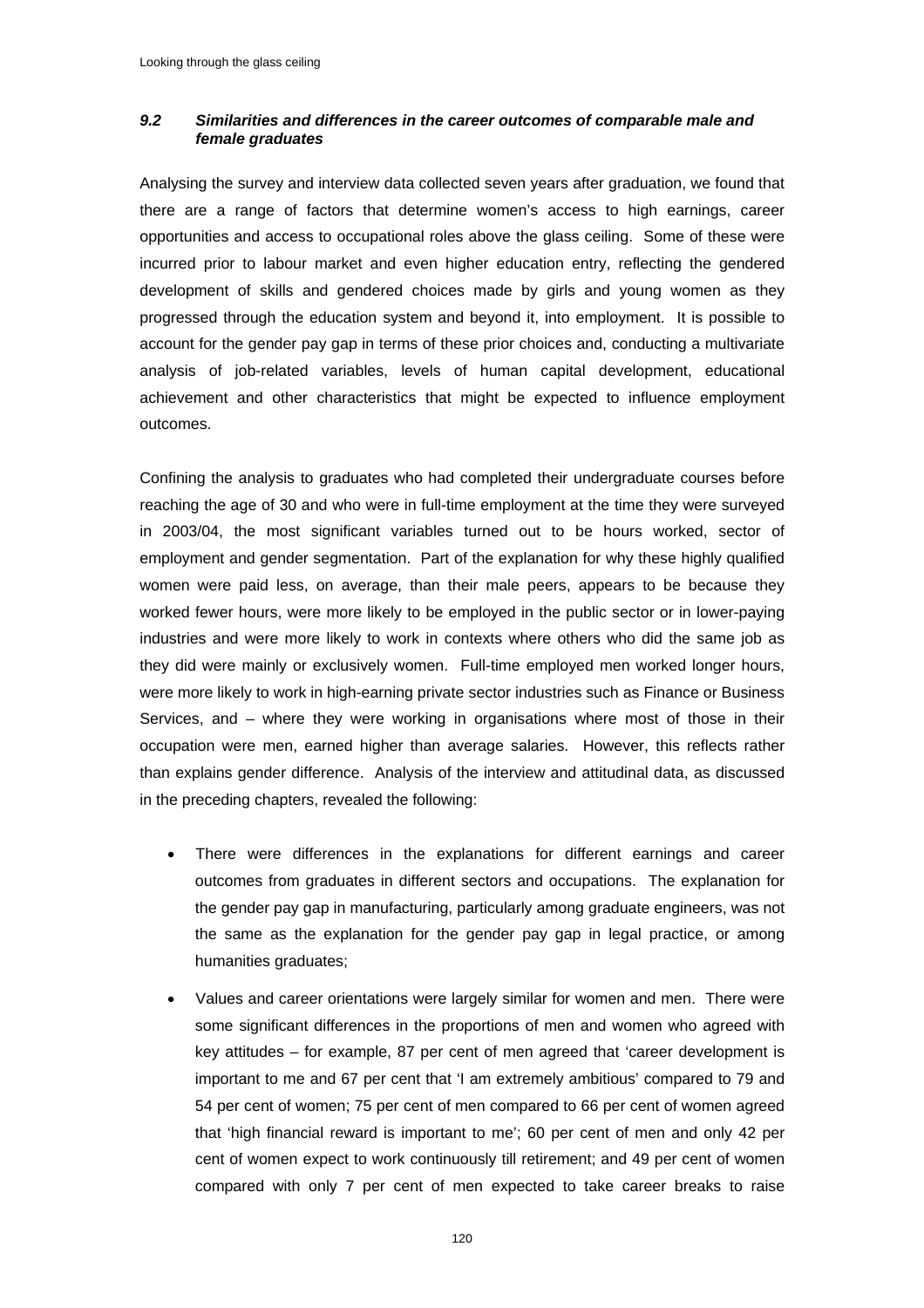children. But despite the residual 'traditionally-gendered differences, the convergence of responses, compared to the attitudes and behaviour of previous generations, is striking among this highly-qualified sample;

- A key explanation for particular obstacles to the achievement of equal opportunities for women and men lay in the micro–politics of the workplace; particularly, the realities of equal opportunities policies and practices, cultural values and expectations concerning long hours availability and mobility, and the incidence of gender stereotyping, sex discrimination ( and sexual harassment in some contexts) revealed in the interviews illustrates the importance of organisational equal opportunities policies and practices and the extent to which organisational cultures can reinforce or impede progress towards greater equality of opportunities and outcomes;
- Finally, as the incidence of 'traditional' attitude responses cited above implies, we discovered evidence of the significance of partnership and its impact on earnings and career development of family-building on both women and men. These graduates, even in the early stages of their careers, were more likely to make career-related decisions on the basis of household considerations – in particular, as part of a couple – than to view their career as independent and pursue it in terms of individual income or career-development maximisation. As both their careers and family planning and building progressed, the divergence.

Ten years after gaining their first degrees, in the interviews conducted between 2004-06, we find the effect of these explanatory variables amplified, as the respondents reached their early thirties and a point in their career which, for many – particularly women – was reported to be experienced as a 'watershed' phase, where decisions about long-term values, lifestyle choices, and  $-$  in particular  $-$  work/life balance  $-$  were highlighted. For these interviews, female respondents were selected primarily on the basis that they were previously on record as being high educational and career achievers, ambitious, valuing employment and aspiring to career development. It was found that at the time of the fieldwork, many of them had already embarked upon family formation and the majority (– although not all) of the others aspired to do so $^{20}$ .

### *9.3 Key findings from the Ten Years On study*

The key findings are as follows:

 $\overline{a}$ 

**<sup>20</sup>** However, a note of caution is required here, since we explicitly disproportionately targeted graduates with partners at the seven year interview stage and the census analysis discussed in Chapter 2 suggests that we may be under-representing those whose circumstances or choices lead them to be more predisposed to reject or miss out on family-building.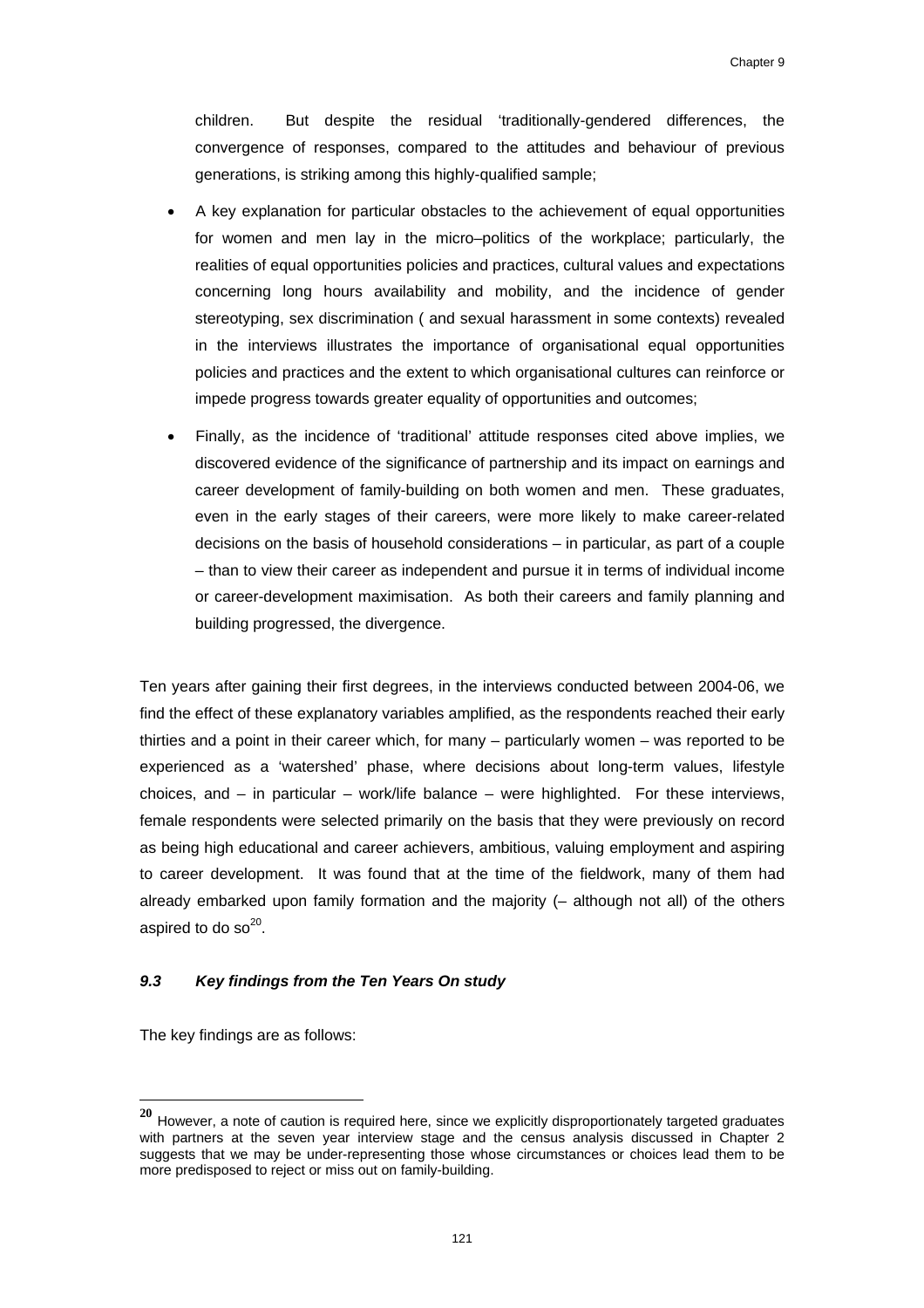- 1. The glass ceiling remains a challenge for ambitious 'non-traditional' candidates in most organisations (and in most contexts, women constitute 'non-traditional' candidates for senior posts).
- 2. Discrimination and equality of opportunity are not randomly distributed in the graduate labour market.
- 3. In many instances, we found a gap between the graduates' perspectives of career and employers' perspectives of the staffing and performance management of career occupations in their organisations. Highly-qualified women (and couples) make career decisions based on medium to longer-term interests and household rather than individual income implications. Employers tend to confine staffing and staff development considerations to organisational short-term interests, which can be costly in the medium to-longer term.
- 4. The extent to which employers have adopted and promoted work/life balance policies is extremely diverse - and the research revealed that both men and women in the population sampled consider these crucial, recognising that the returns and rewards from work are wider than salary levels alone.
- 5. Career development that includes non-traditional work patterns and short career breaks is available in 'good practice' employment and led women to choose and remain in the organisations that offer it.
- 6. Family formation primarily impacts upon women's careers, even in partnerships where the couple regard each other's career as equally important. Male graduates reported modified aspirations and changed values as a result of becoming fathers, but it was apparent that household and family management problems, mainly (still) lead to women rather than men modifying their career engagement and aspirations.
- 7. Informal and cultural constraints and pressures remain the most significant brakes on graduate women's access to equality – most significantly, long hours culture and unwillingness on the part of employers to explore the logic of custom and practice – for example, the requirement for all employees to be willing to be geographically mobile, or to vary their working hours or locations at short notice.

# *9.4 Policy implications*

• Employing organisations need to be persuaded to take gender mainstreaming seriously, in their organisational record-keeping, recruitment and selection procedures, promotion and retention policies, training and development practices, outsourcing activities, management structures, pay and conditions of employment, working practices, decision-making procedures and management structures. (addresses points 1 and 7 in particular, but important for all);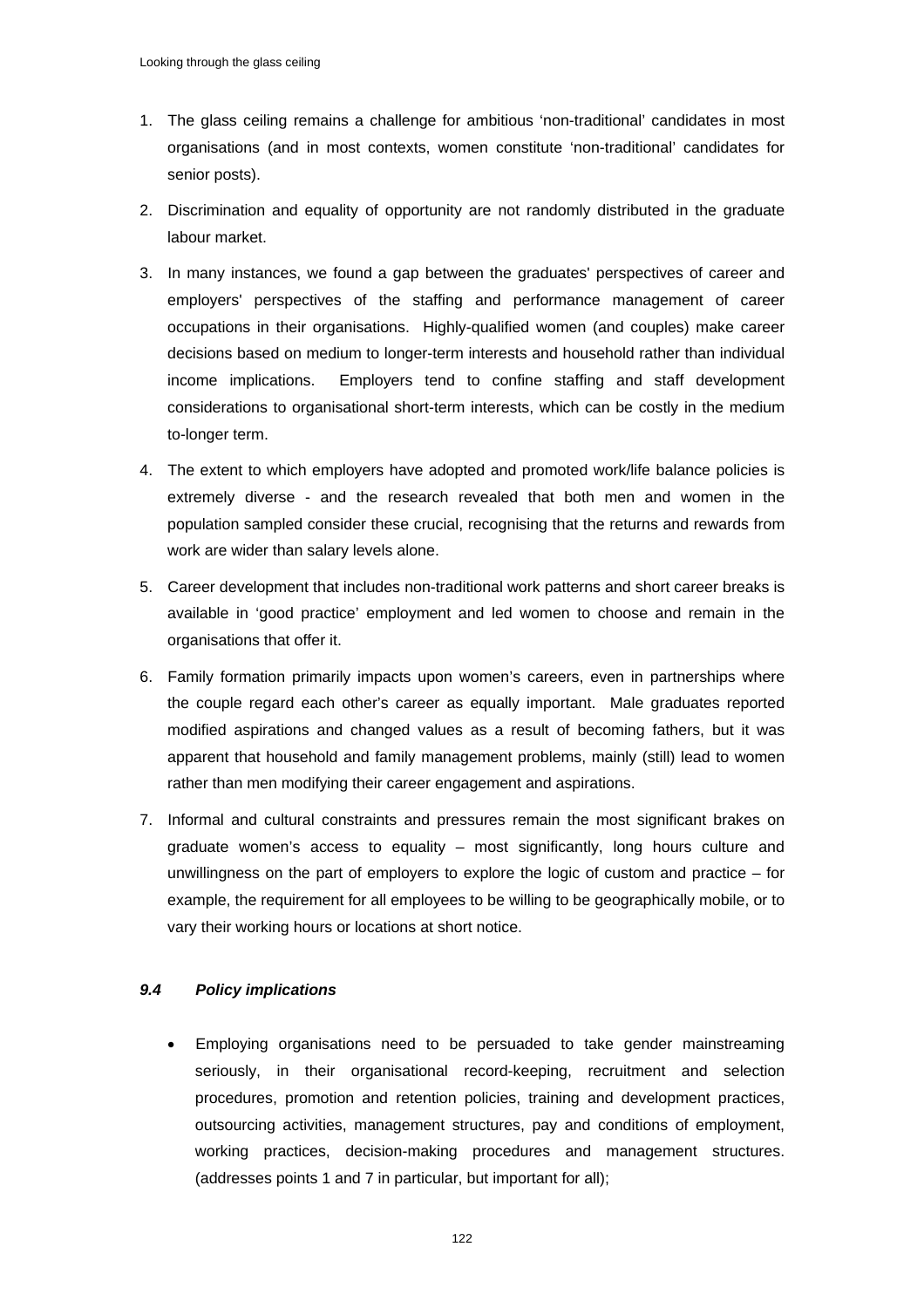- Targeted action is required  $-$  and further research is required to determine the key areas of need and the approaches likely to make the most effective impact. This would involve working with industry and professional association bodies to encourage them to challenge obstructive policies, procedures and practices in member organisations and among their professional members. For example, the Engineering Council and engineering professional associations, and the Law Society, are obvious target organisations which have all, to a greater or lesser degree, taken previous action to improve women's participation and achievement. There is a need to build upon such efforts;
- Similarly, a campaign aimed at all employers to promote the medium to long term organisational and socio-economic advantages of effective equal opportunities practices, drawing on research findings such as those of this project, might involve liaison with management and industry bodies such as the CBI and CIPD;
- Further research is required to underpin these proposals. Its primary objective to identify 'good practice' organisations (and exemplary cases of employees within them) which have taken gender mainstreaming seriously, eschew 'the long hours culture', facilitate dual-career working and have been redefining informal expectations and attitudes within the workplace. Such organisations exist, and although they probably fall short of perfection on close inspection, we can identify some of them via the graduates' accounts and from other research on leading edge companies and preferred employers. The power of such 'role models' to inspire others to change should not be underestimated;
- A synthesis of relevant research, crossing the boundaries between management, employment relations, labour market and social welfare evidence, should be commissioned by the EOC. For example, international comparisons need to be highlighted - the lesser incidence of long-hours working in other, equally successful economies, for example, and the links between physical and mental health and productivity in particular national and sectoral contexts;
- The evidence, from the *Through the Glass Ceiling* research and a wealth of other sources over the last twenty years, suggests that change in the workplace leads to change in household divisions of labour - and conversely, that lack of equal opportunities reinforces gender inequalities beyond the workplace. The link between opportunities for flexible career management without career damage and change in household divisions of labour that facilitate greater equality of effort and reward in the home as well as at work can be, and needs to be, demonstrated.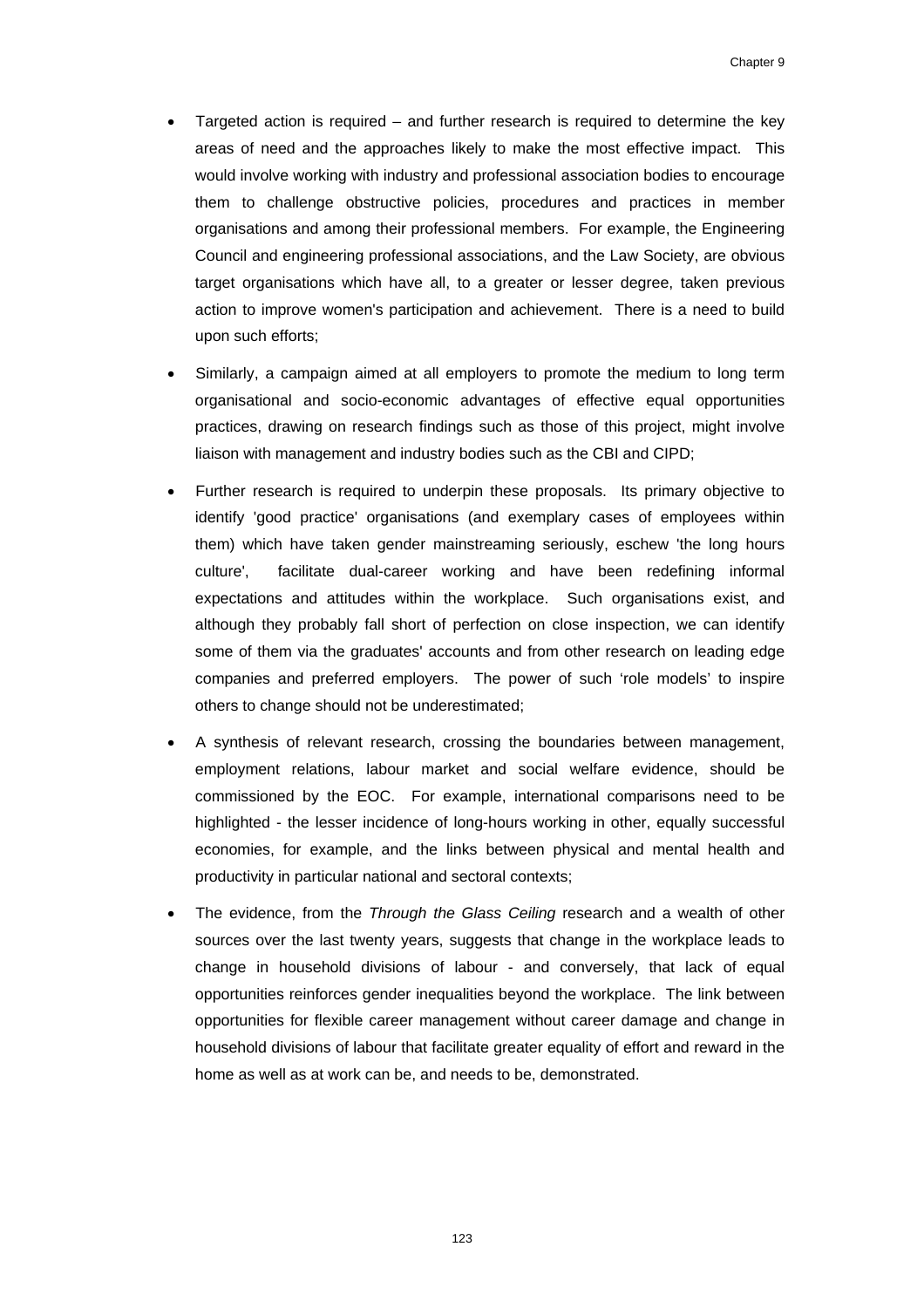Looking through the glass ceiling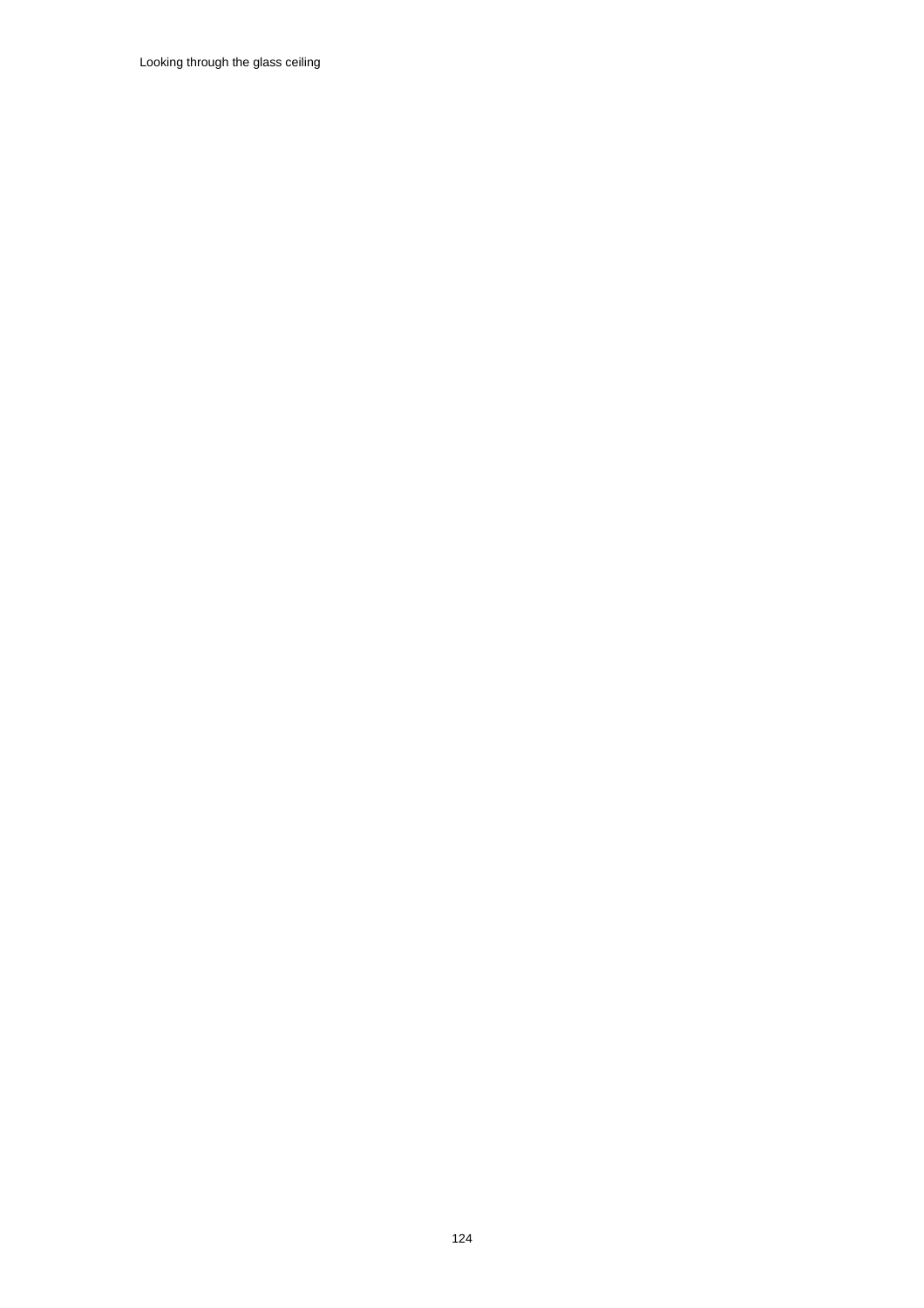#### **References**

Acker, J. (1990) Hierarchies, jobs, bodies: a theory of gendered organisation, *Gender and Society,* 4, pp.139-158.

AGR (2006) *Skills*.

- Altucher, C. and L. Williams (2003) Family Clocks: Timing Parenthood', in P. H. Moen (ed.) (2003) It's *About Time.* Ithaca: Cornell University Press.
- Ashburner, L. (1991) Men managers and women workers: women as an under-used resource, *British Journal of Management,* Vol.2: pp. 3-15.
- Barrett, M. and McIntosh, M. (1980) The 'Family Wage': Some Problems for Socialists and Feminists, *Capital and Class,* 9: pp. 51–72.
- Bell, D. (1973) *The coming of post-industrial society: A venture in social forecasting*, New York, Basic books.
- Bergmann, B. (1971) The effect on white incomes of discrimination in employment,' *Journal of Political Economy,* 79, 294–313.
- Bielby, W. and Baron, J. (1986) Men and women at work: sex segregation and statistical discrimination, *American Journal of Sociology,* 91 (January): pp. 759-99
- Blackwell, L. and J. Bynner (2002) *Learning, Family Formation and Dissolution*, Wider Benefits of Learning Research Report 4. The Centre for Research on the Wider Benefits of Learning, Institute of Education: London.
- Blanden, J., P. Gregg and S. Machin (2005) 'Educational Inequality and Intergenerational Mobility'. Chapter 6 in S. Machin and A. Vignoles, What's *the Good of Education: the economics of education in the UK*. Woodstock, UK: Princeton University Press.
- Blöndal S., S. Field and N. Girouard (2002) 'Investment in human capital through postcompulsory education and training: selected efficiency and equity aspects. OECD Economics Department Working Paper No. 333. Paris: OECD.
- Bonney, N. and Love, J. (1991) Gender and migration: geographical mobility and the wife's sacrifice, *Sociological Review* 39, pp. 335-348.
- Bourdieu, P. (1973) Cultural reproduction and social reproduction, in: R. Brown (ed.) *Knowledge, Education and Cultural Change,* London: Tavistock
- Brannen, J. (1999) Reconciling Employment and Family Lives: Equalities and Inequalities, in Drew, E, R. Emerek and E. Mahon (eds.) *Women, Work and the Family in Europe*, London: Routledge.
- Brennan, J., Johnston, B., Little, B. Shah, T. and A. Woodley (2001) The employment of UK graduates: comparisons with Europe and Japan, Bristol: HEFCE.
- Brown, P. (2003) The Opportunity Trap: Education and employment in a global economy, *European Educational Research Journal*, 2:1, pp.141-179.
- Brown, P. and A. Hesketh (2004) *The mismanagement of talent: employability and jobs in the knowledge economy*, Oxford: Oxford University Press.
- Bruegel, I. (1996) The Trailing Wife: a Declining Breed? Careers, geographical mobility and household conflict in Britain 1970-89, in R. Crompton, D. Gallie and K. Purcell (eds.) *Changing Forms of Employment.* London: Routledge.
- Brynin, M. (2002) Overqualification in Employment, *Work Employment and Society,* 16:4, pp.637-654.
- Brynin, M. and M. Francesconi (2002) The Material Returns to Partnership: The Effects of Educational Matching on Labour Market Outcomes and Gender Equality, Working Paper, Institute for Social and Economic Research, University of Essex.
- Carrington, B. (2002) A quintessentially feminine domain? Student teachers' constructions of primary teaching as a career, *Educational Studies*, 28:3, pp.287-303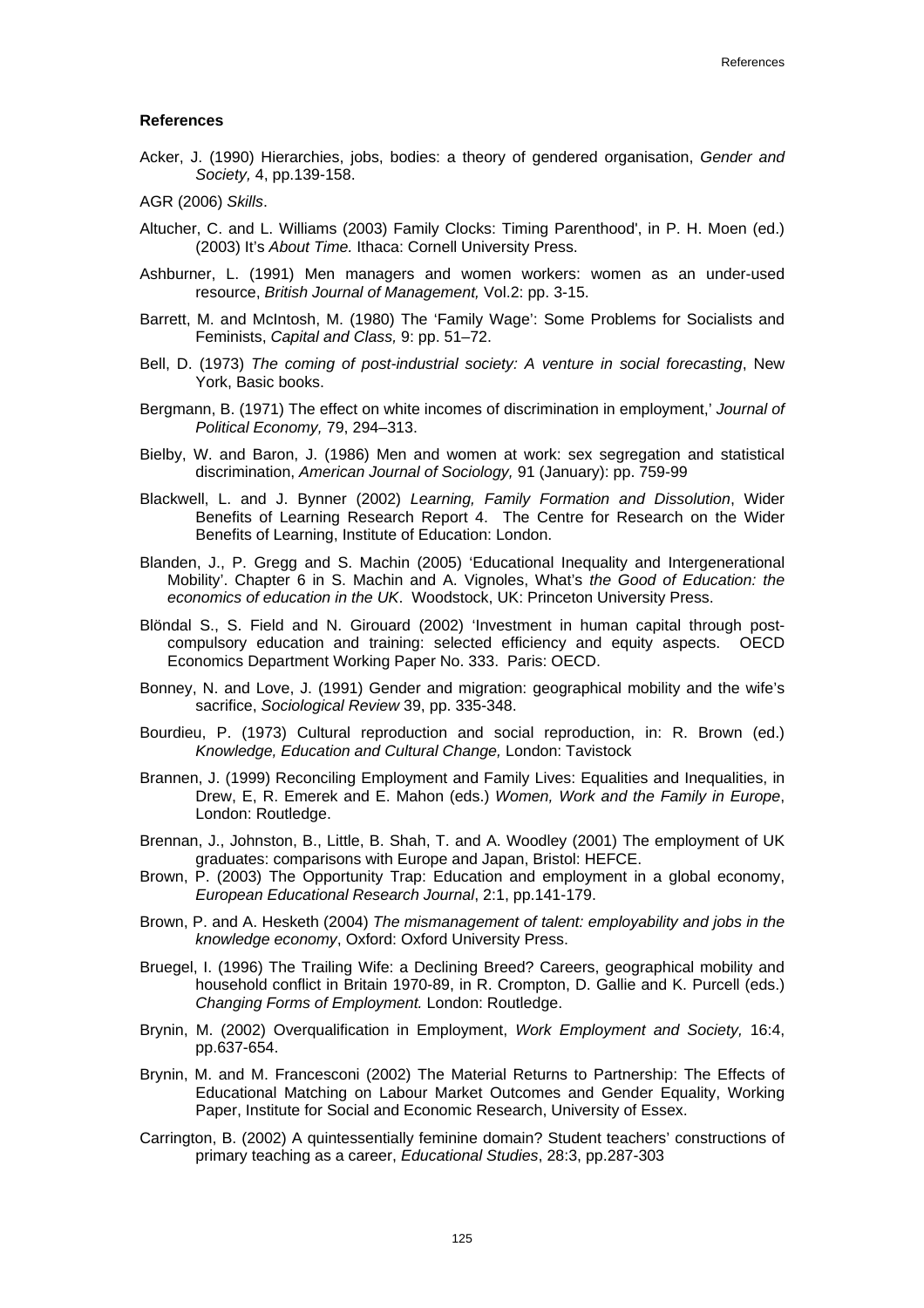- Cockburn, C. (1991) In the Way of Women: Men's Resistance to Sex Equality in Organisations, Basingstoke: Macmillan.
- Connor H. and S. Dewson with C. Tyers, J. Eccles, J. Regan and J. Aston (2004) *Social Class and Higher Education:issues affecting decisions on participation by lower social class groups* DfEE Research Report RR267.
- Cook, C. and M. Waters. (1998) The impact of organisational form on gendered labour markets in engineering and law, *The Sociological Review*, pp.314-339.
- Cramer, J. (1980) Fertility and Female Employment: Problems of Causal Direction, *American Sociological Review* 45,167-90.
- Crompton, R. and K. Sanderson (1986) Credentials and careers: some implications of the increase in professional qualifications amongst women, *Sociology*, 20:1, pp.25-43.
- Crompton, R. and C. Lyonette (2005) The new gender essentialism domestic and family 'choices' and their relation to attitudes, *British Journal of Sociology* 56, 4, 601-20.
- De Beauvoir, S. (1952) *The Second Sex*. Harmondsworth: Penguin.
- Dearden, L., McIntosh, S., Myck, M. and Vignoles, A. (2002), The Returns to Academic and Vocational Skills in Britain, *Bulletin of Economic Research*, 54:3, 249-274.
- Devine, F (1992) Gender segregation in the engineering and science professions: a case of continuity and change, *Work, Employment and Society,* 6:4, pp.557-575.
- DfES (2004) *Statistics of education: school workforce in England*, London: TSO
- Elias, P. and K. Purcell (2004) 'Is Mass Higher Education Working? Evidence from the labour market experiences of recent graduates', *National Institute Economic Review,* 190, 60-74.
- Elias, P. and K. Purcell (2004a**)** *SOC(HE): a classification of occupations for studying the graduate labour market .* Graduate Careers Seven Years On, Working Paper no.6. http://www2.warwick.ac.uk/fac/soc/ier/research/current/7yrs2/
- Elias, P., McKnight, A., Pitcher,J., Purcell, K. and C. Simm (1999) *Moving On: Graduate careers three years after graduation.* Sheffield: DfES.
- England, P. (1982) *Comparable worth: theories and evidence*, New York: Aldine de Gruyter.
- England, P. (1992) The failure of human capital theory to explain occupational sex segregation, *Journal of Human Resources,* 17, pp.358-370
- Evetts, J. (1998) Managing the technology but not the organisation: women and career in engineering, *Women in Management Review,* 13:8, pp.283-290
- Erikson, E.H. (1964) *Insight and Responsibility.* New York: Norton.
- Gallese, L. (1985) *Women like us.* New York: William Morrow.
- Gilligan, C. (1982) *In a Different Voice.* Cambridge, MA: Harvard University Press.
- Ginn, J., S. Arber, J. Brannen, A. Dale, S. Dex, P. Elias, P. Moss, J. Pahl, C. Roberts and J. Rubery (1996) Feminist Fallacies: a Reply to Hakim on Women's Employment, *British Journal of Sociology,* 47, 1, 167-174.
- Goetschy, J. (1999) 'The European Employment Strategy: Genesis and Development', *European Journal of Industrial Relations*, Vol. 5, No. 2, pp. 117 – 137
- Hakim, C. (2000) Work-Lifestyle Choices in the 21st Century: Preference Theory, Oxford: Oxford University Press.
- Hardhill, I. and Watson, R. (2004) Career priorities within dual career households: an analysis of the impact of child rearing upon gender participation rates and earnings, *Industrial Relations Journal*, 35:1, pp. 19-37
- Heilbrun, C.G. (1988) *Writing a Woman's Life.* New York: W. G. Norton.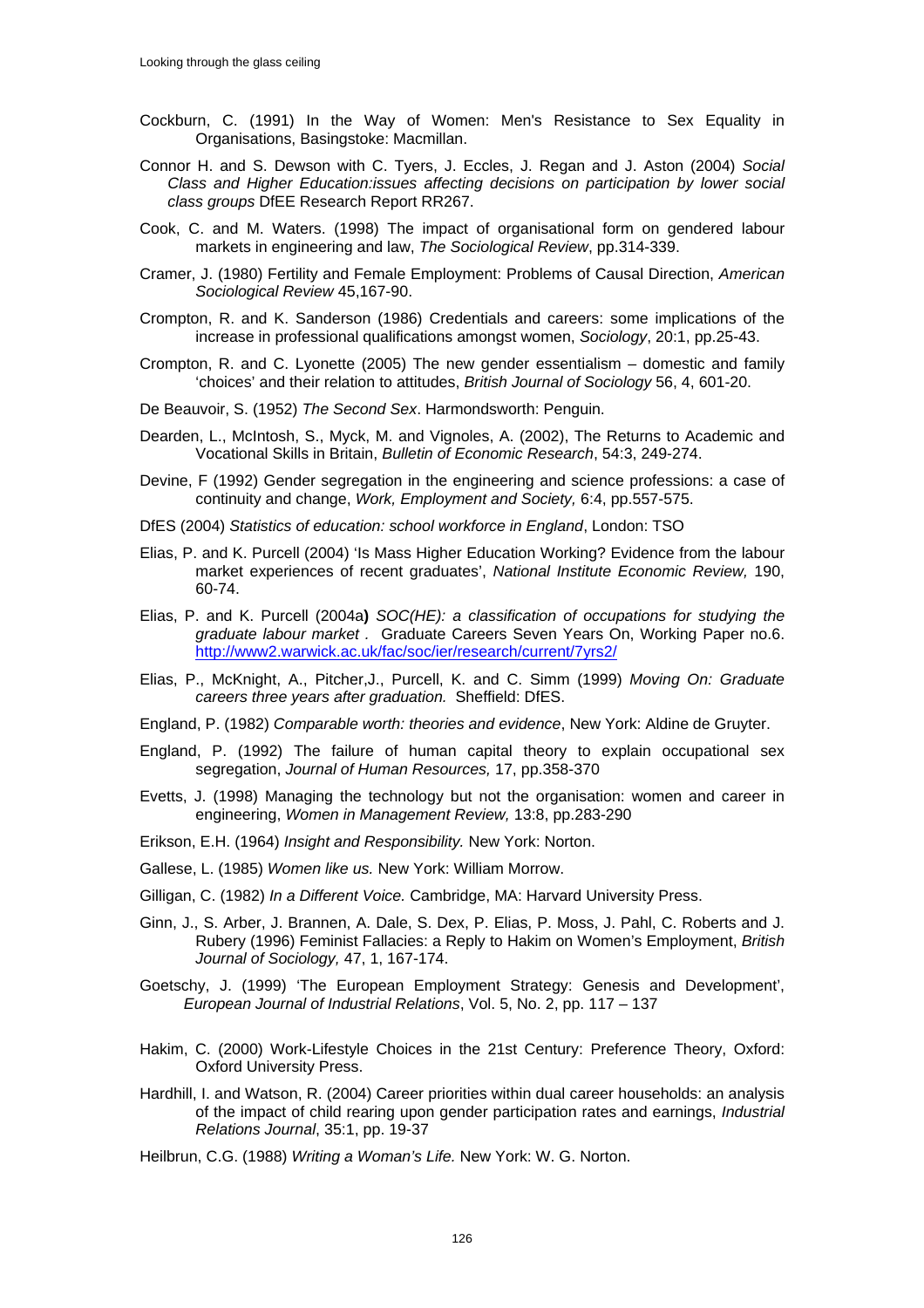- Herz, R. (1986). *More Equal then Others: Women and men in Dual-career marriages.*  Berkeley and Los Angeles: The University of California Press.
- Hewlett, S. A. (2002) *Creating a Life: Professional Women and the Quest for Children*. New
- Hochschild, A. (with A. Machung) (1989) *The Second Shift: working parents and the revolution at home.* London: Piatkus.
- Hochschild, A. (1997) The Time Bind: when work becomes home and home becomes work, New York, Cosmopolitan Books
- Horin, A. (1992)' Women, law and kids', *Law Society Journal,* (March), pp.51-52
- Hughes, S. (1991) *Circuit bench a woman's place? A study of patterns of appointment of*  barristers to the circuit bench with reference to the careers of women, London: The Law Society
- Joshi, H. and P. Paci (2001) *Unequal pay for women and men: evidence from the British Birth Cohort Studies*, Boston: MIT Press
- Kanter, R. (1977) *Women and Men of the Corporation.* New York: Basic Books.
- Karambayya, R. and Reilly, A. (1992). Dual earner couples: Attitudes and actions in restructuring work for family, *Journal of Organizational Behavior*, 13, 585-601.
- Macpherson, D. and B. Hirsch (1995) Wages and gender composition: Why do women's jobs pay less? Journal of Labor Economics, 13(3), pp.426-471.
- Maddock, S. and D. Parkin (1993) Gender cultures, women's choices and strategies at work, *Women in Management Review*, Vol.8, No.2, pp. 3-9.
- Marshall, J. (1994) Why women leave management jobs, in Tanton, M. (ed.) *Women in Management: A Developing Presence.* London: Routledge.
- McRae, S. (2003) Constraints and Choices in Mothers' Employment Careers, *British Journal of Sociology,* 53, 3, 317-38.
- Moen, P. (ed.) (2003) *It's about time: Couples and careers*, Cornell University Press, Ithac
- Moen, P. and S. Sweet (2003) 'Time clocks: work-hour strategies' in P. Moen (ed.), *ibid.*

OECD (2004) *Education at a Glance 2004,* Paris: OECD.

- OECD (2006) Education at a Glance 2006, Paris: OECD.
- Orrange, R. (2003) The Emerging Mutable Self: Gender Dynamics and Creative Adaptations in Defining Work, Family and the Future, *Social Forces*, 82:1, pp.1-34
- Plunkett, M. (2001) Serendipity and Agency in Narratives of Transition: Young Adult Women and Their Careers' in D. P. McAdams, R. Josselson and A. Lieblich (Eds.) Turns *in the Road: Narrative Studies of Lives in Transition*. Washington DC: American Psychological Association.
- Purcell, K. and Elias, P. (2004) *Higher education and gendered career development*, *Graduate Careers Seven Years On* Research Paper No. 4, Warwick Institute for Employment Research, http://www2.warwick.ac.uk/fac/soc/ier/research/current/7yrs2/
- Purcell, K. and P. Elias (2005) 'Achieving Equality in the Knowledge Economy' GeNet Working Paper No. 16. http://www.genet.ac.uk/workpapers/GeNet2006p15.pdf
- Purcell, K. and P. Elias (2007 forthcoming) 'Achieving Equality in the Knowledge Economy' in J.West, S.Dex and C. Roberts (eds.) The Women and Employment Survey 25 Year On. Oxford: OUP.
- Purcell, K., P. Elias., R. Davies and N. Wilton (2005) *The Class of '99: a study of the early labour market experience of recent graduates*, Research Report 691, Sheffield: DfES
- Rapoport, R. and R. N. Rapoport (1978) *Dual Career Families re-examined.* London: Martin Robertson.
- Reich, R. (1991) The work of nations: Preparing ourselves for  $21<sup>st</sup>$  century capitalism. New York: Simon & Schuster.